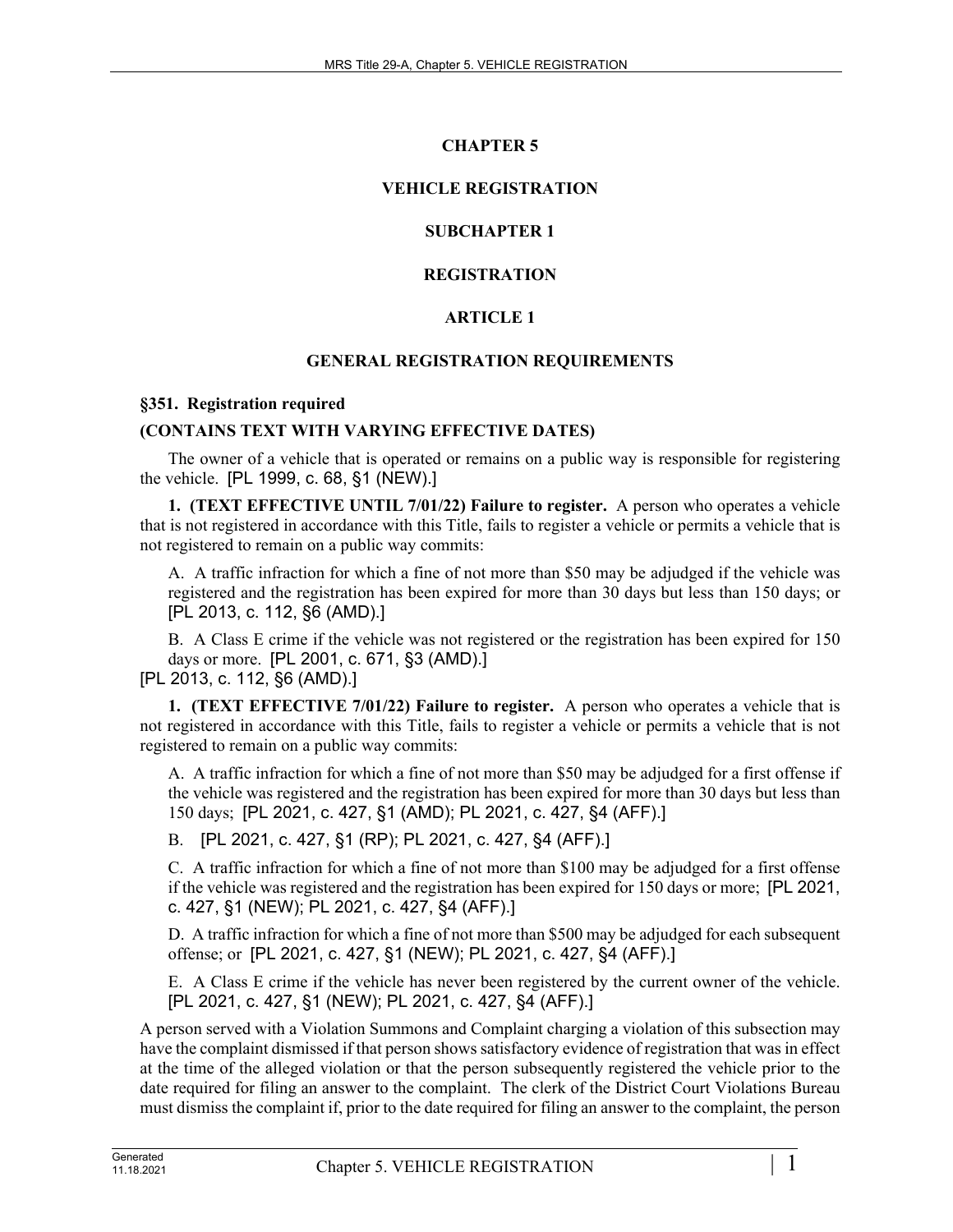charged files a copy of the Violation Summons and Complaint with the bureau, together with satisfactory evidence of registration. If a person files a timely answer to a Violation Summons and Complaint alleging a violation of this subsection and that person presents to the court at the time of trial satisfactory evidence of registration, the court must dismiss the complaint.

[PL 2021, c. 427, §1 (AMD); PL 2021, c. 427, §4 (AFF).]

**1-A. (TEXT EFFECTIVE UNTIL 7/01/22) Residents required to register.** An owner of a vehicle who becomes a resident of this State shall register that vehicle in this State 30 days of establishing residency. A person who operates or allows a vehicle that is not registered in accordance with this subsection to remain on a public way commits:

A. A traffic infraction for which a fine of not more than \$50 may be adjudged if more than 30 days but less than 150 days has elapsed since establishing residency; or [PL 2005, c. 433, §5 (NEW); PL 2005, c. 433, §28 (AFF).]

B. A Class E crime if more than 150 days have elapsed since establishing residency. [PL 2005, c. 433, §5 (NEW); PL 2005, c. 433, §28 (AFF).]

[PL 2005, c. 433, §5 (AMD); PL 2005, c. 433, §28 (AFF).]

**1-A. (TEXT EFFECTIVE 7/01/22) Residents required to register.** An owner of a vehicle who becomes a resident of this State shall register that vehicle in this State within 30 days of establishing residency. A person who operates or allows a vehicle that is not registered in accordance with this subsection to remain on a public way commits:

A. A traffic infraction for which a fine of not more than \$50 may be adjudged for a first offense if more than 30 days but less than 150 days has elapsed since establishing residency; [PL 2021, c. 427, §2 (AMD); PL 2021, c. 427, §4 (AFF).]

A-1. A traffic infraction for which a fine of not more than \$500 may be adjudged for a 2nd and each subsequent offense; or [PL 2021, c. 427, §2 (NEW); PL 2021, c. 427, §4 (AFF).]

B. A Class E crime if more than 150 days have elapsed since establishing residency. [PL 2005, c. 433, §5 (NEW); PL 2005, c. 433, §28 (AFF).]

[PL 2021, c. 427, §2 (AMD); PL 2021, c. 427, §4 (AFF).]

**2. Operating a vehicle with an expired registration.** The owner or operator of a vehicle stopped by a law enforcement officer and having a registration that has expired within the last 30 days must be issued a warning, rather than a summons, in a form designated by the Chief of the State Police. This warning must state that:

A. **(TEXT EFFECTIVE UNTIL 7/01/22)** Within 2 business days, the owner or operator must register the vehicle; [PL 1993, c. 683, Pt. A, §2 (NEW); PL 1993, c. 683, Pt. B, §5 (AFF).]

A. **(TEXT EFFECTIVE 7/01/22)** Within 10 business days, the owner or operator must register the vehicle; [PL 2021, c. 427, §3 (AMD); PL 2021, c. 427, §4 (AFF).]

B. The renewed registration expires on the same month as the previous registration; and [PL 1993, c. 683, Pt. A, §2 (NEW); PL 1993, c. 683, Pt. B, §5 (AFF).]

C. The registration fee is the same as for a full year's registration. [PL 1999, c. 68, §1 (AMD).] [PL 2021, c. 427, §3 (AMD); PL 2021, c. 427, §4 (AFF).]

**3. Temporary permit to tow unregistered vehicle.** A law enforcement officer, an employee of a municipal police department designated by the chief, an employee of the sheriff's department designated by the sheriff, an employee of the State Police designated by the Chief of the State Police or an employee of the bureau designated by the Secretary of State may issue a permit in writing to allow: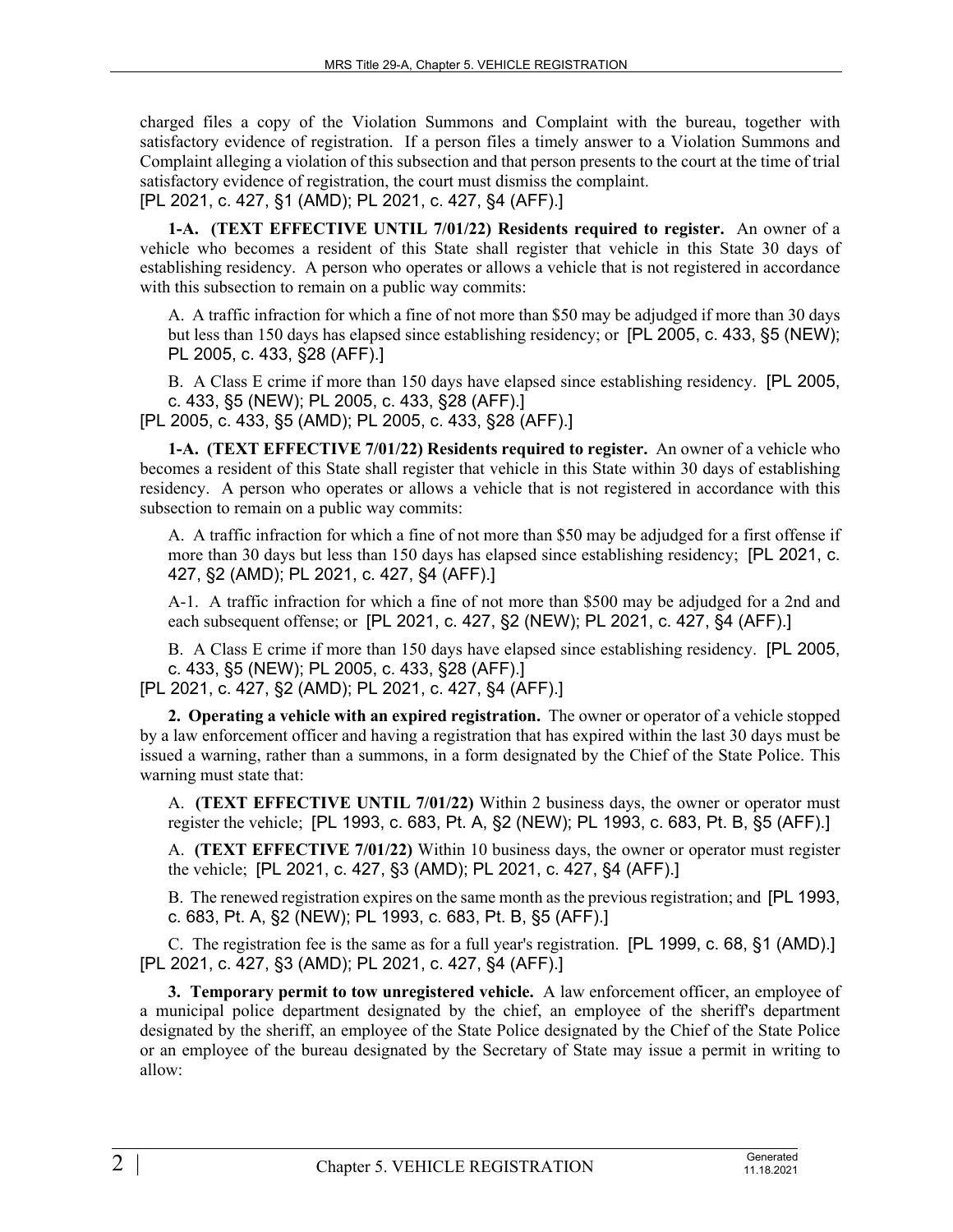A. An unregistered motor vehicle to be towed either by a regular service wrecker or by the use of a towbar or tow dolly; or [PL 2001, c. 360, §3 (AMD).]

B. [PL 1995, c. 247, §1 (RP).]

C. An unregistered trailer or semitrailer with a gross weight of 3,000 pounds or less to be towed, for one trip only, between the points of origin and destination. [PL 1993, c. 683, Pt. A, §2 (NEW); PL 1993, c. 683, Pt. B, §5 (AFF).]

A permit issued under this subsection is valid for no more than 3 days, including the date of issuance. [PL 2001, c. 360, §3 (AMD).]

**3-A. Permit to operate unregistered vehicle.** Upon stopping a vehicle with a registration that has been expired for more than 30 days, a law enforcement officer may issue a permit to the owner or operator of the vehicle to operate the vehicle to the owner's residence or to an office of the bureau for the sole purpose of renewal of the registration by the owner.

[PL 1995, c. 247, §2 (NEW).]

**4. Duplicate registration, notification of change in location or status.** Duplicate registrations are provided in accordance with section 1405. A person to whom a registration has been issued must notify the Secretary of State of a change in location or status in accordance with section 1407. [PL 1993, c. 683, Pt. A, §2 (NEW); PL 1993, c. 683, Pt. B, §5 (AFF).]

**5. Expiration of 14-day temporary registration plate.** Notwithstanding the provisions of this section, a person who operates a vehicle with an expired temporary registration plate issued pursuant to section 462 commits:

A. A traffic infraction for which a forfeiture of not more than \$50 may be adjudged if the registration has been expired for less than 150 days; or [PL 2001, c. 671, §4 (NEW).]

B. A Class E crime if the registration has been expired for 150 days or more. [PL 2001, c. 671, §4 (NEW).]

[PL 2001, c. 671, §4 (AMD).]

**6. Improper registration.** A traffic infraction for which a fine of not less than \$200 nor more than \$1,000 may be adjudged if the vehicle is not properly registered. For purposes of this subsection, "not properly registered" means the vehicle is either registered in a manner that is not reflective of its current actual use or as a type of vehicle that it is not as a matter of law, including, but not limited to, a motor vehicle registered as an antique auto when the vehicle is not an antique auto as defined in section 101, subsection 3.

# [PL 2013, c. 112, §7 (NEW).]

# SECTION HISTORY

PL 1993, c. 683, §A2 (NEW). PL 1993, c. 683, §B5 (AFF). PL 1995, c. 247, §§1,2 (AMD). PL 1995, c. 454, §2 (AMD). PL 1995, c. 584, §B4 (AMD). PL 1999, c. 41, §1 (AMD). PL 1999, c. 68, §1 (AMD). PL 2001, c. 360, §3 (AMD). PL 2001, c. 361, §5 (AMD). PL 2001, c. 671, §§3,4 (AMD). PL 2005, c. 433, §5 (AMD). PL 2005, c. 433, §28 (AFF). PL 2013, c. 112, §§6, 7 (AMD). PL 2021, c. 427, §§1-3 (AMD). PL 2021, c. 427, §4 (AFF).

# **§352. Minors**

**1. Application for registration.** The Secretary of State may not approve the application of a minor for registration of a vehicle unless the minor is at least 15 years old and the application is signed by:

A. A parent or guardian who has the custody of the minor; [PL 1995, c. 482, Pt. B, §2 (NEW).]

B. If the minor has no parent or guardian, the minor's employer; or [PL 1995, c. 482, Pt. B, §2 (NEW).]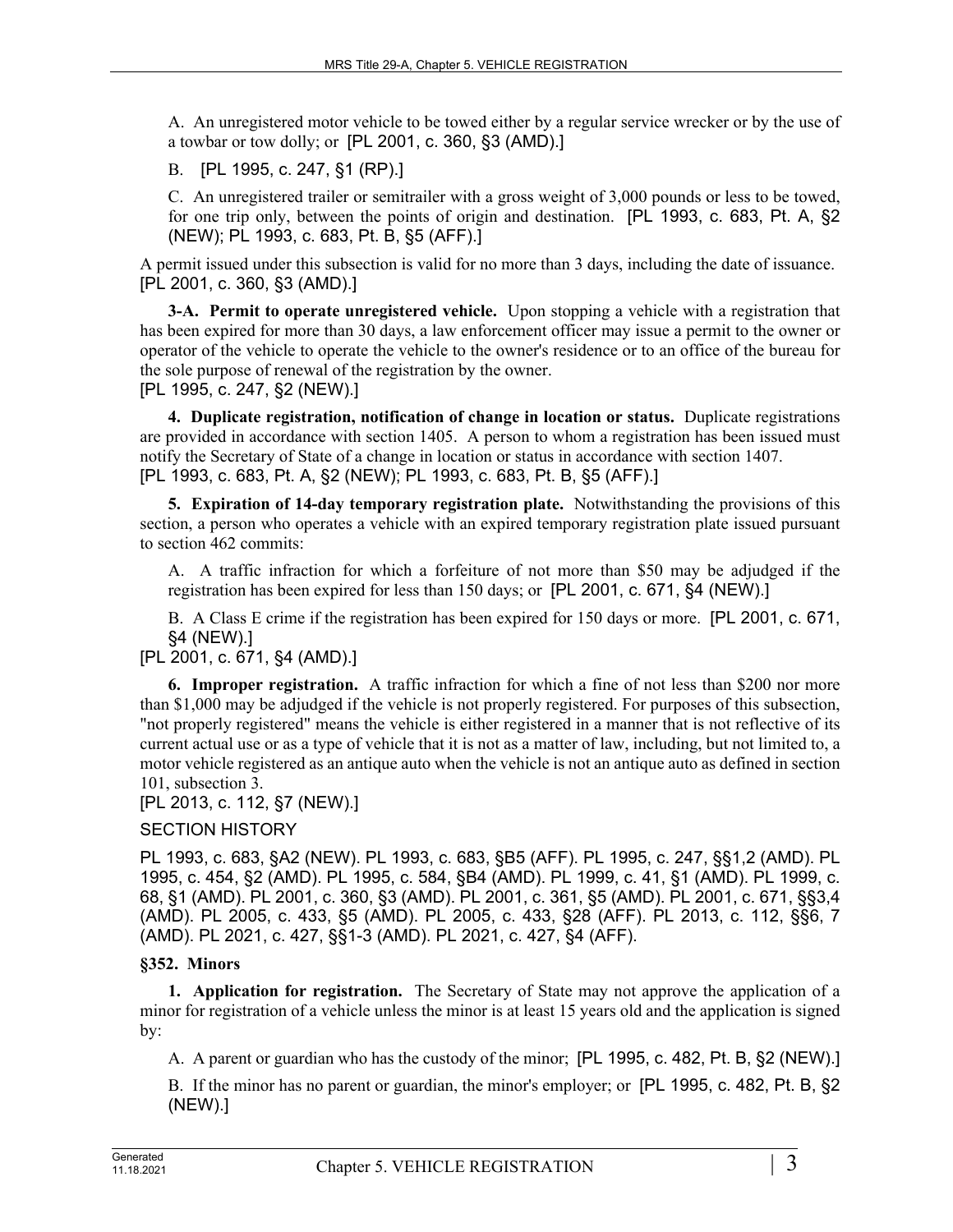C. If the minor is emancipated, the minor. In this case, the application must be accompanied by an attested copy of the court order of emancipation. [PL 1995, c. 482, Pt. B, §2 (NEW).] [PL 1995, c. 482, Pt. B, §2 (RPR).]

**2. Suspension.** If a person who has signed the application files with the Secretary of State a notarized written request that the registration be suspended, the Secretary of State shall, pursuant to chapter 23, suspend the registration without hearing.

[PL 1995, c. 482, Pt. B, §2 (RPR).]

**3. Minor.** 

[PL 1995, c. 482, Pt. B, §2 (RP).]

SECTION HISTORY

PL 1993, c. 683, §A2 (NEW). PL 1993, c. 683, §B5 (AFF). PL 1995, c. 482, §B2 (RPR).

#### **§353. Members of Armed Forces**

A registration issued by the Armed Forces of the United States in foreign countries for a vehicle owned by military personnel is valid for 45 days after the owner has returned to the United States. [PL 1993, c. 683, Pt. A, §2 (NEW); PL 1993, c. 683, Pt. B, §5 (AFF).]

# SECTION HISTORY

PL 1993, c. 683, §A2 (NEW). PL 1993, c. 683, §B5 (AFF).

#### **§354. Off-road vehicles**

Off-road vehicles may not be registered in accordance with this Title. Vehicles owned and operated by government entities are not subject to the provisions of this section. [PL 2021, c. 216, §10 (AMD).] SECTION HISTORY

PL 2005, c. 577, §8 (NEW). PL 2021, c. 216, §10 (AMD).

# **ARTICLE 2**

# **CERTIFICATES OF REGISTRATION**

# **§401. Application**

**1. Filing of application.** Application for vehicle registration may be made by mail or otherwise to the Secretary of State.

[PL 1993, c. 683, Pt. A, §2 (NEW); PL 1993, c. 683, Pt. B, §5 (AFF).]

**2. Content of application.** An application must contain information requested by the Secretary of State, including legal name, residence and address of the registrant, current mileage of a motor vehicle, a brief description of the vehicle, the maker, the vehicle identification number, the year of manufacture, and the type of motor fuel or motive power and, for trucks, truck tractors and special mobile equipment, the gross weight. A registrant that is a corporation, trust, limited partnership or other similar entity must provide either a federal taxpayer identification number or an identification number issued by the department. An initial application for registration must be signed by the registrant or the registrant's legal representative. The Secretary of State shall keep initial applications on file until that registration is terminated.

[PL 2015, c. 473, §4 (AMD).]

**3. Issuance of registration.** The Secretary of State, on approving the application, shall issue: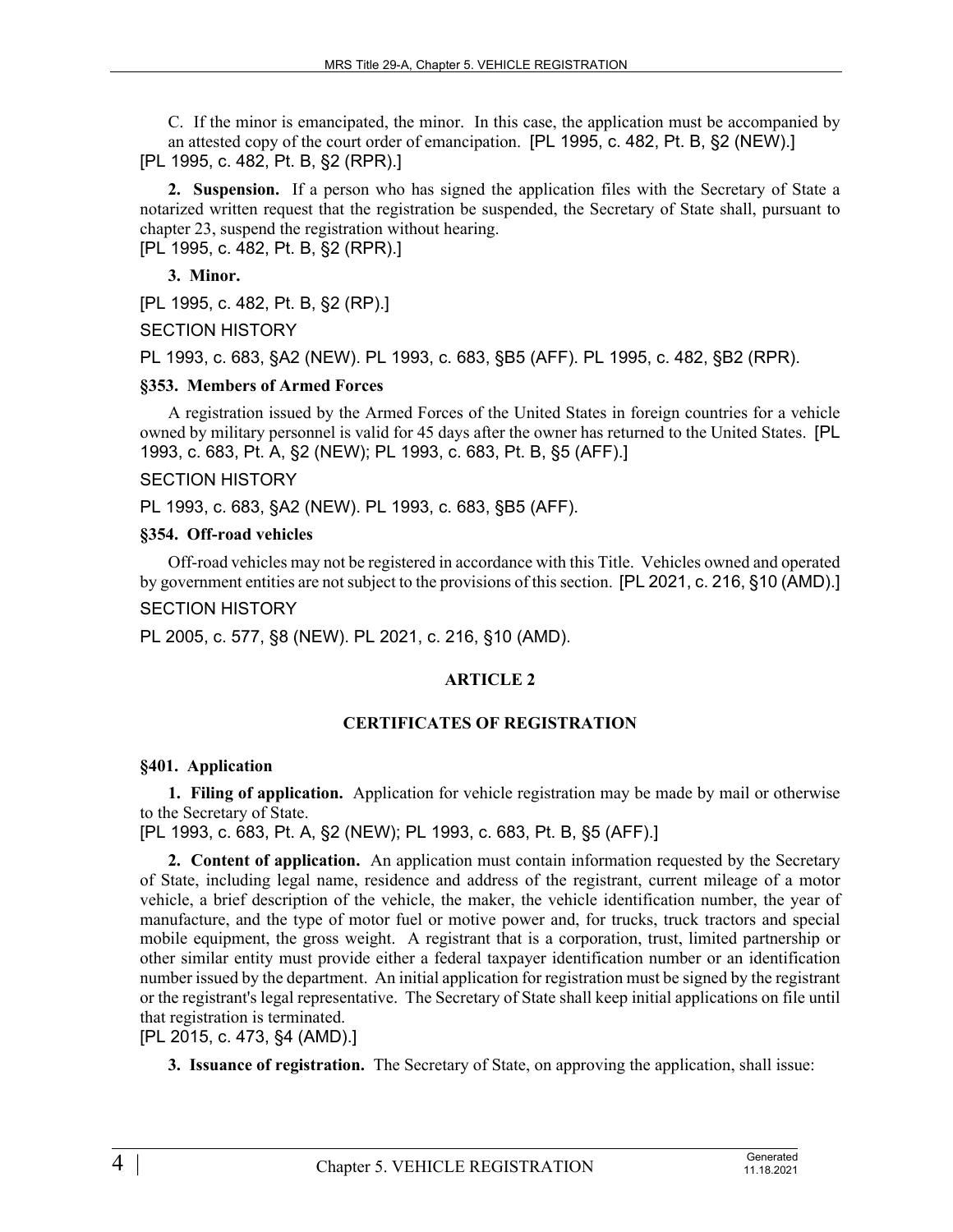A. A registration number or other distinguishing mark; and [PL 1993, c. 683, Pt. A, §2 (NEW); PL 1993, c. 683, Pt. B, §5 (AFF).]

B. A certificate of registration that contains the name, place of residence and address of the registered owner. [PL 1993, c. 683, Pt. A, §2 (NEW); PL 1993, c. 683, Pt. B, §5 (AFF).] [PL 1993, c. 683, Pt. A, §2 (NEW); PL 1993, c. 683, Pt. B, §5 (AFF).]

**4. Refusal.** The Secretary of State may refuse to register the vehicle or to issue a certificate if the applicant has not provided satisfactory information or if the Secretary of State determines that the type of vehicle should not be permitted to be on the highways of the State. [PL 1993, c. 683, Pt. A, §2 (NEW); PL 1993, c. 683, Pt. B, §5 (AFF).]

**5. File.** The Secretary of State shall maintain a file of applications and registrations arranged alphabetically according to the name of the applicant and numerically according to registration number. [PL 1993, c. 683, Pt. A, §2 (NEW); PL 1993, c. 683, Pt. B, §5 (AFF).]

#### SECTION HISTORY

PL 1993, c. 683, §A2 (NEW). PL 1993, c. 683, §B5 (AFF). PL 1995, c. 482, §B3 (AMD). PL 1995, c. 645, §B7 (AMD). PL 1995, c. 645, §B24 (AFF). PL 2001, c. 361, §6 (AMD). PL 2001, c. 361, §38 (AFF). RR 2009, c. 2, §81 (COR). PL 2015, c. 473, §4 (AMD).

#### **§402. Insurance required prior to registration**

**1. Insurance required.** A person may not register a vehicle unless the person satisfies the Secretary of State that the vehicle is covered by a liability insurance policy. [PL 1993, c. 683, Pt. A, §2 (NEW); PL 1993, c. 683, Pt. B, §5 (AFF).]

**2. Method of establishing evidence of insurance.** A person establishes insurance by showing the vehicle insurance identification card as defined by section 1551, subsection 4, a letter from an insurance company or agent showing that the vehicle is covered by a liability insurance policy, an insurance binder or an insurance policy that has a summary document that describes the vehicle insured, the name of the insured, the amount of insurance, the type of insurance coverage and the period for which the vehicle is covered to either the municipal agent or the bureau. Evidence of insurance may be provided at the time of registration in electronic form, including the display of an image on a portable electronic device as defined in section 1551, subsection 11‑A. [PL 2013, c. 72, §2 (AMD).]

**3. Alternative methods of establishing evidence of insurance.** An individual is considered to comply with subsection 2 if the individual shows evidence of compliance with the provisions of section 1605, subsection 3, paragraph A, B or C.

[PL 1993, c. 683, Pt. A, §2 (NEW); PL 1993, c. 683, Pt. B, §5 (AFF).]

**4. Exceptions.** The provisions of this section do not apply to:

A. Government vehicles as identified in section 517; [PL 1993, c. 683, Pt. A, §2 (NEW); PL 1993, c. 683, Pt. B, §5 (AFF).]

B. Vehicles owned or controlled by a dealer as defined by chapter 9; [PL 1993, c. 683, Pt. A, §2 (NEW); PL 1993, c. 683, Pt. B, §5 (AFF).]

C. Vehicles registered as vehicles for hire; or [PL 1993, c. 683, Pt. A, §2 (NEW); PL 1993, c. 683, Pt. B, §5 (AFF).]

D. Trailers and semitrailers. [PL 1993, c. 683, Pt. A, §2 (NEW); PL 1993, c. 683, Pt. B, §5 (AFF).]

[PL 1993, c. 683, Pt. A, §2 (NEW); PL 1993, c. 683, Pt. B, §5 (AFF).]

SECTION HISTORY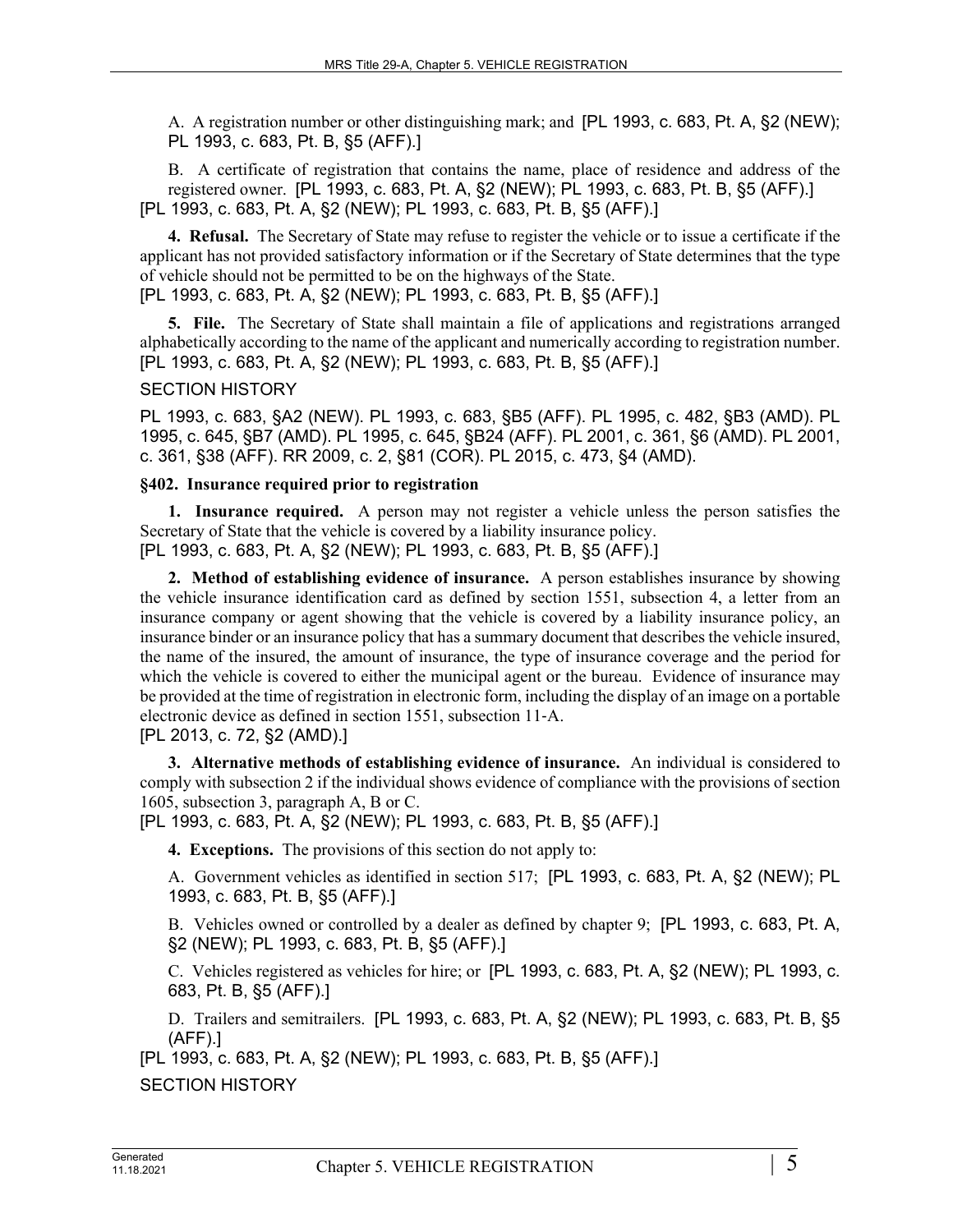PL 1993, c. 683, §A2 (NEW). PL 1993, c. 683, §B5 (AFF). PL 2013, c. 72, §2 (AMD).

### **§403. Motor vehicle emission inspection requirement for vehicle registration**

### **(REPEALED)**

### SECTION HISTORY

PL 1993, c. 683, §A2 (NEW). PL 1993, c. 683, §B5 (AFF). PL 1995, c. 6, §1 (AMD). PL 1995, c. 49, §1 (RP). PL 1995, c. 50, §1 (RP). PL 1995, c. 625, §C4 (RP).

#### **§404. Carrying of registration**

**1. Requirement.** A certificate of registration, except a dealer certificate, must be carried on the person of the operator or occupant, or kept in some easily accessible place in the vehicle. [PL 1993, c. 683, Pt. A, §2 (NEW); PL 1993, c. 683, Pt. B, §5 (AFF).]

**2. Dismissal.** A person served with a Violation Summons and Complaint charging a violation of this section may have the complaint dismissed if that person shows satisfactory evidence that the vehicle was registered at the time of the alleged violation. The clerk of the District Court violations bureau must dismiss the complaint if, prior to the date required for filing an answer to the complaint, the person charged files with the bureau a copy of the Violation Summons and Complaint together with satisfactory evidence that the vehicle was registered at the time of the alleged violation. If a person files a timely answer to a Violation Summons and Complaint alleging a violation of this section and that person presents satisfactory evidence to the court at the time of trial showing that the vehicle was registered at the time of the alleged violation, the court must dismiss the complaint.

[PL 1999, c. 771, Pt. C, §1 (AMD); PL 1999, c. 771, Pt. D, §§1, 2 (AFF).]

#### SECTION HISTORY

PL 1993, c. 683, §A2 (NEW). PL 1993, c. 683, §B5 (AFF). PL 1999, c. 771, §C1 (AMD). PL 1999, c. 771, §§D1,2 (AFF).

#### **§405. Expiration dates**

**1. Automobile, truck, truck tractor, motor home, moped, semitrailers not exceeding a gross vehicle weight of 2,000 pounds, special mobile equipment, tractor and camp trailer registration.**  Registration for an automobile, truck, truck tractor, motor home, moped, semitrailer not exceeding a gross vehicle weight of 2,000 pounds, special mobile equipment, tractor and camp trailer is as follows.

A. A registration expires on the last day of the month one year from the month of issuance. [PL 1993, c. 683, Pt. A, §2 (NEW); PL 1993, c. 683, Pt. B, §5 (AFF).]

B. When an application is made after the registration for the previous year has expired, the term of the renewal begins on the month of the issuance of the previous registration. [PL 1993, c. 683, Pt. A, §2 (NEW); PL 1993, c. 683, Pt. B, §5 (AFF).]

C. A person who has a fleet of 5 or more motor vehicles may petition the Secretary of State for a common expiration date of all vehicle registrations. [PL 2001, c. 671, §5 (AMD).]

[PL 2011, c. 167, §1 (AMD); PL 2011, c. 167, §7 (AFF).]

**2. Other vehicles.** All vehicles not governed by subsection 1 have registration periods from March 1st to the last day of February of the next calendar year.

[PL 1993, c. 683, Pt. A, §2 (NEW); PL 1993, c. 683, Pt. B, §5 (AFF).]

**3. Early display of plates.** A number plate or suitable device furnished for the next registration period may be displayed on the first day of the month in which the current registration expires. [PL 1993, c. 683, Pt. A, §2 (NEW); PL 1993, c. 683, Pt. B, §5 (AFF).]

**4. Emergency.** The Secretary of State may extend the expiration date of a registration under emergency conditions.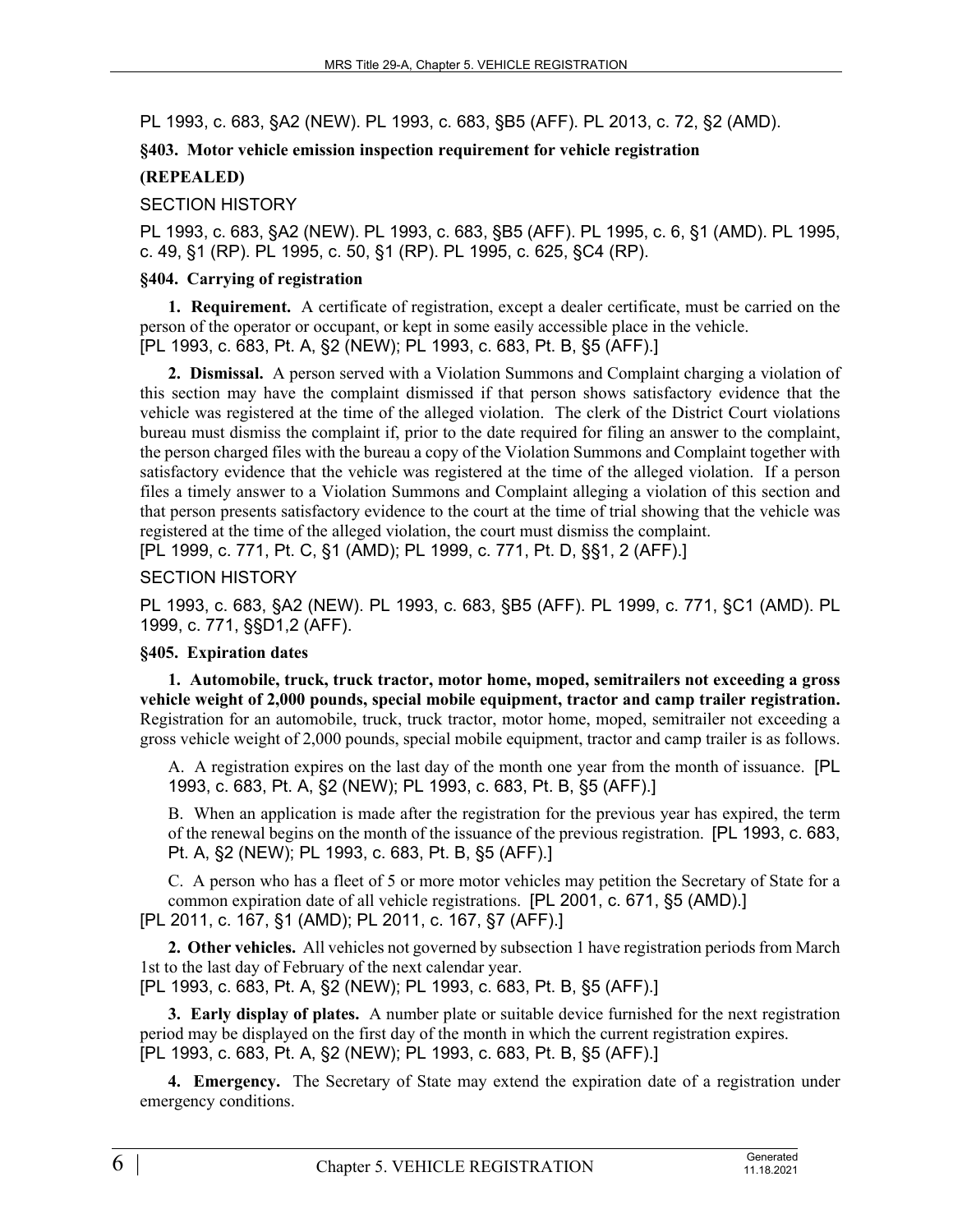[PL 1993, c. 683, Pt. A, §2 (NEW); PL 1993, c. 683, Pt. B, §5 (AFF).]

#### SECTION HISTORY

PL 1993, c. 683, §A2 (NEW). PL 1993, c. 683, §B5 (AFF). PL 2001, c. 361, §7 (AMD). PL 2001, c. 361, §38 (AFF). PL 2001, c. 671, §5 (AMD). PL 2005, c. 577, §9 (AMD). PL 2011, c. 167, §1 (AMD). PL 2011, c. 167, §7 (AFF).

#### **§406. Nontransferability of certificate**

A vehicle registration expires on the transfer of ownership except for a transfer to a surviving spouse. [PL 1993, c. 683, Pt. A, §2 (NEW); PL 1993, c. 683, Pt. B, §5 (AFF).]

#### **1. Return of certificate.**

[PL 2013, c. 496, §2 (RP).]

# **2. Issuance of new registration.**

[PL 2013, c. 496, §2 (RP).]

#### SECTION HISTORY

PL 1993, c. 683, §A2 (NEW). PL 1993, c. 683, §B5 (AFF). PL 2013, c. 496, §2 (AMD).

#### **§407. Defaced or missing identification numbers**

**1. Assignment of special number.** When an engine, serial or vehicle identification number has been omitted, altered, removed or defaced, the Secretary of State shall assign and attach to the vehicle a special number and maintain a record of the number.

[PL 1993, c. 683, Pt. A, §2 (NEW); PL 1993, c. 683, Pt. B, §5 (AFF).]

**2. Violation.** A person commits a Class E crime if that person sells, exchanges, offers to sell or exchange, transfers or uses a manufacturer's vehicle identification or serial number plate that has been removed from the vehicle to which it was originally attached.

[PL 1993, c. 683, Pt. A, §2 (NEW); PL 1993, c. 683, Pt. B, §5 (AFF).]

# SECTION HISTORY

PL 1993, c. 683, §A2 (NEW). PL 1993, c. 683, §B5 (AFF).

#### **§408. Vehicles reported stolen**

When the Secretary of State receives an application for registration of a vehicle previously reported as stolen, the Secretary of State shall notify the owner of that vehicle. The Secretary of State may withhold registration for further investigation. [PL 1993, c. 683, Pt. A, §2 (NEW); PL 1993, c. 683, Pt. B, §5 (AFF).]

#### SECTION HISTORY

PL 1993, c. 683, §A2 (NEW). PL 1993, c. 683, §B5 (AFF).

#### **§409. Collection of taxes**

**1. Collection of tax.** The Secretary of State shall act at the time and place of registration on behalf of the State Tax Assessor to collect the sales or use tax due under Title 36, Part 3 for a vehicle for which an original registration is required. [PL 2017, c. 67, §1 (AMD).]

**2. Documentation; payment of tax.** Registration may not be issued, unless in addition to meeting the other registration requirements of this Title, the applicant has:

- A. Submitted a properly completed bill of sale, showing either that:
	- (1) The sales tax due has been collected by the dealer; or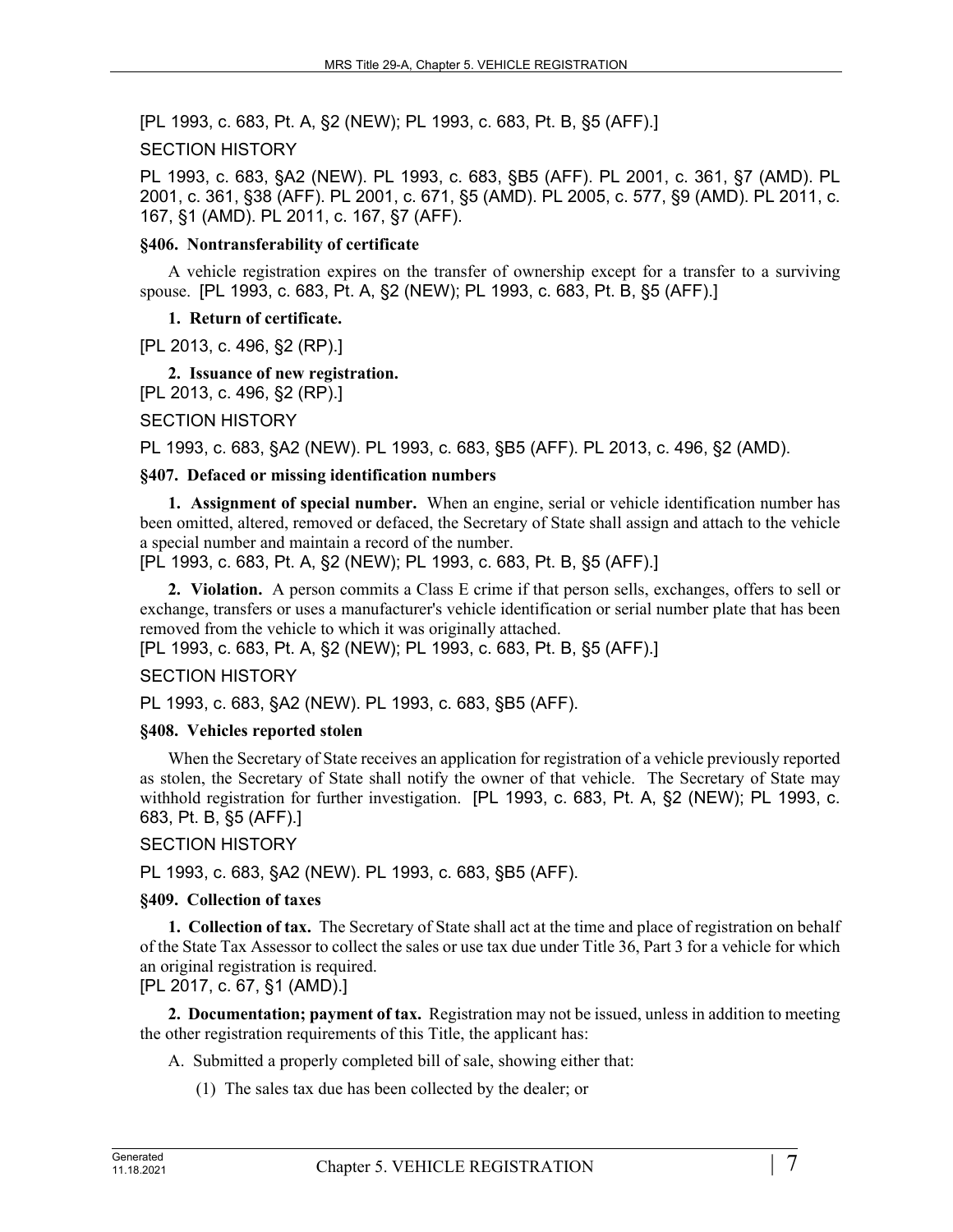- (2) The sale of the vehicle is not subject to tax; or [PL 2019, c. 397, §2 (AMD).]
- B. Properly signed a use tax certificate in a form prescribed by the State Tax Assessor and:
	- (1) Paid the amount of tax due; or

(2) Shown that the sale or use of the vehicle is not subject to tax. [PL 2017, c. 67, §1 (AMD).] [PL 2019, c. 397, §2 (AMD).]

**3. Collection fee.** The Secretary of State must be reimbursed by the State Tax Assessor \$1.25 per use tax certificate processed, even if a certificate indicates that no use tax is due.

Retained fees must be transmitted to the Treasurer of State and credited to the Highway Fund.

Taxes collected must be transmitted to the Treasurer of State and credited to the General Fund. [PL 2019, c. 397, §3 (AMD).]

**4. Forwarding certificates.** Certificates submitted pursuant to this section must be sent promptly to the State Tax Assessor.

[PL 1993, c. 683, Pt. A, §2 (NEW); PL 1993, c. 683, Pt. B, §5 (AFF).]

**5. Other taxes.** A motor vehicle, mobile home or camp trailer may not be registered until the excise tax or personal property tax or real estate tax has been paid in accordance with Title 36, sections 551, 602, 1482 and 1484. The Secretary of State may provide municipal excise tax collectors with a standard vehicle registration form for the collection of excise tax.

[PL 2017, c. 67, §2 (AMD).]

**6. Remedies cumulative.** The provisions of this section are in addition to other methods for the collection of the sales or use tax.

[PL 1993, c. 683, Pt. A, §2 (NEW); PL 1993, c. 683, Pt. B, §5 (AFF).]

#### SECTION HISTORY

PL 1993, c. 683, §A2 (NEW). PL 1993, c. 683, §B5 (AFF). PL 2011, c. 240, §1 (AMD). PL 2017, c. 67, §§1, 2 (AMD). PL 2019, c. 397, §§2, 3 (AMD).

#### **§410. Voluntary surrender or cancellation**

A registrant may voluntarily surrender vehicle registration. The Secretary of State shall record that the registration has been cancelled. The Secretary of State may require the return of any certificate of registration or registration plate issued to the registrant for the vehicle. The registrant may activate the registration at any time prior to the original expiration of the registration. [PL 2005, c. 433, §6 (AMD); PL 2005, c. 433, §28 (AFF).]

# SECTION HISTORY

PL 1995, c. 482, §A3 (NEW). PL 2005, c. 433, §6 (AMD). PL 2005, c. 433, §28 (AFF).

# **§411. Multi-year fleet registration**

Notwithstanding any other provision of law, the Secretary of State may authorize registrants with 100 or more motor vehicle registrations to participate in a multi-year fleet registration program. Registrants shall elect a common expiration date for all vehicles placed in the multi-year fleet registration program. With permission of the Secretary of State, a registrant may establish more than one fleet. [PL 1995, c. 645, Pt. B, §8 (NEW); PL 1995, c. 645, Pt. B, §24 (AFF).]

Motor vehicles registered pursuant to a multi-year fleet registration program may be issued registration credentials for a period not to exceed 5 years. The Secretary of State shall establish a method for the annual verification and collection of appropriate registration fees and excise taxes. When municipal excise tax is required under Title 36, chapter 111, the person registering the motor vehicles shall pay the excise tax directly to the appropriate municipality. [PL 1995, c. 645, Pt. B, §8 (NEW); PL 1995, c. 645, Pt. B, §24 (AFF).]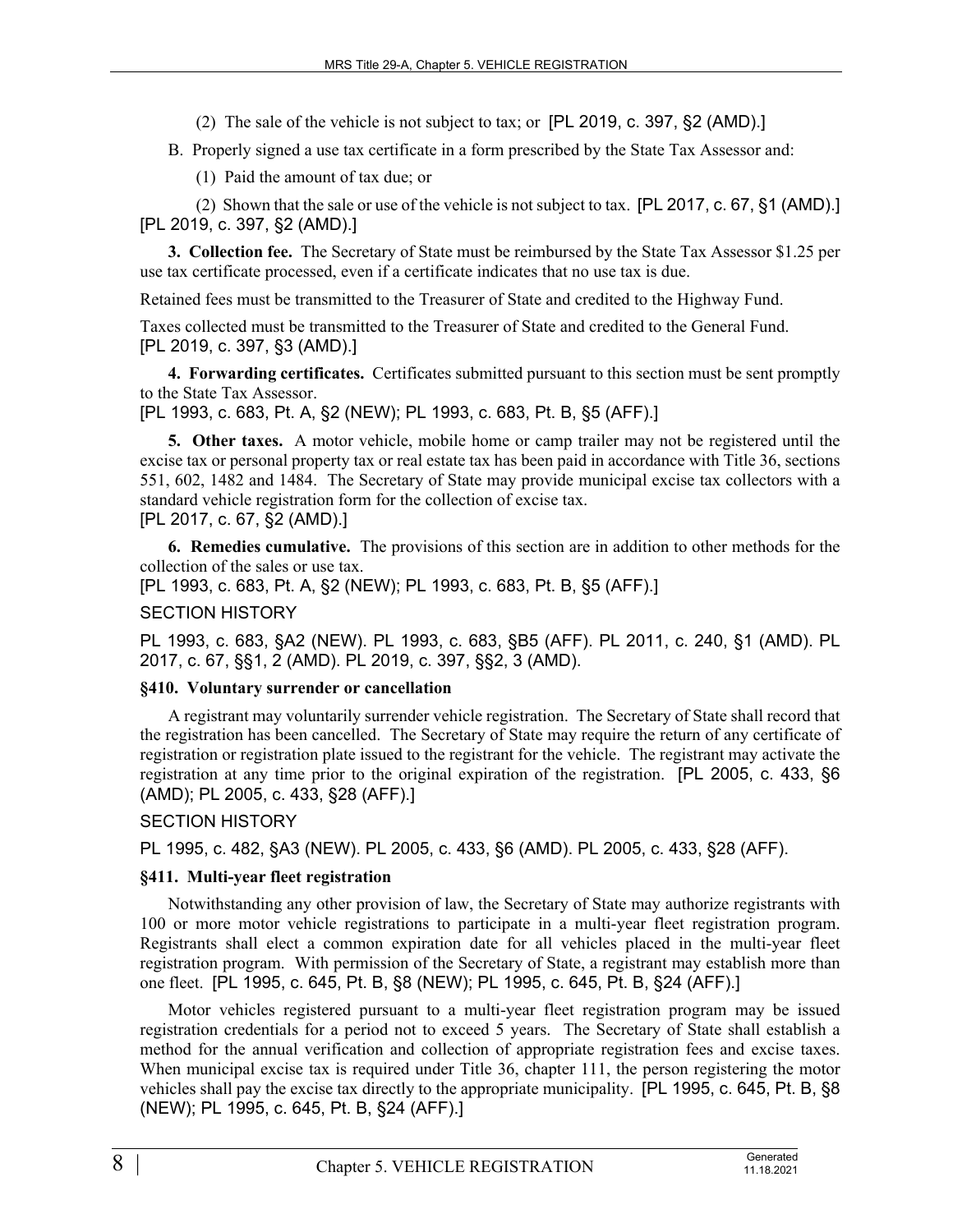The Secretary of State may adopt rules for the implementation of a multi-year fleet registration program. Rules adopted pursuant to this section are routine technical rules as defined in Title 5, chapter 375, subchapter II‑A. [PL 1995, c. 645, Pt. B, §8 (NEW); PL 1995, c. 645, Pt. B, §24 (AFF).]

SECTION HISTORY

PL 1995, c. 645, §B8 (NEW). PL 1995, c. 645, §B24 (AFF).

# **ARTICLE 3**

#### **REGISTRATION PLATES**

#### **§451. Issuance and form of registration plates**

**1. Authority to issue registration plates.** The Secretary of State shall provide a new general issue of registration plates periodically as determined by the Legislature. Each new general issue must be easily distinguishable by color from the preceding general issue.

[PL 1993, c. 683, Pt. A, §2 (NEW); PL 1993, c. 683, Pt. B, §5 (AFF).]

**1-A. New general issue.** The Secretary of State shall provide for a new general issue of registration plates and shall begin issuing the new plates no later than July 1, 1999. The Secretary of State shall provide for the issuance of new plates before December 31, 2000 to all vehicles required to obtain new plates.

[PL 1995, c. 645, Pt. C, §1 (NEW); PL 1995, c. 645, Pt. C, §16 (AFF).]

**1-B. New dealer plate issue.** The Secretary of State shall provide for a new issue of dealer plates and shall begin issuing the new dealer plates no later than December 31, 2000 to all dealers licensed pursuant to chapter 9, subchapter III.

[PL 1999, c. 473, Pt. G, §1 (AMD).]

**2. Furnishing registration plates.** The Secretary of State shall furnish registration plates, without charge, with each registration except to dealers, manufacturers and holders of transporter registration plates.

[PL 1993, c. 683, Pt. A, §2 (NEW); PL 1993, c. 683, Pt. B, §5 (AFF).]

**3. Annual registration plates or devices.** The Secretary of State shall issue new registration plates or a suitable device in lieu of new registration plates each calendar year. The plate or device must clearly indicate the year or period for which it is issued. The Secretary of State may issue permanent registration plates designed to provide for renewal by changing the expiration date without issuing new registration plates. A device attached to the appropriate vehicle or registration plate is proper registration for the period specified.

[PL 1993, c. 683, Pt. A, §2 (NEW); PL 1993, c. 683, Pt. B, §5 (AFF).]

**4. Registration plate design.** Registration plates must be designed as follows.

A. Registration plates must bear the year of issue or the last 2 numerals of that year and the word "Maine" or the abbreviation "Me." in letters of at least 3/4 inch in height centered at the top of the registration plate. [PL 1993, c. 683, Pt. A, §2 (NEW); PL 1993, c. 683, Pt. B, §5 (AFF).]

B. Except on motorcycle plates, registration plate numbers may not be substantially less than 3 inches high. [PL 1993, c. 683, Pt. A, §2 (NEW); PL 1993, c. 683, Pt. B, §5 (AFF).]

C. On registration plates issued for private use, the word "Vacationland" must be centered at the bottom, except, when the Secretary of State determines that for other than passenger vehicles, that space may be used for class identifiers. [PL 1997, c. 776, §8 (AMD).]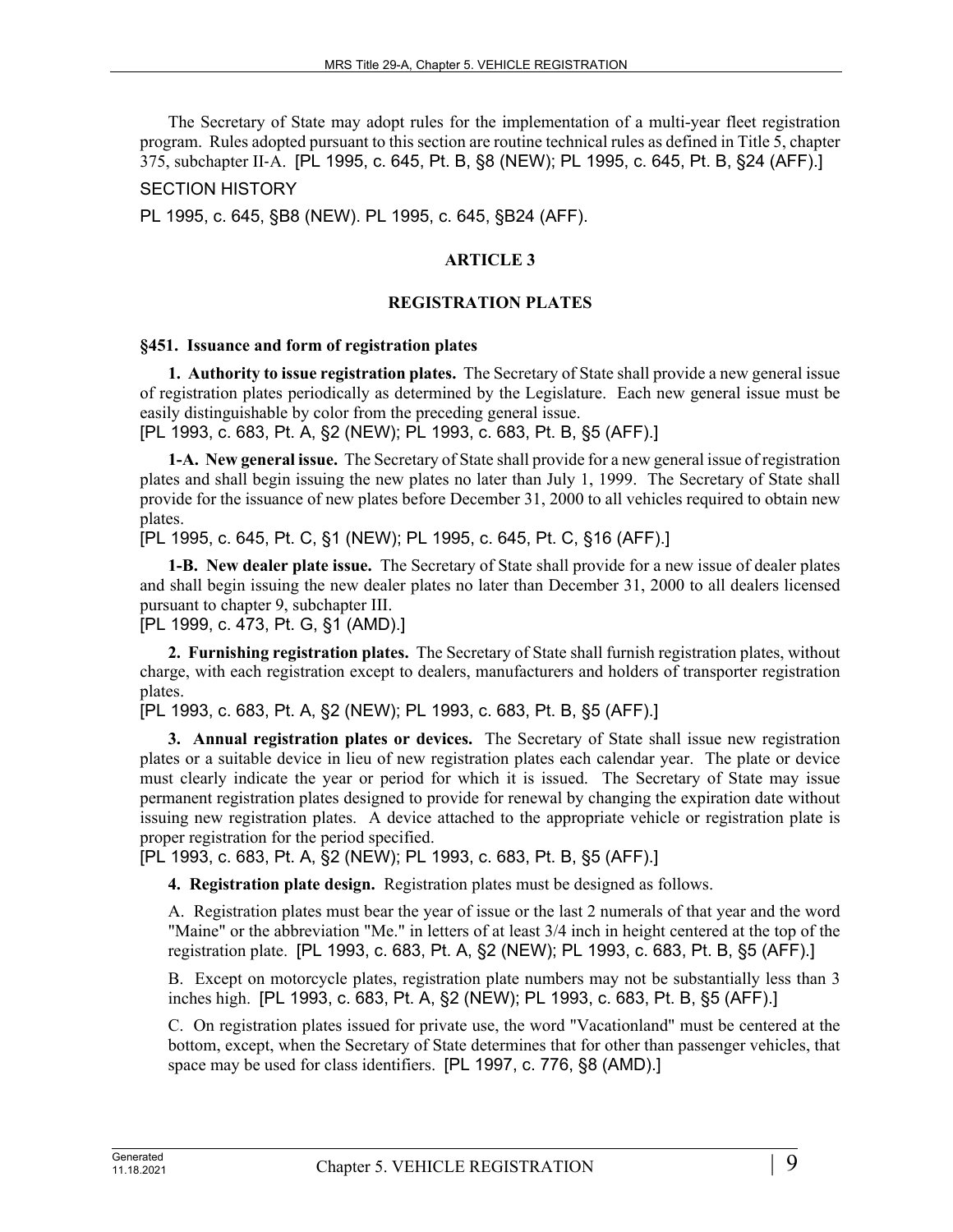D. [PL 1995, c. 645, Pt. C, §2 (AMD); PL 1995, c. 645, Pt. C, §16 (AFF); MRSA T. 29-A §451, sub-§4, ¶ D (RP).] [PL 1997, c. 776, §8 (AMD).]

**4-A. New general issue design.** Notwithstanding subsection 4, the design of registration plates issued pursuant to subsection 1‑A is governed by this subsection.

A. Registration plates must bear the year of issue or the last 2 numerals of that year and the word "Maine" or the abbreviation "ME" in letters of at least 3/4 inch in height centered at the top of the registration plate. [PL 1997, c. 311, §1 (NEW).]

B. Except on motorcycle plates, registration numbers may not be substantially less than 3 inches high. [PL 1997, c. 311, §1 (NEW).]

C. On registration plates issued for private use and trucks, the word "Vacationland" must be centered at the bottom in letters not less than 3/4 inch in height, except, when the Secretary of State determines that for other than passenger vehicles, that space may be used for class codes. [PL 1997, c. 311, §1 (NEW).]

D. A new registration plate must have:

- (1) A green shaded background;
- (2) Identification numbers, letters and the border distinctly black; and
- (3) An illustration of a chickadee, pine cone and tassel. [PL 1997, c. 311, §1 (NEW).]

E. The Secretary of State shall devise, with the advice of the joint standing committee of the Legislature having jurisdiction over transportation matters, a numbering system suitable for a new general issue of registration plates. [PL 1997, c. 311, §1 (NEW).]

[PL 1997, c. 311, §1 (NEW).]

**5. Special classes of registration plates.** A vehicle required to be registered in a special class under this Title may display only the number plates designed for that special class of registration. If a vehicle registered for hire is disabled due to an accident or mechanical malfunction, another vehicle of the same passenger capacity may be substituted temporarily. The substitute vehicle is subject to the financial responsibility requirements in section 1611. Notwithstanding this subsection, the Secretary of State may issue a temporary credential in lieu of a special class of registration plate. The Secretary of State may adopt rules to implement this subsection. Rules adopted pursuant to this subsection are routine technical rules as defined in Title 5, chapter 375, subchapter 2-A. [PL 2003, c. 434, §7 (AMD); PL 2003, c. 434, §37 (AFF).]

**6. Plates to be manufactured at State Prison.** The Secretary of State or the duly designated official in charge of vehicle registration shall purchase and cause to be installed at the State Prison the necessary equipment and materials for the production of all vehicle registration plates used in the State. Only plates that can not be produced at the prison and plates for which anticipated demand is below a minimum number determined by the Secretary of State may be purchased for state use.

The Warden of the State Prison has charge of operations at the State Prison relative to the manufacture of all plates made for the State. The Warden of the State Prison, with the consent of the Secretary of State, may employ for limited periods of time a supervisor for the purpose of instructing inmates in the operation of making such plates.

[PL 1995, c. 645, Pt. C, §3 (AMD).]

**7. Rules.** The Secretary of State may adopt rules to protect the integrity of registration plates or provide for the issue of replacement plates.

[PL 1993, c. 683, Pt. A, §2 (NEW); PL 1993, c. 683, Pt. B, §5 (AFF).]

SECTION HISTORY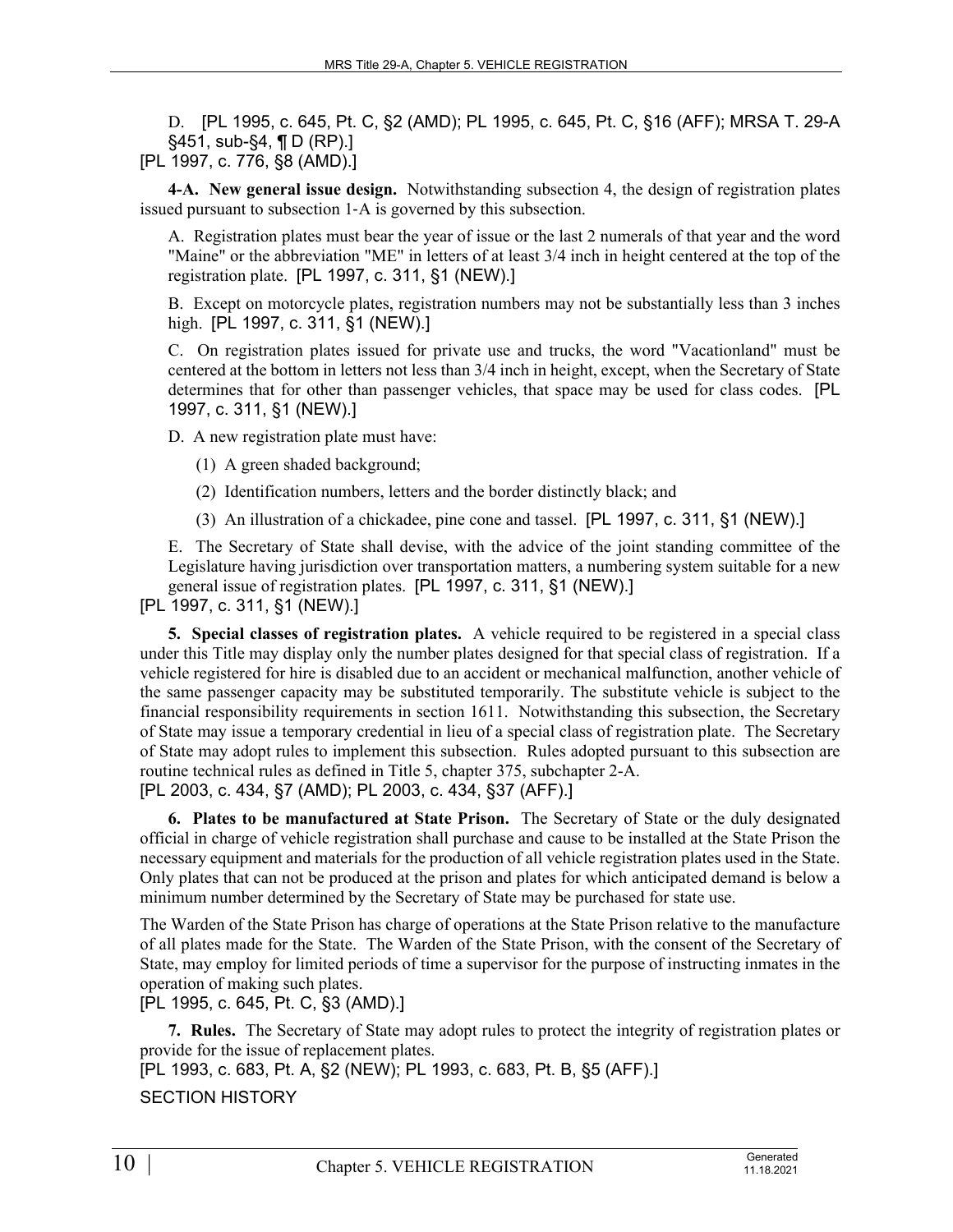PL 1993, c. 683, §A2 (NEW). PL 1993, c. 683, §B5 (AFF). PL 1995, c. 65, §A86 (AMD). PL 1995, c. 65, §§A153,C15 (AFF). PL 1995, c. 645, §§C1-3 (AMD). PL 1995, c. 645, §C16 (AFF). PL 1997, c. 311, §1 (AMD). PL 1997, c. 776, §§7,8 (AMD). PL 1999, c. 473, §G1 (AMD). PL 2001, c. 671, §6 (AMD). PL 2003, c. 434, §7 (AMD). PL 2003, c. 434, §37 (AFF).

#### **§452. Manner of display**

**1. Position of registration plate.** A registration plate must be displayed horizontally. Only one set of Maine registration plates may be displayed on one vehicle. A registration plate must be attached to the front and the rear of each vehicle except as follows.

A. A trailer and semitrailer registration plate may be attached only to the rear of that trailer or semitrailer. [PL 1993, c. 683, Pt. A, §2 (NEW); PL 1993, c. 683, Pt. B, §5 (AFF).]

B. A motorcycle registration plate may not be attached to the front of that motorcycle. [PL 2005, c. 577, §10 (AMD).]

C. A manufacturer, dealer or transporter registration plate may be attached only to the rear of the vehicle. [PL 1993, c. 683, Pt. A, §2 (NEW); PL 1993, c. 683, Pt. B, §5 (AFF).]

D. A truck tractor registration plate may be attached only to the front of that truck tractor. [PL 1993, c. 683, Pt. A, §2 (NEW); PL 1993, c. 683, Pt. B, §5 (AFF).]

[PL 2005, c. 577, §10 (AMD).]

**2. Farm trucks.** The registration plate for a farm truck or vehicle used for hauling forest products may be attached by means of a rigid or semirigid bracket that allows the plate to swing freely. [PL 1993, c. 683, Pt. A, §2 (NEW); PL 1993, c. 683, Pt. B, §5 (AFF).]

**3. Proper display.** Registration plates must always be properly displayed. [PL 2003, c. 452, Pt. Q, §2 (AMD); PL 2003, c. 452, Pt. X, §2 (AFF).]

**4. Plainly visible and legible.** Registration plates, including the numbers, letters and words, must always be plainly visible and legible.

[PL 2003, c. 452, Pt. Q, §3 (NEW); PL 2003, c. 452, Pt. X, §2 (AFF).]

#### SECTION HISTORY

PL 1993, c. 683, §A2 (NEW). PL 1993, c. 683, §B5 (AFF). PL 2003, c. 452, §§Q2,3 (AMD). PL 2003, c. 452, §X2 (AFF). PL 2005, c. 577, §10 (AMD).

# **§453. Vanity registration plates**

**1. Vanity registration plates.** The Secretary of State may issue registration plates that contain letters or a combination of letters and numbers for automobiles, taxi cabs, limousines, pickup trucks, trucks, motorcycles, motor homes or semitrailers and camp trailers. The number of characters appearing on a plate issued under this section may not exceed 7. The Secretary of State may not issue vanity plates for vehicles registered pursuant to section 504, subsection 2, or section 512, 531 or 532. [PL 2001, c. 34, §1 (AMD).]

**2. Fee.** The annual administrative fee for a vanity registration plate is \$25 in addition to the regular motor vehicle registration fee. The administrative fee must be credited to the General Highway Fund, except that \$10 of the administrative fee must be transferred on a quarterly basis by the Treasurer of State to the TransCap Trust Fund established by Title 30‑A, section 6006‑G. A sum sufficient to defray the cost of this program must be allocated annually from the General Highway Fund. [PL 2021, c. 216, §11 (AMD).]

# **3. Duplicate plates.**

[PL 2003, c. 434, §8 (RP); PL 2003, c. 434, §37 (AFF).]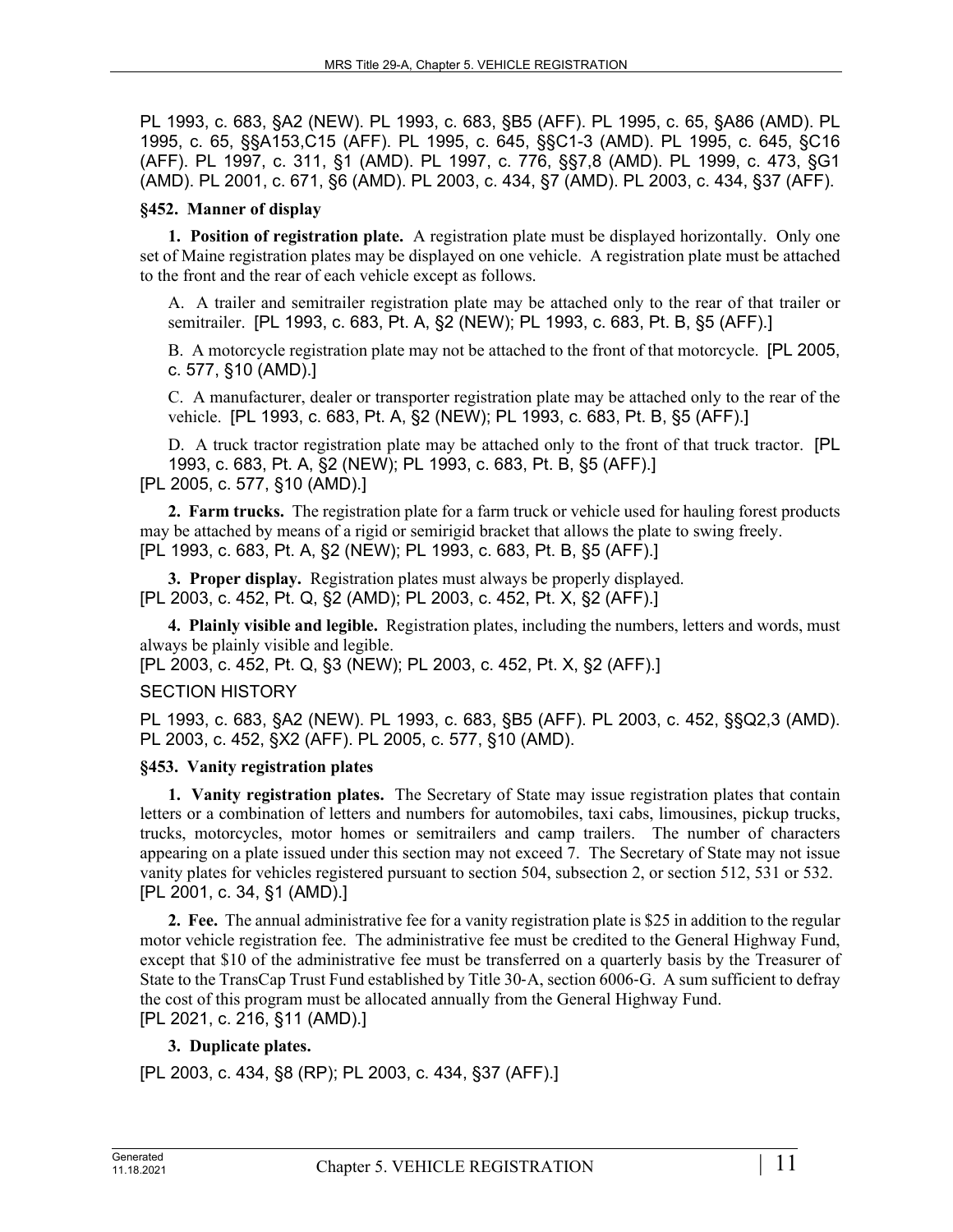**3-A. Restrictions.** The Secretary of State may refuse to issue or may recall a vanity registration plate issued under this section that:

A. [PL 2015, c. 206, §2 (RP).]

B. [PL 2015, c. 206, §2 (RP).]

C. Falsely suggests an association with a public institution or a government or government agency; [PL 2021, c. 232, §1 (AMD).]

D. Is duplicative; [PL 2021, c. 232, §1 (AMD).]

E. Consists of language that encourages violence or may result in an act of violence or other unlawful activity because of the content of the language requested by the registrant; [PL 2021, c. 232, §1 (AMD).]

F. Is profane or obscene; [PL 2021, c. 232, §1 (NEW).]

G. Makes a derogatory reference to age, race, ethnicity, sex, sexual orientation, gender identity, ancestry or national origin, religion or physical or mental disability; [PL 2021, c. 232, §1 (NEW).]

H. Connotes genitalia or relates to sexual acts; or [PL 2021, c. 232, §1 (NEW).]

I. Forms a slang term, abbreviation, phonetic spelling or mirror image of a word or term otherwise described in this subsection. [PL 2021, c. 232, §1 (NEW).]

[PL 2021, c. 232, §1 (AMD).]

**3-B. Appeals.** An individual may appeal the Secretary of State's decision to refuse to issue or decision to recall a vanity registration plate pursuant to subsection 3-A. The individual must file the appeal within 14 days from the date of the Secretary of State's initial decision with the vehicle services division of the bureau. In addition to following general hearing procedures as prescribed by section 2484, the appeal process must adhere to the same adjudicatory proceedings process, including notice, evidentiary standard and public participation provisions, as outlined in Title 5, chapter 375, subchapter 4.

[PL 2021, c. 232, §2 (NEW).]

**3-C. Rules.** The Secretary of State may adopt routine technical rules pursuant to Title 5, chapter 375, subchapter 2-A to implement the provisions of this section. [PL 2021, c. 232, §3 (NEW).]

**4. Radio plates.** 

[PL 2013, c. 381, Pt. A, §1 (RP).]

**5. Facsimile plates.** The Secretary of State may issue a facsimile plate for a 60-day period during production of the semipermanent plate. The facsimile plate must be attached to the rear plate bracket. [PL 1993, c. 683, Pt. A, §2 (NEW); PL 1993, c. 683, Pt. B, §5 (AFF).]

# SECTION HISTORY

PL 1993, c. 683, §A2 (NEW). PL 1993, c. 683, §B5 (AFF). RR 1997, c. 1, §26 (COR). PL 1997, c. 437, §6 (AMD). PL 1997, c. 776, §§9,10 (AMD). PL 2001, c. 34, §1 (AMD). PL 2003, c. 434, §§8,9 (AMD). PL 2003, c. 434, §37 (AFF). PL 2007, c. 647, §1 (AMD). PL 2007, c. 647, §8 (AFF). PL 2009, c. 435, §1 (AMD). PL 2013, c. 381, Pt. A, §1 (AMD). PL 2015, c. 206, §2 (AMD). PL 2019, c. 397, §4 (AMD). PL 2021, c. 216, §11 (AMD). PL 2021, c. 232, §§1-3 (AMD).

# **§454. Commemorative registration plates**

**1. Commemorative registration plate authorized.** The Secretary of State may authorize a state, county or municipal government or a subdivision of a state, county or municipal government to design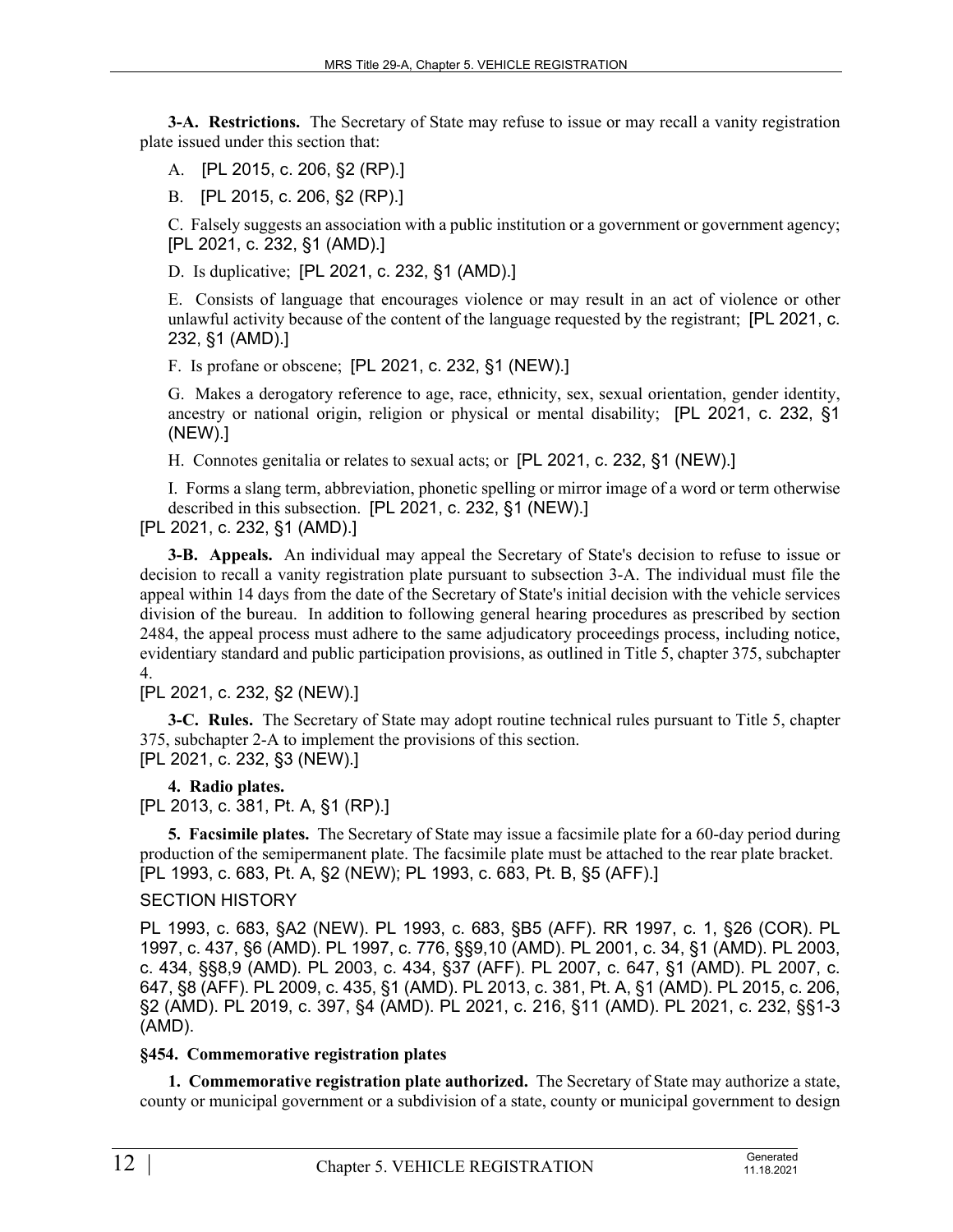and sell a reflectorized, commemorative, simulated registration plate in celebration of its centennial, bicentennial or sesquicentennial.

[PL 1993, c. 683, Pt. A, §2 (NEW); PL 1993, c. 683, Pt. B, §5 (AFF).]

**2. Display.** A commemorative plate may be displayed to replace the front registration plate on a motor vehicle, except a truck tractor, including a motor vehicle registered outside this State and operated within it, from January 1st to December 31st of the year celebrated, except that a commemorative plate celebrating the bicentennial of the State may be displayed until December 31, 2021.

[PL 2021, c. 89, §1 (AMD).]

**3. Otherwise prohibited.** A commemorative plate may not be sold or displayed except as provided in this section.

[PL 1993, c. 683, Pt. A, §2 (NEW); PL 1993, c. 683, Pt. B, §5 (AFF).]

#### SECTION HISTORY

PL 1993, c. 683, §A2 (NEW). PL 1993, c. 683, §B5 (AFF). PL 2021, c. 89, §1 (AMD).

#### **§455. Environmental registration plates**

The Secretary of State shall issue Maine Environmental Trust Fund registration plates beginning April 1, 1994 in accordance with this section. Environmental registration plates are not required for registration of a motor vehicle but are to allow citizens to participate voluntarily in the Maine Environmental Trust Fund program. A citizen may apply for environmental registration plates and contribute to the Maine Environmental Trust Fund as provided in this section. [PL 1993, c. 683, Pt. A, §2 (NEW); PL 1993, c. 683, Pt. B, §5 (AFF).]

**1. Issuance of environmental registration plates.** The Secretary of State, upon receiving an application and evidence of payment of the excise tax required by Title 36, the registration fee required by this Title and the contribution to the Maine Environmental Trust Fund provided for in subsection 4, shall issue a registration certificate and a set of environmental registration plates to be used in lieu of regular registration plates. The Secretary of State may issue environmental registration plates to a vehicle in any registration class if the designated registration plate for that class does not preclude its use in conjunction with the environmental registration plate design. The Secretary of State may issue environmental registration plates to certain state-owned vehicles in accordance with section 517. [PL 1995, c. 65, Pt. A, §87 (AMD); PL 1995, c. 65, Pt. A, §153 (AFF); PL 1995, c. 65, Pt. C, §15 (AFF).]

**2. Plate design; optional environmental vanity plates.** The Secretary of State, the Commissioner of Agriculture, Conservation and Forestry, the Commissioner of Environmental Protection and the Commissioner of Inland Fisheries and Wildlife in consultation with the joint standing committee of the Legislature having jurisdiction over transportation matters shall determine the plate design.

The design must accommodate the use of numbers and letters as provided in section 453. Upon request and as provided by section 453, the Secretary of State shall issue environmental plates that are also vanity plates. Environmental vanity plates are issued in accordance with this section and section 453. The Secretary of State may modify class codes and create unique identifiers for the purpose of expanding the program.

[PL 2013, c. 496, §3 (AMD).]

**3. Temporary facsimile plate.** The Secretary of State may issue a facsimile plate for temporary use up to a 60-day period until the permanent plate is received. The facsimile plate must be attached to the rear plate bracket.

[PL 1993, c. 683, Pt. A, §2 (NEW); PL 1993, c. 683, Pt. B, §5 (AFF).]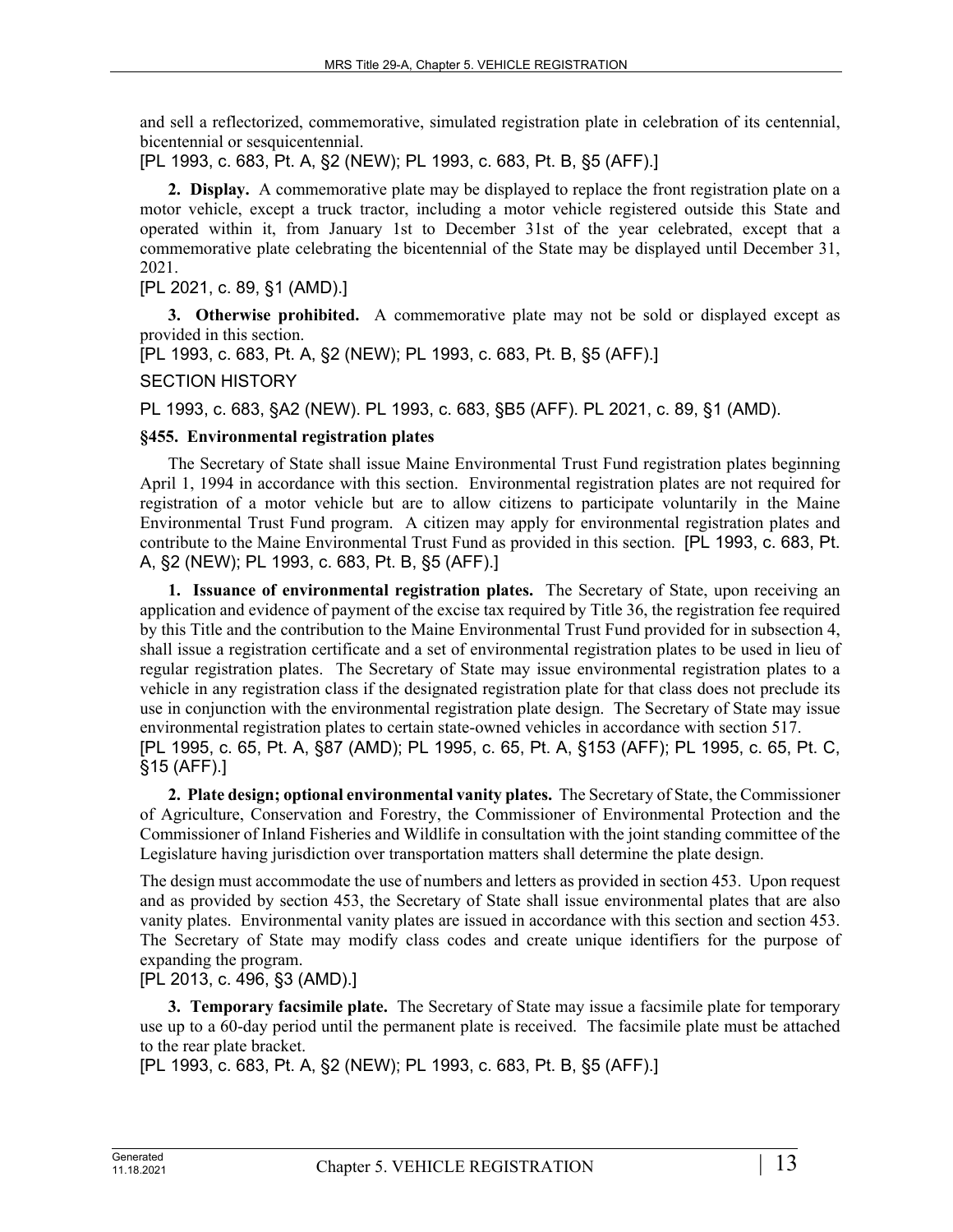**4. Initial contribution to Maine Environmental Trust Fund.** In addition to the regular motor vehicle registration fee prescribed by law for the particular class of vehicle registered, the initial contribution for environmental registration plates is \$20, which must be deposited with the Treasurer of State and credited as follows:

A. Fourteen dollars to the Maine Environmental Trust Fund established in Title 12, section 10255; [PL 2007, c. 703, §2 (NEW).]

B. Five dollars to the Highway Fund for administrative and production costs; and [PL 2007, c. 703, §2 (NEW).]

C. One dollar to the Specialty License Plate Fund established under section 469. [PL 2007, c. 703, §2 (NEW).]

[PL 2007, c. 703, §2 (AMD).]

**4-A. Renewal fee.** In addition to the regular motor vehicle registration fee prescribed by law for the particular class of vehicle registered, the annual renewal contribution for environmental registration plates is \$15, which must be deposited with the Treasurer of State and credited as follows:

A. Fourteen dollars to the Maine Environmental Trust Fund established in Title 12, section 10255; and [PL 2007, c. 703, §2 (NEW).]

B. One dollar to the Specialty License Plate Fund established under section 469. [PL 2007, c. 703, §2 (NEW).]

[PL 2007, c. 703, §2 (NEW).]

**5. Reimbursement for production and issuance costs.**  [PL 2007, c. 703, §2 (RP).]

**5-A. Transfer of fees.** On a quarterly basis, the Secretary of State shall transfer the revenue from the issuance and renewal of the environmental registration plates to the Treasurer of State for deposit and crediting pursuant to subsections 4 and 4-A.

[PL 2007, c. 703, §2 (NEW).]

**6. Proceeds from sale of products using the environmental plate design.** All proceeds from the sale of products using the environmental registration plate design must be deposited with the Treasurer of State and credited to the Maine Environmental Trust Fund.

[PL 1995, c. 65, Pt. A, §88 (NEW); PL 1995, c. 65, Pt. A, §153 (AFF); PL 1995, c. 65, Pt. C, §15 (AFF).]

#### SECTION HISTORY

PL 1993, c. 683, §A2 (NEW). PL 1993, c. 683, §B5 (AFF). PL 1995, c. 65, §§A87,88 (AMD). PL 1995, c. 65, §§A153,C15 (AFF). PL 1995, c. 256, §1 (AMD). PL 1997, c. 437, §7 (AMD). PL 2003, c. 414, §B45 (AMD). PL 2003, c. 414, §D7 (AFF). PL 2003, c. 614, §9 (AFF). PL 2007, c. 703, §2 (AMD). PL 2011, c. 657, Pt. W, §6 (REV). PL 2013, c. 496, §3 (AMD).

#### **§456. University of Maine System; special registration plates**

**1. University of Maine System plate.** The Secretary of State, upon receiving an application and evidence of payment of the excise tax required by Title 36, section 1482, the registration fee required by section 501 or section 504 and the administrative fee and voluntary contribution provided for in subsection 2, shall issue a registration certificate and a set of University of Maine System registration plates to be used in lieu of regular registration plates. These plates must bear identification numbers and letters.

[PL 2017, c. 327, §1 (AMD).]

**2. Administrative fee and contribution to University of Maine System Scholarship Fund.**  University of Maine System special registration plates are not required for registration of a motor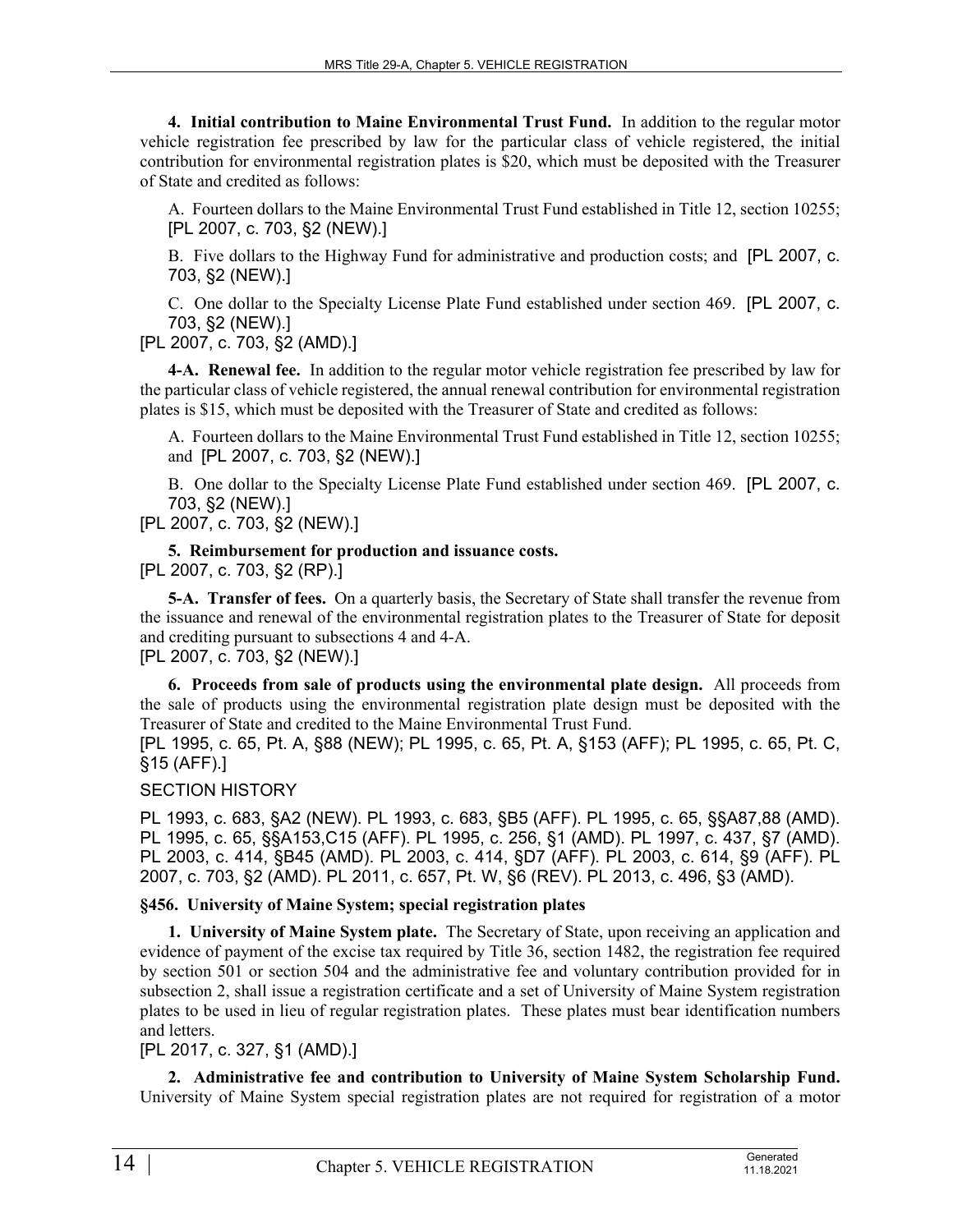vehicle. A person may contribute to the University of Maine System Scholarship Fund by applying for the special registration plates and submitting, in addition to the regular motor vehicle registration fee, a sum of \$20, which must be deposited with the Treasurer of State and credited as follows:

A. Fourteen dollars to the University of Maine System Scholarship Fund established in Title 20‑A, section 10909; [PL 2007, c. 703, §3 (AMD).]

B. Five dollars to the Highway Fund for administrative and production costs; and [PL 2007, c. 703, §3 (AMD).]

C. One dollar to the Specialty License Plate Fund established under section 469. [PL 2007, c. 703, §3 (NEW).]

[PL 2007, c. 703, §3 (AMD).]

**3. Design.** The Secretary of State shall determine a design for the special University of Maine System plates. If the design accommodates the use of numbers and letters as provided in section 453, the Secretary of State shall issue upon request University of Maine System plates that are also vanity plates. University of Maine System vanity plates are issued in accordance with the provisions of this section and section 453.

[PL 1993, c. 683, Pt. A, §2 (NEW); PL 1993, c. 683, Pt. B, §5 (AFF).]

# **4. Not transferable.**

[PL 1995, c. 65, Pt. A, §153 (AFF); PL 1995, c. 65, Pt. C, §2 (RP); PL 1995, c. 65, Pt. C, §15 (AFF).]

**5. Renewal fee.** In addition to the regular motor vehicle registration fee prescribed by law, the annual renewal contribution for University of Maine System registration plates is \$15, which must be deposited with the Treasurer of State and credited as follows:

A. Thirteen dollars to the University of Maine System Scholarship Fund established in Title 20‑A, section 10909; [PL 2007, c. 703, §3 (AMD).]

B. One dollar to the Highway Fund; and [PL 2007, c. 703, §3 (AMD).]

C. One dollar to the Specialty License Plate Fund established under section 469. [PL 2007, c. 703, §3 (NEW).]

[PL 2007, c. 703, §3 (AMD).]

# **6. Reimbursement for production and issuance costs.**  [PL 2007, c. 703, §3 (RP).]

**6-A. Transfer of fees.** On a quarterly basis, the Secretary of State shall transfer the revenue from the issuance and renewal of the University of Maine System registration plates to the Treasurer of State for deposit and crediting pursuant to subsections 2 and 5. [PL 2007, c. 703, §3 (NEW).]

# SECTION HISTORY

PL 1993, c. 683, §A2 (NEW). PL 1993, c. 683, §B5 (AFF). PL 1995, c. 65, §§A153,C15 (AFF). PL 1995, c. 65, §C2 (AMD). PL 1995, c. 645, §A2 (AMD). PL 1995, c. 645, §A18 (AFF). PL 2005, c. 109, §§4,5 (AMD). PL 2007, c. 703, §3 (AMD). PL 2017, c. 327, §1 (AMD).

# **§456-A. Lobster registration plates**

**1. Lobster plates.** The Secretary of State, upon receiving an application and evidence of payment of the excise tax required by Title 36, section 1482, the annual motor vehicle registration fee required by section 501 or section 504 and the contribution provided for in subsection 2, shall issue a registration certificate and a set of lobster special registration plates to be used in lieu of regular registration plates. These plates must bear identification numbers and letters. The Secretary of State may issue lobster plates to certain state-owned vehicles in accordance with section 517.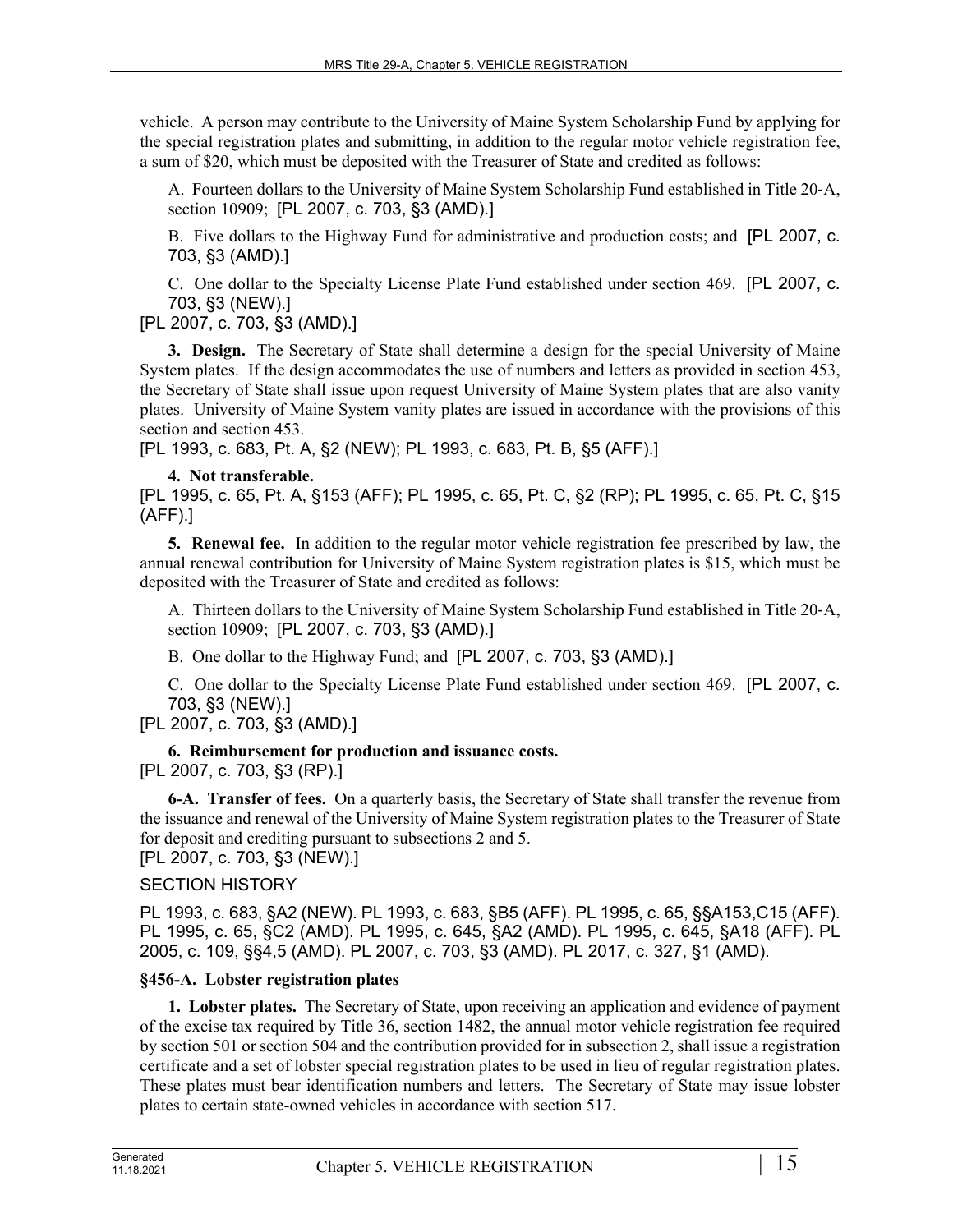# [PL 2017, c. 327, §2 (AMD).]

**2. Contribution to Lobster Research, Education and Development Fund.** In addition to the regular motor vehicle registration fee prescribed by law for the particular class of vehicle registered, the initial contribution for lobster plates is \$20, which must be deposited with the Treasurer of State and credited as follows:

A. Ten dollars to the Lobster Research, Education and Development Fund established in Title 12, section 6465; [PL 2007, c. 703, §4 (AMD).]

B. Nine dollars to the Highway Fund for administrative and production costs; and [PL 2007, c. 703, §4 (AMD).]

C. One dollar to the Specialty License Plate Fund established under section 469. [PL 2007, c. 703, §4 (NEW).]

[PL 2007, c. 703, §4 (AMD).]

**3. Design.** The Secretary of State, in consultation with the Maine Lobster Marketing Collaborative under Title 12, section 6455, shall determine a design for the lobster special registration plates. The joint standing committee of the Legislature having jurisdiction over transportation matters shall review the final design prior to manufacture of the plates. The Secretary of State shall issue upon request lobster plates that are also vanity plates. Lobster plates are issued in accordance with the provisions of this section and section 453.

[PL 2013, c. 309, §4 (AMD).]

**4. Renewal fee.** In addition to the regular motor vehicle registration fee prescribed by law, the annual renewal contribution for lobster special registration plates is \$15, which must be deposited with the Treasurer of State and credited as follows:

A. Ten dollars to the Lobster Research, Education and Development Fund established in Title 12, section 6465; [PL 2007, c. 703, §4 (AMD).]

B. Four dollars to the Highway Fund for administrative and production costs; and [PL 2007, c. 703, §4 (AMD).]

C. One dollar to the Specialty License Plate Fund established under section 469. [PL 2007, c. 703, §4 (NEW).]

[PL 2007, c. 703, §4 (AMD).]

**5. Reimbursement for production and issuance costs for first 2,000 plates.**  [PL 2007, c. 703, §4 (RP).]

**6. Reimbursement for production and issuance costs for plates produced after first 2,000 plates.** 

[PL 2007, c. 703, §4 (RP).]

**6-A. Transfer of fees.** On a quarterly basis, the Secretary of State shall transfer the revenue from the issuance and renewal of the lobster registration plates to the Treasurer of State for deposit and crediting pursuant to subsections 2 and 4.

[PL 2007, c. 703, §4 (NEW).]

**7. Duplicate plates.** The Secretary of State shall issue a lobster plate in a 3-number and 3-letter combination sequence. Vanity plates may not duplicate vanity plates issued in another class of plate. [PL 2001, c. 623, §4 (NEW).]

# **8. Eligibility; trucks.**

[PL 2015, c. 473, §§5, 6 (AMD); PL 2017, c. 327, §3 (RP).]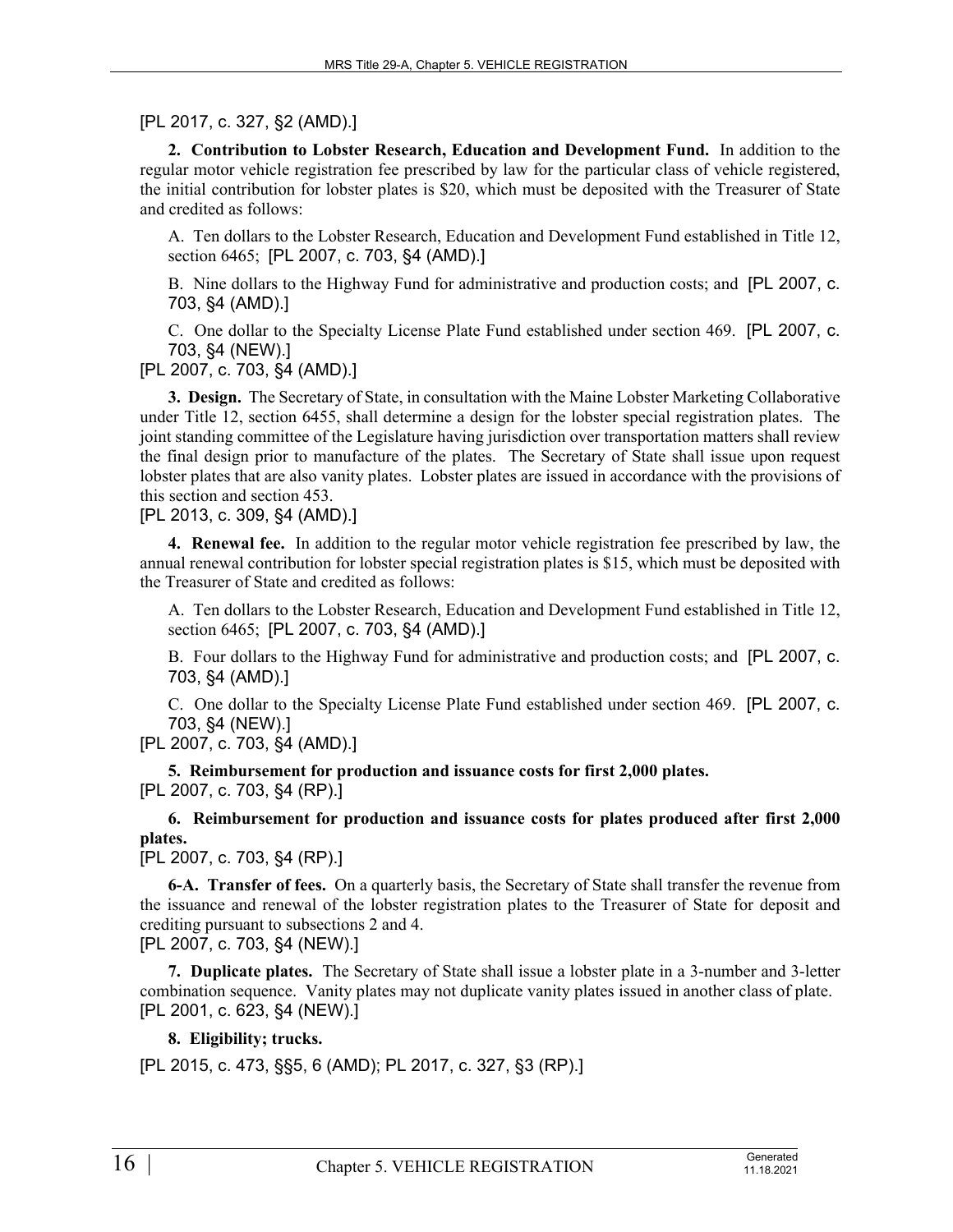**9. Date of first issue.** The Secretary of State shall issue the first lobster plate on or after May 1, 2003.

[PL 2001, c. 623, §4 (NEW).]

#### SECTION HISTORY

PL 2001, c. 623, §4 (NEW). PL 2007, c. 383, §3 (AMD). PL 2007, c. 703, §4 (AMD). PL 2009, c. 435, §2 (AMD). PL 2011, c. 356, §3 (AMD). PL 2013, c. 309, §4 (AMD). PL 2015, c. 473, §§5, 6 (AMD). PL 2017, c. 327, §§2, 3 (AMD).

#### **§456-B. Maine Black Bears registration plates**

**1. Maine Black Bears plates.** The Secretary of State, upon receiving an application and evidence of payment of the excise tax required by Title 36, section 1482, the annual motor vehicle registration fee required by section 501 or section 504 and the contribution provided for in subsection 2, shall issue a registration certificate and a set of Maine Black Bears special registration plates to be used in lieu of regular registration plates. These plates must bear identification numbers and letters. [PL 2017, c. 327, §4 (AMD).]

**2. Contribution to Maine Black Bears Scholarship Fund.** In addition to the regular motor vehicle registration fee prescribed by law for the particular class of vehicle registered, the initial contribution for Maine Black Bears plates is \$20, which must be deposited with the Treasurer of State and credited as follows:

A. Ten dollars to the Maine Black Bears Scholarship Fund established in Title 20‑A, section 10971; [PL 2007, c. 703, §5 (AMD).]

B. Nine dollars to the Highway Fund for administrative and production costs; and [PL 2007, c. 703, §5 (AMD).]

C. One dollar to the Specialty License Plate Fund established under section 469. [PL 2007, c. 703, §5 (NEW).]

[PL 2007, c. 703, §5 (AMD).]

**3. Design.** The Secretary of State, in consultation with the alumni association of the University of Maine, shall determine a design for the Maine Black Bears special registration plates. The joint standing committee of the Legislature having jurisdiction over transportation matters shall review the final design prior to manufacture of the plates. The Secretary of State shall issue upon request Maine Black Bears plates that are also vanity plates. Maine Black Bears plates are issued in accordance with the provisions of this section and section 453.

[PL 2001, c. 623, §4 (NEW).]

**4. Renewal fee.** In addition to the regular motor vehicle registration fee prescribed by law, the annual renewal contribution for Maine Black Bears special registration plates is \$15, which must be deposited with the Treasurer of State and credited as follows:

A. Ten dollars to the Maine Black Bears Scholarship Fund established in Title 20‑A, section 10971; [PL 2007, c. 703, §5 (AMD).]

B. Four dollars to the Highway Fund for administrative and production costs; and [PL 2007, c. 703, §5 (AMD).]

C. One dollar to the Specialty License Plate Fund established under section 469. [PL 2007, c. 703, §5 (NEW).]

[PL 2007, c. 703, §5 (AMD).]

**5. Reimbursement for production and issuance costs for first 2,000 plates.**  [PL 2007, c. 703, §5 (RP).]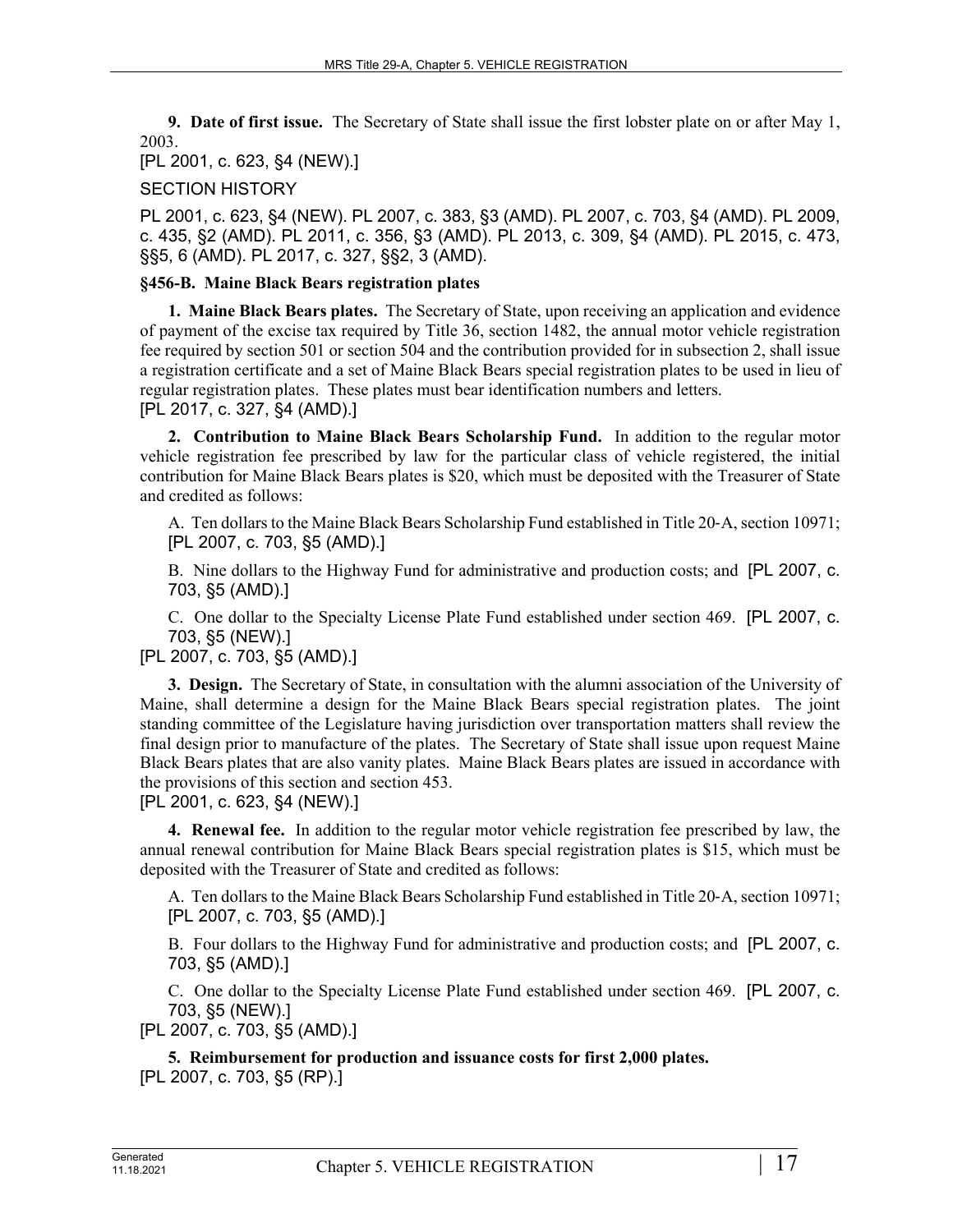**6. Reimbursement for production and issuance costs for plates produced after first 2,000 plates.** 

[PL 2007, c. 703, §5 (RP).]

**6-A. Transfer of fees.** On a quarterly basis, the Secretary of State shall transfer the revenue from the issuance and renewal of the Maine Black Bears special registration plates to the Treasurer of State for deposit and crediting pursuant to subsections 2 and 4. [PL 2007, c. 703, §5 (NEW).]

**7. Duplicate plates.** The Secretary of State shall issue a Maine Black Bears plate in a 3-number and 3-letter combination sequence. Vanity plates may not duplicate vanity plates issued in another class of plate.

[PL 2001, c. 623, §4 (NEW).]

**8. Weight limit.** 

[PL 2017, c. 327, §5 (RP).]

**9. Date of first issue.** The Secretary of State shall issue the first Maine Black Bears plate on or after November 1, 2003.

[PL 2001, c. 623, §4 (NEW).]

#### SECTION HISTORY

PL 2001, c. 623, §4 (NEW). PL 2007, c. 383, §4 (AMD). PL 2007, c. 703, §5 (AMD). PL 2017, c. 327, §§4, 5 (AMD).

#### **§456-C. Sportsman registration plates**

**1. Sportsman registration plates.** The Secretary of State, upon receiving an application and evidence of payment of the registration fee required by section 501 or section 504 and the excise tax required by Title 36, section 1482, shall issue a registration certificate and a set of sportsman plates to be used in lieu of regular registration plates. These plates must bear identification numbers and letters. Vanity plates may not duplicate vanity plates issued in another class of plate. The Secretary of State shall begin issuing sportsman registration plates by April 1, 2008. Sportsman vanity plates are issued in accordance with this section and section 453.

[PL 2017, c. 327, §6 (AMD).]

**2. Initial registration fee.** In addition to the regular motor vehicle registration fee prescribed by law, the initial contribution for the sportsman registration plate is \$20, which must be deposited with the Treasurer of State and credited as follows:

A. Fourteen dollars to the Boat Launch Facilities Fund established in Title 12, section 10261; [PL 2007, c. 703, §6 (NEW).]

B. Five dollars to the Highway Fund for administrative and production costs; and [PL 2007, c. 703, §6 (NEW).]

C. One dollar to the Specialty License Plate Fund established under section 469. [PL 2007, c. 703, §6 (NEW).]

# [PL 2007, c. 703, §6 (AMD).]

**3. Renewal fee.** In addition to the regular motor vehicle registration fee prescribed by law, the annual renewal contribution for sportsman registration plates is \$20, which must be deposited with the Treasurer of State and credited as follows:

A. Eighteen dollars credited as follows:

- (1) Fifty percent to the fish hatchery maintenance fund established in Title 12, section 10252;
- (2) Fifteen percent to the Boat Launch Facilities Fund established in Title 12, section 10261;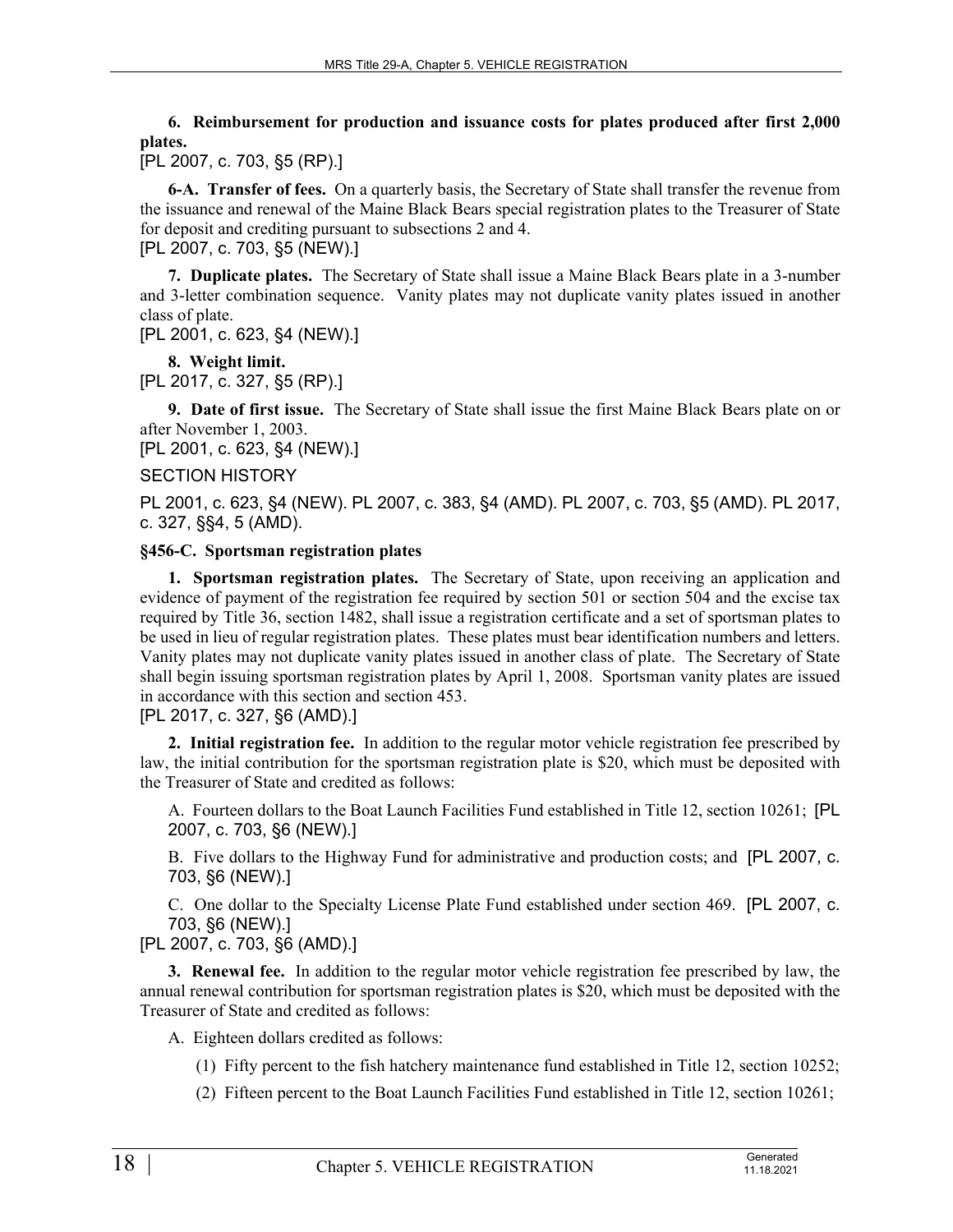(3) Ten percent to the Maine Endangered and Nongame Wildlife Fund established in Title 12, section 10253; and

(4) Twenty-five percent to the landowner relations program in Title 12, section 10108, subsection 4‑A; [PL 2011, c. 576, §7 (AMD).]

B. One dollar to the Highway Fund for administrative and production costs; and [PL 2007, c. 703, §6 (NEW).]

C. One dollar to the Specialty License Plate Fund established under section 469. [PL 2007, c. 703, §6 (NEW).]

[PL 2011, c. 576, §7 (AMD).]

**4. Issuance.** The Secretary of State shall issue a sportsman registration plate in a number or letter sequence or a combination of a number and letter sequence. [PL 2007, c. 240, Pt. LLLL, §2 (NEW).]

#### **5. Design and approval.**

[PL 2019, c. 397, §5 (RP).]

**6. Transfer of fees.** On a quarterly basis, the Secretary of State shall transfer the revenue from the issuance and renewal of the sportsman registration plates to the Treasurer of State for deposit and crediting pursuant to subsections 2 and 3.

[PL 2007, c. 703, §6 (AMD).]

#### SECTION HISTORY

PL 2005, c. 12, §III44 (NEW). PL 2005, c. 405, §N1 (AMD). PL 2007, c. 240, Pt. LLLL, §2 (AMD). PL 2007, c. 703, §6 (AMD). PL 2011, c. 576, §7 (AMD). PL 2013, c. 496, §4 (AMD). PL 2017, c. 327, §6 (AMD). PL 2019, c. 397, §5 (AMD).

# **§456-D. We Support Our Troops registration plates**

The Secretary of State shall issue registration plates, referred to in this section as "We Support Our Troops plates," to support Maine troops and their families in accordance with this section and section 468, except that the provisions of section 468, subsection 7 do not apply. [PL 2007, c. 703, §7 (RPR).]

**1. We Support Our Troops plates.** The Secretary of State, upon receiving an application and evidence of payment of the excise tax required by Title 36, section 1482, the registration fee required by section 501 or section 504 and the administrative fee and contribution provided for in subsection 2, shall issue a registration certificate and a set of We Support Our Troops plates to be used in lieu of regular registration plates. These plates must bear identification numbers and letters. [PL 2017, c. 327, §7 (AMD).]

**2. Administrative fee and contribution to special programs.** A person may contribute funds for the purposes of providing financial assistance to members of the Maine National Guard and their families or residents of the State who are members of the Reserves of the Armed Forces of the United States and their families for emergencies and other special needs by applying for the We Support Our Troops plates and submitting, in addition to the regular motor vehicle registration fee required under section 501, a sum of \$20, which must be deposited with the Treasurer of State and credited as follows:

A. Ten dollars to the Maine Military Family Relief Fund as established in Title 37‑B, section 158; [PL 2009, c. 481, §2 (AMD).]

B. Nine dollars to the Highway Fund for administrative and production costs; and [PL 2007, c. 703, §7 (RPR).]

C. One dollar to the Specialty License Plate Fund established under section 469. [PL 2007, c. 703, §7 (NEW).]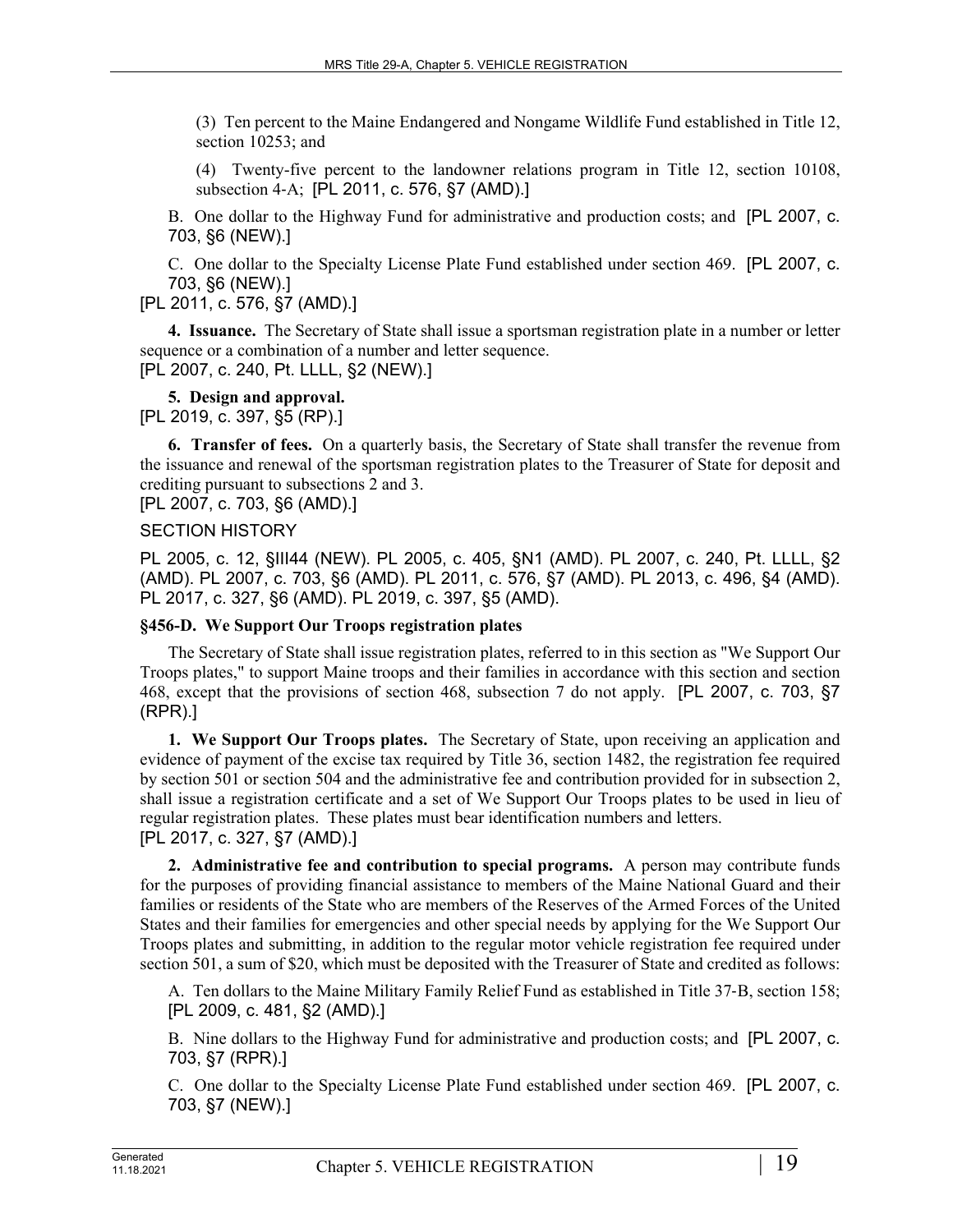[PL 2009, c. 481, §2 (AMD).]

**3. Renewal fee.** In addition to the regular motor vehicle registration fee required under section 501, the annual renewal contribution for We Support Our Troops plates is \$15, which must be deposited with the Treasurer of State and credited as follows:

A. Ten dollars to the Maine Military Family Relief Fund as established in Title 37‑B, section 158; [PL 2009, c. 481, §3 (AMD).]

B. Four dollars to the Highway Fund for administrative and production costs; and [PL 2007, c. 703, §7 (RPR).]

C. One dollar to the Specialty License Plate Fund established under section 469. [PL 2007, c. 703, §7 (NEW).]

[PL 2009, c. 481, §3 (AMD).]

**4. Design.** A sponsor must submit a design for the We Support Our Troops plates to the Secretary of State for approval or modification in accordance with section 468, subsection 5. The design must include the shape of the boundaries of the State of Maine, with an image of a curled ribbon superimposed over the shape of the State, with the words "We Support Our Troops" printed along the bottom of the plate. The Secretary of State shall provide the final design to the joint standing committee of the Legislature having jurisdiction over transportation matters prior to manufacture of the plates. The Secretary of State shall issue upon request We Support Our Troops plates that are also vanity plates. We Support Our Troops plates are issued in accordance with the provisions of this section and section 453.

[PL 2007, c. 703, §7 (RPR).]

**5. Duplicate plates prohibited.** The Secretary of State shall issue a We Support Our Troops plate in a 3-number and 3-letter combination sequence. Vanity plates may not duplicate vanity plates issued in another class of plate.

[PL 2007, c. 703, §7 (RPR).]

**6. Weight limit.** 

[PL 2017, c. 327, §8 (RP).]

**7. Administration of fees.** On a quarterly basis, the Secretary of State shall transfer the revenue from the issuance and renewal of the We Support Our Troops plates to the Treasurer of State for deposit and crediting pursuant to subsections 2 and 3.

The Treasurer of State shall reimburse the sponsor \$20,000 of the original payment from the Highway Fund after the issuance of the first 2,000 registration plates under this section. [PL 2009, c. 481, §4 (AMD).]

# **8. We Support Our Troops Advisory Board.**

```
[PL 2009, c. 481, §5 (RP).]
```

```
9. Date of first issue. 
[PL 2007, c. 703, §7 (RP).]
```
SECTION HISTORY

RR 2007, c. 1, §13 (COR). PL 2007, c. 229, §2 (NEW). PL 2007, c. 456, §3 (NEW). PL 2007, c. 703, §7 (RPR). PL 2009, c. 481, §§2-5 (AMD). PL 2017, c. 327, §§7, 8 (AMD).

# **§456-E. Breast cancer support services registration plate**

**1. Breast cancer support services plates.** The Secretary of State, upon receiving an application and evidence of payment of the excise tax required by Title 36, section 1482, the annual motor vehicle registration fee required by section 501 or section 504 and the contribution provided for in subsection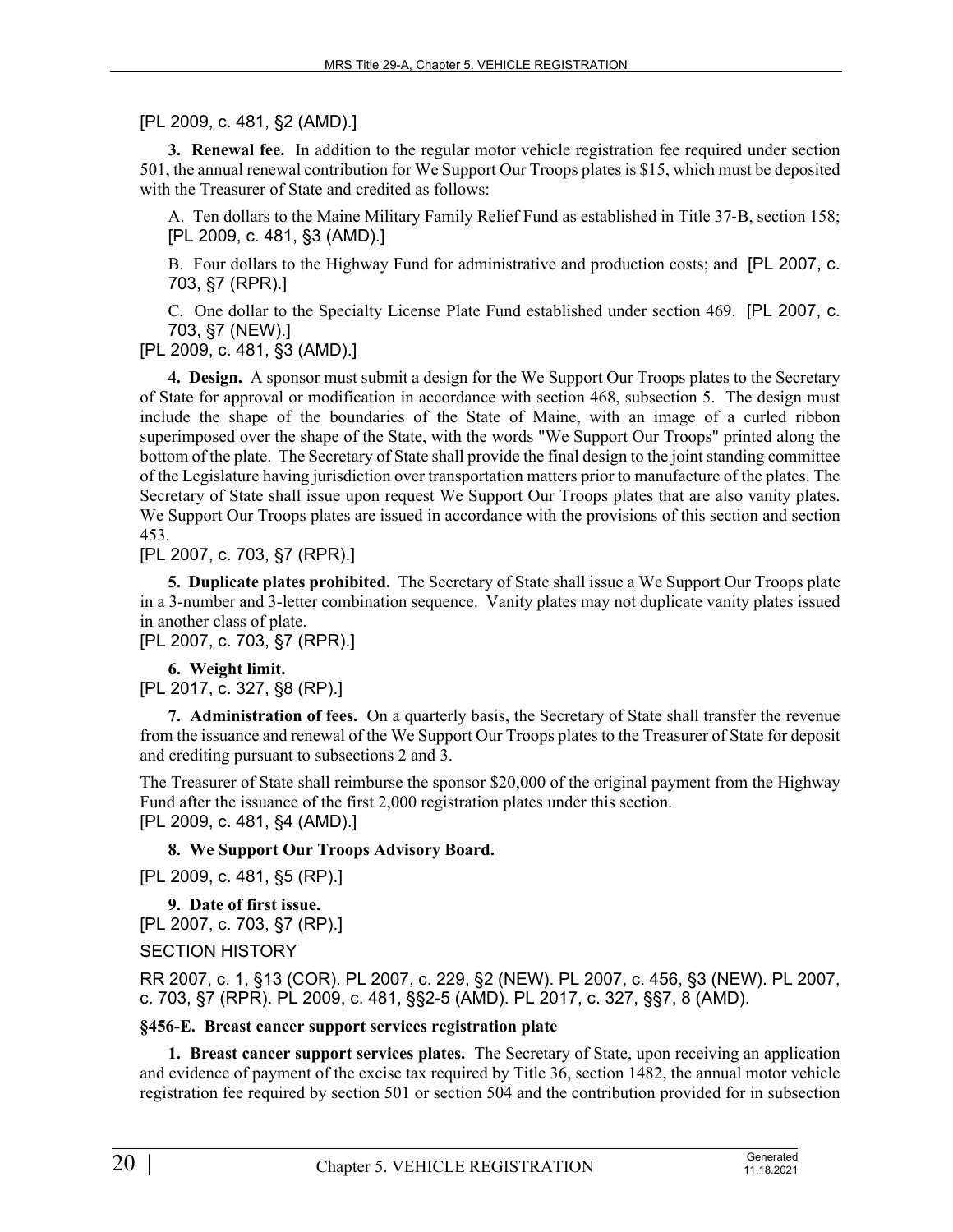2, shall issue a registration certificate and a set of breast cancer support services special registration plates to be used in lieu of regular registration plates. These plates must bear identification numbers and letters.

[PL 2017, c. 327, §9 (AMD).]

**2. Contribution; credit to Breast Cancer Services Special Program Fund.** In addition to the regular motor vehicle registration fee prescribed by law for the particular class of vehicle registered, the initial contribution for the breast cancer support services special registration plates is \$20, which must be deposited with the Treasurer of State and credited as follows:

A. Ten dollars to the Breast Cancer Services Special Program Fund, as established in Title 22, section 1408; [PL 2007, c. 703, §8 (AMD).]

B. Nine dollars to the Highway Fund for administrative and production costs; and [PL 2007, c. 703, §8 (AMD).]

C. One dollar to the Specialty License Plate Fund established under section 469. [PL 2007, c. 703, §8 (AMD).]

[PL 2007, c. 703, §8 (AMD).]

**3. Design; review; vanity plates.** The Secretary of State, in consultation with the plate sponsor, shall determine a design for the breast cancer support services special registration plates. The joint standing committee of the Legislature having jurisdiction over transportation matters shall review the final design prior to manufacture of the plates. The Secretary of State shall issue upon request breast cancer support services special registration plates that are also vanity plates. Breast cancer support services special registration plates are issued in accordance with the provisions of this section and section 453.

[PL 2007, c. 547, §2 (NEW).]

**4. Renewal fee.** In addition to the regular motor vehicle registration fee prescribed by law, the annual renewal contribution for breast cancer support services special registration plates is \$15, which must be deposited with the Treasurer of State and credited as follows:

A. Ten dollars to the Breast Cancer Services Special Program Fund, as established in Title 22, section 1408; [PL 2007, c. 703, §9 (AMD).]

B. Four dollars to the Highway Fund for administrative and production costs; and [PL 2007, c. 703, §9 (AMD).]

C. One dollar to the Specialty License Plate Fund established under section 469. [PL 2007, c. 703, §9 (AMD).]

[PL 2007, c. 703, §9 (AMD).]

**5. Payment for costs associated with the production and issuance of the first 2,000 plates.**  The sponsor of the breast cancer support services special registration plates shall provide \$40,000 to the Secretary of State for costs associated with the production and issuance of plates. The Secretary of State shall deposit these funds in the Specialty License Plate Fund, established under section 469. In accordance with section 468, subsection 3‑A, the Secretary of State shall provide 2,000 credit receipts to the sponsor to provide to each supporter that contributed \$20. A credit receipt may be used only to obtain one set of breast cancer support services special registration plates. [PL 2007, c. 547, §2 (NEW).]

**6. Transfer of fees.** On a quarterly basis, the Secretary of State shall transfer the revenue from the issuance and renewal of the breast cancer support services special registration plates to the Treasurer of State for deposit and crediting pursuant to subsections 2 and 4. [PL 2007, c. 547, §2 (NEW).]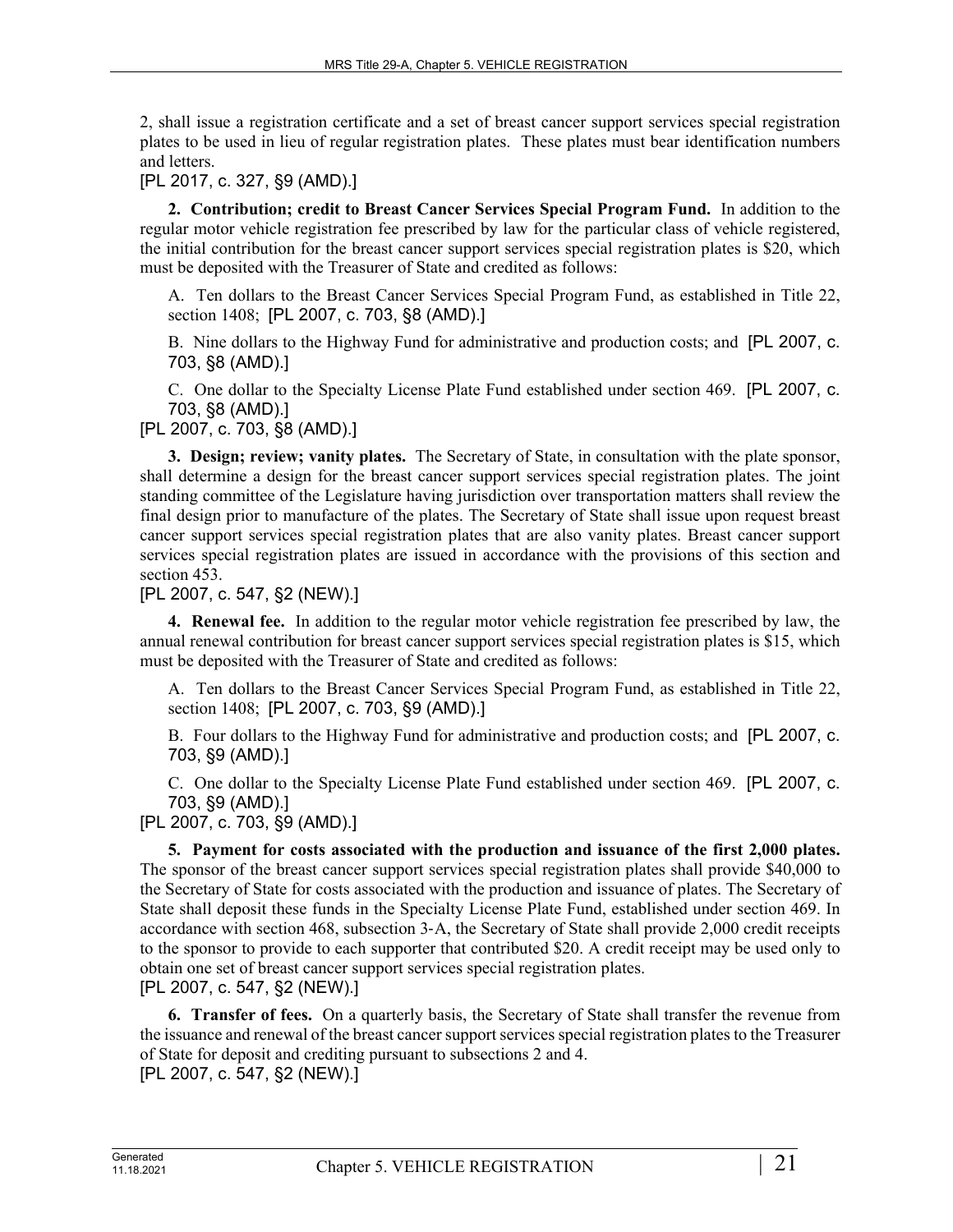**7. Duplicate plates.** The Secretary of State shall issue breast cancer support services special registration plates in a 3-number and 3-letter combination sequence. Vanity plates may not duplicate vanity plates issued in another class of plate.

[PL 2007, c. 547, §2 (NEW).]

**8. Weight limit.** 

[PL 2017, c. 327, §10 (RP).]

**9. Date of first issue.** The Secretary of State shall issue breast cancer support services special registration plates on or after October 1, 2008. [PL 2007, c. 547, §2 (NEW).]

SECTION HISTORY

PL 2007, c. 547, §2 (NEW). PL 2007, c. 703, §8, 9 (AMD). PL 2017, c. 327, §§9, 10 (AMD).

#### **§456-F. Agriculture education registration plate**

**1. Agriculture education plates.** The Secretary of State, upon receiving an application and evidence of payment of the excise tax required by Title 36, section 1482, the annual motor vehicle registration fee required by section 501, section 504, subsection 1 or section 505 and the contribution provided for in subsection 2, shall issue a registration certificate and a set of agriculture education special registration plates to be used in lieu of regular registration plates. These plates must bear identification numbers and letters. The Secretary of State may issue agricultural education plates to certain state-owned vehicles in accordance with section 517.

[PL 2009, c. 435, §3 (AMD).]

**2. Contribution; credit to Agriculture Education Plate Fund.** In addition to the regular motor vehicle registration fee prescribed by law for the particular class of vehicle registered, the initial contribution for agriculture education plates is \$20, which must be deposited with the Treasurer of State and credited as follows:

A. Ten dollars to the Maine Agriculture in the Classroom Council established in Title 5, section 12004‑G, subsection 4‑C; [PL 2007, c. 703, §10 (NEW).]

B. Nine dollars to the Highway Fund for administrative and production costs; and [PL 2007, c. 703, §10 (NEW).]

C. One dollar to the Specialty License Plate Fund established under section 469. [PL 2007, c. 703, §10 (NEW).]

[PL 2007, c. 703, §10 (NEW).]

**3. Design; review; vanity plates.** The Secretary of State, in consultation with the Maine Agriculture in the Classroom Association, shall determine a design for the agriculture education special registration plates. The joint standing committee of the Legislature having jurisdiction over transportation matters shall review the final design prior to manufacture of the plates. The Secretary of State shall issue upon request agriculture education plates that are also vanity plates. Agriculture education plates are issued in accordance with the provisions of this section and section 453. [PL 2007, c. 703, §10 (NEW).]

**4. Renewal fee.** In addition to the regular motor vehicle registration fee prescribed by law, the annual renewal contribution for agriculture education special registration plates is \$15, which must be deposited with the Treasurer of State and credited as follows:

A. Ten dollars to the Maine Agriculture in the Classroom Council established in Title 5, section 12004‑G, subsection 4‑C; [PL 2007, c. 703, §10 (NEW).]

B. Four dollars to the Highway Fund for administrative and production costs; and [PL 2007, c. 703, §10 (NEW).]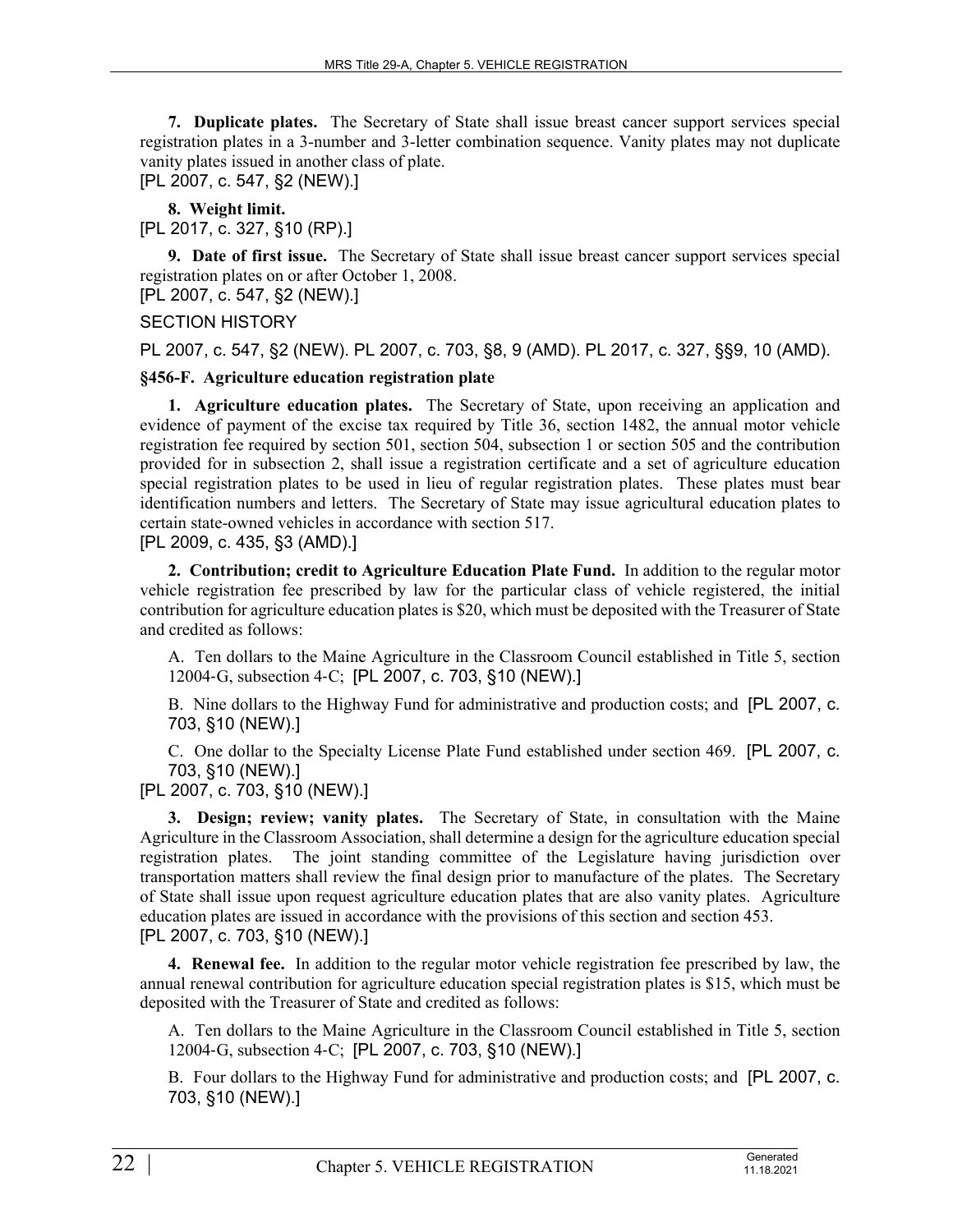C. One dollar to the Specialty License Plate Fund established under section 469. [PL 2007, c. 703, §10 (NEW).]

[PL 2007, c. 703, §10 (NEW).]

**5. Transfer of fees.** On a quarterly basis, the Secretary of State shall transfer the revenue from the issuance and renewal of the agriculture education registration plates to the Treasurer of State for deposit and crediting pursuant to subsections 2 and 4. [PL 2007, c. 703, §10 (NEW).]

**6. Duplicate plates.** The Secretary of State shall issue an agriculture education plate in a 3-number and 3-letter combination sequence or in another sequence at the discretion of the Secretary of State. Vanity plates may not duplicate vanity plates issued in another class of plate. [PL 2011, c. 556, §3 (AMD).]

**7. Eligibility; trucks.** An agriculture education registration plate may be issued for:

A. A vehicle that qualifies for a specialty license plate under section 468, subsection 8; and [PL 2007, c. 703, §10 (NEW).]

B. A truck registered under section 504, subsection 1. [PL 2015, c. 473, §7 (AMD).] [PL 2015, c. 473, §7 (AMD).]

**8. Date of first issue.** The Secretary of State shall issue the first agriculture plate no later than October 1, 2007.

[PL 2007, c. 703, §10 (NEW).]

SECTION HISTORY

PL 2007, c. 703, §10 (NEW). PL 2009, c. 435, §3 (AMD). PL 2011, c. 556, §3 (AMD). PL 2015, c. 473, §7 (AMD).

#### **§456-G. Support Animal Welfare registration plate**

**1. Support Animal Welfare plates.** The Secretary of State, upon receiving an application and evidence of payment of the excise tax required by Title 36, section 1482, the annual motor vehicle registration fee required by section 501 or section 504 and the contribution provided for in subsection 2, shall issue a registration certificate and a set of Support Animal Welfare special registration plates to be used in lieu of regular registration plates.

[PL 2017, c. 327, §11 (AMD).]

**2. Contribution; credit to funds.** In addition to the regular motor vehicle registration fee prescribed by law for the particular class of vehicle registered, the initial contribution for Support Animal Welfare special registration plates is \$20, which must be deposited with the Treasurer of State and credited as follows:

A. Five dollars to the animal welfare auxiliary fund pursuant to Title 7, section 3906‑B, subsection 16; [PL 2009, c. 73, §1 (NEW).]

B. Five dollars to the Companion Animal Sterilization Fund established in Title 7, section 3910-B; [PL 2009, c. 73, §1 (NEW).]

C. Nine dollars to the Highway Fund for administrative and production costs; [PL 2009, c. 73, §1 (NEW).]

D. One dollar to the Specialty License Plate Fund established under section 469. [PL 2009, c. 73, §1 (NEW).]

[PL 2009, c. 73, §1 (NEW).]

**3. Design; review; vanity plates.** The Secretary of State, in consultation with private businesses and nonprofit organizations concerned with animal welfare, shall determine a design for the Support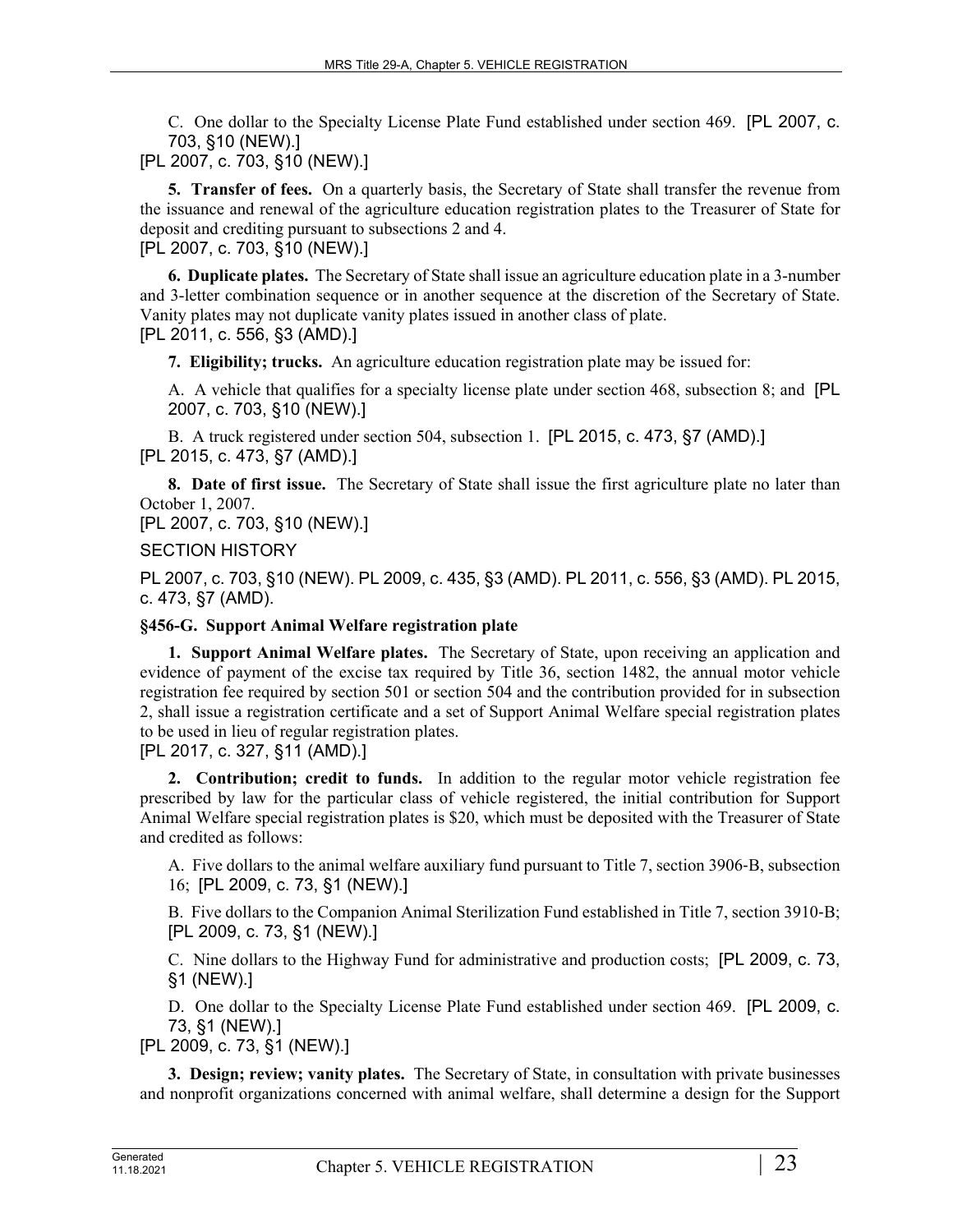Animal Welfare special registration plates. The joint standing committee of the Legislature having jurisdiction over transportation matters shall review the final design prior to manufacture of the plates. The Secretary of State shall issue upon request Support Animal Welfare special registration plates that are also vanity plates. Support Animal Welfare special registration plates are issued in accordance with the provisions of this section and section 453.

[PL 2009, c. 73, §1 (NEW).]

**4. Renewal fee.** In addition to the regular motor vehicle registration fee prescribed by law, the annual renewal contribution for Support Animal Welfare special registration plates is \$15, which must be deposited with the Treasurer of State and credited as follows:

A. Five dollars to the animal welfare auxiliary fund pursuant to Title 7, section 3906‑B, subsection 16; [PL 2009, c. 73, §1 (NEW).]

B. Five dollars to the Companion Animal Sterilization Fund established in Title 7, section 3910-B; [PL 2009, c. 73, §1 (NEW).]

C. Four dollars to the Highway Fund for administrative and production costs; [PL 2009, c. 73, §1 (NEW).]

D. One dollar to the Specialty License Plate Fund established under section 469. [PL 2009, c. 73, §1 (NEW).]

# [PL 2009, c. 73, §1 (NEW).]

**5. Payment for costs associated with the production and issuance of the first 2,000 plates.**  The sponsor of the Support Animal Welfare special registration plates shall provide \$50,000 to the Secretary of State for costs associated with the production and issuance of plates. The Secretary of State shall deposit these funds in the Specialty License Plate Fund established under section 469. In accordance with section 468, subsection 3‑A, the Secretary of State shall provide 2,000 credit receipts to the sponsor to provide to each supporter who contributed \$25. A credit receipt may be used only to obtain one set of Support Animal Welfare special registration plates. [PL 2009, c. 73, §1 (NEW).]

**6. Transfer of fees.** On a quarterly basis, the Secretary of State shall transfer the revenue from the issuance and renewal of the Support Animal Welfare special registration plates to the Treasurer of State for deposit and crediting pursuant to subsections 2 and 4.

[PL 2009, c. 73, §1 (NEW).]

**7. Duplicate plates.** The Secretary of State shall issue a Support Animal Welfare special registration plate in a unique 3-number and 3-letter combination sequence. Vanity plates may not duplicate vanity plates issued in another class of plate.

[PL 2009, c. 73, §1 (NEW).]

**8. Weight limit.**  [PL 2017, c. 327, §12 (RP).]

**9. Date of first issue.** The Secretary of State shall issue the first Support Animal Welfare special registration plate no later than October 1, 2009.

[PL 2009, c. 73, §1 (NEW).]

# SECTION HISTORY

PL 2009, c. 73, §1 (NEW). PL 2017, c. 327, §§11, 12 (AMD).

# **§456-H. The Barbara Bush Children's Hospital registration plates**

**1. The Barbara Bush Children's Hospital registration plates.** The Secretary of State, upon receiving an application and evidence of payment of the excise tax required by Title 36, section 1482, the annual motor vehicle registration fee required by section 501 or 504 and the contribution provided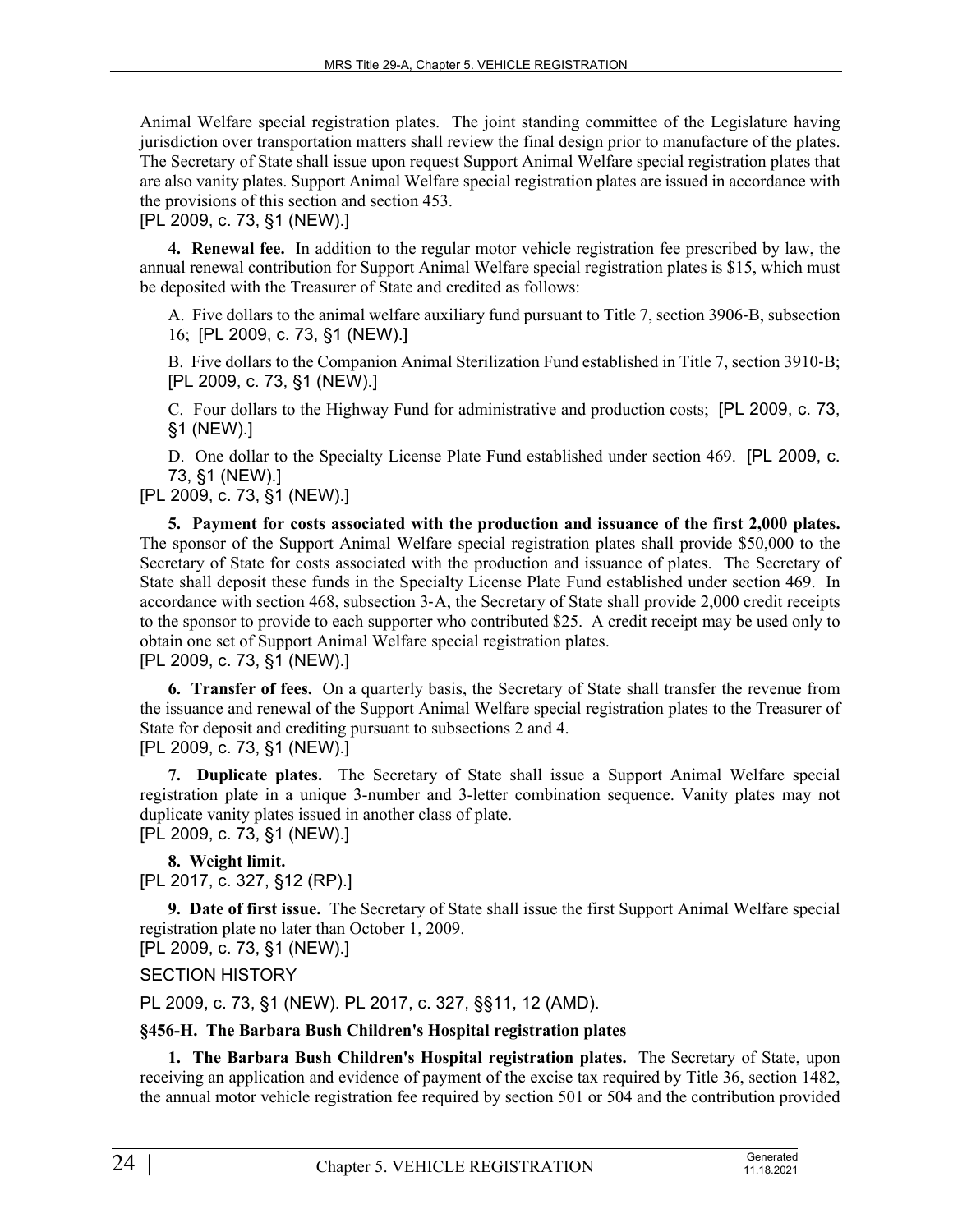for in subsection 3, shall issue a registration certificate and a set of The Barbara Bush Children's Hospital special registration plates to be used in lieu of regular registration plates. [PL 2017, c. 400, §1 (NEW).]

**2. Design; review; vanity plates.** The Secretary of State, in consultation with The Barbara Bush Children's Hospital, shall determine a design for The Barbara Bush Children's Hospital special registration plates. The joint standing committee of the Legislature having jurisdiction over transportation matters shall review the final design prior to manufacture of the plates. The Secretary of State shall issue upon request The Barbara Bush Children's Hospital special registration plates that are also vanity plates. The Barbara Bush Children's Hospital special registration plates are issued in accordance with the provisions of this section and section 453.

# [PL 2017, c. 400, §1 (NEW).]

**3. Contribution; credit to funds.** In addition to the regular motor vehicle registration fee prescribed by law for the particular class of vehicle registered, the initial contribution for The Barbara Bush Children's Hospital special registration plates is \$20, which must be deposited with the Treasurer of State and credited as follows:

A. Ten dollars to The Barbara Bush Children's Hospital to support ongoing pediatric programs; [PL 2017, c. 400, §1 (NEW).]

B. Nine dollars to the Highway Fund for administrative and production costs; and [PL 2017, c. 400, §1 (NEW).]

C. One dollar to the Specialty License Plate Fund established under section 469. [PL 2017, c. 400, §1 (NEW).]

# [PL 2017, c. 400, §1 (NEW).]

**4. Renewal fee.** In addition to the regular motor vehicle registration fee prescribed by law, the annual renewal contribution for The Barbara Bush Children's Hospital special registration plates is \$15, which must be deposited with the Treasurer of State and credited as follows:

A. Ten dollars to The Barbara Bush Children's Hospital to support ongoing pediatric programs; [PL 2017, c. 400, §1 (NEW).]

B. Four dollars to the Highway Fund for administrative and production costs; and [PL 2017, c. 400, §1 (NEW).]

C. One dollar to the Specialty License Plate Fund established under section 469. [PL 2017, c. 400, §1 (NEW).]

[PL 2017, c. 400, §1 (NEW).]

**5. Payment for costs associated with the production and issuance of the first 2,000 plates.**  The sponsor of The Barbara Bush Children's Hospital special registration plates shall provide \$50,000 to the Secretary of State for costs associated with the production and issuance of The Barbara Bush Children's Hospital registration plates. The Secretary of State shall deposit these funds in the Specialty License Plate Fund established under section 469. In accordance with section 468, subsection 3‑A, the Secretary of State shall provide 2,000 credit receipts to the sponsor to provide to each supporter who contributed \$25. A credit receipt may be used only to obtain one set of special registration plates. [PL 2017, c. 400, §1 (NEW).]

**6. Transfer of fees.** On a quarterly basis, the Secretary of State shall transfer the revenue from the issuance and renewal of The Barbara Bush Children's Hospital special registration plates to the Treasurer of State for deposit and crediting pursuant to subsections 3 and 4. [PL 2017, c. 400, §1 (NEW).]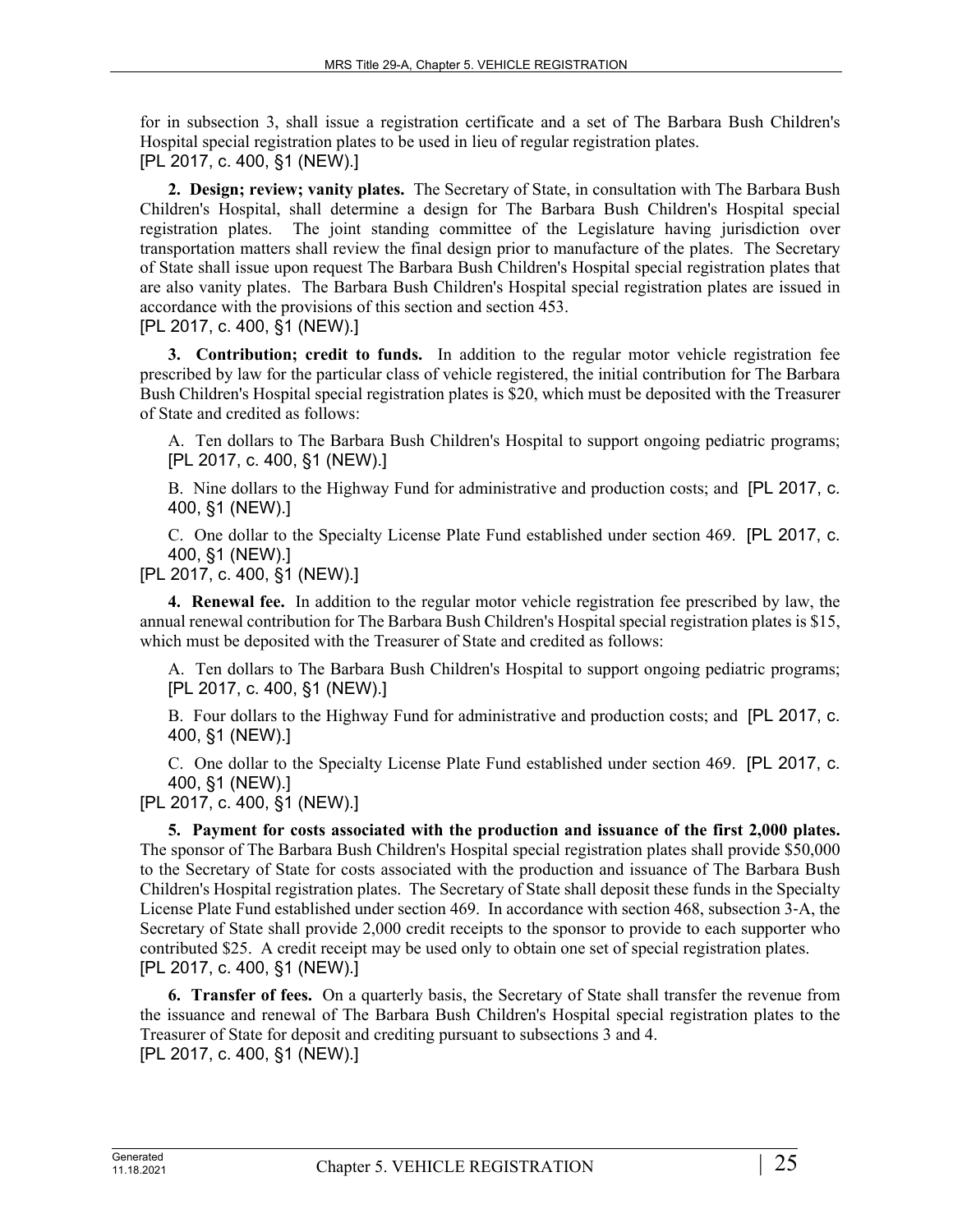**7. Duplicate plates prohibited.** The Secretary of State shall issue The Barbara Bush Children's Hospital special registration plate in a unique 3-number and 3-letter combination sequence. Vanity plates may not duplicate vanity plates issued in another class of plate. [PL 2017, c. 400, §1 (NEW).]

**8. Date of first issue.** The Secretary of State shall issue the first The Barbara Bush Children's Hospital special registration plate by October 1, 2018.

[PL 2017, c. 400, §1 (NEW).]

#### SECTION HISTORY

PL 2017, c. 400, §1 (NEW).

#### **§456-I. Maine Lighthouse Trust registration plates**

**1. Maine Lighthouse Trust registration plates.** The Secretary of State, upon receiving an application and evidence of payment of the excise tax required by Title 36, section 1482, the annual motor vehicle registration fee required by section 501 or 504 and the contribution provided for in subsection 3, shall issue a registration certificate and a set of Maine Lighthouse Trust special registration plates to be used in lieu of regular registration plates. [PL 2021, c. 56, §1 (NEW).]

#### **2. Design; review; vanity plates.** The Secretary of State, in consultation with the Maine Lighthouse Trust, shall determine a design for the Maine Lighthouse Trust special registration plates. The joint standing committee of the Legislature having jurisdiction over transportation matters shall review the final design prior to manufacture of the plates. The Secretary of State shall issue upon request Maine Lighthouse Trust special registration plates that are also vanity plates. Maine Lighthouse Trust special registration plates are issued in accordance with the provisions of this section and section 453.

[PL 2021, c. 56, §1 (NEW).]

**3. Contribution; credit to funds.** In addition to the regular motor vehicle registration fee prescribed by law for the particular class of vehicle registered, the initial contribution for Maine Lighthouse Trust special registration plates is \$20, which must be deposited with the Treasurer of State and credited as follows:

A. Ten dollars to the Maine Lighthouse Trust to support lighthouse restoration and preservation efforts; [PL 2021, c. 56, §1 (NEW).]

B. Nine dollars to the Highway Fund for administrative and production costs; and [PL 2021, c. 56, §1 (NEW).]

C. One dollar to the Specialty License Plate Fund established under section 469. [PL 2021, c. 56, §1 (NEW).]

[PL 2021, c. 56, §1 (NEW).]

**4. Renewal fee.** In addition to the regular motor vehicle registration fee prescribed by law, the annual renewal contribution for Maine Lighthouse Trust special registration plates is \$15, which must be deposited with the Treasurer of State and credited as follows:

A. Ten dollars to the Maine Lighthouse Trust to support lighthouse restoration and preservation efforts; [PL 2021, c. 56, §1 (NEW).]

B. Four dollars to the Highway Fund for administrative and production costs; and [PL 2021, c. 56, §1 (NEW).]

C. One dollar to the Specialty License Plate Fund established under section 469. [PL 2021, c. 56, §1 (NEW).]

[PL 2021, c. 56, §1 (NEW).]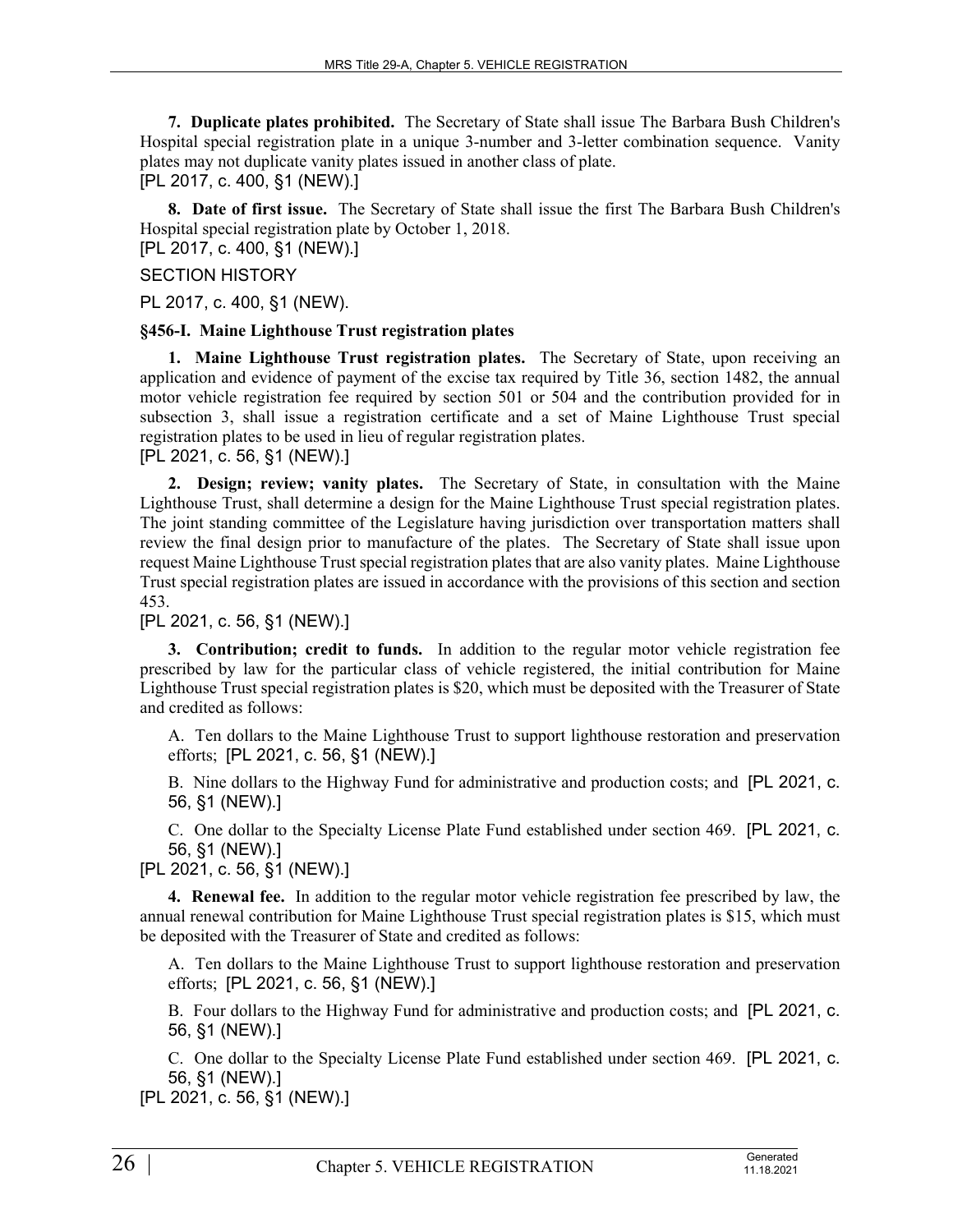**5. Payment for costs associated with the production and issuance of the first 2,000 plates.**  The sponsor of the Maine Lighthouse Trust special registration plates shall provide \$50,000 to the Secretary of State for costs associated with the production and issuance of Maine Lighthouse Trust special registration plates. The Secretary of State shall deposit these funds in the Specialty License Plate Fund established under section 469. In accordance with section 468, subsection 3-A, the Secretary of State shall provide 2,000 credit receipts to the sponsor.

[PL 2021, c. 56, §1 (NEW).]

**6. Transfer of fees.** On a quarterly basis, the Secretary of State shall transfer the revenue from the issuance and renewal of Maine Lighthouse Trust special registration plates to the Treasurer of State for deposit and crediting pursuant to subsections 3 and 4.

[PL 2021, c. 56, §1 (NEW).]

**7. Duplicate plates prohibited.** The Secretary of State shall issue a Maine Lighthouse Trust special registration plate in a unique 3-number and 3-letter combination sequence. Vanity plates may not duplicate vanity plates issued in another class of plate. [PL 2021, c. 56, §1 (NEW).]

**8. Date of first issue.** The Secretary of State shall issue the first Maine Lighthouse Trust special registration plate by October 1, 2022. [PL 2021, c. 56, §1 (NEW).]

SECTION HISTORY

PL 2021, c. 56, §1 (NEW).

**§457. Hobbyist registration plates**

**1. Hobbyist registration plates authorized.** The Secretary of State may issue hobbyist registration plates for antique autos, custom vehicles, horseless carriages, street rods or antique motorcycles. These plates must bear the inscription "Maine" and the inscription "Antique Auto," "Custom Vehicle," "Horseless Carriage" or "Street Rod" or, for antique motorcycles, the inscription "Antique."

[PL 2013, c. 381, Pt. A, §2 (AMD).]

**2. Existing number plates.** 

[PL 1995, c. 645, Pt. A, §3 (RP).]

**3. Contemporary plates.** An owner of an antique auto, horseless carriage, street rod or antique motorcycle may use registration plates that were issued in the same year the antique vehicle was manufactured, as long as the motor vehicle:

A. Is over 25 years old; [PL 1993, c. 683, Pt. A, §2 (NEW); PL 1993, c. 683, Pt. B, §5 (AFF).]

B. Is registered as an antique vehicle; and [PL 1993, c. 683, Pt. A, §2 (NEW); PL 1993, c. 683, Pt. B, §5 (AFF).]

C. Carries a valid antique motor vehicle registration certificate and plates. [PL 1993, c. 683, Pt. A, §2 (NEW); PL 1993, c. 683, Pt. B, §5 (AFF).]

[PL 1993, c. 683, Pt. A, §2 (NEW); PL 1993, c. 683, Pt. B, §5 (AFF).]

**4. Display of contemporary plates.** Contemporary registration plates must have matching plate numbers, be affixed to both the front and rear and conspicuously bear the year of manufacture. [PL 1993, c. 683, Pt. A, §2 (NEW); PL 1993, c. 683, Pt. B, §5 (AFF).]

**5. Street rod standards.** The Chief of the State Police shall establish standards to qualify vehicles as street rods. These standards include:

A. The age of the vehicle; [PL 1993, c. 683, Pt. A, §2 (NEW); PL 1993, c. 683, Pt. B, §5 (AFF).]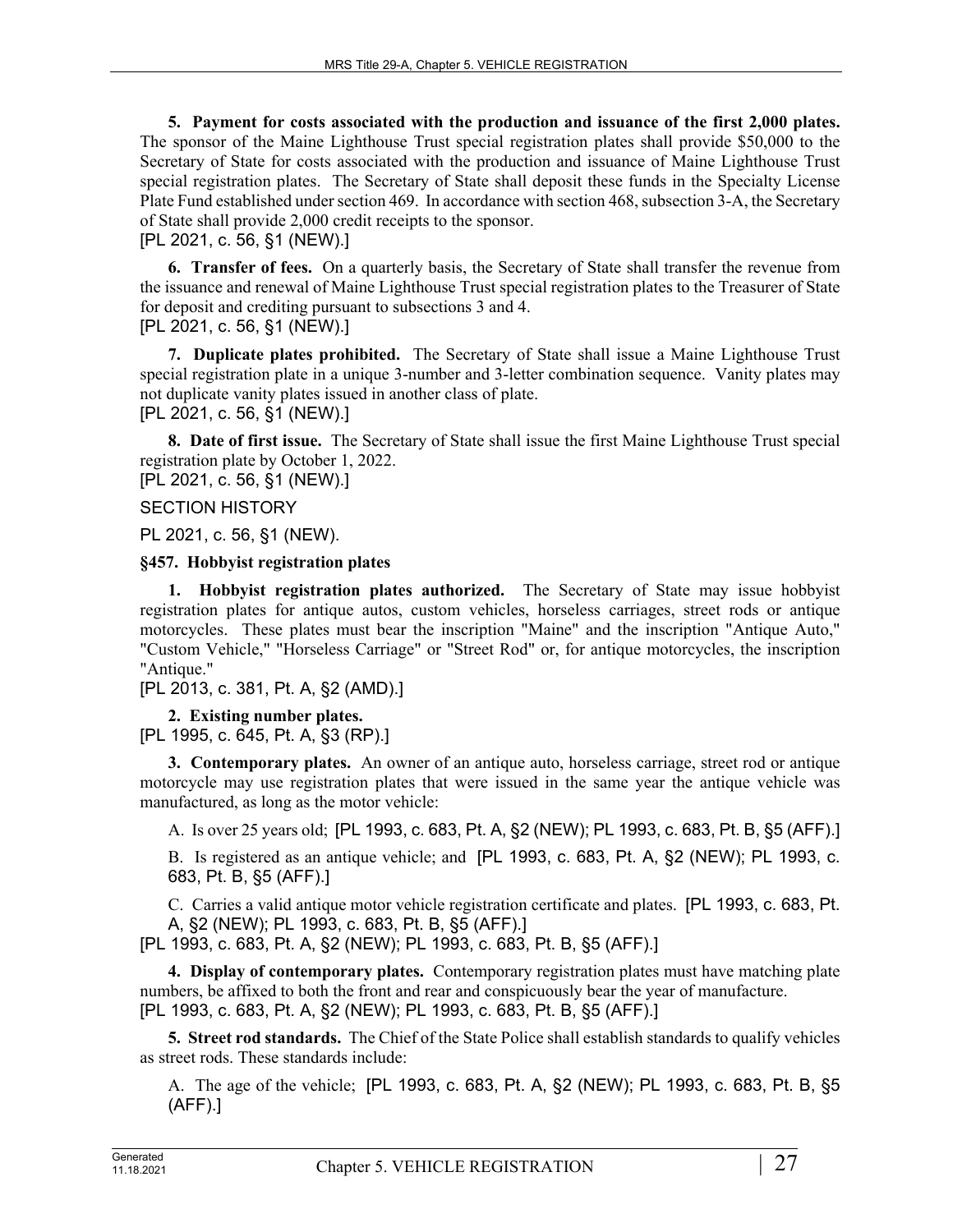- B. The equipment and its condition; and [PL 2005, c. 34, §1 (AMD).]
- C. Permissible modifications. [PL 2005, c. 34, §1 (AMD).]

D. [PL 2005, c. 34, §2 (RP).]

[PL 2005, c. 34, §§1, 2 (AMD).]

**6. Application.** An application for registration of a vehicle under this section must be accompanied by an affidavit that includes a statement indicating the year and make of the motor vehicle and that the vehicle is garaged or maintained in the State.

[PL 2005, c. 321, §3 (AMD); PL 2005, c. 321, §6 (AFF).]

**7. Registration fee.** The fee for registration of a horseless carriage or antique motorcycle is \$15. The fee for registration of a street rod or antique auto is \$30. [PL 2015, c. 206, §3 (AMD).]

#### SECTION HISTORY

PL 1993, c. 683, §A2 (NEW). PL 1993, c. 683, §B5 (AFF). PL 1995, c. 645, §§A3,C4 (AMD). PL 1995, c. 645, §C16 (AFF). PL 1999, c. 790, §C1 (AMD). PL 1999, c. 790, §C19 (AFF). PL 2005, c. 34, §§1,2 (AMD). PL 2005, c. 321, §§2,3 (AMD). PL 2005, c. 321, §6 (AFF). PL 2013, c. 381, Pt. A, §2 (AMD). PL 2015, c. 206, §3 (AMD).

#### **§458. Stock race cars**

**1. Stock race car plates authorized.** The Secretary of State may issue a registration plate for stock race cars.

[PL 1993, c. 683, Pt. A, §2 (NEW); PL 1993, c. 683, Pt. B, §5 (AFF).]

**2. Fee.** 

[PL 1999, c. 790, Pt. C, §2 (RP); PL 1999, c. 790, Pt. C, §19 (AFF).]

**3. Operation restricted.** A stock race car may not be operated under its own power on a public way.

[PL 1993, c. 683, Pt. A, §2 (NEW); PL 1993, c. 683, Pt. B, §5 (AFF).]

#### SECTION HISTORY

PL 1993, c. 683, §A2 (NEW). PL 1993, c. 683, §B5 (AFF). PL 1995, c. 645, §C5 (AMD). PL 1995, c. 645, §C16 (AFF). PL 1999, c. 790, §C2 (AMD). PL 1999, c. 790, §C19 (AFF).

#### **§458-A. Modified show vehicle**

**(REPEALED)**

SECTION HISTORY

PL 2001, c. 225, §2 (NEW). PL 2005, c. 314, §4 (RP).

#### **§458-B. Custom vehicles**

A custom vehicle may be registered in accordance with the provisions of this section. [PL 2005, c. 321, §4 (NEW); PL 2005, c. 321, §6 (AFF).]

**1. Registration fee.** The fee for the custom vehicle registration plate is the regular motor vehicle registration fee required by section 501 and the excise tax required by Title 36, section 1482. [PL 2005, c. 321, §4 (NEW); PL 2005, c. 321, §6 (AFF).]

**2. Registration plates.** The Secretary of State shall issue a registration certificate and a set of custom vehicle registration plates in a 3-number and 3-letter combination sequence to be used in lieu of regular registration plates.

[PL 2005, c. 321, §4 (NEW); PL 2005, c. 321, §6 (AFF).]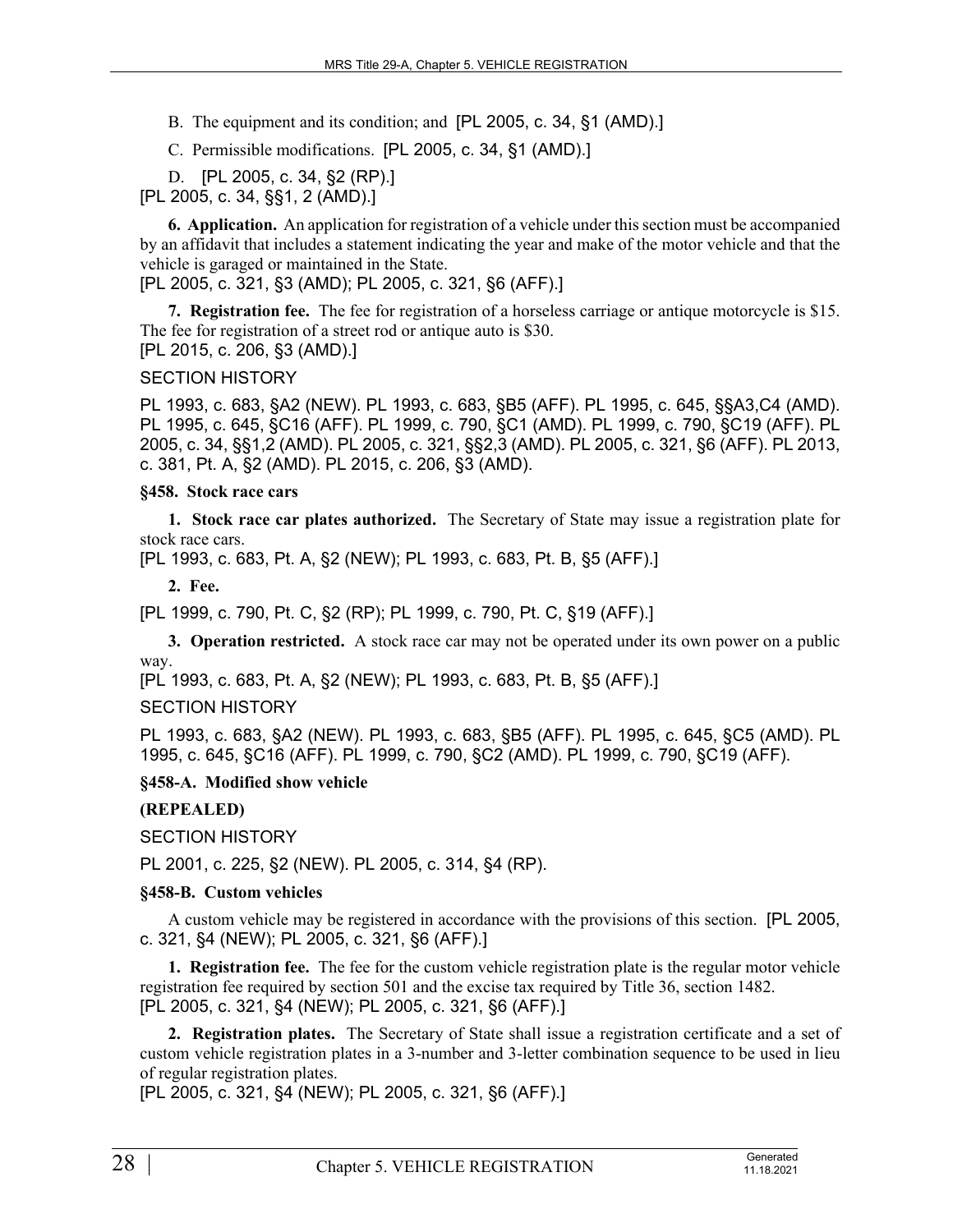**3. Application.** An application for registration of a vehicle under this section must be accompanied by an affidavit that includes a statement indicating the year and make that the body of the custom vehicle resembles and that the vehicle is garaged or maintained in the State. [PL 2005, c. 321, §4 (NEW); PL 2005, c. 321, §6 (AFF).]

**4. Registration.** The registration must indicate the year and make that the body of the custom vehicle resembles and must indicate the vehicle has been modified. [PL 2005, c. 321, §4 (NEW); PL 2005, c. 321, §6 (AFF).]

**5. Vanity plates.** The Secretary of State may issue vanity plates in accordance with section 453 and may not duplicate vanity plates issued in another class of plate. [PL 2005, c. 321, §4 (NEW); PL 2005, c. 321, §6 (AFF).]

**6. Weight limit.** A custom vehicle registration plate may be issued for a motor vehicle that does not exceed 10,000 pounds.

[PL 2011, c. 139, §2 (AMD).]

**7. Inspection.** A custom vehicle is subject to the inspection requirements of section 1751, except that the Chief of the State Police may provide certain exemptions for custom vehicles pursuant to section 1769.

[PL 2011, c. 139, §3 (AMD).]

#### SECTION HISTORY

PL 2005, c. 321, §4 (NEW). PL 2005, c. 321, §6 (AFF). PL 2011, c. 139, §§2, 3 (AMD).

#### **§459. Manufacturers, dealers, transporters, body shops, transmission shops and garages; special plates**

**1. Special plates.** The Secretary of State may select and issue special distinguishing letters, marks or designs for number plates issued to manufacturers, dealers, holders of transporter registration certificates and owners of body shops, transmission shops or garages. [PL 2011, c. 44, §1 (AMD).]

**2. Special vanity plates.** A car dealer or an owner of a body shop, transmission shop or garage may apply for special vanity registration plates that may bear letters or combinations of letters and numbers that are approved by the Secretary of State or a designee. A plate may not be duplicated by other licensed vehicle dealers, body shops, transmission shops or garages. These special vanity plates may not be used to supplement existing registration numbers assigned.

The Secretary of State shall charge an additional \$30 fee per plate issued pursuant to this subsection. [PL 2011, c. 44, §1 (AMD).]

# SECTION HISTORY

PL 1993, c. 683, §A2 (NEW). PL 1993, c. 683, §B5 (AFF). PL 2011, c. 44, §1 (AMD).

#### **§460. State officials**

**1. State official registration plates authorized.** The Secretary of State, on payment of taxes required in section 409, fees required in section 501, subsections 1 and 2-A and an additional fee equal to the cost of producing the plates, rounded to the nearest dollar, and upon application, shall issue one pair of specially designed number plates for one designated motor vehicle owned or controlled by each member of the United States Senate or the United States House of Representatives from this State, or members of the Legislature, Representatives of the Indian Tribes at the Legislature, the President of the Senate, the Speaker of the House of Representatives, the Secretary of the Senate and the Clerk of the House of Representatives. The cost of producing the special plates is determined by the bureau. A specially designed plate and its registration certificate may be used in place of the regular plate and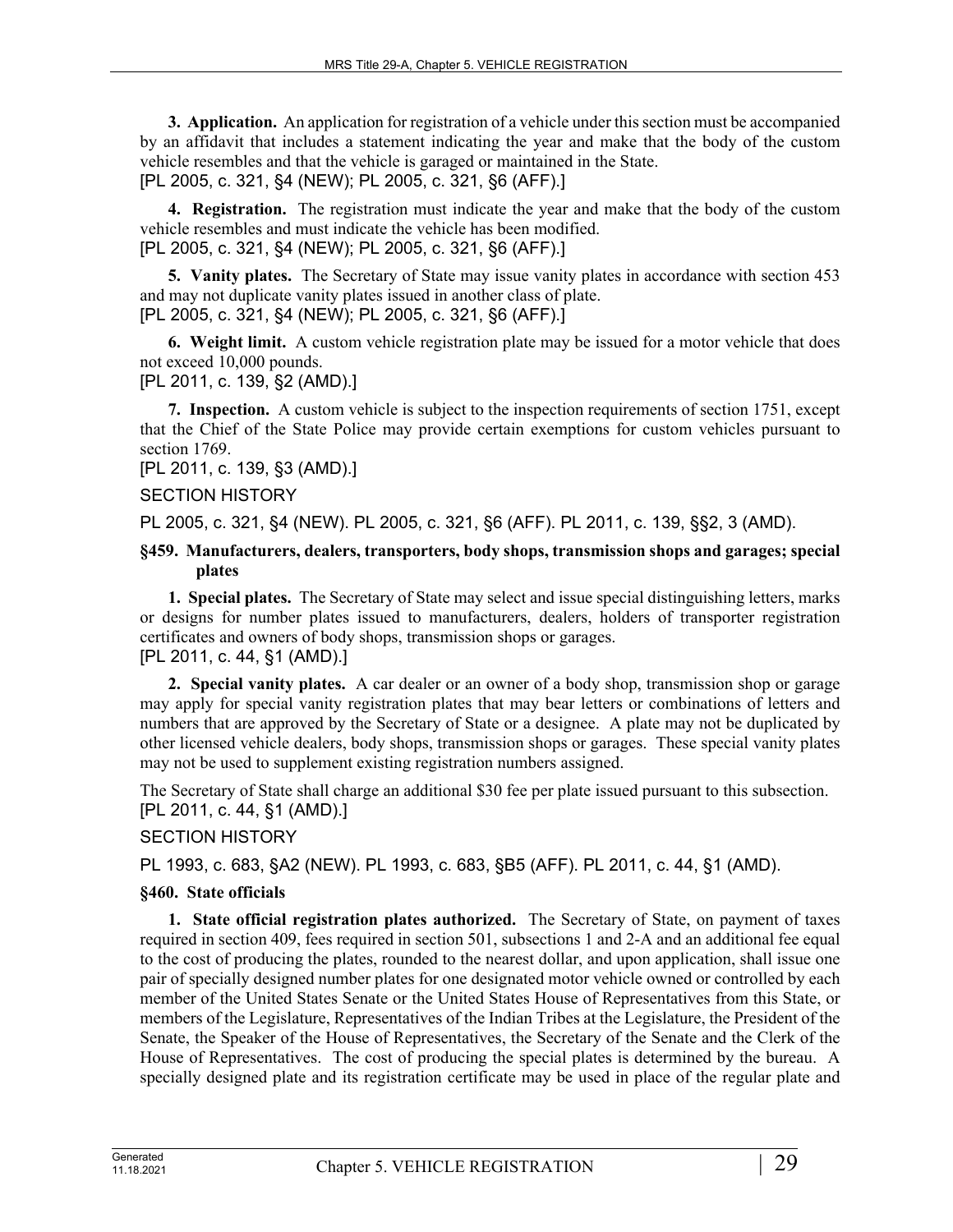registration. The named official may attach to such a motor vehicle one of the valid registration plates issued under section 451 and one of the special registration plates issued under this section. [PL 2001, c. 471, Pt. A, §29 (AMD).]

**2. Additional plates.** On request by a United States Senator or by a United States Representative, the Secretary of State, for a fee of \$2, shall issue an additional pair of specially designed number plates for a 2nd designated motor vehicle owned or controlled by that member. [PL 1993, c. 683, Pt. A, §2 (NEW); PL 1993, c. 683, Pt. B, §5 (AFF).]

**2-A. Motorcycle plates; Legislature.** In addition to any plate issued pursuant to subsection 1, the Secretary of State, on payment of taxes required in Title 36 and an additional fee to be established by rule, shall issue a specially designed number plate for one designated motorcycle owned or controlled by each member of the Legislature, each representative of an Indian Tribe at the Legislature, the President of the Senate and the Speaker of the House of Representatives. The bureau shall produce those plates within existing budgeted resources. A specially designed motorcycle plate and its registration certificate may be used in place of the regular plate and registration. Rules adopted pursuant to this subsection are routine technical rules as defined in Title 5, chapter 375, subchapter 2‑A. [PL 2005, c. 664, Pt. Q, §1 (NEW).]

**3. Period of validity.** An official plate is valid only while the member actually serves in the office for which the member is elected.

[PL 1993, c. 683, Pt. A, §2 (NEW); PL 1993, c. 683, Pt. B, §5 (AFF).]

**4. Design.** The Secretary of State shall determine the color, shape, size, lettering and numbering of the official registration plates, except the plates issued to a member of the House of Representatives, other than the Speaker of the House of Representatives, must bear the number of that House District, and plates issued to a member of the Senate, other than the President of the Senate, must bear the number of that Senatorial District.

[PL 1993, c. 683, Pt. A, §2 (NEW); PL 1993, c. 683, Pt. B, §5 (AFF).]

# SECTION HISTORY

PL 1993, c. 683, §A2 (NEW). PL 1993, c. 683, §B5 (AFF). PL 1995, c. 482, §B4 (AMD). PL 1997, c. 58, §1 (AMD). PL 2001, c. 471, §A29 (AMD). PL 2005, c. 664, §Q1 (AMD).

# **§460-A. Honorary consul**

**1. Honorary consul registration plates authorized.** The Secretary of State, on payment of taxes required in Title 36, section 1482, fees required in section 501, subsection 1 and an additional fee equal to the cost of producing the plates, rounded to the nearest dollar, and upon application shall issue one pair of specially designed number plates for one designated motor vehicle owned or controlled by each honorary consul who is a citizen or resident of the United States and authorized by the United States to perform consular duties. The cost of producing the special plates is determined by the bureau. A specially designed plate and its registration certificate may be used in place of the regular plate and registration.

# [PL 2011, c. 356, §4 (NEW).]

**2. Period of validity.** Honorary consul plates issued pursuant to subsection 1 are valid only while the owner of the plates is authorized to perform consular duties. [PL 2011, c. 356, §4 (NEW).]

**3. Design.** The Secretary of State shall determine the color, shape, size, lettering and numbering of the honorary consul registration plates issued pursuant to subsection 1, which must bear the words "Honorary Consul."

```
[PL 2011, c. 356, §4 (NEW).]
```
# SECTION HISTORY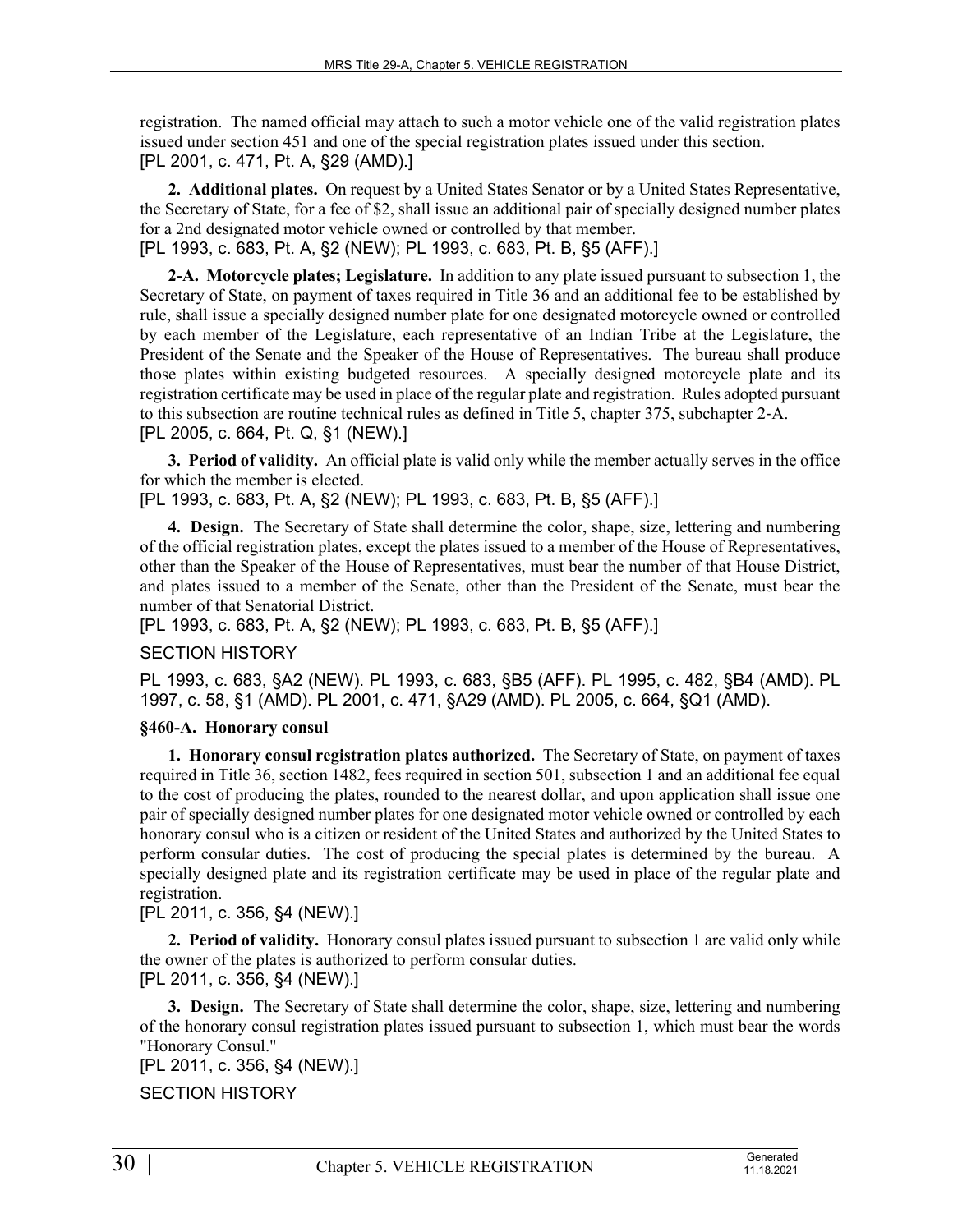#### PL 2011, c. 356, §4 (NEW).

#### **§461. Reservation of same number**

**1. Plate issue year.** In a year in which new registration plates are issued, the Secretary of State shall reserve until July 1st the same registration number for the succeeding registration year for a person who notifies in writing the Secretary of State prior to May 1st of that person's desire to retain that registration number. The fee for retention of the same registration number is \$25.

The Secretary of State may issue a facsimile plate that is valid for a 90-day period during production of a reserved plate. A facsimile plate must be attached to the rear plate bracket.

If a person does not have a vehicle to register on May 1st, a registration number may be held for a maximum of 2 registration years by depositing with the Secretary of State \$25 for each year. This fee is not refundable and may not be applied against the registration fee.

All numbers other than those reserved must be released and may be issued after July 1st.

A person wishing to select a number out of rotation may do so by paying the registration fee and a reserved number fee of \$25.

[PL 2019, c. 352, §1 (AMD).]

**2. Nonplate issue year.** In other than a plate issue year, when a person fails to reregister and the registration remains expired for 6 consecutive months, the reservation of the same number ceases and the number becomes available for reissuance.

For a maximum of 2 registration years, a person may reserve the registration number assigned to that person by depositing with the Secretary of State the sum of \$25 for each year. A person wishing to select a number out of rotation may do so by paying the registration fee and a reserved number fee of \$25.

[PL 2019, c. 352, §1 (AMD).]

#### SECTION HISTORY

PL 1993, c. 683, §A2 (NEW). PL 1993, c. 683, §B5 (AFF). PL 1995, c. 482, §B5 (AMD). PL 1995, c. 645, §C6 (AMD). PL 1995, c. 645, §C16 (AFF). PL 1997, c. 776, §11 (AMD). PL 1999, c. 470, §4 (AMD). PL 2019, c. 352, §1 (AMD).

#### **§462. Temporary registration plates**

**1. Temporary plate attachment.** Except a transporter licensee or loaner licensee, a person licensed as a dealer may, on the sale or exchange of a motor vehicle or trailer, attach to its rear a temporary registration plate. For the purposes of this subsection, "loaner licensee" means a person to whom the Secretary of State has granted permission to use loaner plates on vehicles owned by that person for the purpose of loaning those vehicles to customers whose vehicles are being repaired at the licensee's business location.

[PL 1993, c. 683, Pt. A, §2 (NEW); PL 1993, c. 683, Pt. B, §5 (AFF).]

**2. Payment of fee for temporary registration plate.** The fee for a temporary registration plate is \$1 per plate. A purchaser may operate the motor vehicle or trailer with a temporary registration plate for a period of 30 consecutive days without payment of a regular fee. At the end of this initial period, a resident who is unable to comply with the requirements of chapter 7 or a nonresident who has applied for but has not yet received a registration certificate from a home state may request the Secretary of State to extend this period without charge for an additional 20 days. [PL 2021, c. 126, §1 (AMD).]

**3. Trucks.** A temporary registration plate may not be used on a loaded truck without a written permit from the Secretary of State.

[PL 1993, c. 683, Pt. A, §2 (NEW); PL 1993, c. 683, Pt. B, §5 (AFF).]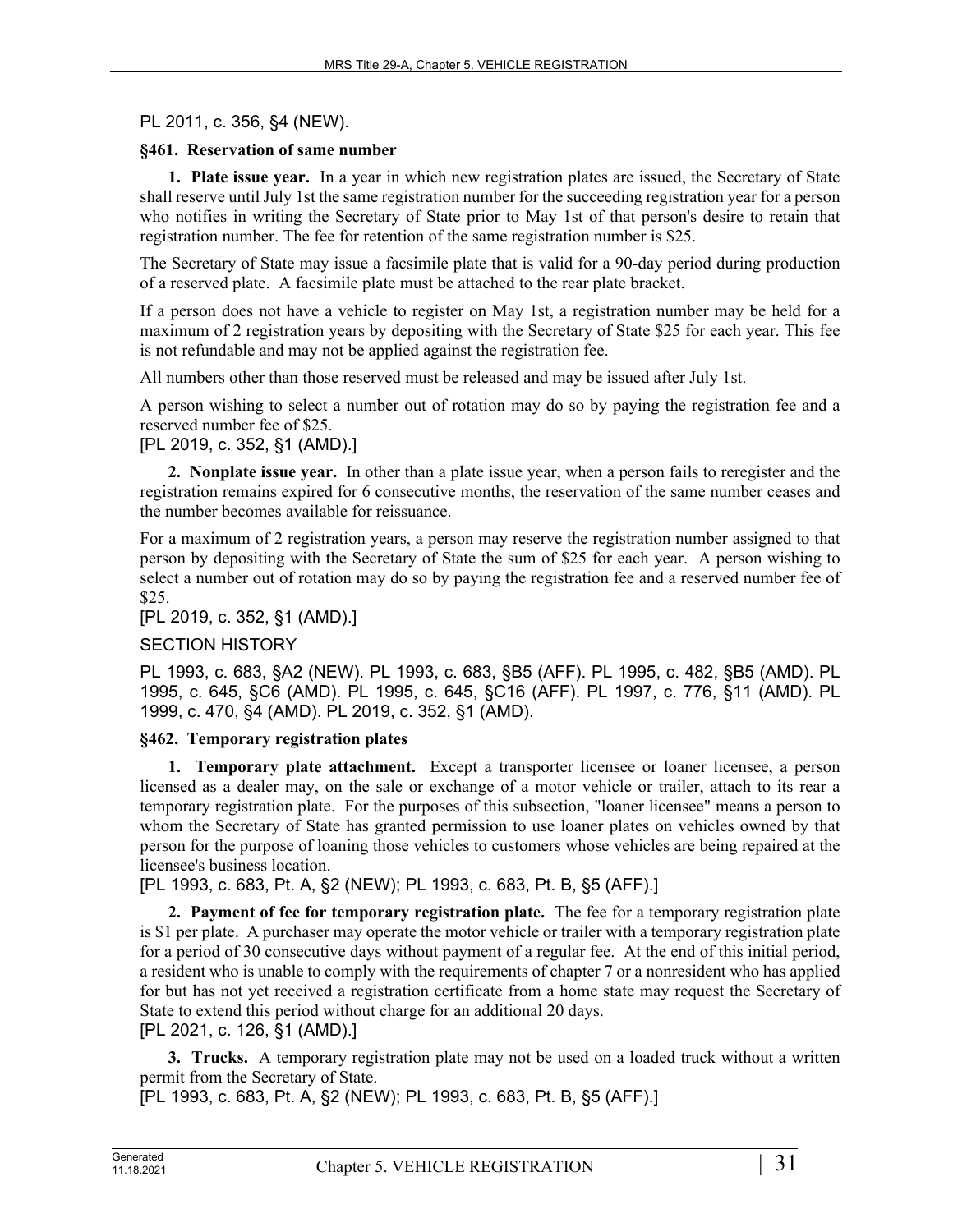**4. Mobile homes.** A temporary registration plate may not be used on a house trailer or mobile home unless the operator of the vehicle possesses the written certificate from the tax collector required by section 1002, subsection 9.

[PL 1993, c. 683, Pt. A, §2 (NEW); PL 1993, c. 683, Pt. B, §5 (AFF).]

**5. Motorcycle.** A temporary registration plate for a motorcycle must be the same size as the regular motorcycle plate.

[PL 1993, c. 683, Pt. A, §2 (NEW); PL 1993, c. 683, Pt. B, §5 (AFF).]

**6. Notice of date of expiration.** A person attaching a temporary registration plate to a vehicle sold or exchanged by that person, shall mark on the plate the date of expiration and immediately notify the Secretary of State of the sale or exchange, giving the name and address of the purchaser, the number of the temporary plate and other information as the Secretary of State may require. The date may not be less than one inch in height and must be written with indelible or waterproof ink. [PL 1993, c. 683, Pt. A, §2 (NEW); PL 1993, c. 683, Pt. B, §5 (AFF).]

**7. Temporary registration certificate.** When a temporary registration plate is attached to a vehicle, the Secretary of State must furnish the purchaser a certificate of temporary registration. [PL 1993, c. 683, Pt. A, §2 (NEW); PL 1993, c. 683, Pt. B, §5 (AFF).]

**8. Trailer transit plate.** 

[PL 2019, c. 397, §6 (RP).]

**9. Unavailability.** The Secretary of State, if unable to furnish immediately a plate or marker, may issue a temporary certificate with temporary plates. The certificate must be carried and plates displayed in the same manner as regular certificates and plates.

[PL 1993, c. 683, Pt. A, §2 (NEW); PL 1993, c. 683, Pt. B, §5 (AFF).]

**10. Prohibition.** A person issued temporary registration plates may not:

A. Attach a plate to a vehicle that the person did not sell, lease or transfer; or [PL 2003, c. 452, Pt. Q, §4 (NEW); PL 2003, c. 452, Pt. X, §2 (AFF).]

B. Provide the plates to another person other than by attachment to a vehicle as authorized by this section. [PL 2003, c. 452, Pt. Q, §4 (NEW); PL 2003, c. 452, Pt. X, §2 (AFF).]

A person who violates this subsection commits a traffic infraction. [PL 2003, c. 452, Pt. Q, §4 (RPR); PL 2003, c. 452, Pt. X, §2 (AFF).]

**11. Records.** A person issued temporary registration plates by the Secretary of State shall maintain a written record on a form prescribed by the Secretary of State of the use or disposal of every plate. The record must be available for inspection by the Secretary of State at the person's place of business and must be submitted annually upon application for renewal of a dealer license. A person who violates this subsection commits a traffic infraction.

[PL 2019, c. 397, §7 (AMD).]

# SECTION HISTORY

PL 1993, c. 683, §A2 (NEW). PL 1993, c. 683, §B5 (AFF). PL 2001, c. 149, §1 (AMD). PL 2003, c. 132, §1 (AMD). PL 2003, c. 452, §§Q4,5 (AMD). PL 2003, c. 452, §X2 (AFF). PL 2019, c. 397, §§6, 7 (AMD). PL 2021, c. 126, §1 (AMD).

# **§462-A. Temporary registration permit; United States Armed Forces deployments; rules**

Upon application to the Secretary of State and evidence of insurance as required by section 402, the Secretary of State may issue a temporary registration permit to a member of the United States Armed Forces authorizing that member to operate a motor vehicle or trailer for a period of 30 days if that member has returned to the State from a deployment outside the continental United States, unless the provisions of section 353 apply. The application required by this section may be completed by an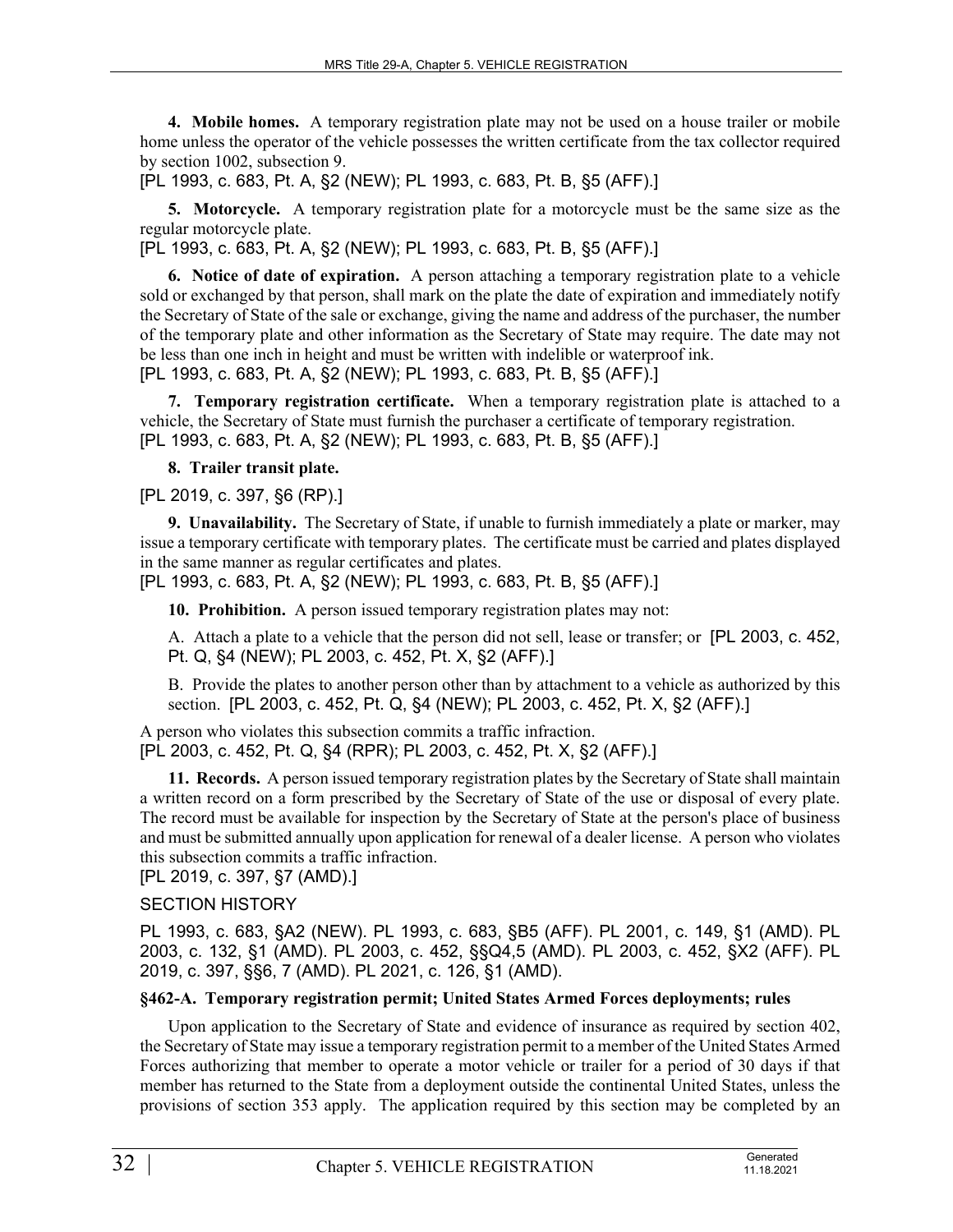authorized representative of the member of the United States Armed Forces. The Secretary of State may delegate the authority granted under this section and may adopt rules to establish the application criteria. Rules adopted pursuant to this section are routine technical rules as defined in Title 5, chapter 375, subchapter 2‑A. [PL 2011, c. 605, §1 (NEW).]

SECTION HISTORY

PL 2011, c. 605, §1 (NEW).

#### **§463. Disposition of registration plates**

**1. Property of State.** Registration plates issued by the Secretary of State continue to be the property of the State.

[PL 1993, c. 683, Pt. A, §2 (NEW); PL 1993, c. 683, Pt. B, §5 (AFF).]

**1-A. Discontinued registration plates.** Notwithstanding subsection 1, a general issue registration plate that is of a design no longer issued by the Secretary of State is the property of the person to whom the plate was issued.

[PL 1997, c. 520, §1 (NEW).]

**2. Expiration upon transfer or assignment.** When the owner of a vehicle transfers or assigns title or interest in a vehicle the registration expires.

[PL 1993, c. 683, Pt. A, §2 (NEW); PL 1993, c. 683, Pt. B, §5 (AFF).]

**3. Return of registration plate and registration certificate.** When a registration certificate is suspended, revoked, canceled or has expired and the owner has no intention to renew or transfer within 6 months, the owner shall remove the registration plates and forward them, along with the registration certificate, to the Secretary of State.

[PL 1993, c. 683, Pt. A, §2 (NEW); PL 1993, c. 683, Pt. B, §5 (AFF).]

**4. Reassignment of registration number.** The registrant may request that plates and the registration number be assigned in the registrant's name to another vehicle.

[PL 1993, c. 683, Pt. A, §2 (NEW); PL 1993, c. 683, Pt. B, §5 (AFF).]

**5. Unauthorized taking of registration plate.** A person commits a Class E crime if that person steals, takes or carries away, without permission or authority, a registration plate from another person entitled to possession of that plate.

[PL 1993, c. 683, Pt. A, §2 (NEW); PL 1993, c. 683, Pt. B, §5 (AFF).]

#### SECTION HISTORY

PL 1993, c. 683, §A2 (NEW). PL 1993, c. 683, §B5 (AFF). PL 1997, c. 520, §1 (AMD).

#### **§464. Unused registration plates**

An owner that returns registration plates with an affidavit stating that those plates have never been used must be refunded the registration fee paid if: [PL 1993, c. 683, Pt. A, §2 (NEW); PL 1993, c. 683, Pt. B, §5 (AFF).]

**1. Time limit.** The plates are returned within 120 days of issue; and [PL 1993, c. 683, Pt. A, §2 (NEW); PL 1993, c. 683, Pt. B, §5 (AFF).]

**2. Registration plate unused.** The Secretary of State is satisfied that the plates have never been used.

[PL 1993, c. 683, Pt. A, §2 (NEW); PL 1993, c. 683, Pt. B, §5 (AFF).]

SECTION HISTORY

PL 1993, c. 683, §A2 (NEW). PL 1993, c. 683, §B5 (AFF).

**§465. Loss of registration plates**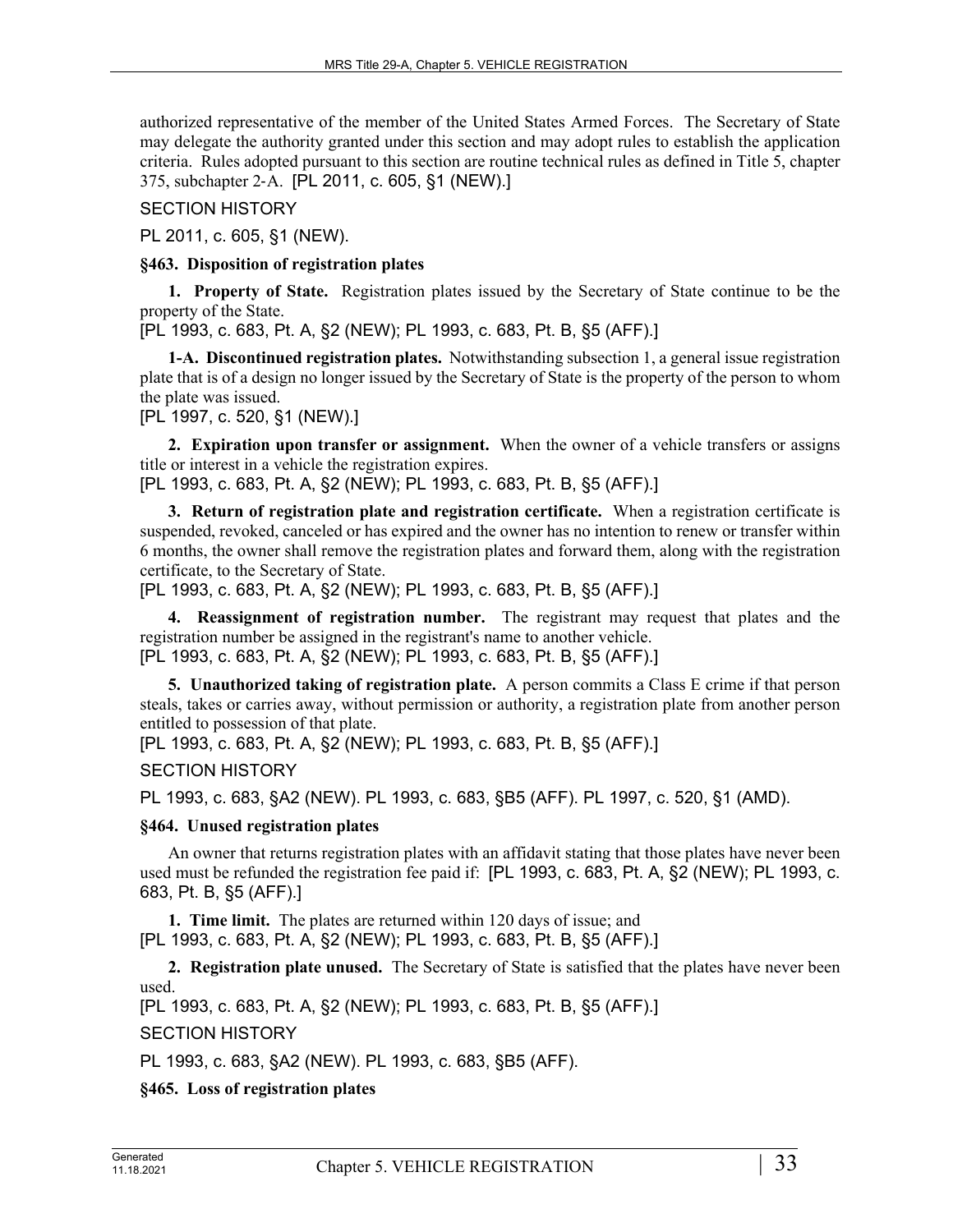**1. Loss of registration plates.** If a registration plate is lost or the number becomes mutilated or illegible, the owner or person in control of the vehicle shall immediately place a temporary substitute number plate bearing the registration number on the vehicle.

[PL 1993, c. 683, Pt. A, §2 (NEW); PL 1993, c. 683, Pt. B, §5 (AFF).]

**2. Conformity with registration plate required.** A temporary plate must conform to the registration plate and be displayed as nearly as possible as a regular registration plate. [PL 1993, c. 683, Pt. A, §2 (NEW); PL 1993, c. 683, Pt. B, §5 (AFF).]

**3. Report.** Within 24 hours after loss or mutilation of registration plates, a person shall notify the Secretary of State and apply for new registration plates.

[PL 1993, c. 683, Pt. A, §2 (NEW); PL 1993, c. 683, Pt. B, §5 (AFF).]

**4. Reissue.** If satisfied as to the truth of the facts stated in the application, the Secretary of State shall supply new registration plates on payment of a fee of \$5 for each plate. [PL 1993, c. 683, Pt. A, §2 (NEW); PL 1993, c. 683, Pt. B, §5 (AFF).]

**5. One of a set.** Whenever one of a set of registration plates is lost and a new set is issued, the remaining plate must be returned to the Secretary of State.

[PL 1993, c. 683, Pt. A, §2 (NEW); PL 1993, c. 683, Pt. B, §5 (AFF).]

**6. Registration plate lost in transit.** If registration plates are lost in transit and the applicant certifies in an affidavit that the plates have not been received, and that if they are received the applicant will return them, the Secretary of State after investigation may furnish the applicant with a 2nd set of plates without additional charge.

[PL 1993, c. 683, Pt. A, §2 (NEW); PL 1993, c. 683, Pt. B, §5 (AFF).]

**7. Applicability.** This section does not apply to dealers and transporters. [PL 1993, c. 683, Pt. A, §2 (NEW); PL 1993, c. 683, Pt. B, §5 (AFF).]

# SECTION HISTORY

PL 1993, c. 683, §A2 (NEW). PL 1993, c. 683, §B5 (AFF).

#### **§466. Registration Plate Equipment and Production Program**

The Registration Plate Equipment and Production Program is established as a program within the Highway Fund. One dollar from each registration fee paid in accordance with section 457, 458, 501, 504, 505, 509, 513, 515 or 520 must be paid into the Highway Fund and allocated to the Registration Plate Equipment and Production Program. The Legislature may authorize allocations from the program exclusively for costs relating to the design, production, storage, handling and issuance of registration plates. These costs may include, but are not limited to, the following: the purchase, installation, repair and rebuilding of equipment used in the production or handling of registration plates; materials used in the production, handling and shipping of registration plates; and buildings or space rented, leased or purchased for the production or storage of registration plates or the storage of materials used in the production of plates. Highway Fund allocations to the Registration Plate Equipment and Production Program may not lapse but must be carried forward to be used for the same purposes. [PL 1995, c. 645, Pt. C, §7 (NEW); PL 1995, c. 645, Pt. C, §16 (AFF).]

SECTION HISTORY

PL 1995, c. 645, §C7 (NEW). PL 1995, c. 645, §C16 (AFF).

**§467. Moratorium on specialty plates**

# **(REPEALED)**

SECTION HISTORY

PL 1995, c. 645, §C7 (NEW). PL 2019, c. 397, §8 (RP).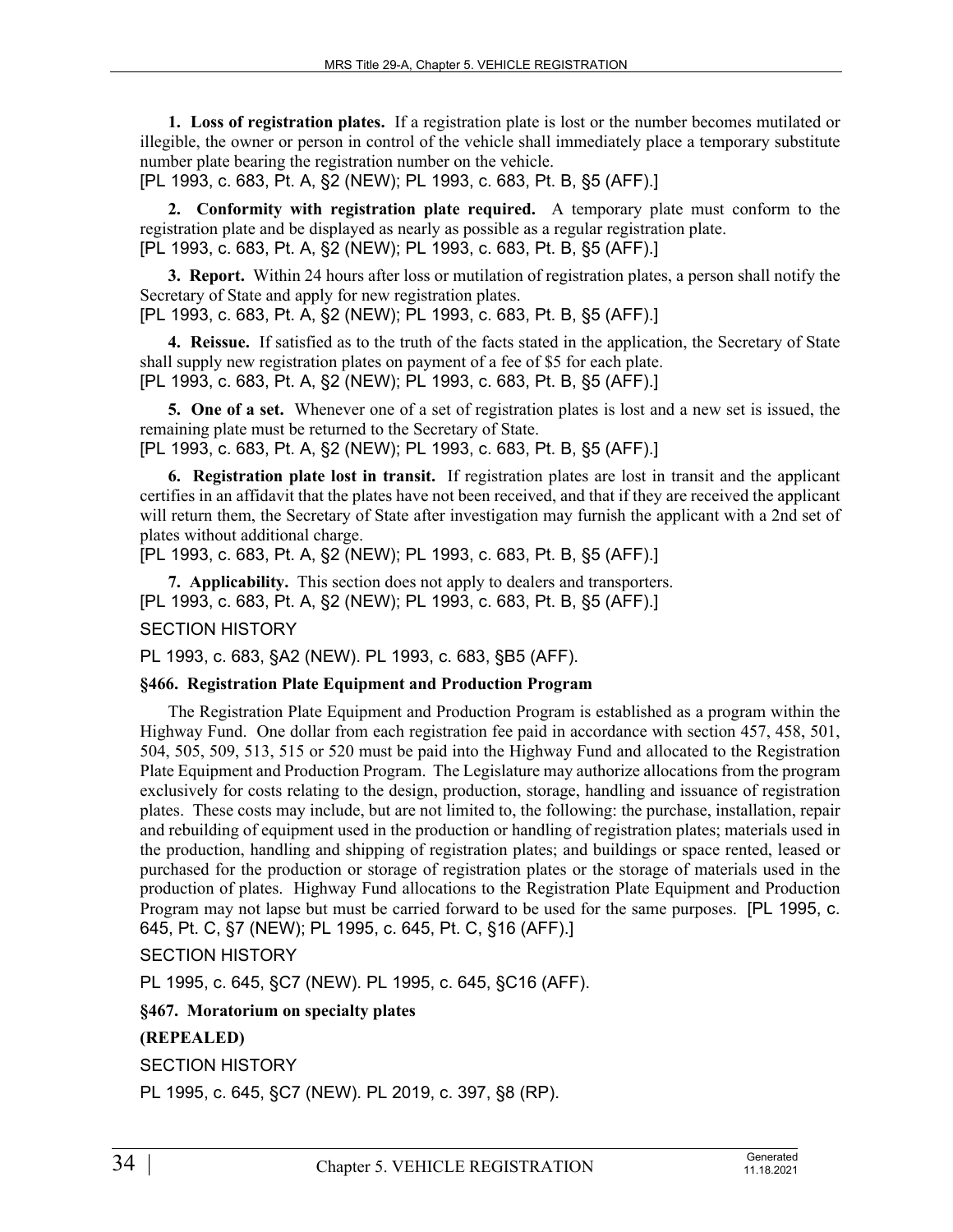# **§468. Specialty plate**

The Secretary of State may not issue a specialty license plate until the sponsor has met all of the requirements of this section and the proposed specialty license plate legislation as required in subsection 7 is reviewed by the joint standing committee of the Legislature having jurisdiction over transportation matters and approved by the Legislature. For the purposes of this subchapter, "specialty license plate" means a specially designed registration plate that may be used in place of the regular plate and registration for fundraising purposes. The Secretary of State shall administer a specialty license plate in accordance with the following provisions. [PL 2017, c. 327, §13 (AMD).]

**1. Sponsor.** A person must register with the Secretary of State as the sponsor of a specialty license plate.

[PL 1997, c. 776, §12 (NEW).]

**2. Names, signatures and payment.** The Secretary of State may not manufacture an authorized specialty plate unless the sponsor:

A. Provides to the Secretary of State a list with 2,000 names, dated signatures and current plate numbers of supporters who have signed a statement declaring they intend to purchase and display the specialty license plate; and [PL 2007, c. 383, §5 (NEW).]

B. Collects from each supporter who signs the statement an amount of \$25 for each set of plates and provides to the Secretary of State the sum of these contributions in the amount of \$50,000, which is nonrefundable. [PL 2007, c. 383, §5 (NEW).]

The Secretary of State shall deposit the \$50,000 provided under paragraph B in the Specialty License Plate Fund established under section 469.

[PL 2007, c. 383, §5 (AMD).]

**3. Fee.** 

[PL 2007, c. 383, §5 (RP).]

**3-A. Credit receipts.** The Secretary of State shall provide 2,000 credit receipts to the sponsor to provide to each supporter that contributed \$25. The credit receipt may be used only to obtain one set of specialty plates.

[PL 2007, c. 383, §5 (NEW).]

**3-B. Registration fee.** The fee for the specialty license plate is in addition to the regular motor vehicle registration fee required by section 501 and the excise tax required by Title 36, section 1482. [PL 2007, c. 383, §5 (NEW).]

**4. Minimum number manufactured.** The Secretary of State shall manufacture a minimum of 2,000 specialty license plates for each specialty plate authorized under this section. [PL 1997, c. 776, §12 (NEW).]

**5. Design approval.** A sponsor must submit a proposed design for a specialty license plate for approval or modification by the Secretary of State. The joint standing committee of the Legislature having jurisdiction over transportation matters shall review the final design for a specialty license plate prior to manufacture of the plate.

[PL 2001, c. 623, §5 (AMD).]

**6. Numbering, lettering and duplicate plates.** Except as provided in section 456‑C, the Secretary of State shall issue a specialty license plate in a 3-number and 3-letter combination sequence. Vanity plates may not duplicate vanity plates issued in another class of plate. [PL 2007, c. 695, Pt. A, §33 (AMD).]

**7. Deadline for Secretary of State approval.** The sponsor must submit to the Secretary of State the names, signatures, payment and proposed design for the specialty license plate by September 1st. The signatures must have been collected within 2 years of submission to the Secretary of State. If the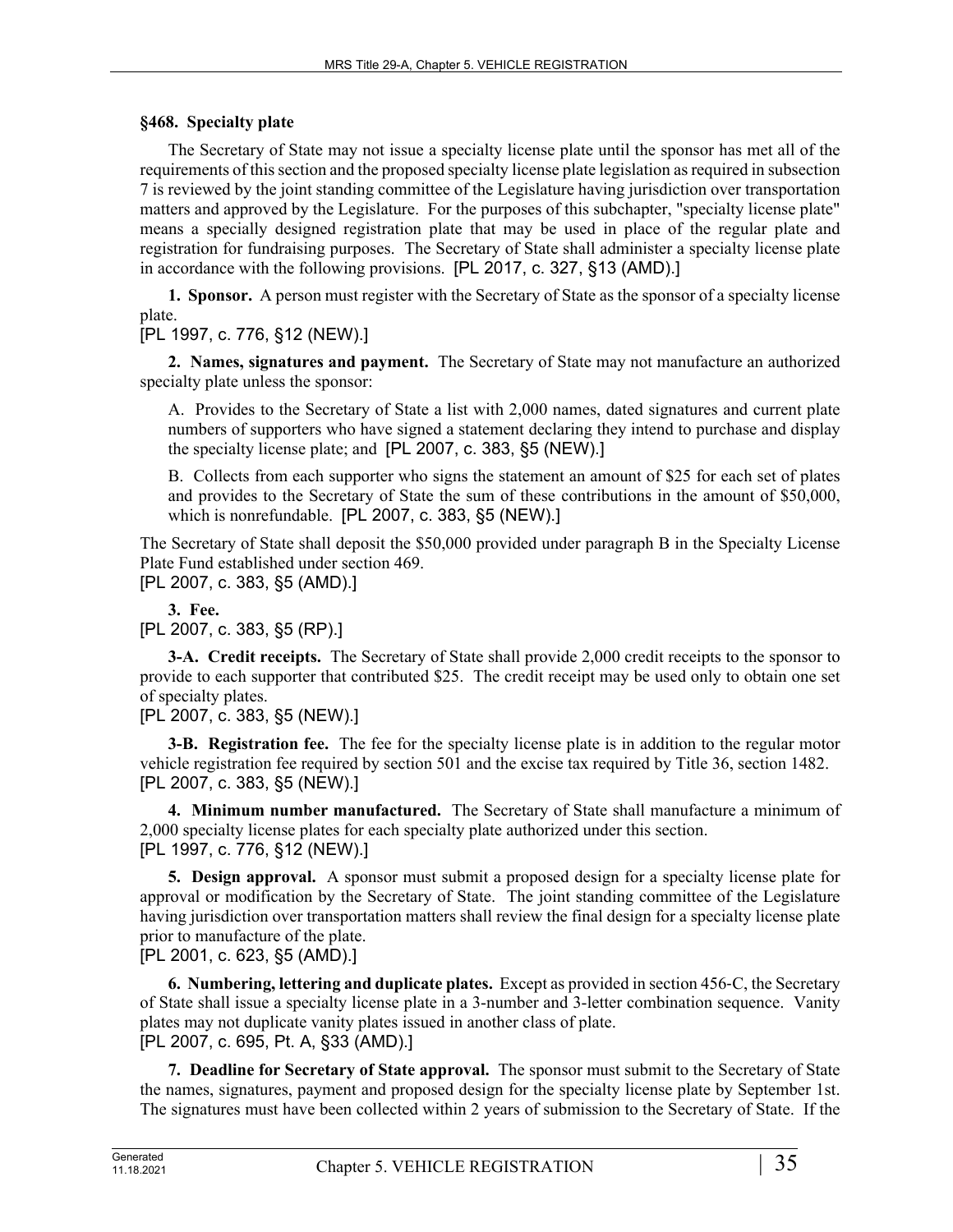design is approved pursuant to subsection 5, the Secretary of State shall submit proposed legislation seeking authorization of the specialty license plate to the following regular session of the Legislature. [PL 2007, c. 383, §5 (AMD).]

**8. Weight limit.** Except as provided under section 456‑F, subsection 7, paragraph B, a specialty license plate under this subchapter may be issued for an automobile or truck that does not exceed 26,000 pounds registered weight.

[PL 2017, c. 327, §14 (AMD).]

**9. Limit on authorization.** The Secretary of State shall retire and cease to issue any plate authorized after January 1, 2007 if the number of registrations falls below 4,000 for more than one year.

A. [PL 2017, c. 327, §15 (RP).]

B. [PL 2017, c. 327, §15 (RP).]

[PL 2017, c. 327, §15 (AMD).]

**10. Additional versions or classes of the specialty plate.** The Secretary of State may issue a specialty plate in a motorcycle, trailer or commercial vehicle class if:

A. At least 10,000 sets of the specialty plate have been issued for automobiles and pickup trucks; [PL 2011, c. 356, §5 (NEW).]

B. The sponsor of the specialty plate under this subsection provides a list of 500 names for each class requested, dated signatures and current plate numbers of supporters who have signed a statement declaring they intend to purchase and display the motorcycle, trailer or commercial vehicle class of specialty license plate; and [PL 2021, c. 216, §12 (AMD).]

C. The sponsor collects from each supporter who signs the statement under paragraph B a contribution of \$25 for each set of plates and provides to the Secretary of State the sum of these contributions in the amount of \$12,500, which is nonrefundable. [PL 2011, c. 356, §5 (NEW).]

Upon receipt of the \$12,500 provided under paragraph C, the Secretary of State shall prepare enabling legislation and a proposed plate design for submission to the Legislature and shall deposit the \$12,500 in the Specialty License Plate Fund established under section 469.

[PL 2021, c. 216, §12 (AMD).]

# SECTION HISTORY

PL 1997, c. 776, §12 (NEW). PL 2001, c. 623, §5 (AMD). PL 2003, c. 652, §B1 (AMD). PL 2003, c. 652, §B8 (AFF). PL 2007, c. 240, Pt. LLLL, §3 (AMD). PL 2007, c. 383, §5 (AMD). PL 2007, c. 695, Pt. A, §33 (AMD). PL 2011, c. 356, §5 (AMD). PL 2013, c. 66, §1 (AMD). PL 2017, c. 327, §§13-15 (AMD). PL 2021, c. 216, §12 (AMD).

#### **§468-A. Recognition license plates**

The Secretary of State may not issue a recognition license plate until the sponsor has met all of the requirements of this section and the proposed recognition license plate legislation as required by subsection 8 is reviewed by the joint standing committee of the Legislature having jurisdiction over transportation matters and approved by the Legislature. The Secretary of State shall administer a recognition license plate in accordance with this section. [PL 2007, c. 383, §6 (AMD).]

**1. Definition.** "Recognition license plate" means a specially designed registration plate that may be used in place of the regular plate and registration for recognition purposes only and is not used for fundraising purposes.

[PL 2003, c. 652, Pt. B, §2 (NEW); PL 2003, c. 652, Pt. B, §8 (AFF).]

**2. Sponsor.** A person shall register with the Secretary of State as the sponsor of a recognition license plate.

[PL 2003, c. 652, Pt. B, §2 (NEW); PL 2003, c. 652, Pt. B, §8 (AFF).]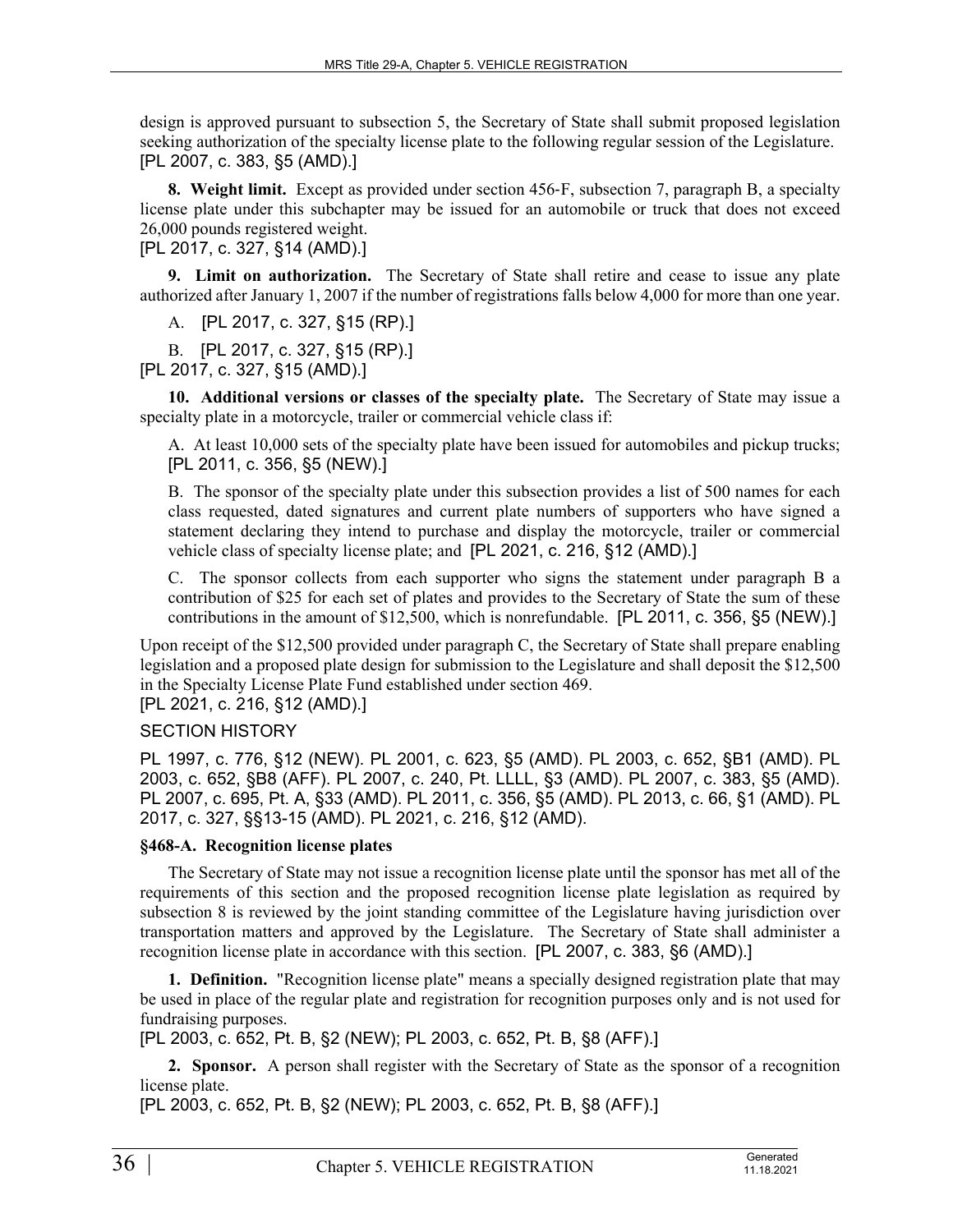**3. Names, signatures and payment.** The Secretary of State may not manufacture an authorized recognition license plate unless a sponsor:

A. Provides to the Secretary of State a list with 2,000 names, dated signatures and current plate numbers of supporters who have signed a statement declaring they intend to purchase and display the recognition license plate; and [PL 2007, c. 383, §6 (NEW).]

B. Collects from each supporter who signs the statement an amount of \$25 for each set of plates and provides the Secretary of State the sum of these contributions in the amount of \$50,000, which is nonrefundable. [PL 2007, c. 383, §6 (NEW).]

The Secretary of State shall deposit the \$50,000 provided under paragraph B into the Specialty License Plate Fund established under section 469.

[PL 2007, c. 383, §6 (AMD).]

**3-A. Credit receipts.** The Secretary of State shall provide 2,000 credit receipts to the sponsor to provide to each supporter that contributed \$25. The credit receipt may be used only to obtain one set of specialty plates.

[PL 2007, c. 383, §6 (NEW).]

**4. Registration fee.** The fee for the recognition license plate is in addition to the regular motor vehicle registration fee required by section 501 and the excise tax required by Title 36, section 1482. [PL 2007, c. 383, §6 (AMD).]

**5. Minimum number manufactured.** The Secretary of State shall manufacture a minimum of 2,000 recognition license plates for each recognition license plate authorized under this section. [PL 2003, c. 652, Pt. B, §2 (NEW); PL 2003, c. 652, Pt. B, §8 (AFF).]

**6. Design approval.** A sponsor must submit a proposed design for a recognition license plate for approval or modification by the Secretary of State. The joint standing committee of the Legislature having jurisdiction over transportation matters shall review the final design for a recognition license plate prior to the manufacture of the plate.

[PL 2003, c. 652, Pt. B, §2 (NEW); PL 2003, c. 652, Pt. B, §8 (AFF).]

**7. Duplicate plates.** The Secretary of State shall issue a recognition license plate in a 3-number and 3-letter combination sequence. Vanity plates may not duplicate vanity plates issued in another class of plate.

[PL 2003, c. 652, Pt. B, §2 (NEW); PL 2003, c. 652, Pt. B, §8 (AFF).]

**8. Deadline for Secretary of State approval.** The sponsor shall submit to the Secretary of State the names, signatures, payment and proposed design for the recognition license plate by September 1st. The signatures must have been collected within 2 years of submission to the Secretary of State. If the design is approved pursuant to subsection 6, the Secretary of State shall submit proposed legislation seeking authorization of the recognition license plate to the following regular session of the Legislature. [PL 2007, c. 383, §6 (AMD).]

**9. Weight limit.** A recognition license plate may not be issued for an automobile or pickup truck that weighs more than 10,000 pounds.

[PL 2007, c. 383, §6 (AMD).]

**10. Limit on authorization.** The Secretary of State shall retire and cease to issue any plate authorized after January 1, 2007:

A. When the number of sets of the plate issued falls below 4,000 for more than one year. [PL 2019, c. 397, §9 (AMD).]

B. [PL 2019, c. 397, §9 (RP).] [PL 2019, c. 397, §9 (AMD).]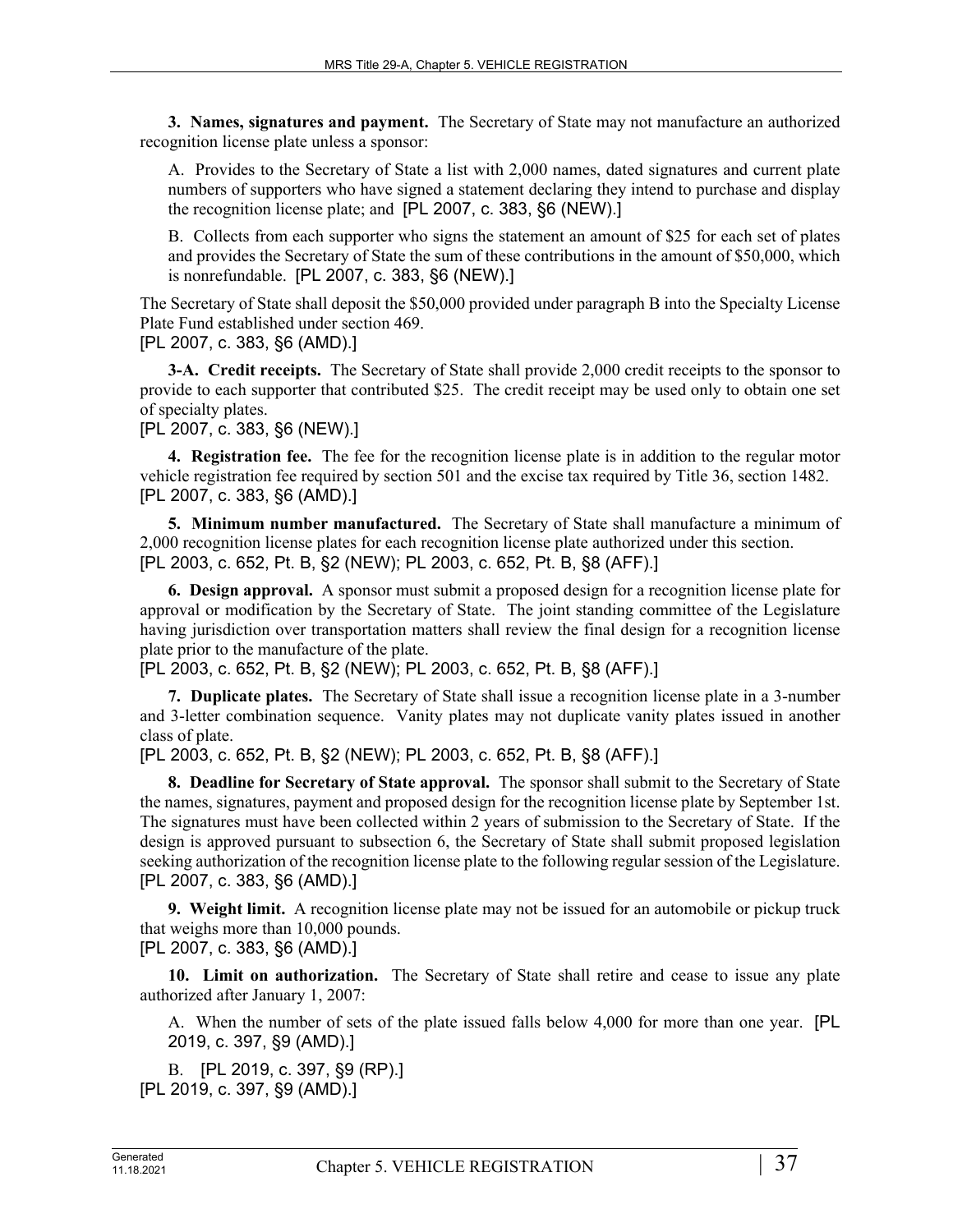**11. Additional versions or classes of the recognition plate.** All requirements set forth in this section must be followed for each additional class or version of a recognition plate. [PL 2007, c. 383, §6 (NEW).]

### SECTION HISTORY

PL 2003, c. 652, §B2 (NEW). PL 2003, c. 652, §B8 (AFF). PL 2007, c. 383, §6 (AMD). PL 2019, c. 397, §9 (AMD).

### **§469. Specialty License Plate Fund**

**1. Fund created.** The Specialty License Plate Fund is established as a dedicated nonlapsing fund. The fund is administered by the Secretary of State.

[PL 1997, c. 776, §12 (NEW).]

**2. Purpose.** Except as specified under section 468‑A, subsection 3, all money credited to the Specialty License Plate Fund must be used to cover the cost of manufacturing and producing a specialty or recognition license plate authorized pursuant to sections 468 and 468-A. [PL 2003, c. 652, Pt. B, §3 (AMD); PL 2003, c. 652, Pt. B, §8 (AFF).]

### SECTION HISTORY

PL 1997, c. 776, §12 (NEW). PL 2001, c. 623, §6 (AMD). PL 2003, c. 652, §B3 (AMD). PL 2003, c. 652, §B8 (AFF).

### **§470. Experimental motor vehicle plates and registration**

**1. Definition.** "Experimental motor vehicle" means any motor vehicle in the developmental stage that has not yet reached production.

[PL 2003, c. 125, §1 (NEW).]

**2. Inspection and equipment.** An experimental motor vehicle is exempt from inspection requirements under section 1751 but must comply with the equipment standards of chapter 17 to include at a minimum: body components, an exhaust system, reflectors, running gear, tires, a horn, lights, directional signals, brakes, a steering mechanism, windshield wipers, safety seat belts and rearview mirrors.

# [PL 2003, c. 125, §1 (NEW).]

**3. Experimental motor vehicle inventor registration.** A person in the business of developing experimental motor vehicles shall register with the Secretary of State as an experimental motor vehicle inventor. The Secretary of State shall develop and implement an application process, including but not limited to name, address and description and photographs of the experimental motor vehicle in development.

# [PL 2003, c. 125, §1 (NEW).]

**4. Experimental motor vehicle plate.** The Secretary of State shall issue a registration plate for an experimental motor vehicle to a registered experimental motor vehicle inventor. This plate may be used for one or more experimental motor vehicles during the term of the registration provided that those vehicles are owned by the person issued the registration plate. The Secretary of State may issue no more than 2 plates per registered experimental motor vehicle inventor. The registration for an experimental motor vehicle must be renewed annually.

[PL 2003, c. 125, §1 (NEW).]

**5. Fee.** The Secretary of State shall charge an annual fee of \$20 for each plate issued under this section.

[PL 2003, c. 125, §1 (NEW).]

**6. Insurance.** The Secretary of State may not issue an experimental motor vehicle registration plate until the applicant has procured and filed with the Secretary of State a certificate showing that the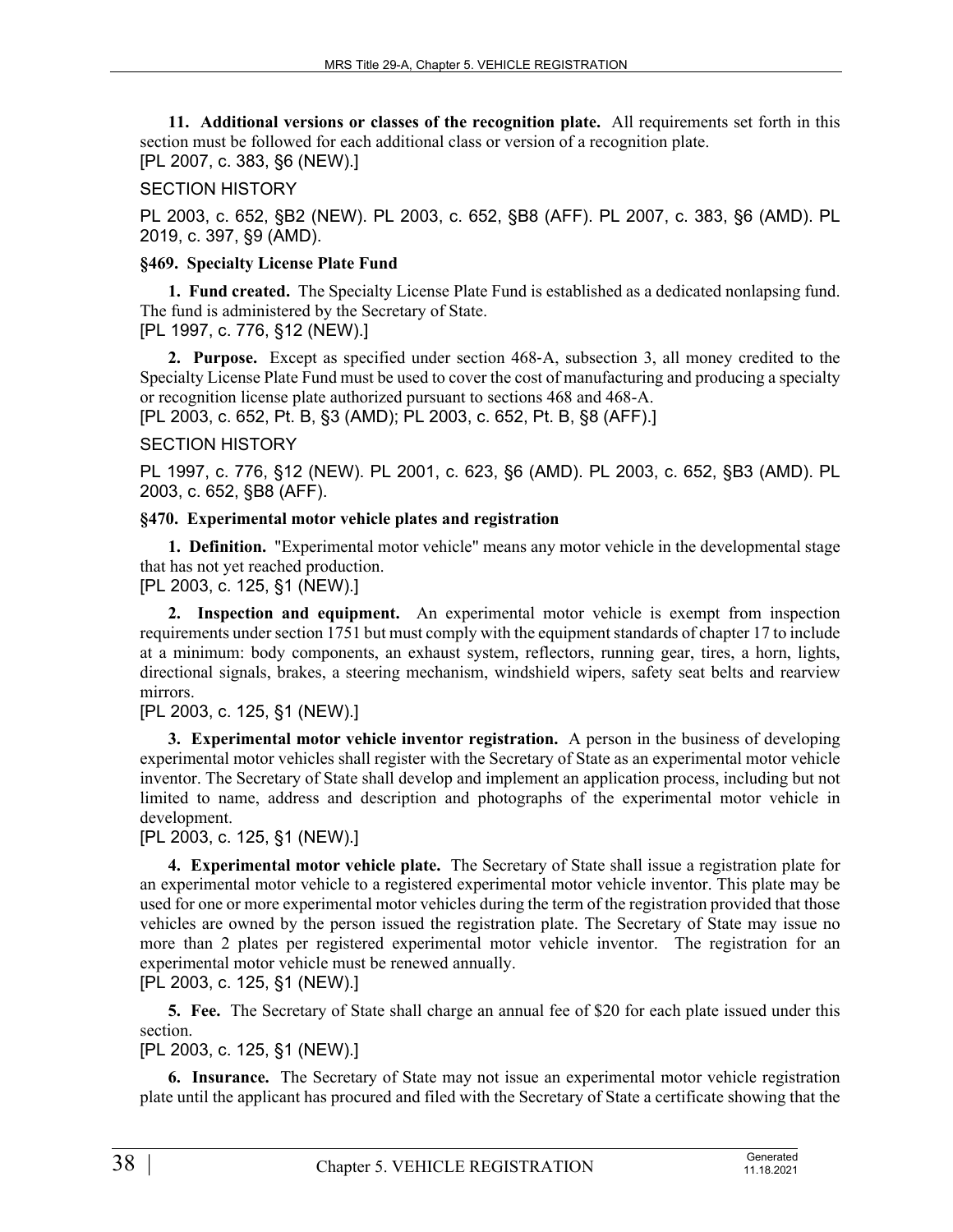applicant is covered by an automobile bodily injury and property damage liability insurance policy providing coverage against any legal liability when injury, death or damage results from or has been caused by the operation of any vehicle bearing an experimental motor vehicle registration plate. [PL 2003, c. 125, §1 (NEW).]

**7. Limitations on use.** A person may not operate an experimental motor vehicle on a public way with a posted speed limit that exceeds the capability of that vehicle to achieve and safely maintain that speed. Experimental motor vehicles are prohibited from operation on the interstate highway system and Maine Turnpike at all times. A person may operate an experimental motor vehicle only in daylight hours.

[PL 2003, c. 125, §1 (NEW).]

**8. Rulemaking.** The Secretary of State shall adopt rules to establish the application criteria and process by which a person may qualify to receive an experimental motor vehicle registration plate. Rules adopted pursuant to this subsection are routine technical rules as defined in Title 5, chapter 375, subchapter 2‑A.

[PL 2003, c. 125, §1 (NEW).]

**9. Violations.** The operation of any motor vehicle registered under this section that is not in compliance with this section is a traffic infraction.

[PL 2003, c. 125, §1 (NEW).]

SECTION HISTORY

PL 2003, c. 125, §1 (NEW).

# **ARTICLE 4**

# **REGISTRATION PROVISIONS**

# **§501. Fees for registration; motor vehicles**

The annual fees for the registration of motor vehicles must accompany the application for registration and are as follows. [PL 1993, c. 683, Pt. A, §2 (NEW); PL 1993, c. 683, Pt. B, §5 (AFF).]

**1. Automobiles; pickup trucks.** The fee for an automobile, a pickup truck registered for 6,000 pounds or less or a sport utility vehicle used for the conveyance of passengers or interchangeably for passengers or property is \$35. The fee for a pickup truck registered for more than 6,000 pounds but no more than 10,000 pounds is \$37.

An automobile or sport utility vehicle used for the conveyance of passengers or property is a "combination" vehicle and may be issued a special plate with the word "combination" instead of "Vacationland." A passenger vehicle used under contract with the State, a municipality or a school district to transport students must be designated as "combination." A vehicle owned or operated by parents or legal guardians is exempt from this subsection.

Commercial plates may not be issued for or displayed on an automobile.

A sport utility vehicle may be registered either as an automobile or a truck. A sport utility vehicle with a gross vehicle weight or combined gross vehicle weight in excess of 10,000 pounds and used in the furtherance of a commercial enterprise must be registered as a truck according to its actual gross weight as provided in section 504.

The gross weight of a pickup truck registered as provided by this subsection may not exceed 10,000 pounds. An owner of a pickup truck who operates the pickup truck with a gross weight in excess of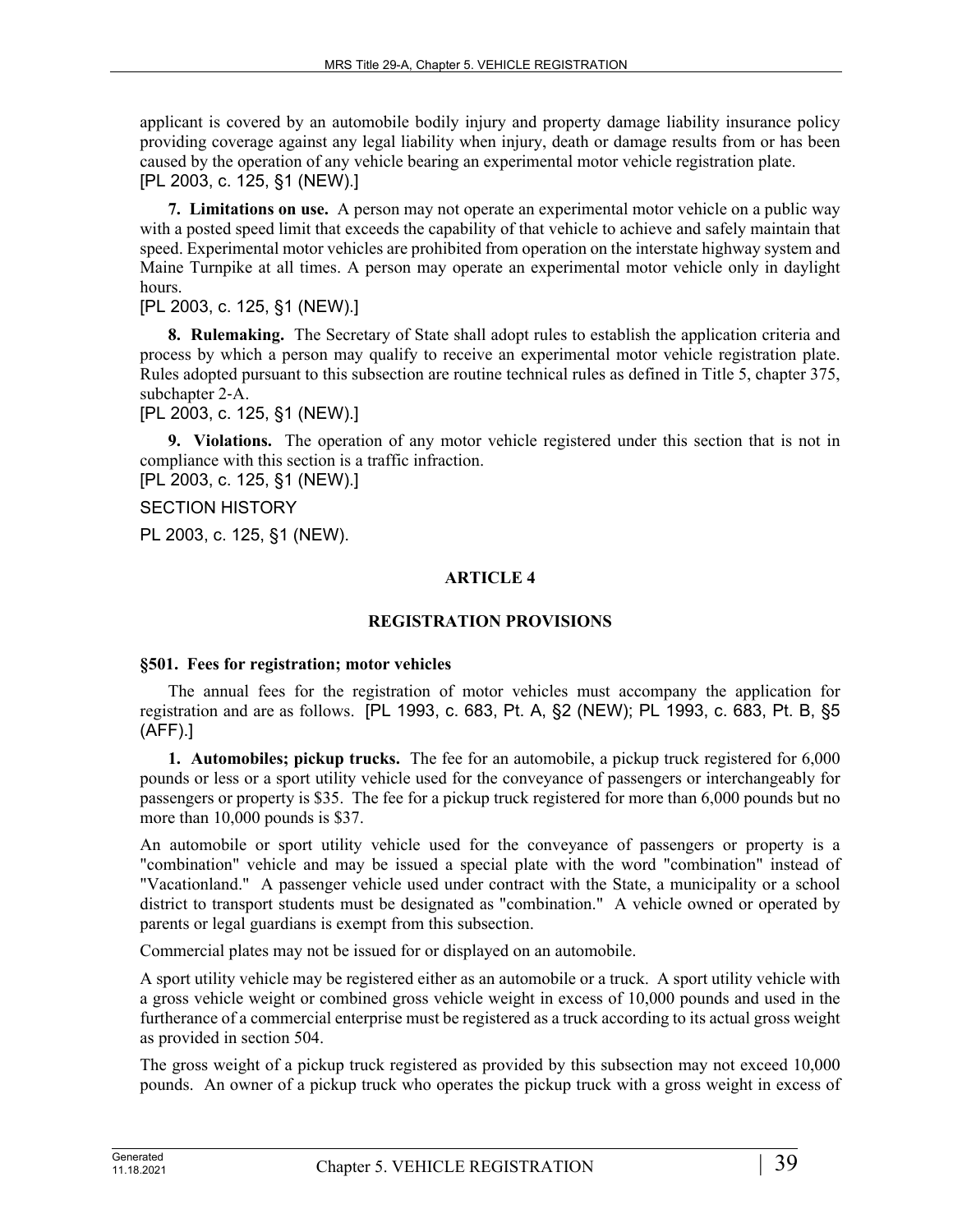10,000 pounds or the pickup truck drawing a semitrailer with a combined gross weight in excess of 10,000 pounds must register the truck as provided in section 504.

A combination of vehicles consisting of a motor vehicle and a camp trailer is not required to be registered for the gross weight of the combination.

Beginning July 1, 2009, \$10 of the fee must be transferred on a quarterly basis by the Treasurer of State to the TransCap Trust Fund established by Title 30‑A, section 6006‑G.

[PL 2015, c. 206, §4 (AMD).]

**2. Island vehicles.** 

[PL 1999, c. 660, §2 (RP).]

**2-A. Island vehicles, golf carts and low-speed vehicles.** The following provisions apply to vehicles operating on islands that have no public ways maintained or supported by the State.

A. Notwithstanding subsection 1, an automobile may be registered for an annual fee of \$4. A lowspeed vehicle or golf cart may be registered for an annual fee of \$4. The registrant must show evidence of payment of the excise tax required by Title 36, section 1482. The municipality may collect an additional \$4 fee annually to defray the cost of removing abandoned vehicles or golf carts. [PL 2001, c. 197, §4 (AMD).]

B. A low-speed vehicle or golf cart may be operated on an island if the governing body of the municipality allows. A low-speed vehicle or golf cart may be operated only on a road or street where the posted speed limit is 35 miles per hour or less. A low-speed vehicle or golf cart may cross, at an intersection, a road or street with a posted speed limit of more than 35 miles per hour. [PL 2001, c. 197, §4 (AMD).]

C. Any person operating a low-speed vehicle or a golf cart on an island must possess a valid driving license in any class. [PL 2001, c. 197, §4 (AMD).] [PL 2001, c. 197, §4 (AMD).]

**3. Passenger vehicles for hire.** The fee for a passenger vehicle used for hire is double the fee provided in subsection 1, except that for a passenger vehicle used for hire that is equipped with adaptive equipment to make that vehicle accessible by a person with a disability the fee is the same fee provided in subsection 1. The Secretary of State may issue a 2nd registration for the same vehicle at no additional fee.

[PL 2015, c. 267, Pt. BBBB, §1 (AMD).]

**4. Funeral coaches.** The fee for a private automobile, funeral coach or funeral hearse, used by a licensed practitioner of funeral services under Title 32, chapter 21, is the fee provided in subsection 1. The fee for a funeral coach or funeral hearse used for hire for any other purpose is the same as the fee provided in subsection 3.

[PL 1993, c. 683, Pt. A, §2 (NEW); PL 1993, c. 683, Pt. B, §5 (AFF).]

**5. School vehicles.** The fee for a motor vehicle used only to transport school children to and from school is the same as the fee in subsection 1.

[PL 1993, c. 683, Pt. A, §2 (NEW); PL 1993, c. 683, Pt. B, §5 (AFF).]

**6. Buses.** 

[PL 2011, c. 356, §7 (RP).]

**7. Temporary registration permit.** The Secretary of State may issue a temporary registration permit for the purpose of moving certain vehicles otherwise required to be registered or for a tiny home as follows.

A. A temporary registration permit is limited in use for transportation of a vehicle after sale, transportation necessary for service or repairs of a vehicle, occasional seasonal relocation of a vehicle or transportation necessary for the relocation of a tiny home: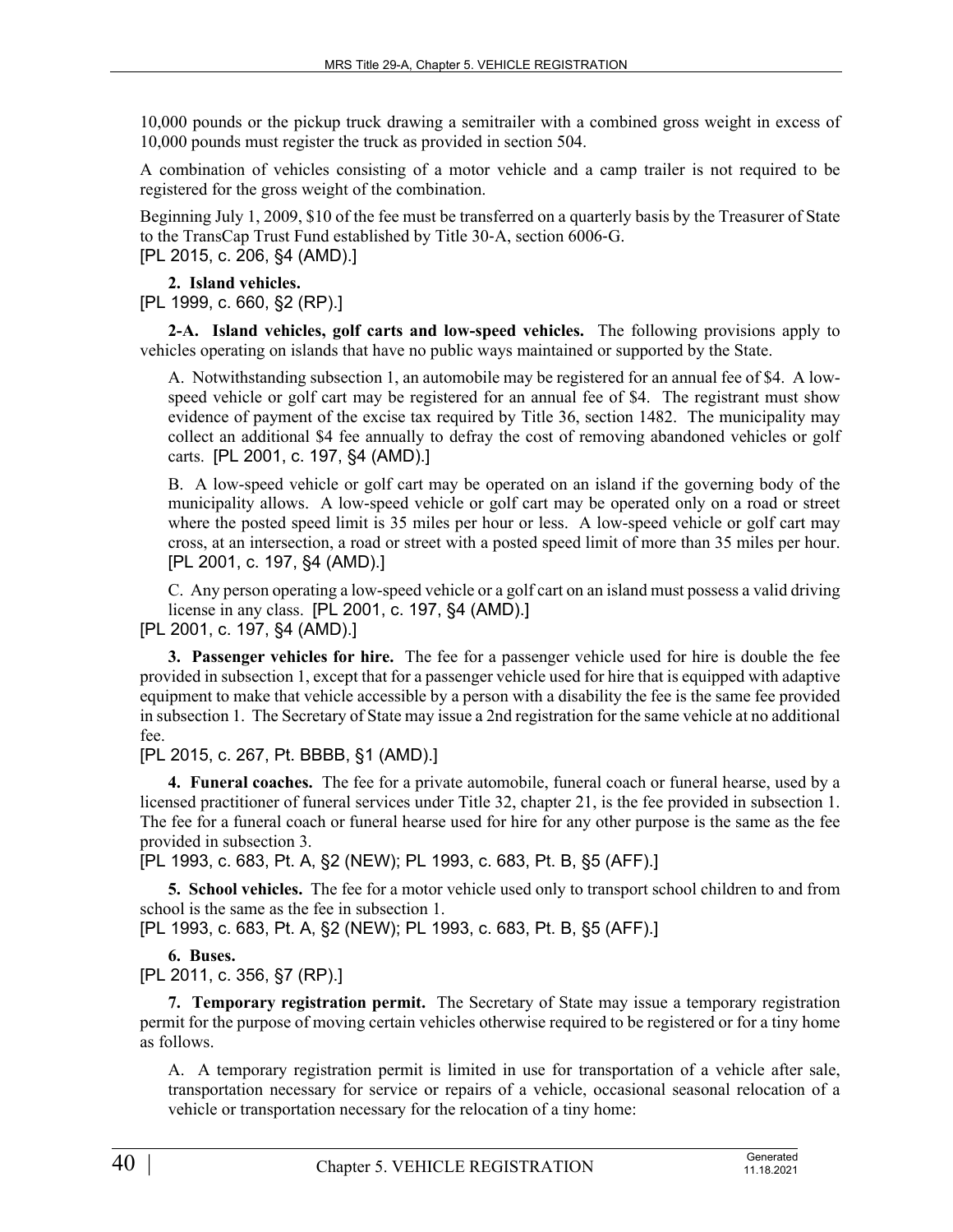(1) Between the points of origin and destination and intermediate points, as set forth in the permit; or

(2) From the point of origin to the destination and back to the point of origin, including any intermediate points, as set forth in the permit. [PL 2019, c. 650, §2 (AMD).]

B. A temporary registration permit is for the transit of the vehicle only. The vehicle may not be used for the transportation of passengers or property, for compensation or otherwise, unless specifically authorized on the temporary registration permit. If the vehicle is a chartered bus that is not covered by a reciprocity agreement with the state or country of registration, the Secretary of State may authorize transportation of passengers. [PL 1993, c. 683, Pt. A, §2 (NEW); PL 1993, c. 683, Pt. B, §5 (AFF).]

C. The Secretary of State may not issue a temporary registration permit that is valid for longer than 10 days from the effective date of the registration. [PL 2007, c. 177, §2 (AMD).]

D. The fee for a temporary registration permit issued under paragraph A, subparagraph (1) is \$12. The fee for a temporary registration permit issued under paragraph A, subparagraph (2) is \$25. [PL 2007, c. 177, §3 (AMD).]

E. The temporary registration permit must be carried in the vehicle at all times. [PL 1993, c. 683, Pt. A, §2 (NEW); PL 1993, c. 683, Pt. B, §5 (AFF).]

F. A person who operates or moves a vehicle outside the routes specified in the temporary registration permit commits a traffic infraction and may not be fined less than \$25 nor more than \$200. [PL 1993, c. 683, Pt. A, §2 (NEW); PL 1993, c. 683, Pt. B, §5 (AFF).]

G. The Secretary of State may issue unassigned temporary registration permits to a vehicle auction business licensed under section 1051 to allow the movement of a vehicle sold to a dealer. [PL 2011, c. 556, §4 (NEW).]

H. A temporary registration plate may not be used on a house trailer or mobile home unless the operator of the vehicle possesses the written certificate from the tax collector required by section 1002, subsection 9. [PL 2021, c. 216, §13 (NEW).]

[PL 2021, c. 216, §13 (AMD).]

**8. Special permit.** The Secretary of State may issue, on application and the payment of a fee of \$4, a special registration permit authorizing the limited operation on the highway of self-propelled golf carts, lawn mowers, ATV's and other similar vehicles with restrictions and limitations of use that minimize the danger to the operator. The following provisions apply to special registration permits.

A. A special registration permit is valid until March 1st of the next calendar year. [PL 1993, c. 683, Pt. A, §2 (NEW); PL 1993, c. 683, Pt. B, §5 (AFF).]

B. A driver's license is not required for operation under this subsection. [PL 1993, c. 683, Pt. A, §2 (NEW); PL 1993, c. 683, Pt. B, §5 (AFF).]

C. Vehicles registered under this subsection are exempt from the laws regulating the inspection of motor vehicles. [PL 1993, c. 683, Pt. A, §2 (NEW); PL 1993, c. 683, Pt. B, §5 (AFF).]

D. A person under the age of 15 years may not operate a vehicle under this subsection on a public way. [PL 1993, c. 683, Pt. A, §2 (NEW); PL 1993, c. 683, Pt. B, §5 (AFF).]

E. Operation of an ATV is limited to agricultural purposes in connection with a farm and to operation from or to the premises where kept, from or to a farm lot or between farm lots used for farm purposes by the ATV owner. [PL 1993, c. 683, Pt. A, §2 (NEW); PL 1993, c. 683, Pt. B, §5 (AFF).]

[PL 1999, c. 790, Pt. C, §6 (AMD); PL 1999, c. 790, Pt. C, §19 (AFF).]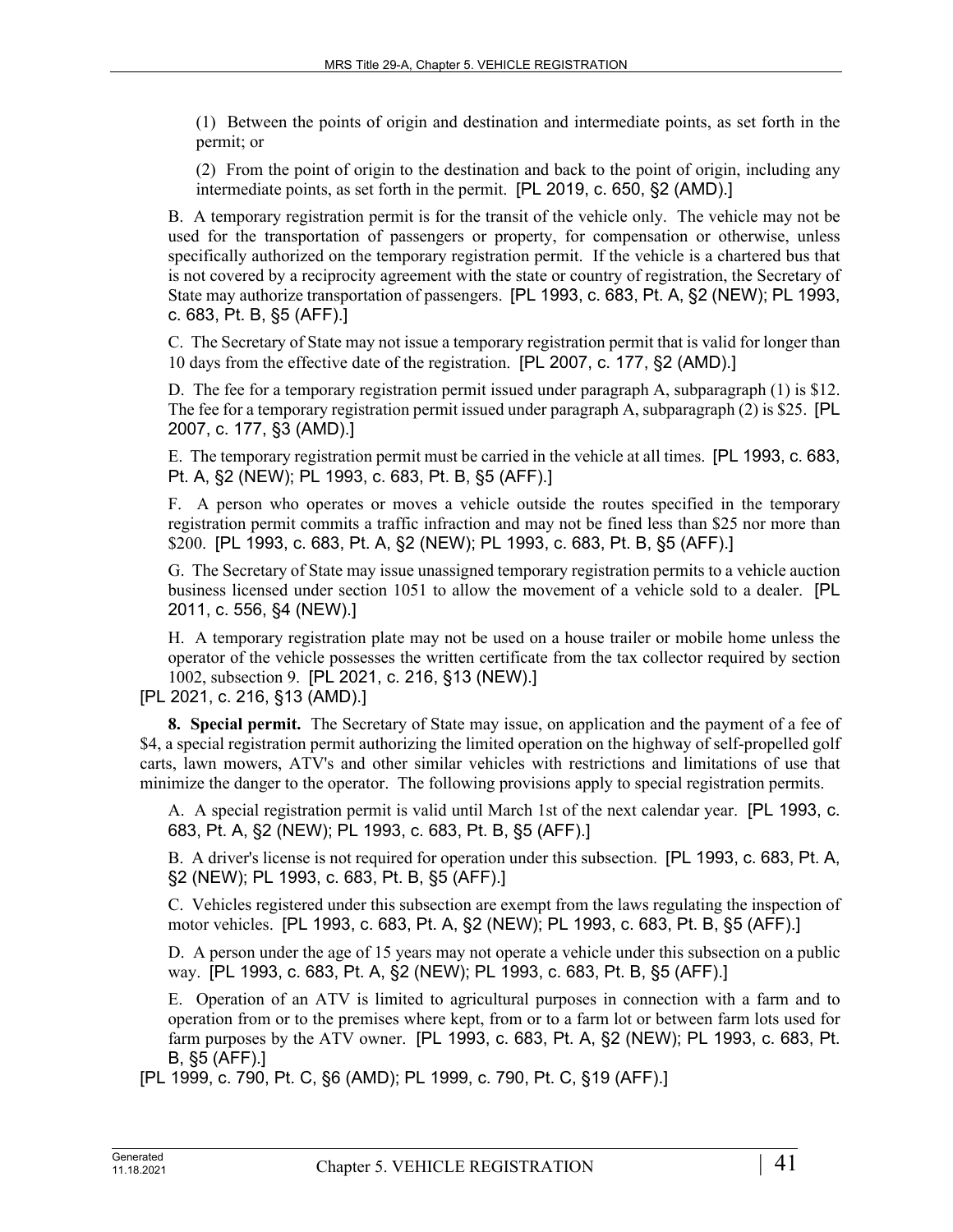**9. Attached vehicles.** A deputy sheriff with a writ of attachment may move the attached motor vehicle to a place of storage without registration or registration permit as long as the county has insurance as required by chapter 13.

[PL 1993, c. 683, Pt. A, §2 (NEW); PL 1993, c. 683, Pt. B, §5 (AFF).]

**10. Off-highway vehicles.** The Secretary of State may issue, on application and the payment of a fee of \$27, a special registration permit authorizing the limited operation on a way of trucks, truck tractors, Class B special mobile equipment, trailers and semitrailers that are otherwise used exclusively for off-highway purposes. The following provisions apply to registration permits issued pursuant to this subsection.

A. A registration permit may not be granted unless the applicant presents a written certificate from the tax collector of the municipality from which the vehicle is being moved identifying the vehicle and stating that all personal property taxes applicable to the vehicle, including those for the current year, have been paid or that the vehicle is exempt from those taxes. [PL 1993, c. 683, Pt. A, §2 (NEW); PL 1993, c. 683, Pt. B, §5 (AFF).]

B. Highway use is limited to travel to and from garages for the purpose of obtaining repairs or maintenance or travel from one job site to another job site. [PL 1993, c. 683, Pt. A, §2 (NEW); PL 1993, c. 683, Pt. B, §5 (AFF).]

C. The registration permit may not authorize transporting property or passengers, except that a truck or truck tractor may draw an empty trailer or semitrailer. [PL 2007, c. 38, §1 (AMD).]

D. A registration permit is valid until March 1st of the next calendar year. [PL 1993, c. 683, Pt. A, §2 (NEW); PL 1993, c. 683, Pt. B, §5 (AFF).]

E. A vehicle issued a registration permit pursuant to this subsection is exempt from inspection requirements. [PL 1993, c. 683, Pt. A, §2 (NEW); PL 1993, c. 683, Pt. B, §5 (AFF).]

F. The registration permit must be in the vehicle when the vehicle is operated on the highway. [PL 1993, c. 683, Pt. A, §2 (NEW); PL 1993, c. 683, Pt. B, §5 (AFF).]

G. Trailers and semitrailers must be moved during daytime hours. [PL 2007, c. 38, §1 (NEW).] [PL 2007, c. 38, §1 (AMD).]

**11. Low-speed vehicles.** The Secretary of State may issue a registration for a low-speed vehicle upon application and payment of an annual fee of \$25. The registrant must provide a certificate of title required by section 651, proof of financial responsibility required by section 1601 and evidence of payment of the excise tax required by Title 36, section 1482. A low-speed vehicle registered under this section is issued a registration plate with the word "low-speed" instead of "Vacationland." The Secretary of State may issue a facsimile plate for a 60-day period.

[PL 2003, c. 397, §3 (NEW).]

**12. Autocycles.**  [PL 2009, c. 55, §2 (NEW); MRSA T. 29-A §501, sub-§12 (RP).]

# **12-A. Autocycles.**

[PL 2011, c. 556, §5 (NEW); MRSA T. 29-A §501, sub-§12-A (RP).]

**13. Autocycles.** The Secretary of State may issue a registration for an autocycle upon application and payment of an annual fee of \$21. The registrant must provide a certificate of title required by section 651, proof of financial responsibility required by section 1601 and evidence of payment of the excise tax as required by Title 36, section 1482, subsection 1, paragraph C. An autocycle registered under this section is issued a registration plate with the word "autocycle" instead of "Vacationland." The Secretary of State may issue a facsimile plate for a 60-day period. [PL 2019, c. 345, §3 (NEW).]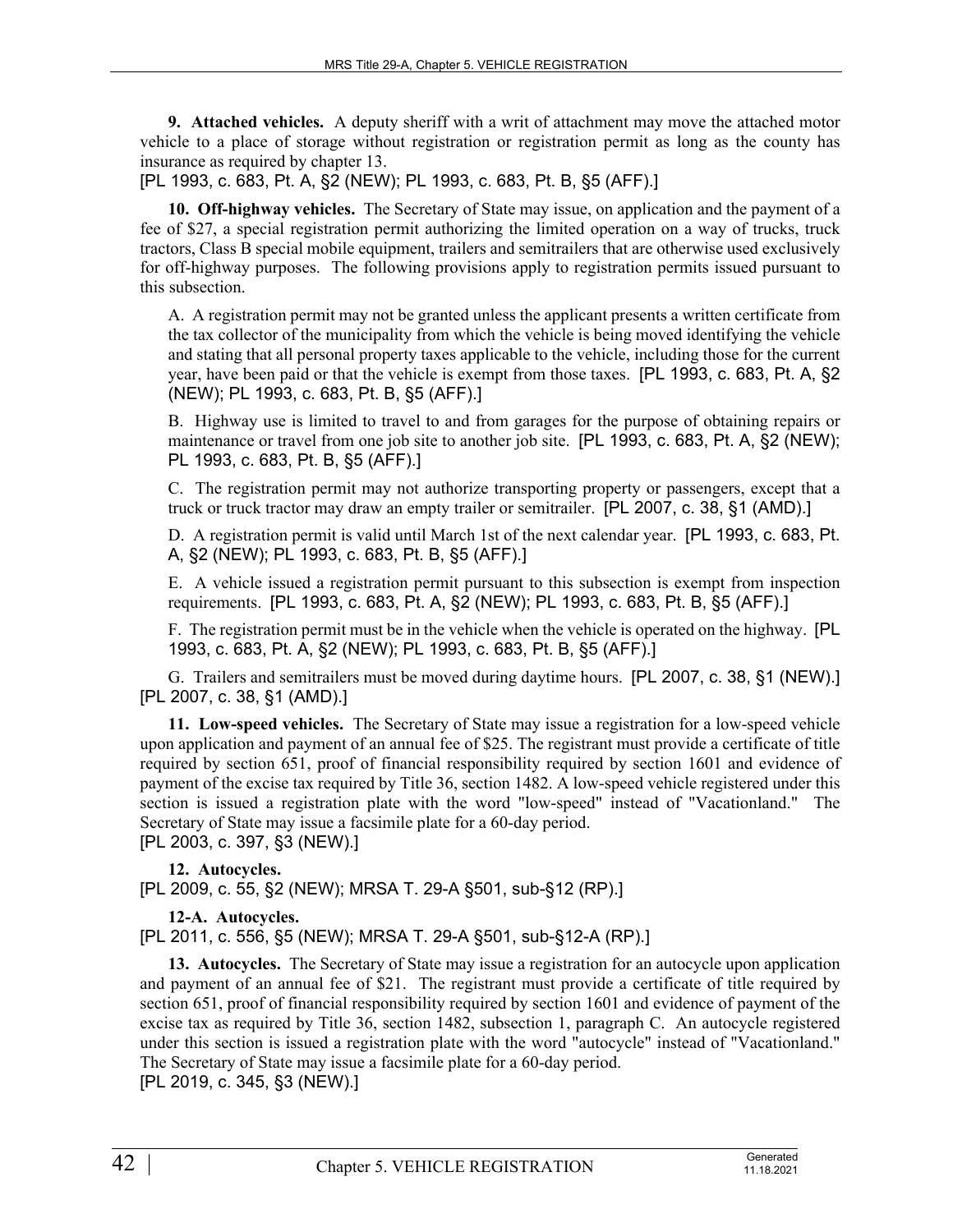A person possessing or applying for a registration certificate and a set of gold star family registration plates pursuant to section 524‑B is exempt from registration fees under this section for the motor vehicle registered or to be registered. [PL 2019, c. 390, §1 (NEW).]

### SECTION HISTORY

PL 1993, c. 683, §A2 (NEW). PL 1993, c. 683, §B5 (AFF). PL 1995, c. 65, §§A89,C3 (AMD). PL 1995, c. 65, §§A153,C15 (AFF). PL 1995, c. 645, §C8 (AMD). PL 1995, c. 645, §C16 (AFF). PL 1997, c. 437, §8 (AMD). PL 1999, c. 660, §§2,3 (AMD). PL 1999, c. 790, §§C3-7 (AMD). PL 1999, c. 790, §C19 (AFF). PL 2001, c. 197, §4 (AMD). PL 2003, c. 397, §3 (AMD). PL 2007, c. 38, §1 (AMD). PL 2007, c. 177, §§1-3 (AMD). PL 2007, c. 383, §7 (AMD). PL 2007, c. 647, §2 (AMD). PL 2007, c. 647, §8 (AFF). PL 2009, c. 55, §2 (AMD). PL 2011, c. 356, §§6, 7 (AMD). PL 2011, c. 556, §§4, 5 (AMD). PL 2015, c. 206, §4 (AMD). PL 2015, c. 267, Pt. BBBB, §1 (AMD). PL 2019, c. 345, §3 (AMD). PL 2019, c. 390, §1 (AMD). PL 2019, c. 650, §2 (AMD). PL 2021, c. 216, §13 (AMD).

### **§502. Transfer and return of registration; prorated registration fees**

**1. Transferring registration.** A person who transfers the ownership or discontinues the use of a registered motor vehicle, trailer or semitrailer and applies for registration of another motor vehicle, trailer or semitrailer in the same registration year may use the same number plates on payment of a transfer fee of \$8, as long as the registration fee is the same as that of the former vehicle. If the fee for the vehicle to be registered is greater than the fee for the vehicle first registered, that person must also pay the difference.

# [PL 2019, c. 352, §2 (AMD).]

# **2. Return of registration.**

[PL 2009, c. 598, §2 (RP).]

**3. Refunds; credits.** No portion of a fee is refundable, but credits toward the registration of another vehicle may be given. On registration by an owner or owner's surviving spouse, a credit is allowed as follows.

A. For the first 8 months of a registration year, the full fee may be credited toward the registration of another vehicle. [PL 1993, c. 683, Pt. A, §2 (NEW); PL 1993, c. 683, Pt. B, §5 (AFF).]

B. For the last 4 months of a registration year, an amount not to exceed 1/2 of the original fee may be credited toward the registration of another vehicle. [PL 1993, c. 683, Pt. A, §2 (NEW); PL 1993, c. 683, Pt. B, §5 (AFF).]

[PL 1993, c. 683, Pt. A, §2 (NEW); PL 1993, c. 683, Pt. B, §5 (AFF).]

**4. Prorated fee.** On any application for registration made during the last 4 months of a registration year, the registration fee is 1/2 the annual registration fee. [PL 1995, c. 482, Pt. B, §7 (NEW).]

# SECTION HISTORY

PL 1993, c. 683, §A2 (NEW). PL 1993, c. 683, §B5 (AFF). PL 1995, c. 482, §§B6,7 (AMD). PL 2009, c. 598, §2 (AMD). PL 2017, c. 67, §3 (AMD). PL 2019, c. 352, §2 (AMD).

# **§503. Miscellaneous registration fees**

Fees for certain replacement plates, registration validation devices and new registration plates are as follows. [PL 1993, c. 683, Pt. A, §2 (NEW); PL 1993, c. 683, Pt. B, §5 (AFF).]

**1. Replacements.** Replacement registration plates are furnished to replace lost or mutilated plates or plates assigned to the registrant that have not been expired for more than 8 months. The fee for each plate is \$5.

Replacement registration validation devices for number plates are furnished for  $50¢$  each.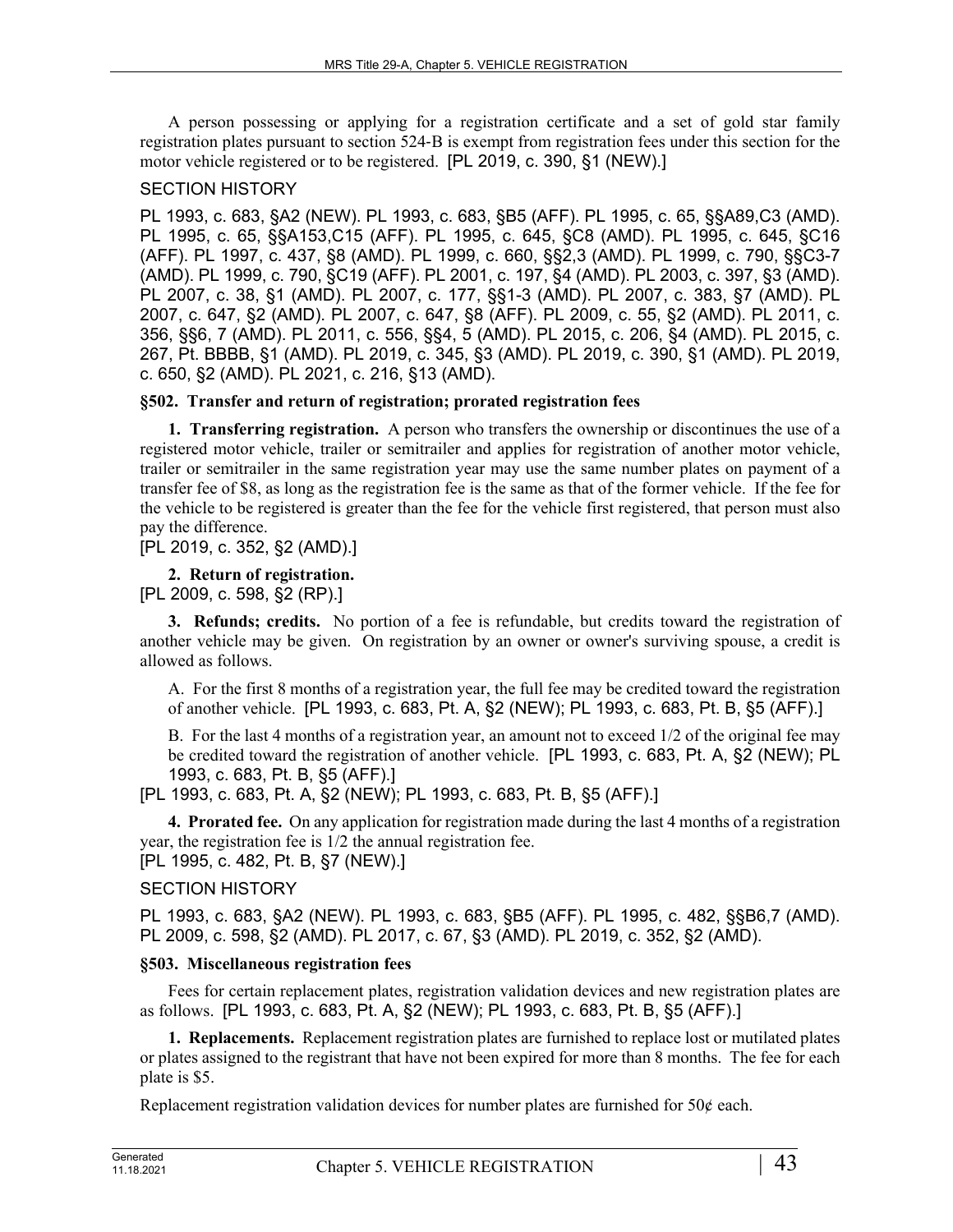[PL 2017, c. 67, §4 (AMD).]

**2. New issues.** For each new registration plate issued pursuant to section 451, the Secretary of State shall collect a fee of \$1 and the municipal agent shall collect another \$1 fee in addition to any other registration fees.

[PL 1993, c. 683, Pt. A, §2 (NEW); PL 1993, c. 683, Pt. B, §5 (AFF).]

SECTION HISTORY

PL 1993, c. 683, §A2 (NEW). PL 1993, c. 683, §B5 (AFF). PL 2017, c. 67, §4 (AMD).

### **§504. Registration of trucks and truck tractors**

**1. Truck or truck tractor.** For a truck or truck tractor equipped with pneumatic tires, the following annual registration fee schedule applies.

A. For gross weight from 0 to 6,000 pounds, the fee is \$35.

Beginning July 1, 2009, \$10 of the fee must be transferred on a quarterly basis by the Treasurer of State to the TransCap Trust Fund established by Title 30‑A, section 6006‑G. [PL 2007, c. 647, §3 (AMD); PL 2007, c. 647, §8 (AFF).]

B. For gross weight from 6,001 to 10,000 pounds, the fee is \$37. [PL 2007, c. 383, §8 (AMD).]

C. For gross weight from 10,001 to 12,000 pounds, the fee is \$48. [PL 2007, c. 383, §9 (AMD).]

D. For gross weight from 12,001 to 14,000 pounds, the fee is \$81. [PL 1999, c. 790, Pt. C, §8 (AMD); PL 1999, c. 790, Pt. C, §19 (AFF).]

E. For gross weight from 14,001 to 16,000 pounds, the fee is \$105. [PL 1999, c. 790, Pt. C, §8 (AMD); PL 1999, c. 790, Pt. C, §19 (AFF).]

F. For gross weight from 16,001 to 18,000 pounds, the fee is \$130. [PL 1999, c. 790, Pt. C, §8 (AMD); PL 1999, c. 790, Pt. C, §19 (AFF).]

G. For gross weight from 18,001 to 20,000 pounds, the fee is \$161. [PL 1999, c. 790, Pt. C, §8 (AMD); PL 1999, c. 790, Pt. C, §19 (AFF).]

H. For gross weight from 20,001 to 23,000 pounds, the fee is \$188. [PL 1999, c. 790, Pt. C, §8 (AMD); PL 1999, c. 790, Pt. C, §19 (AFF).]

I. For gross weight from 23,001 to 26,000 pounds, the fee is \$220. [PL 1999, c. 790, Pt. C, §8 (AMD); PL 1999, c. 790, Pt. C, §19 (AFF).]

J. For gross weight from 26,001 to 28,000 pounds, the fee is \$267. [PL 1999, c. 790, Pt. C, §8 (AMD); PL 1999, c. 790, Pt. C, §19 (AFF).]

K. For gross weight from 28,001 to 32,000 pounds, the fee is \$308. [PL 1999, c. 790, Pt. C, §8 (AMD); PL 1999, c. 790, Pt. C, §19 (AFF).]

L. For gross weight from 32,001 to 34,000 pounds, the fee is \$342. [PL 1999, c. 790, Pt. C, §8 (AMD); PL 1999, c. 790, Pt. C, §19 (AFF).]

M. For gross weight from 34,001 to 38,000 pounds, the fee is \$379. [PL 1999, c. 790, Pt. C, §8 (AMD); PL 1999, c. 790, Pt. C, §19 (AFF).]

N. For gross weight from 38,001 to 40,000 pounds, the fee is \$403. [PL 1999, c. 790, Pt. C, §8 (AMD); PL 1999, c. 790, Pt. C, §19 (AFF).]

O. For gross weight from 40,001 to 42,000 pounds, the fee is \$426. [PL 1999, c. 790, Pt. C, §8 (AMD); PL 1999, c. 790, Pt. C, §19 (AFF).]

P. For gross weight from 42,001 to 45,000 pounds, the fee is \$450. [PL 1999, c. 790, Pt. C, §8 (AMD); PL 1999, c. 790, Pt. C, §19 (AFF).]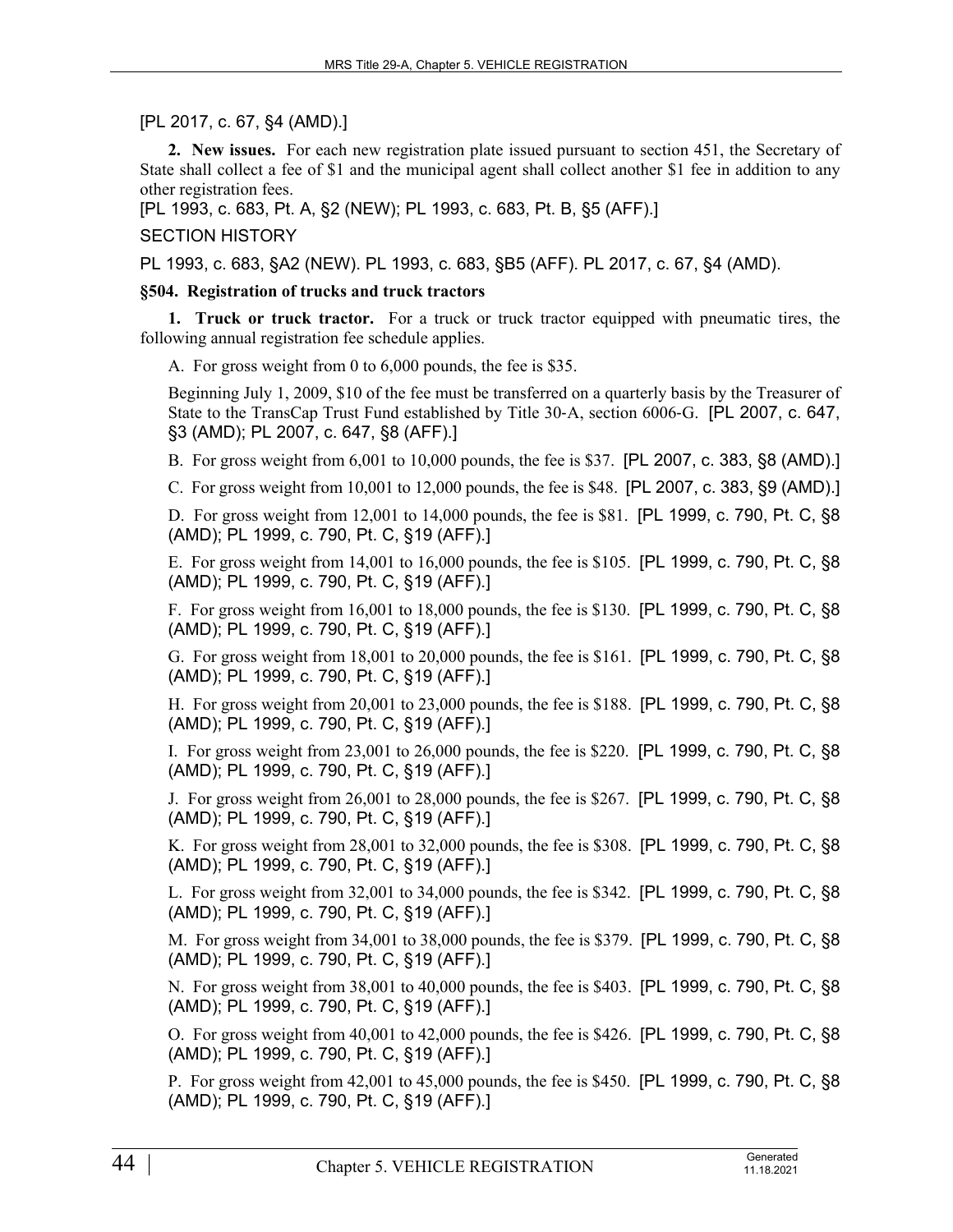Q. For gross weight from 45,001 to 48,000 pounds, the fee is \$497. [PL 1999, c. 790, Pt. C, §8 (AMD); PL 1999, c. 790, Pt. C, §19 (AFF).]

R. For gross weight from 48,001 to 51,000 pounds, the fee is \$533. [PL 1999, c. 790, Pt. C, §8 (AMD); PL 1999, c. 790, Pt. C, §19 (AFF).]

S. For gross weight from 51,001 to 54,000 pounds, the fee is \$568. [PL 1999, c. 790, Pt. C, §8 (AMD); PL 1999, c. 790, Pt. C, §19 (AFF).]

T. For gross weight from 54,001 to 55,000 pounds, the fee is \$580. [PL 1999, c. 790, Pt. C, §8 (AMD); PL 1999, c. 790, Pt. C, §19 (AFF).]

U. For gross weight from 55,001 to 60,000 pounds, the fee is \$640. [PL 1999, c. 790, Pt. C, §8 (AMD); PL 1999, c. 790, Pt. C, §19 (AFF).]

V. For gross weight from 60,001 to 65,000 pounds, the fee is \$699. [PL 1999, c. 790, Pt. C, §8 (AMD); PL 1999, c. 790, Pt. C, §19 (AFF).]

W. For gross weight from 65,001 to 69,000 pounds, the fee is \$762. [PL 1999, c. 790, Pt. C, §8 (AMD); PL 1999, c. 790, Pt. C, §19 (AFF).]

X. For gross weight from 69,001 to 72,000 pounds, the fee is \$797. [PL 1999, c. 790, Pt. C, §8 (AMD); PL 1999, c. 790, Pt. C, §19 (AFF).]

Y. For gross weight from 72,001 to 75,000 pounds, the fee is \$821. [PL 1999, c. 790, Pt. C, §8 (AMD); PL 1999, c. 790, Pt. C, §19 (AFF).]

Z. For gross weight from 75,001 to 78,000 pounds, the fee is \$857. [PL 1999, c. 790, Pt. C, §8 (AMD); PL 1999, c. 790, Pt. C, §19 (AFF).]

AA. For gross weight from 78,001 to 80,000 pounds, the fee is \$877. [PL 1999, c. 790, Pt. C, §8 (AMD); PL 1999, c. 790, Pt. C, §19 (AFF).]

BB. For gross weight from 80,001 to 90,000 pounds, the fee is \$982. [PL 1999, c. 790, Pt. C, §8 (AMD); PL 1999, c. 790, Pt. C, §19 (AFF).]

CC. For gross weight from 90,001 to 94,000 pounds, the fee is \$1,026. [PL 1999, c. 580, §2 (NEW); PL 1999, c. 580, §14 (AFF).]

DD. For gross weight from 94,001 to 100,000 pounds, the fee is \$1,234. [PL 1999, c. 580, §2 (NEW); PL 1999, c. 580, §14 (AFF).]

[PL 2007, c. 647, §3 (AMD); PL 2007, c. 647, §8 (AFF).]

**2. Credit for certain motor vehicles.** If a motor vehicle registered for a gross weight of 23,001 pounds or more is operated only in the truck tractor-semitrailer configuration, a credit of \$40 is allowed for the original annual registration fee. The owner of the vehicle must be issued a truck tractor registration plate, which must be displayed on its front.

[PL 2015, c. 473, §8 (AMD).]

**3. On ways adjoining premises.** A registration or license is not required for the use of a truck, trailer or tractor on that part of a way adjoining the premises of the vehicle's owner. [PL 1993, c. 683, Pt. A, §2 (NEW); PL 1993, c. 683, Pt. B, §5 (AFF).]

**4. Federal heavy vehicle use tax; proof of payment required.** Except as provided by 26 Code of Federal Regulations, Section 41.6001-2(b)(3), a registration certificate may not be issued for a motor vehicle subject to the use tax imposed by the Internal Revenue Code of 1986, 26 United States Code, Section 4481, until the applicant has presented proof of payment as prescribed by the Secretary of the United States Treasury.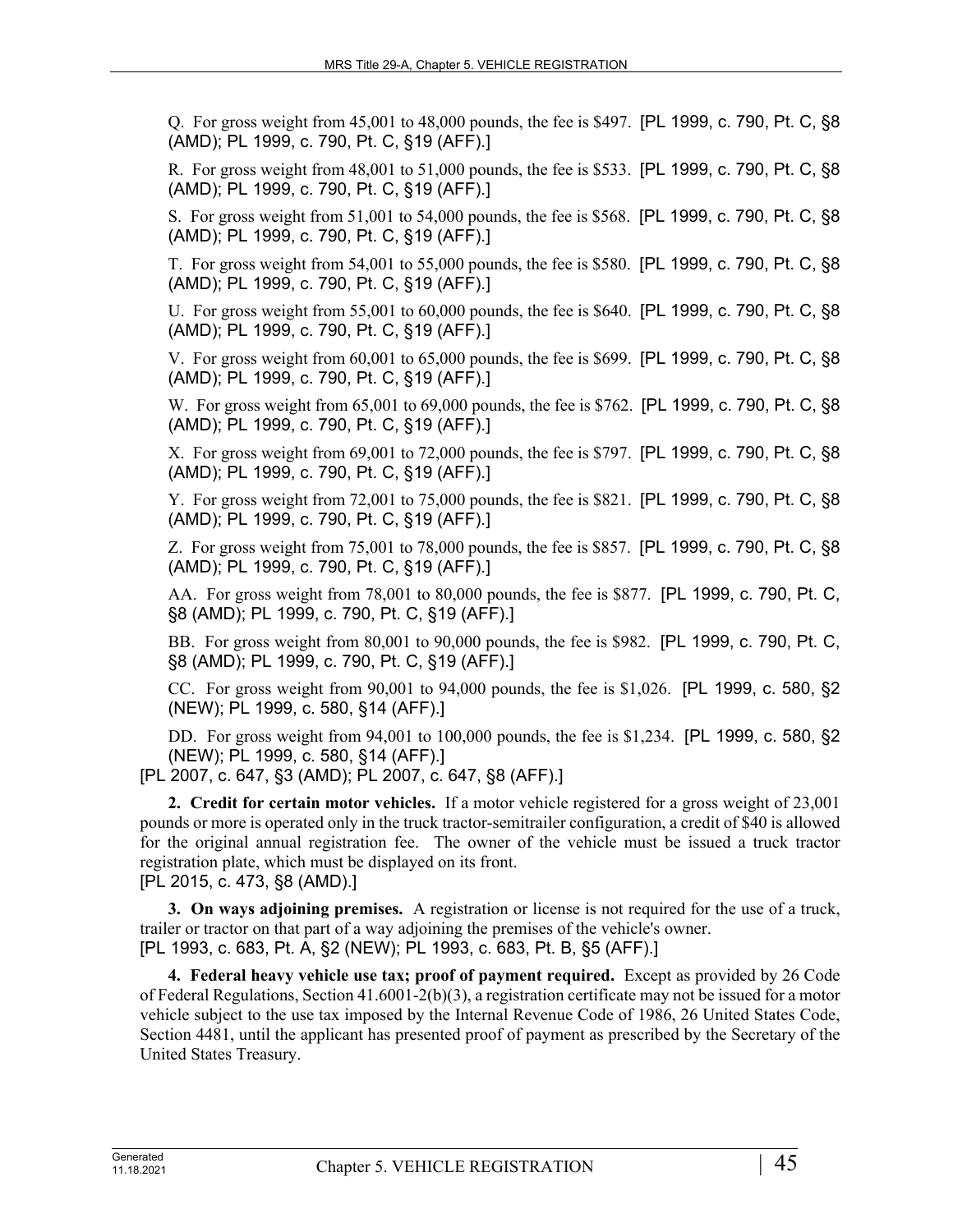The Secretary of State shall keep records and may issue evidence to comply with 26 Code of Federal Regulations, Part 41, revised as of May 23, 1985, and the Internal Revenue Code of 1986, 26 United States Code, Sections 4481, 4482 and 4483.

Pursuant to rule, the Secretary of State may certify that a vehicle qualifies for exemptions under 26 Code of Federal Regulations, Section  $41.4483-3(g)$  or Section  $41.4483-6(b)$ , revised as of May 23, 1985.

[PL 1995, c. 65, Pt. A, §90 (AMD); PL 1995, c. 65, Pt. A, §153 (AFF); PL 1995, c. 65, Pt. C, §15 (AFF).]

**5. Truck or truck tractor and semitrailer.** In computing fees for a combination of truck or truck tractor and semitrailer, the vehicle to be registered for gross weight is the truck or truck tractor and the rate is the same as for a truck of similar gross vehicle weight. The gross weight used to determine the registration fee under subsection 1 is the combined gross weight of the truck or truck tractor and semitrailer.

[PL 1995, c. 584, Pt. A, §1 (AMD).]

### SECTION HISTORY

PL 1993, c. 683, §A2 (NEW). PL 1993, c. 683, §B5 (AFF). PL 1995, c. 65, §A90 (AMD). PL 1995, c. 65, §§A153,C15 (AFF). PL 1995, c. 584, §A1 (AMD). PL 1995, c. 645, §C9 (AMD). PL 1995, c. 645, §C16 (AFF). PL 1999, c. 580, §2 (AMD). PL 1999, c. 580, §14 (AFF). PL 1999, c. 790, §C8 (AMD). PL 1999, c. 790, §C19 (AFF). PL 2007, c. 383, §§8, 9 (AMD). PL 2007, c. 647, §3 (AMD). PL 2007, c. 647, §8 (AFF). PL 2015, c. 473, §8 (AMD).

### **§505. Farm trucks**

**1. Definition.** For purposes of this section, "farm truck" means a truck equipped with axles other than dolly axles under section 1902, subsection 4, or a farm truck towing a trailer or semitrailer when that truck is used primarily for transportation of agricultural commodities, supplies or equipment for a farm owned, operated or occupied by the registrant. "Farm truck" does not include a truck used for the retail delivery of milk or used on a substantially daily delivery schedule on established routes.

# **2. Annual registration fee.**

# [PL 2001, c. 671, §7 (RP).]

**2-A. Annual registration fee.** For a farm truck, the following annual registration fee schedule applies.

A. For gross weight from 0 to 6,000 pounds, the fee is \$21. [PL 2001, c. 671, §8 (NEW).]

- B. For gross weight from 6,001 to 10,000 pounds, the fee is \$27. [PL 2007, c. 383, §10 (AMD).]
- C. For gross weight from 10,001 to 12,000 pounds, the fee is \$32. [PL 2007, c. 383, §11 (AMD).]
- D. For gross weight from 12,001 to 14,000 pounds, the fee is \$39. [PL 2001, c. 671, §8 (NEW).]

E. For gross weight from 14,001 to 16,000 pounds, the fee is \$50. [PL 2001, c. 671, §8 (NEW).]

- F. For gross weight from 16,001 to 18,000 pounds, the fee is \$72. [PL 2001, c. 671, §8 (NEW).]
- G. For gross weight from 18,001 to 20,000 pounds, the fee is \$84. [PL 2001, c. 671, §8 (NEW).]
- H. For gross weight from 20,001 to 23,000 pounds, the fee is \$101. [PL 2001, c. 671, §8 (NEW).]
- I. For gross weight from 23,001 to 26,000 pounds, the fee is \$119. [PL 2001, c. 671, §8 (NEW).]
- J. For gross weight from 26,001 to 28,000 pounds, the fee is \$137. [PL 2001, c. 671, §8 (NEW).]
- K. For gross weight from 28,001 to 32,000 pounds, the fee is \$166. [PL 2001, c. 671, §8 (NEW).]
- L. For gross weight from 32,001 to 34,000 pounds, the fee is \$217. [PL 2001, c. 671, §8 (NEW).]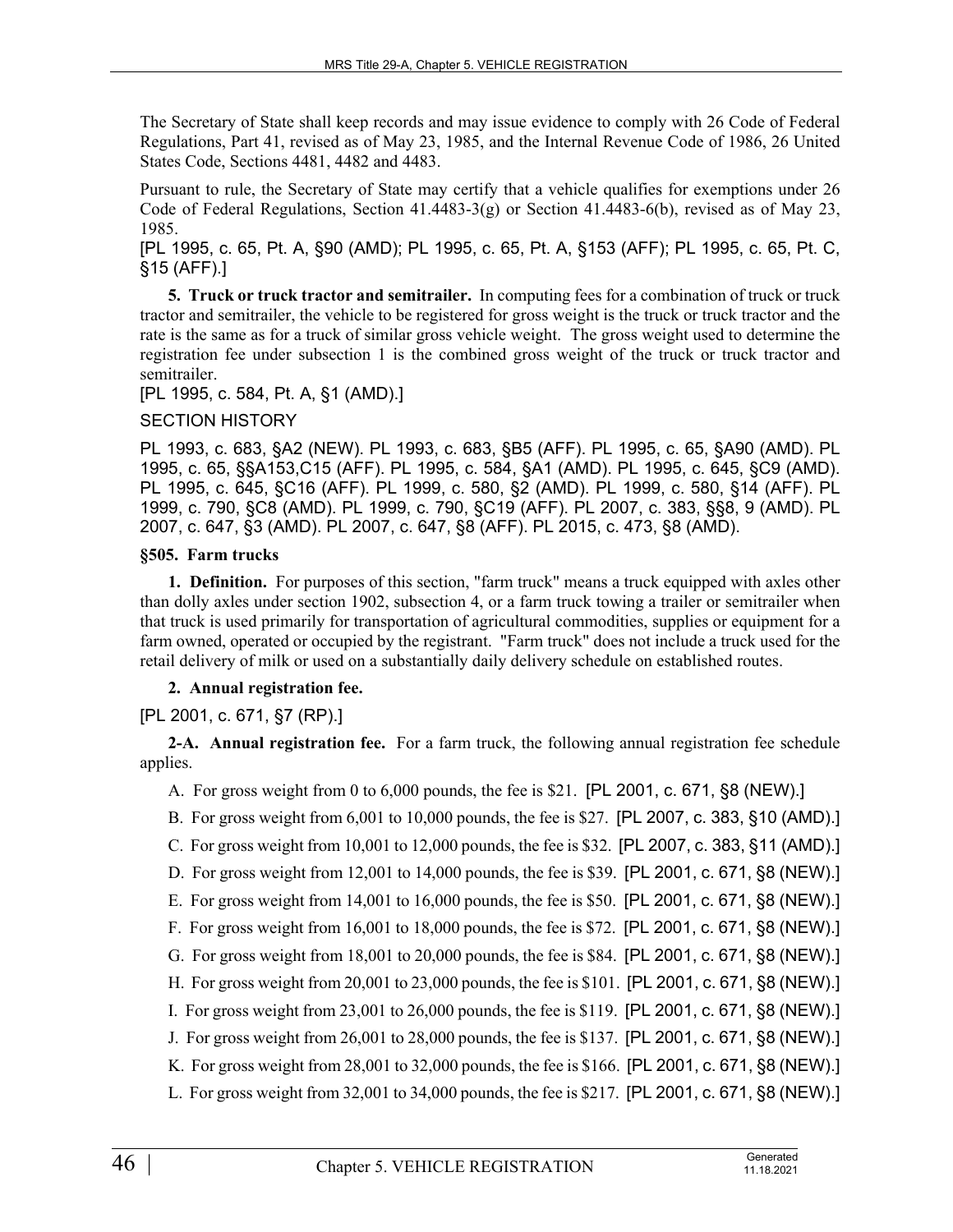M. For gross weight from 34,001 to 38,000 pounds, the fee is \$265. [PL 2001, c. 671, §8 (NEW).]

N. For gross weight from 38,001 to 40,000 pounds, the fee is \$276. [PL 2001, c. 671, §8 (NEW).]

O. For gross weight from 40,001 to 42,000 pounds, the fee is \$288. [PL 2001, c. 671, §8 (NEW).]

P. For gross weight from 42,001 to 45,000 pounds, the fee is \$305. [PL 2001, c. 671, §8 (NEW).]

Q. For gross weight from 45,001 to 48,000 pounds, the fee is \$322. [PL 2001, c. 671, §8 (NEW).]

R. For gross weight from 48,001 to 51,000 pounds, the fee is \$340. [PL 2001, c. 671, §8 (NEW).]

S. For gross weight from 51,001 to 54,000 pounds, the fee is \$357. [PL 2001, c. 671, §8 (NEW).]

T. For gross weight from 54,001 to 55,000 pounds, the fee is \$365. [PL 2001, c. 671, §8 (NEW).]

U. For gross weight from 55,001 to 60,000 pounds, the fee is \$394. [PL 2001, c. 671, §8 (NEW).]

V. For gross weight from 60,001 to 65,000 pounds, the fee is \$441. [PL 2001, c. 671, §8 (NEW).]

W. For gross weight from 65,001 to 69,000 pounds, the fee is \$469. [PL 2001, c. 671, §8 (NEW).]

[PL 2007, c. 383, §§10, 11 (AMD).]

**3. Maximum weight.** The maximum registered weight of a farm truck is 69,000 pounds, including product. The fine for exceeding the registered gross weight of a farm truck is the difference between the fee for a farm truck and a commercially registered truck or truck tractor within the category of the actual weight at the time of the violation.

[PL 1999, c. 472, §2 (AMD).]

**4. Special registration plates.** The Secretary of State shall issue registration plates to distinguish a farm truck from a commercial vehicle. A farm truck may be driven with that registration only if the vehicle is used primarily for the transportation of agricultural products for a farm owned, operated or occupied by the registrant and may not be used for the transportation of firewood, unless that transportation is incidental to other farm operations.

[PL 1993, c. 683, Pt. A, §2 (NEW); PL 1993, c. 683, Pt. B, §5 (AFF).]

**5. Violation.** A person commits a traffic infraction with a penalty of not less than \$100 nor more than \$500 if that person:

A. Fraudulently obtains a farm truck registration; or [PL 2003, c. 452, Pt. Q, §6 (NEW); PL 2003, c. 452, Pt. X, §2 (AFF).]

B. Uses a farm truck registration for a purpose other than authorized by this section. [PL 2003, c. 452, Pt. Q, §6 (NEW); PL 2003, c. 452, Pt. X, §2 (AFF).] [PL 2003, c. 452, Pt. Q, §6 (AMD); PL 2003, c. 452, Pt. X, §2 (AFF).]

**6. Additional fee; tire type.** The fee for registering a farm truck equipped with 2 or more solid tires is 33 1/3% more than the fee required for a vehicle equipped with pneumatic tires. [PL 1993, c. 683, Pt. A, §2 (NEW); PL 1993, c. 683, Pt. B, §5 (AFF).]

**7. Prorated fee; transportation of owner's agricultural produce.** For a farm truck, 1/2 the registration fee must be charged during the last 6 months of a registration year. [PL 1993, c. 683, Pt. A, §2 (NEW); PL 1993, c. 683, Pt. B, §5 (AFF).]

**8. Temporary registered class weight increase.** Farm trucks registered under this section may receive a temporary registered class weight increase by paying a percentage of the difference between the amount paid for farm truck registration and the annual fee for the desired gross weight in accordance with the permit table contained in section 507.

[PL 1993, c. 683, Pt. A, §2 (NEW); PL 1993, c. 683, Pt. B, §5 (AFF).]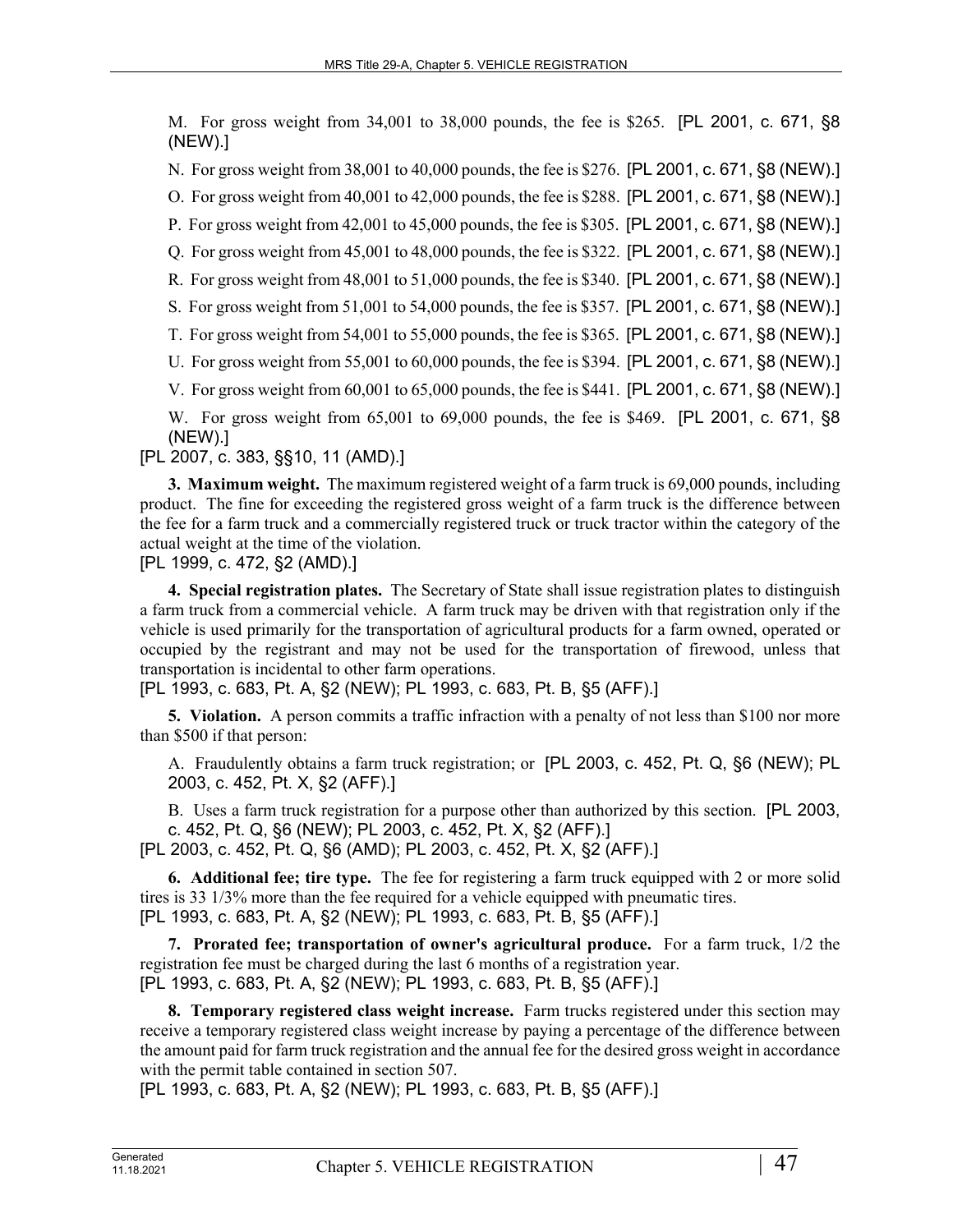### SECTION HISTORY

PL 1993, c. 683, §A2 (NEW). PL 1993, c. 683, §B5 (AFF). PL 1995, c. 645, §C10 (AMD). PL 1995, c. 645, §C16 (AFF). PL 1999, c. 472, §§1,2 (AMD). PL 1999, c. 790, §C9 (AMD). PL 1999, c. 790, §C19 (AFF). PL 2001, c. 671, §§7,8 (AMD). PL 2003, c. 452, §Q6 (AMD). PL 2003, c. 452, §X2 (AFF). PL 2007, c. 383, §§10, 11 (AMD).

### **§506. Registration fee for motor homes**

The annual fee for registration of motor homes is the same as for farm trucks. [PL 1993, c. 683, Pt. A, §2 (NEW); PL 1993, c. 683, Pt. B, §5 (AFF).]

The Secretary of State may select and issue a special distinguishing letter, mark or design for registration plates issued to motor homes. [PL 1993, c. 683, Pt. A, §2 (NEW); PL 1993, c. 683, Pt. B, §5 (AFF).]

### SECTION HISTORY

PL 1993, c. 683, §A2 (NEW). PL 1993, c. 683, §B5 (AFF).

### **§507. Temporary registered gross weight increase**

When a truck is properly base registered in this State, the registrant may increase the registered gross vehicle weight of the truck upon application and payment of the proper fee. Temporary registered gross weight increases may be issued by the Bureau of Motor Vehicles, the Bureau of the State Police or by any agent appointed by the Secretary of State who has been appointed for that specific purpose. [PL 2015, c. 473, §9 (AMD).]

Temporary registered gross weight increases must be issued for at least one month and may not exceed 8 months. A temporary registered gross weight increase may not extend beyond the expiration of the regular registration. [PL 1999, c. 466, §1 (AMD).]

The fee for a temporary registered gross weight increase is the difference between the annual fee for the original registration and the annual fee for the desired temporary registered gross weight multiplied by the percentage in the following table:

| One month | 20%                              |
|-----------|----------------------------------|
| 2 months  | 30%                              |
| 3 months  | 40%                              |
| 4 months  | 50%                              |
| 5 months  | 60%                              |
| 6 months  | 70%                              |
| 7 months  | 75%                              |
| 8 months  | 80% [PL 1999, c. 466, §1 (AMD).] |

Vehicles base registered in this State pursuant to the International Registration Plan may be issued a temporary registered gross weight increase pursuant to this section. The fee is not apportionable, and the temporary registered gross weight increase is valid only in this State or in a jurisdiction not a member of the International Registration Plan. [PL 1993, c. 683, Pt. A, §2 (NEW); PL 1993, c. 683, Pt. B, §5 (AFF).]

The Secretary of State is authorized to issue temporary registered gross weight increases by facsimile means. The Secretary of State may make such provisions as the Secretary of State considers necessary to ensure the integrity of facsimile documents. [PL 1993, c. 683, Pt. A, §2 (NEW); PL 1993, c. 683, Pt. B, §5 (AFF).]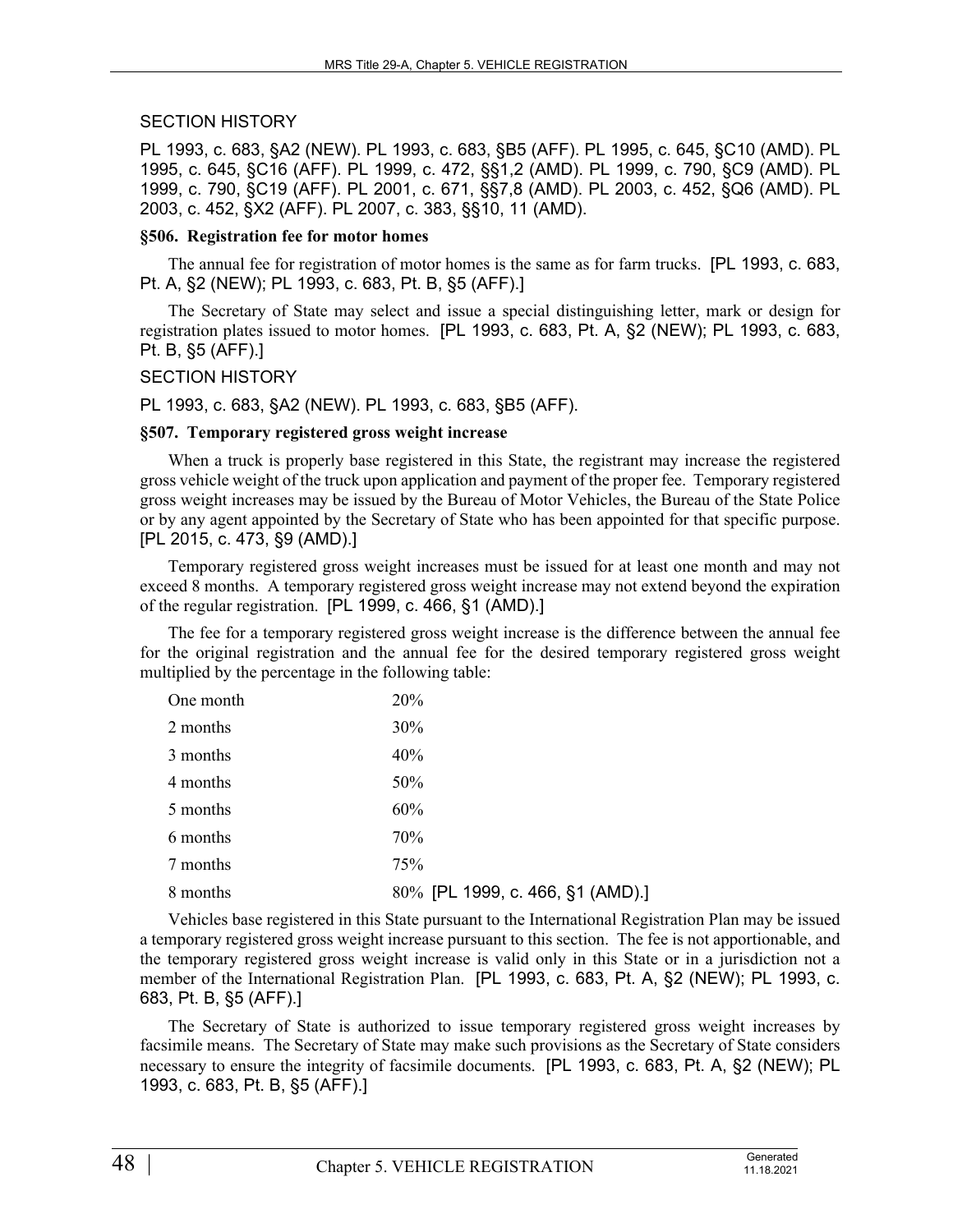### SECTION HISTORY

PL 1993, c. 683, §A2 (NEW). PL 1993, c. 683, §B5 (AFF). PL 1995, c. 65, §§A153,C15 (AFF). PL 1995, c. 65, §B3 (AMD). PL 1999, c. 466, §1 (AMD). PL 2015, c. 473, §9 (AMD).

### **§508. Truck campers**

### **(REPEALED)**

SECTION HISTORY

PL 1993, c. 683, §A2 (NEW). PL 1993, c. 683, §B5 (AFF). PL 1999, c. 790, §C10 (AMD). PL 1999, c. 790, §C19 (AFF). PL 2017, c. 67, §5 (RP).

### **§509. Tractors**

**1. Tractors.** The annual fee for the registration of a tractor must accompany an application for registration and is as follows.

Tractors equipped with:

A. Pneumatic tires, 25¢ per horsepower and 25¢ per 100 pounds of weight; [PL 1993, c. 683, Pt. A, §2 (NEW); PL 1993, c. 683, Pt. B, §5 (AFF).]

B. Solid rubber tires, 25¢ per horsepower and 50¢ per 100 pounds of weight; and [PL 1993, c. 683, Pt. A, §2 (NEW); PL 1993, c. 683, Pt. B, §5 (AFF).]

C. Iron, steel or other hard tires,  $25¢$  per horsepower and  $80¢$  per 100 pounds of weight. [PL 1993, c. 683, Pt. A, §2 (NEW); PL 1993, c. 683, Pt. B, §5 (AFF).]

The minimum fee is \$5.

[PL 1999, c. 790, Pt. C, §11 (AMD); PL 1999, c. 790, Pt. C, §19 (AFF).]

**2. Tractors used for farming.** The fee for a tractor used for agricultural purposes or not customarily used on public ways is \$5, except as provided in section 510, subsection 1. [PL 1999, c. 790, Pt. C, §11 (AMD); PL 1999, c. 790, Pt. C, §19 (AFF).]

**3. Old homemade tractors used for farming.** The fee for a homemade tractor used for agricultural purposes with motor and chassis at least 10 years old that has a body capacity of not more than 1 1/2 cubic yards and that is used exclusively for agricultural purposes is \$5. Such a vehicle may not be operated on the highway more than 10 miles from the place where the vehicle is customarily kept.

[PL 1999, c. 790, Pt. C, §11 (AMD); PL 1999, c. 790, Pt. C, §19 (AFF).]

SECTION HISTORY

PL 1993, c. 683, §A2 (NEW). PL 1993, c. 683, §B5 (AFF). PL 1995, c. 645, §C11 (AMD). PL 1995, c. 645, §C16 (AFF). PL 1999, c. 790, §C11 (AMD). PL 1999, c. 790, §C19 (AFF).

# **§510. Exemption from registration**

**1. Tractors used for farming.** Registration or a license is not required for a tractor or trailer used solely for farming purposes when operated to or from:

A. The premises where kept; [PL 1993, c. 683, Pt. A, §2 (NEW); PL 1993, c. 683, Pt. B, §5 (AFF).]

B. A farm lot and between farm lots, when used for farm purposes; or [PL 2013, c. 496, §5 (AMD).]

C. A filling station or garage for fuel or repairs. [PL 1993, c. 683, Pt. A, §2 (NEW); PL 1993, c. 683, Pt. B, §5 (AFF).]

[PL 2013, c. 496, §5 (AMD).]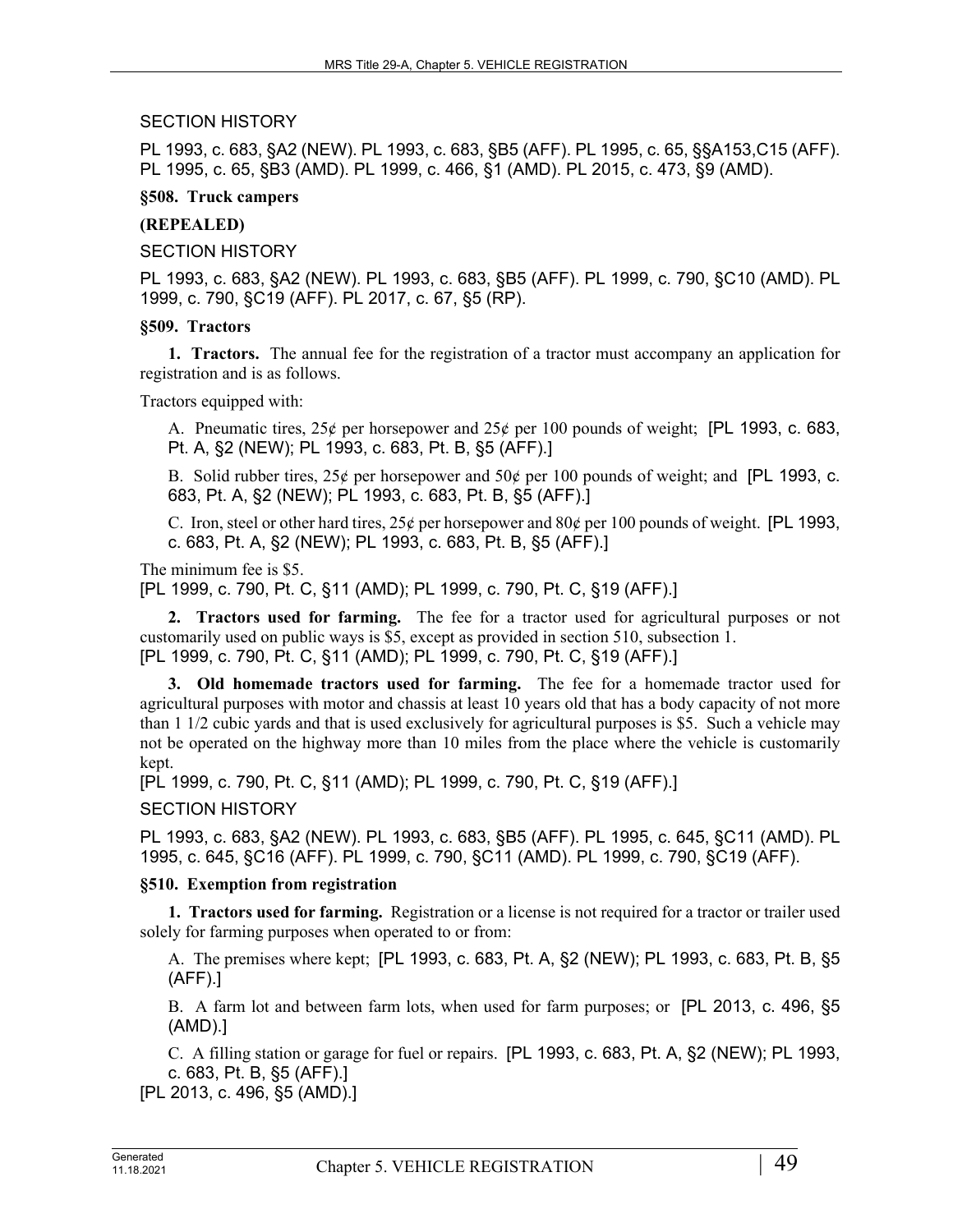**2. Skidder.** Registration is not required for a log skidder used solely for logging purposes when operated to or from:

A. The premises where kept and a woodlot, or between woodlots used for logging purposes; or [PL 2013, c. 496, §6 (AMD).]

B. A filling station or garage for fuel or repairs. [PL 1993, c. 683, Pt. A, §2 (NEW); PL 1993, c. 683, Pt. B, §5 (AFF).]

[PL 2013, c. 496, §6 (AMD).]

**3. Tractors used for logging.** Registration is not required for a converted motor vehicle used as a tractor when used solely for logging purposes when operated to or from:

A. The premises where the tractor is kept; [PL 1993, c. 683, Pt. A, §2 (NEW); PL 1993, c. 683, Pt. B, §5 (AFF).]

B. A woodlot and between woodlots used for logging purposes; or [PL 2013, c. 496, §7 (AMD).]

C. A filling station or garage for fuel or repairs. [PL 1993, c. 683, Pt. A, §2 (NEW); PL 1993, c. 683, Pt. B, §5 (AFF).]

[PL 2013, c. 496, §7 (AMD).]

**4. Privilege to operate a tractor or skidder suspended.** If a person's license has been revoked or suspended, that person may not operate a tractor or log skidder on a public way except as provided in subsection 1, paragraphs A and B, subsection 2, paragraph A or subsection 3, paragraphs A and B until the Secretary of State reinstates that person's license or issues to that person another license. [PL 2013, c. 496, §8 (AMD).]

**5. Tow dollies.** Registration is not required for a tow dolly. [PL 2011, c. 356, §8 (NEW).]

SECTION HISTORY

PL 1993, c. 683, §A2 (NEW). PL 1993, c. 683, §B5 (AFF). PL 1999, c. 183, §1 (AMD). PL 2011, c. 356, §8 (AMD). PL 2013, c. 496, §§5-8 (AMD).

### **§511. Trailers and semitrailers**

**1. Registration fees; trailers and semitrailers.** The following annual registration fee applies to trailers, semitrailers and camp trailers.

A. The fee is \$10.50 for a:

(1) Trailer, camp trailer or semitrailer not exceeding 2,000 pounds gross vehicle weight; or

(3) Mobile home. [PL 1999, c. 790, Pt. C, §12 (AMD); PL 1999, c. 790, Pt. C, §19 (AFF).]

B. The fee is \$20 for a camp trailer exceeding 2,000 pounds. [PL 2003, c. 253, §1 (AMD); PL 2003, c. 253, §5 (AFF).]

C. The fee is \$20 for a semitrailer exceeding 2,000 pounds. [PL 2003, c. 253, §1 (AMD); PL 2003, c. 253, §5 (AFF).]

D. Except as provided in paragraph A, a trailer exceeding 2,000 pounds must be registered on the basis of gross weight in accordance with the schedule under section 504. [PL 1993, c. 683, Pt. A, §2 (NEW); PL 1993, c. 683, Pt. B, §5 (AFF).]

Fees paid under this section and section 512 are administrative fees and nonapportionable. The Secretary of State may collect apportionable fees for trailers and semitrailers pursuant to the International Registration Plan.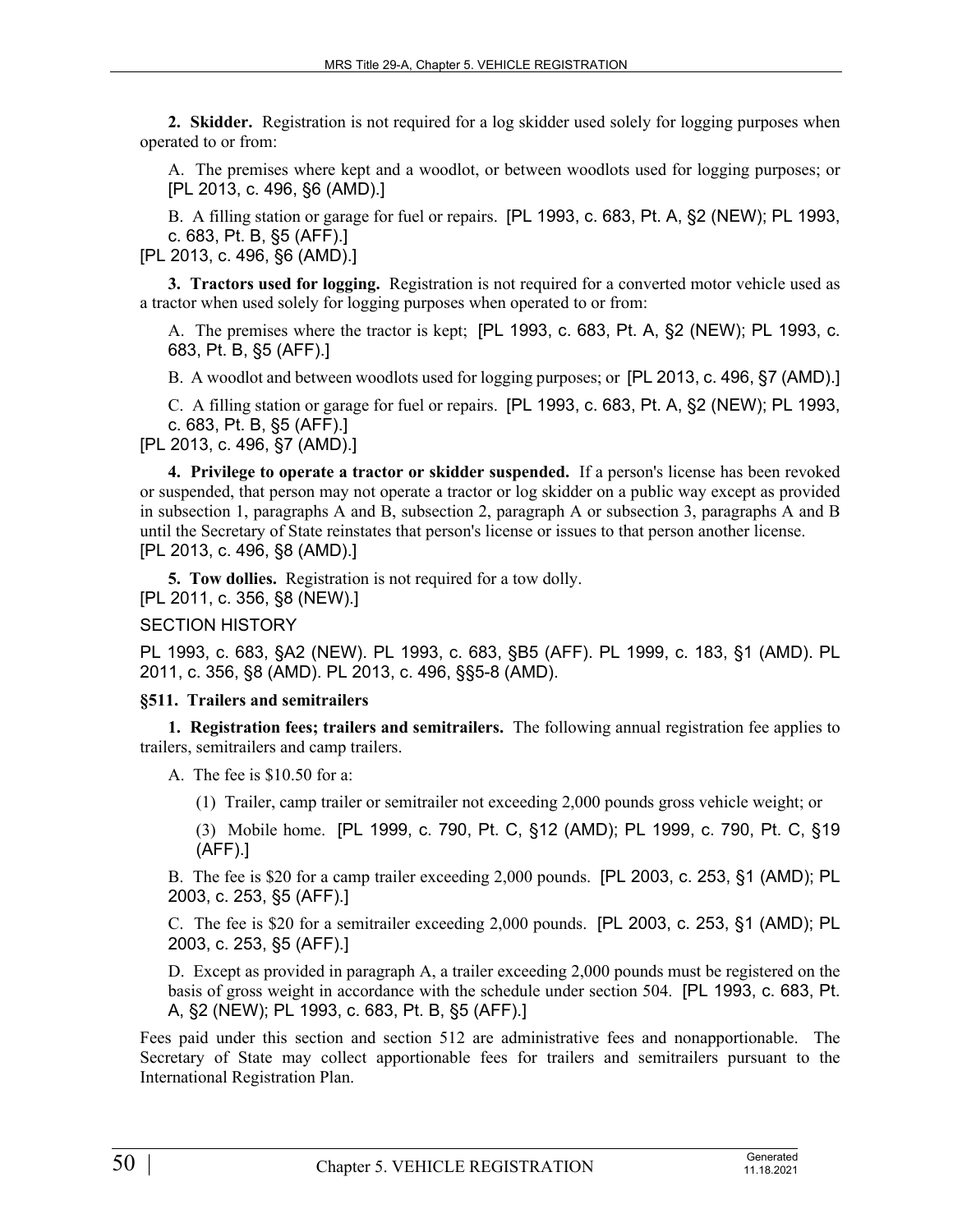Except for camp trailers, registrations under this section may be issued for 2 years for a fee twice that of the annual registration fee.

[PL 2003, c. 253, §1 (AMD); PL 2003, c. 253, §5 (AFF).]

**2. Exemption for circus and carnival trailers.** Circus and carnival trailers or semitrailers unloaded from railroad cars at the nearest railroad station or railroad siding and hauled to and from circus or carnival grounds are exempt from fees for registration and licensing. [PL 1993, c. 683, Pt. A, §2 (NEW); PL 1993, c. 683, Pt. B, §5 (AFF).]

**3. Converted semitrailers.** A semitrailer that is temporarily converted to a full trailer by use of a converter dolly may be registered as a semitrailer.

[PL 1995, c. 65, Pt. A, §153 (AFF); PL 1995, c. 65, Pt. B, §5 (NEW); PL 1995, c. 65, Pt. C, §15 (AFF).]

**4. Duplicate registrations for trailers and semitrailers.** At the time of registration, a person registering a trailer or semitrailer that exceeds 2,000 pounds, in accordance with this section or section 512, may apply for and receive a duplicate registration for an additional \$2 fee. This subsection does not apply to camp trailers.

[PL 1995, c. 513, §1 (NEW).]

### SECTION HISTORY

PL 1993, c. 683, §A2 (NEW). PL 1993, c. 683, §B5 (AFF). PL 1995, c. 65, §§A153,C15 (AFF). PL 1995, c. 65, §§B4,5 (AMD). PL 1995, c. 513, §1 (AMD). PL 1999, c. 790, §§C12,13 (AMD). PL 1999, c. 790, §C19 (AFF). PL 2003, c. 253, §1 (AMD). PL 2003, c. 253, §5 (AFF).

### **§512. Semipermanent and permanent registration plates for trailers and semitrailers**

The Secretary of State may establish an 8-year and 12-year semipermanent registration plate program for trailers and semitrailers and a 20-year semipermanent registration plate program and a 25 year permanent registration program for semitrailers and under these programs may issue registration plates of a design determined by the Secretary of State. A person registering a semitrailer in accordance with this section may register a semitrailer for fewer than 5 years only to maintain a common expiration date for a fleet. [PL 1997, c. 776, §14 (AMD).]

The Secretary of State may establish rules for the extension of registrations issued pursuant to this section. Rules adopted pursuant to this section are routine technical rules as defined in Title 5, chapter 375, subchapter 2-A. [PL 2007, c. 703, §11 (RPR).]

A nonresident registrant shall designate a resident agent for the service of process. A resident agent must be a resident of this State. For the purposes of this section, a resident includes a person registered with the Secretary of State, Bureau of Corporations, Elections and Commissions to do business in this State. [PL 1997, c. 437, §9 (NEW).]

The application for registration must contain the information prescribed in section 401, except that the Secretary of State may waive or modify the signature requirements. [PL 1997, c. 437, §9 (NEW).]

**1. Eight-year and 12-year semipermanent registration plate program for trailers and semitrailers.** Any person may apply on a form supplied by the Secretary of State for a semipermanent registration plate.

A. [PL 1997, c. 437, §10 (RP).]

B. The fee is \$12 for each semitrailer, and the fee is \$5 for each trailer of not more than 2,000 pounds gross vehicle weight.

Fees for the first 3 years of a registration may not be refunded. Fees for the 4th and subsequent years may be refunded prior to the start of the registration year provided that the registration plate and certificate are returned to the Secretary of State. After the start of the registration year, fees for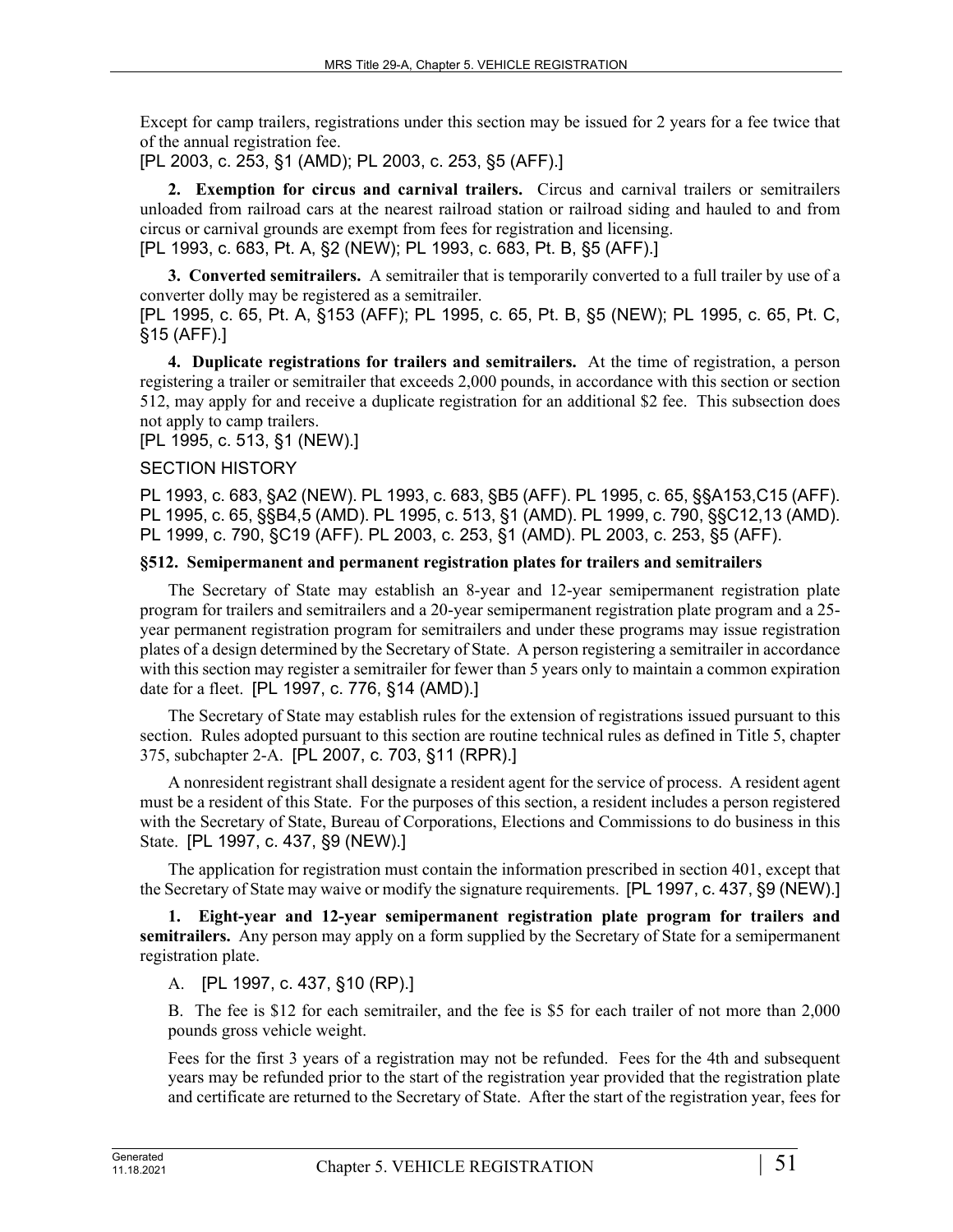the current year may be refunded if the plate and certificate are returned within 120 days and the Secretary of State is satisfied that the credentials were not used during the registration period. [PL 2003, c. 253, §2 (AMD); PL 2003, c. 253, §5 (AFF).]

C. With the agreement of the Commissioner of Transportation, the Secretary of State may adopt rules for the payment of the fees in annual or biennial installments. In adopting those rules, the Secretary of State shall consider the financial effect of the registration fee on the registrants, the benefit or burden of installment payment on state revenues and the difficulty of administering this subsection. [PL 1993, c. 683, Pt. A, §2 (NEW); PL 1993, c. 683, Pt. B, §5 (AFF).]

D. Notwithstanding section 401, an application for registration must be signed by the owner or lessee applying for registration, the person authorized by the applicant or the applicant's designated agent. [PL 1993, c. 683, Pt. A, §2 (NEW); PL 1993, c. 683, Pt. B, §5 (AFF).]

E. On approval of an application, the Secretary of State shall:

(1) Record the registration of the semitrailer or trailer described in the application and assign a distinguishing number or other mark;

(2) Issue a certificate of registration that contains the name and address of the owner or lessee or the address of its designated agent; and

(3) Furnish one semipermanent registration plate for each trailer or semitrailer. [PL 1993, c. 683, Pt. A, §2 (NEW); PL 1993, c. 683, Pt. B, §5 (AFF).]

F. Semipermanent registration plates expire at the end of the semipermanent plate program or, in the case of a new semitrailer or new trailer, at the end of the 12th registration year following the year of issuance. The registration plates issued for the next program may be displayed on and after December 1st of the preceding calendar year. A registration plate issued after the commencement of the plate program may be displayed either beginning on the date of purchase or on the February 1st following issuance, depending upon the number of paid registration years. [PL 1993, c. 683, Pt. A, §2 (NEW); PL 1993, c. 683, Pt. B, §5 (AFF).]

[PL 2003, c. 253, §2 (AMD); PL 2003, c. 253, §5 (AFF).]

**2. Twenty-year semipermanent semitrailer registration plate program.** Corporations applying for a minimum of 1,000 registrations in a registration year may apply for semipermanent semitrailer registration plates which may be issued for periods of up to 20 years.

A. The fee for each registration is \$12 per year or portion of a year. The Secretary of State shall establish a procedure to bill each registrant using semipermanent semitrailer registrations once annually except the billing at the time of purchase of a full 20-year registration must be for a 3-year period. Fees for the first 3 years are nonrefundable. A fee for a registration of less than 20 years must be prorated accordingly. If any registrant fails to remit the payment in a timely manner, the Secretary of State shall suspend all registrations issued to that registrant pursuant to this subsection. [PL 2003, c. 253, §3 (AMD); PL 2003, c. 253, §5 (AFF).]

B. [PL 1997, c. 437, §12 (RP).]

C. The Secretary of State may authorize resident agents to receive unassigned registration plates and registration certificates on behalf of registrants. Resident agents are responsible for all registration plates and registration certificates in their possession pursuant to this subsection. [PL 1993, c. 683, Pt. A, §2 (NEW); PL 1993, c. 683, Pt. B, §5 (AFF).]

D. Registration plates issued pursuant to this subsection are valid and may be displayed upon issue for renewal purposes only. Registrations issued pursuant to this subsection remain active unless canceled or reported lost. [PL 1993, c. 683, Pt. A, §2 (NEW); PL 1993, c. 683, Pt. B, §5 (AFF).]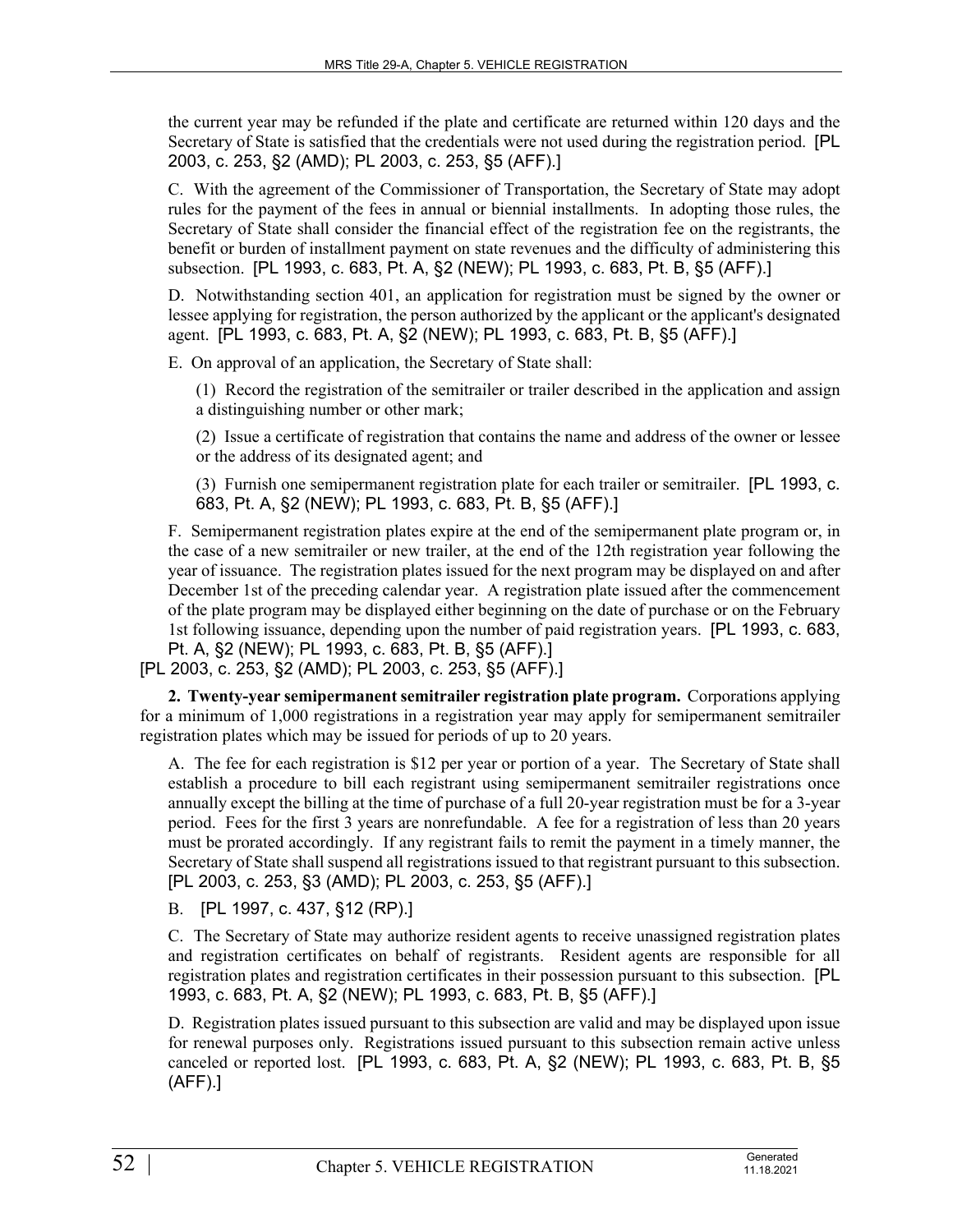E. All registration certificates issued pursuant to this subsection must be signed by the owner, lessee, corporate officer, resident agent or other authorized person. [PL 1993, c. 683, Pt. A, §2 (NEW); PL 1993, c. 683, Pt. B, §5 (AFF).]

[PL 2003, c. 253, §3 (AMD); PL 2003, c. 253, §5 (AFF).]

**3. Permanent registration program.** A person registering 20,000 or more semitrailers may be issued 25-year permanent registrations. For the purposes of this subsection, "permanent registration" means a long-term trailer registration certificate and plate with an expiration date of December 31st, 25 years from the year of issue.

A. The fee for each registration is \$80. The fee is nonrefundable. [PL 1997, c. 776, §16 (NEW).]

B. All registrations expire on December 31st, 25 years from the year of issue. [PL 1997, c. 776, §16 (NEW).]

C. The registrant may transfer an unexpired registration to a semitrailer not previously registered to the registrant in this State. The transfer fee is \$20. [PL 1997, c. 776, §16 (NEW).]

D. The Secretary of State may adopt rules to implement this subsection. Rules adopted pursuant to this subsection are routine technical rules as defined in Title 5, chapter 375, subchapter 2-A. [PL 2019, c. 397, §10 (AMD).]

[PL 2019, c. 397, §10 (AMD).]

### SECTION HISTORY

PL 1993, c. 683, §A2 (NEW). PL 1993, c. 683, §B5 (AFF). PL 1995, c. 645, §B9 (AMD). PL 1997, c. 437, §§9-12 (AMD). PL 1997, c. 683, §A17 (AMD). PL 1997, c. 776, §§13-16 (AMD). PL 2003, c. 253, §§2,3 (AMD). PL 2003, c. 253, §5 (AFF). PL 2007, c. 703, §11 (AMD). PL 2019, c. 397, §10 (AMD).

### **§513. Special mobile equipment**

**1. Definition.** For the purpose of this section, "special mobile equipment" does not include a vehicle that may be used for the conveyance of property except:

A. Conveying hand tools or parts used in connection with the operation of that equipment; or [PL 1993, c. 683, Pt. A, §2 (NEW); PL 1993, c. 683, Pt. B, §5 (AFF).]

B. Road construction or maintenance machinery transporting earth on that portion of the highway under construction. [PL 1993, c. 683, Pt. A, §2 (NEW); PL 1993, c. 683, Pt. B, §5 (AFF).] [PL 1993, c. 683, Pt. A, §2 (NEW); PL 1993, c. 683, Pt. B, §5 (AFF).]

**1-A. Registration required.** Except as provided in subsection 3, special mobile equipment used on public ways, including, but not limited to, equipment that is rented from a location in this State or outside this State, regardless of whether the main office or headquarters of the owner of the equipment is located in this State or outside this State, must be registered in this State in accordance with this chapter.

[PL 2011, c. 356, §9 (AMD).]

**2. Annual registration fee.** The annual registration fee for special mobile equipment that is permanently mounted on a traction unit or motor chassis is as follows.

A. Class A special mobile equipment must be operated under an annual registration. The fee for a Class A special mobile equipment registration permit is as follows.

- (1) For gross weight from 0 to 54,000 pounds, the fee is as in section 505, subsection 2‑A.
- (2) For gross weight from 54,001 to 60,000 pounds, the fee is \$387.
- (3) For gross weight from 60,001 to 65,000 pounds, the fee is \$417.
- (4) For gross weight from 65,001 to 70,000 pounds, the fee is \$447.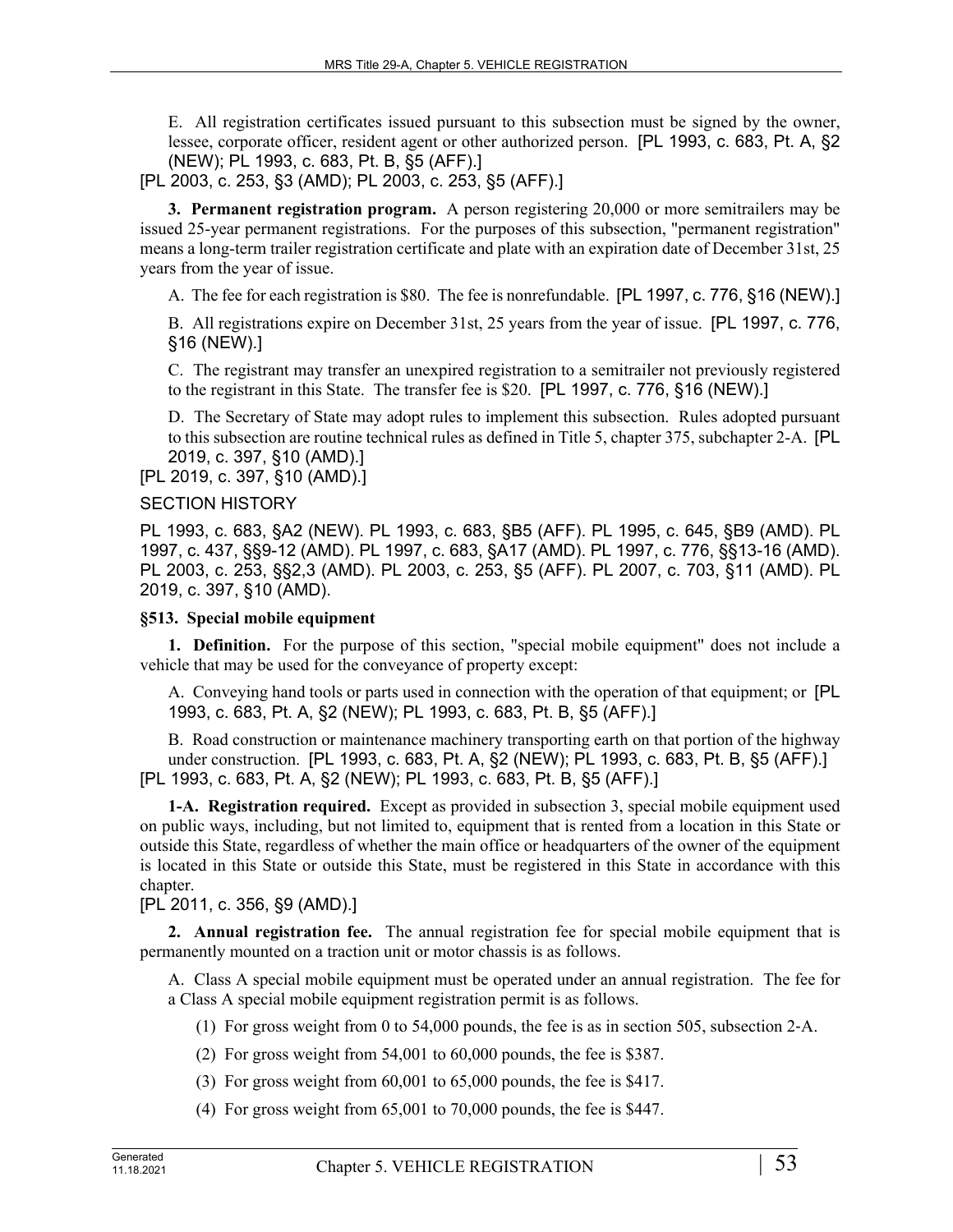(5) For gross weight from 70,001 to 75,000 pounds, the fee is \$477.

(6) For gross weight from 75,001 to 80,000 pounds, the fee is \$507.

(7) For gross weight from 80,001 to 90,000 pounds, the fee is \$567.

(8) For gross weight from 90,001 to 94,000 pounds, the fee is \$592.

(9) For gross weight from 94,001 to 100,000 pounds, the fee is \$712. [PL 2001, c. 671, §9 (AMD).]

B. The fee for Class B special mobile equipment is \$20. [PL 1999, c. 790, Pt. C, §14 (AMD); PL 1999, c. 790, Pt. C, §19 (AFF).]

C. For Class B special mobile equipment, if the gross weight is in excess of 20,000 pounds, the registrant must obtain a permit as required by section 2382, subsection 5. [PL 2005, c. 501, §2 (AMD).]

D. Special mobile equipment may be operated unloaded between construction projects and to or from the place where the vehicle is customarily kept, if a permit is first obtained under section 2382, subsection 5. [PL 1993, c. 683, Pt. A, §2 (NEW); PL 1993, c. 683, Pt. B, §5 (AFF).] [PL 2005, c. 501, §2 (AMD).]

**3. Exemption from registration.** Special mobile equipment that is used exclusively on the closed portion of a public way for the limited purposes of constructing or repairing that public way and that is transported by another vehicle to and from the construction project is exempt from registration under this chapter. For purposes of this subsection, the special mobile equipment must be operated only within the boundaries of a closed way. Notwithstanding section 1601, the owner or operator of special mobile equipment that is exempt from registration pursuant to this subsection shall maintain the amounts of financial responsibility specified in section 1605.

[PL 2011, c. 356, §10 (NEW).]

# SECTION HISTORY

PL 1993, c. 683, §A2 (NEW). PL 1993, c. 683, §B5 (AFF). PL 1995, c. 645, §C12 (AMD). PL 1995, c. 645, §C16 (AFF). PL 1999, c. 790, §C14 (AMD). PL 1999, c. 790, §C19 (AFF). PL 2001, c. 361, §8 (AMD). PL 2001, c. 361, §38 (AFF). PL 2001, c. 671, §9 (AMD). PL 2005, c. 501, §§1,2 (AMD). PL 2011, c. 356, §§9, 10 (AMD).

# **§514. Evasion of registration fees and excise taxes**

A person required to register a vehicle in this State who instead registers the vehicle in another state or province or who fails to register a vehicle in this State is guilty of evasion of registration fees and excise taxes. Violation of this section is a traffic infraction punishable by a fine of not less than \$500 nor more than \$1,000. [PL 1999, c. 611, §1 (AMD).]

The Secretary of State shall notify the State Tax Assessor upon receipt of the court abstract so that the State Tax Assessor may determine whether further investigation is necessary. [PL 1993, c. 683, Pt. A, §2 (NEW); PL 1993, c. 683, Pt. B, §5 (AFF).]

For purposes of this section, a person is presumed to be a resident of the State if that person has: [PL 1999, c. 611, §1 (NEW).]

**1. Enrolled child in public school.** Enrolled a minor child of whom that person has sole or primary custody in a public school within the State; or [PL 1999, c. 611, §1 (NEW).]

**2. Declared or indicated primary residence in State.** Declared, indicated or stated that that person's primary residence is in the State on any form, document or application used by public and private entities or persons.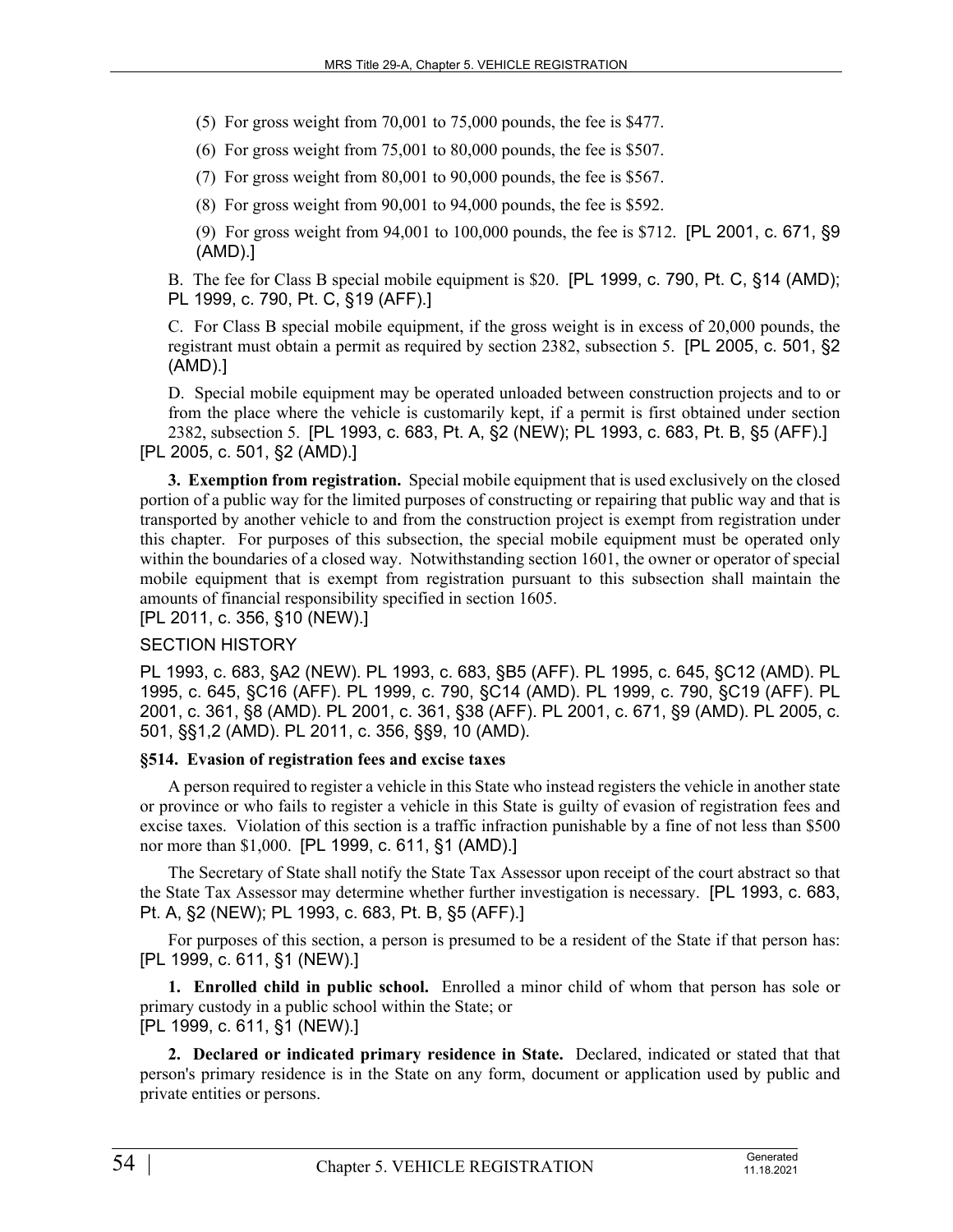An oral statement by a person stating a Maine address as that person's primary residence is prima facie evidence of primary residence under this section.

[PL 1999, c. 611, §1 (NEW).]

# SECTION HISTORY

PL 1993, c. 683, §A2 (NEW). PL 1993, c. 683, §B5 (AFF). PL 1995, c. 454, §3 (AMD). PL 1997, c. 252, §1 (AMD). PL 1997, c. 776, §17 (AMD). PL 1999, c. 611, §1 (AMD).

# **§515. Motorcycles and parking control vehicles**

The annual fee for registering: [PL 1993, c. 683, Pt. A, §2 (NEW); PL 1993, c. 683, Pt. B, §5 (AFF).]

**1. Motorcycle.** A motorcycle or a parking control vehicle is \$21; and [PL 1999, c. 790, Pt. C, §15 (AMD); PL 1999, c. 790, Pt. C, §19 (AFF).]

**2. Moped.** A moped is \$9.

[PL 1999, c. 790, Pt. C, §15 (AMD); PL 1999, c. 790, Pt. C, §19 (AFF).]

# SECTION HISTORY

PL 1993, c. 683, §A2 (NEW). PL 1993, c. 683, §B5 (AFF). PL 1995, c. 645, §C13 (AMD). PL 1995, c. 645, §C16 (AFF). PL 1999, c. 790, §C15 (AMD). PL 1999, c. 790, §C19 (AFF).

# **§515-A. Motorcycle registration plates**

Motorcycle registration plates must bear the words "Ride Safe." Motorcycle registration plates issued prior to January 1, 1998 may be replaced, upon a registrant's request, by plates issued under this section. The registrant shall surrender the original plates and pay a one-time \$5 fee for the replacement plates. [PL 1997, c. 393, Pt. D, §2 (AMD).]

Motorcycle plates issued under sections 457, 515-B, 517 and 523 are exempt from this section. [PL 2001, c. 361, §9 (AMD).]

# SECTION HISTORY

PL 1997, c. 287, §1 (NEW). PL 1997, c. 287, §2 (AFF). PL 1997, c. 393, §D2 (AMD). PL 2001, c. 361, §9 (AMD).

# **§515-B. Purple Heart medal recipients; special motorcycle registration plates**

The Secretary of State, on application and upon evidence of payment of the excise tax required by Title 36, section 1482, shall issue a registration certificate and a Purple Heart motorcycle registration plate, to be used in lieu of a regular registration plate, to a person who is a Purple Heart medal recipient. Notwithstanding section 468, the Secretary of State may issue fewer than 2,000 of the plates authorized by this section, and this plate does not require a sponsor. [PL 2003, c. 67, §1 (AMD).]

**1. Application.** An application for Purple Heart motorcycle registration plates must be accompanied by proof that the applicant has been awarded the Purple Heart medal. The Secretary of State shall verify the documentation presented by the applicant. Misrepresentation of documents is in violation of section 2103, subsection 5.

[PL 1999, c. 734, §1 (NEW).]

**2. Surviving spouse.** The surviving spouse of a Purple Heart recipient issued motorcycle registration plates in accordance with this subsection may retain and display the Purple Heart plates as long as the surviving spouse remains unmarried. Upon remarriage, the surviving spouse may not use the Purple Heart plates on a motorcycle, but may retain them as a keepsake. Upon the death of the surviving spouse, the family may retain the Purple Heart plates, but may not use them on a motorcycle. [PL 1999, c. 734, §1 (NEW).]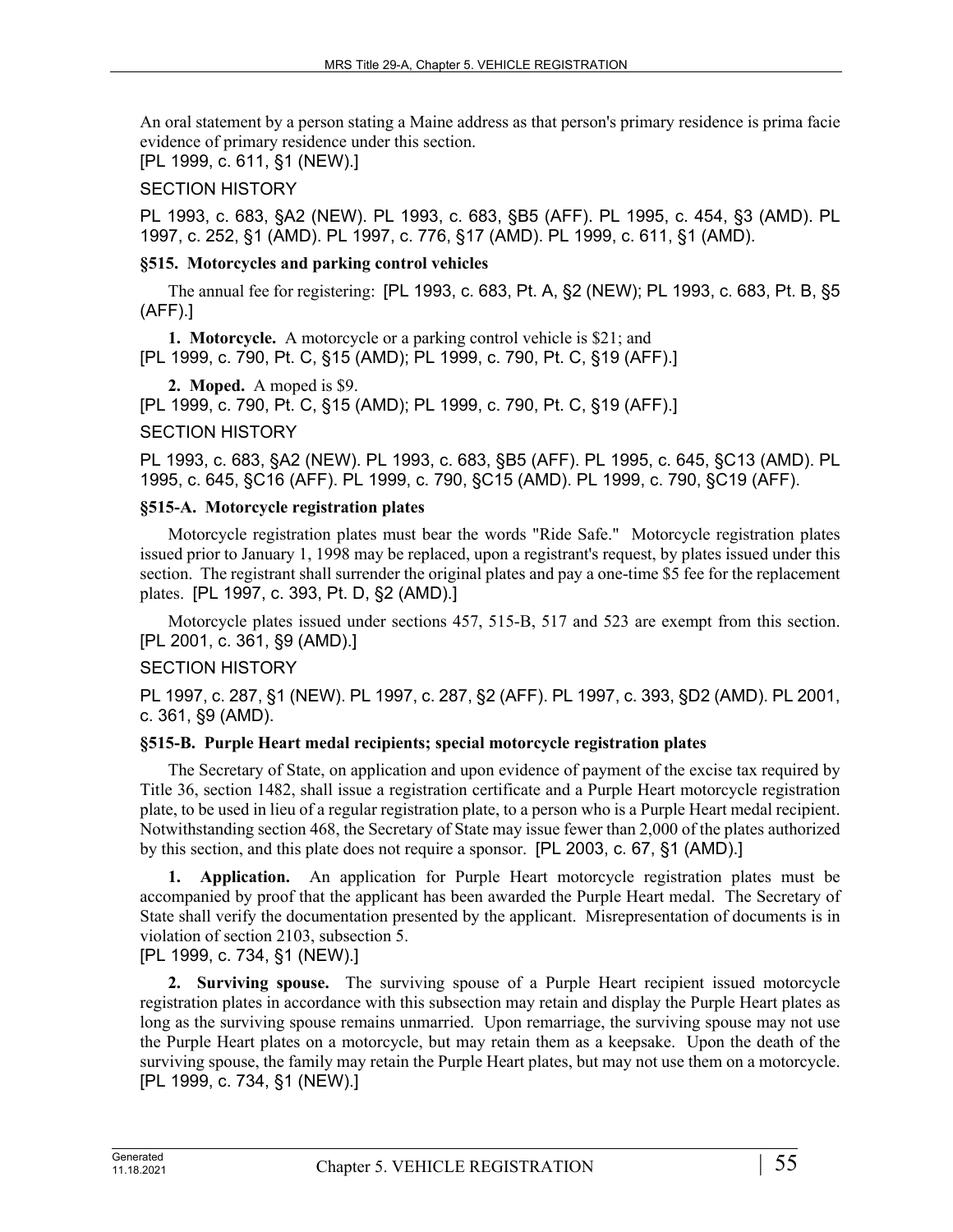**3. Design.** The Secretary of State shall determine the design of the Purple Heart motorcycle registration plate. Upon request and as provided by section 453, the Secretary of State shall issue Purple Heart motorcycle registration plates that are also vanity plates. Purple Heart vanity plates are issued in accordance with this section and section 453.

# [PL 2013, c. 496, §9 (AMD).]

**4. Recognition plates.** A Purple Heart recipient or the surviving spouse of a Purple Heart recipient who does not operate a motorcycle or register a motorcycle and who otherwise qualifies for the issuance of special Purple Heart motorcycle registration plates may apply to the Secretary of State for a special single plate recognizing that award. The Secretary of State shall design and identify these special single plates for recognition purposes only. Special single plates may not be attached to a motorcycle. Only one plate may be issued to each recipient.

[PL 2011, c. 356, §11 (AMD).]

The Secretary of State shall begin issuing Purple Heart motorcycle registration plates in accordance with this section no later than November 1, 2000. [PL 1999, c. 734, §1 (NEW).]

### SECTION HISTORY

PL 1999, c. 734, §1 (NEW). PL 2001, c. 155, §1 (AMD). PL 2001, c. 361, §10 (AMD). PL 2003, c. 67, §1 (AMD). PL 2011, c. 356, §11 (AMD). PL 2013, c. 496, §9 (AMD).

### **§516. Stock car**

The annual fee for registering a stock race car is \$7. [PL 1999, c. 790, Pt. C, §16 (AMD); PL 1999, c. 790, Pt. C, §19 (AFF).]

### SECTION HISTORY

PL 1993, c. 683, §A2 (NEW). PL 1993, c. 683, §B5 (AFF). PL 1999, c. 790, §C16 (AMD). PL 1999, c. 790, §C19 (AFF).

### **§517. Government vehicles**

**1. Exemption.** The following vehicles are exempt from registration fees, but must be registered and are subject to inspection requirements:

A. Vehicles owned by the State; [PL 1993, c. 683, Pt. A, §2 (NEW); PL 1993, c. 683, Pt. B, §5 (AFF).]

B. Vehicles owned by a county; [PL 1993, c. 683, Pt. A, §2 (NEW); PL 1993, c. 683, Pt. B, §5 (AFF).]

C. Vehicles owned or used by a municipality; [PL 1993, c. 683, Pt. A, §2 (NEW); PL 1993, c. 683, Pt. B, §5 (AFF).]

D. [PL 1995, c. 65, Pt. A, §153 (AFF); PL 1995, c. 65, Pt. C, §4 (RP); PL 1995, c. 65, Pt. C, §15 (AFF).]

E. Vehicles owned by a school district; [PL 1993, c. 683, Pt. A, §2 (NEW); PL 1993, c. 683, Pt. B, §5 (AFF).]

F. Vehicles owned by a water district; [PL 1993, c. 683, Pt. A, §2 (NEW); PL 1993, c. 683, Pt. B, §5 (AFF).]

G. Vehicles loaned by a dealer for use in driver education in a public school or private secondary school; [PL 1993, c. 683, Pt. A, §2 (NEW); PL 1993, c. 683, Pt. B, §5 (AFF).]

H. Vehicles loaned by a dealer to a municipality for use by a law enforcement agency for educational purposes; [PL 1993, c. 683, Pt. A, §2 (NEW); PL 1993, c. 683, Pt. B, §5 (AFF).]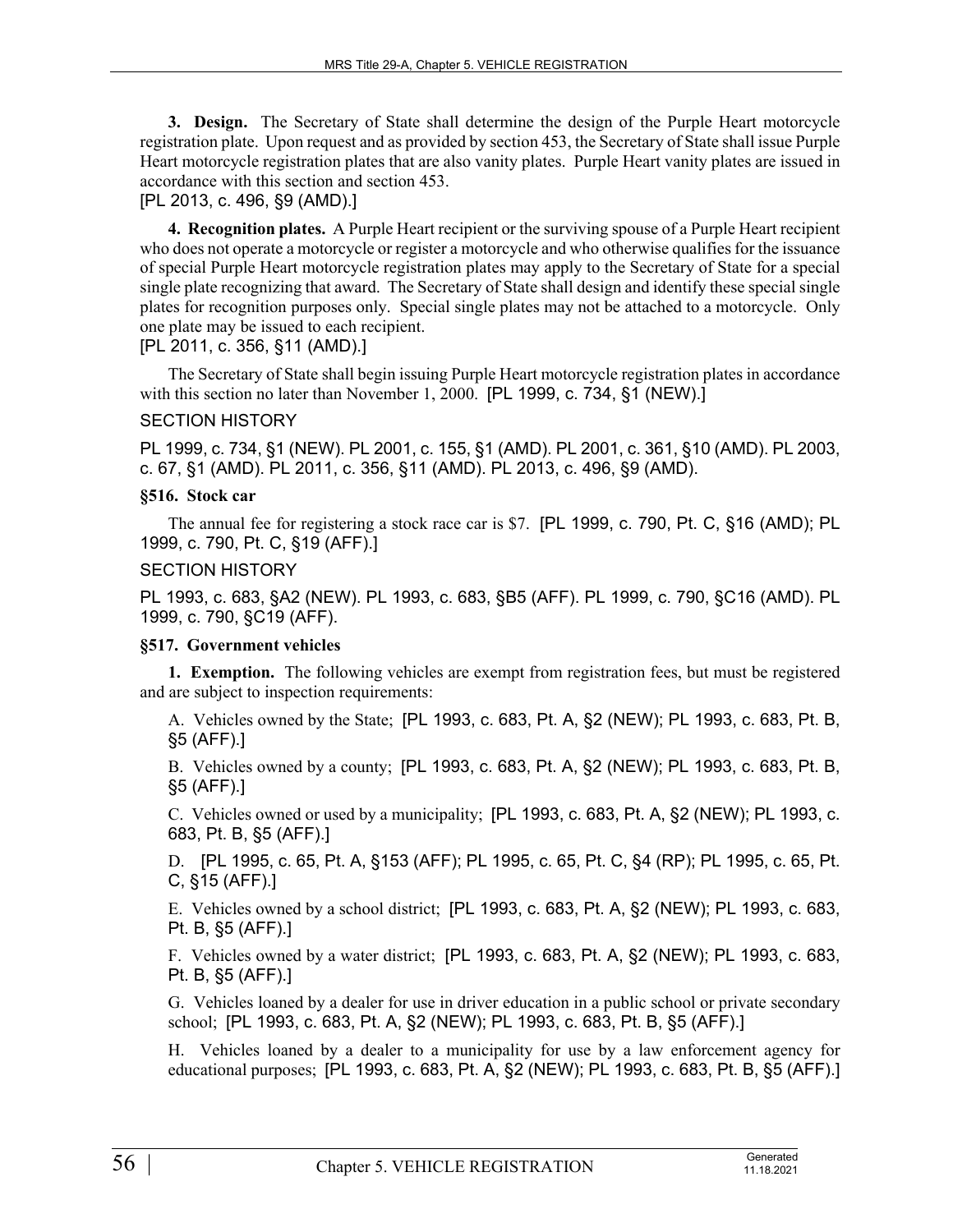I. Vehicles loaned to the University of Maine System and the Maine Community College System and used in organized programs; [PL 1993, c. 683, Pt. A, §2 (NEW); PL 1993, c. 683, Pt. B, §5 (AFF); PL 2003, c. 20, Pt. OO, §2 (AMD); PL 2003, c. 20, Pt. OO, §4 (AFF).]

J. Vehicles owned by the University of Maine System; [PL 1993, c. 683, Pt. A, §2 (NEW); PL 1993, c. 683, Pt. B, §5 (AFF).]

K. School buses operated under a lease of at least 30 days to a municipality or school district; and [PL 1993, c. 683, Pt. A, §2 (NEW); PL 1993, c. 683, Pt. B, §5 (AFF).]

L. Vehicles used in volunteer ambulance or rescue squad services. [PL 1993, c. 683, Pt. A, §2 (NEW); PL 1993, c. 683, Pt. B, §5 (AFF).]

[PL 1995, c. 65, Pt. A, §153 (AFF); PL 1995, c. 65, Pt. C, §4 (AMD); PL 1995, c. 65, Pt. C, §15 (AFF); PL 2003, c. 20, Pt. OO, §2 (AMD); PL 2003, c. 20, Pt. OO, §4 (AFF).]

**1-A. Vehicles owned or used by fire departments.** Vehicles owned or used exclusively by municipal fire departments or volunteer fire associations as defined in Title 30‑A, section 3151 are exempt from registration requirements and registration fees. The Secretary of State shall register vehicles owned or used exclusively by a municipal fire department or a volunteer fire association upon request of the municipality or volunteer fire association.

Vehicles owned or used by municipal fire departments or volunteer fire associations are not exempt from the inspection requirements of chapter 15, subchapter I.

[PL 1995, c. 65, Pt. A, §153 (AFF); PL 1995, c. 65, Pt. C, §5 (NEW); PL 1995, c. 65, Pt. C, §15 (AFF).]

**1-B. Low-speed vehicle.** A low-speed vehicle loaned by a dealer to a municipality is exempt from registration fees and is not subject to inspection pursuant to section 1752 but must be registered and must be in compliance with equipment provisions under section 1925. [PL 2003, c. 490, Pt. D, §1 (NEW).]

**2. Plates.** The Secretary of State shall issue distinctive plates that expire at the end of a 6-year period for state plates and a 10-year period for municipal plates within the semipermanent plate program. Notwithstanding section 501, subsection 11, the Secretary of State shall issue distinctive municipal plates under this subsection to a low-speed vehicle owned by a municipality or loaned by a dealer to a municipality. Vehicles owned by the State may display a marker or insignia, approved by the Secretary of State, plainly designating them as owned by the State.

The Secretary of State may issue environmental or sportsman registration plates to a state-owned vehicle assigned to the Department of Inland Fisheries and Wildlife or the Department of Agriculture, Conservation and Forestry with authorization from the department's commissioner. The Secretary of State may issue environmental or sportsman registration plates to a state-owned vehicle assigned to the Baxter State Park Authority with authorization from the Commissioner of Inland Fisheries and Wildlife in the commissioner's capacity as a member of the Baxter State Park Authority. A state-owned vehicle issued environmental or sportsman registration plates must display a marker or insignia designating the vehicle as state-owned and is exempt from registration fees and the contribution under section 455, subsection 4.

The Secretary of State may issue agricultural education plates to a state-owned vehicle assigned to the Department of Agriculture, Conservation and Forestry with authorization from the Commissioner of Agriculture, Conservation and Forestry. A state-owned vehicle issued agricultural education plates must display a marker or insignia designating the vehicle as state-owned and is exempt from registration fees and the contribution under section 456‑F, subsection 2.

The Secretary of State may issue lobster plates to a state-owned vehicle assigned to the Department of Marine Resources with authorization from the Commissioner of Marine Resources. A state-owned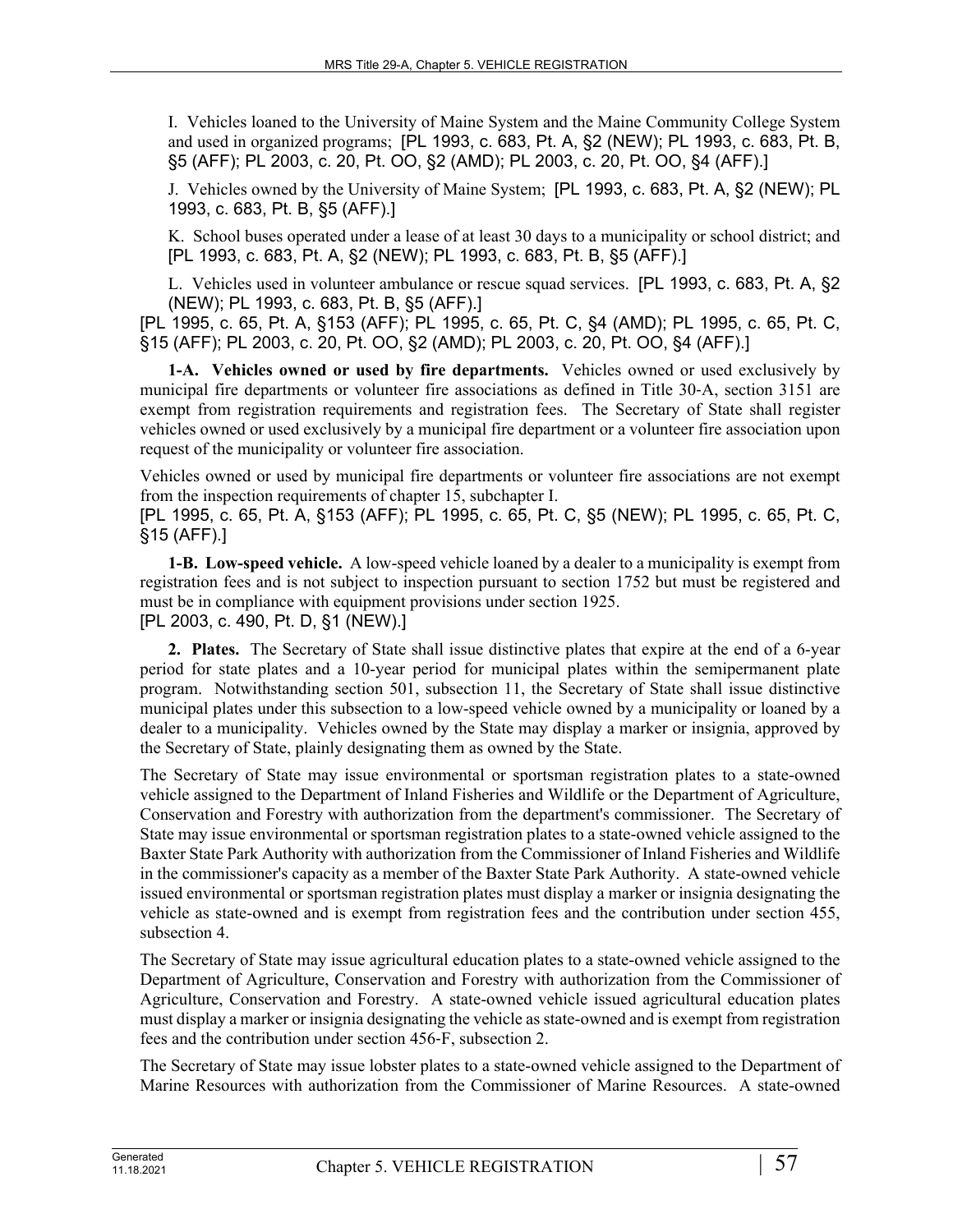vehicle issued lobster plates must display a marker or insignia designating the vehicle as state-owned and is exempt from registration fees and the contribution under section 456‑A, subsection 2. [PL 2009, c. 598, §3 (AMD); PL 2011, c. 657, Pt. W, §§5, 6 (REV).]

**3. Exception.** If an exempt vehicle is leased or rented for commercial purposes, registration fees must be paid for that vehicle.

[PL 1993, c. 683, Pt. A, §2 (NEW); PL 1993, c. 683, Pt. B, §5 (AFF).]

**4. Unmarked law enforcement vehicles.** An unmarked motor vehicle used primarily for law enforcement purposes, when authorized by the Secretary of State and upon approval from the appropriate requesting authority, is exempt from displaying a special registration plate. Records for all unmarked vehicle registrations are confidential.

[PL 2015, c. 250, Pt. C, §5 (AMD).]

**5. Municipal police vehicles.** A vehicle owned by a municipality and used by a full-time law enforcement department may be issued special police registration plates at the request of the chief law enforcement official of that municipality.

[PL 1993, c. 683, Pt. A, §2 (NEW); PL 1993, c. 683, Pt. B, §5 (AFF).]

**6. Federal government vehicles.** The Secretary of State may issue registration certificates and plates without fee to federal or other governmental agencies. Vehicles owned by the Federal Government used under lease to a Maine resident must be registered in this State. [PL 1993, c. 683, Pt. A, §2 (NEW); PL 1993, c. 683, Pt. B, §5 (AFF).]

**7. County sheriff vehicles.** A vehicle owned by a county and used by a full-time law enforcement department may be issued special registration plates at the request of the chief law enforcement official of the county. The Secretary of State, in consultation with the Maine Sheriffs' Association, shall design county law enforcement registration plates. A county sheriff requesting special plates shall reimburse the Highway Fund the cost associated with the production and issuance of the plates. [PL 1995, c. 428, §1 (NEW).]

# SECTION HISTORY

PL 1993, c. 683, §A2 (NEW). PL 1993, c. 683, §B5 (AFF). PL 1995, c. 65, §§A91,C4,5 (AMD). PL 1995, c. 65, §§A153,C15 (AFF). PL 1995, c. 202, §1 (AMD). PL 1995, c. 428, §1 (AMD). PL 2003, c. 20, §OO2 (AMD). PL 2003, c. 20, §OO4 (AFF). PL 2003, c. 490, §§D1,2 (AMD). PL 2009, c. 435, §4 (AMD). PL 2009, c. 598, §3 (AMD). PL 2011, c. 657, Pt. W, §§5, 6 (REV). PL 2015, c. 250, Pt. C, §5 (AMD).

### **§517-A. Registration exemption for vehicles owned by veterans groups and used exclusively for ceremonial activities**

Vehicles owned by an organized veterans group and used exclusively for ceremonial activities, including parades, are exempt from registration requirements and registration fees. These vehicles must be inspected pursuant to chapter 15, subchapter I. For purposes of this section, "organized veterans group" means the American Legion, Veterans of Foreign Wars or an organized league of veterans of the United States Marine Corps. [PL 2001, c. 116, §1 (NEW).]

# SECTION HISTORY

PL 2001, c. 116, §1 (NEW).

### **§517-B. Registration exemption for antique farm tractors used in demonstrations, parades, ceremonies and organized charitable events**

Farm tractors or farm equipment at least 25 years old, as determined by the model year, are exempt from registration requirements and registration fees when used for demonstrations, ceremonies, parades or organized charitable events. [PL 2009, c. 435, §5 (NEW).]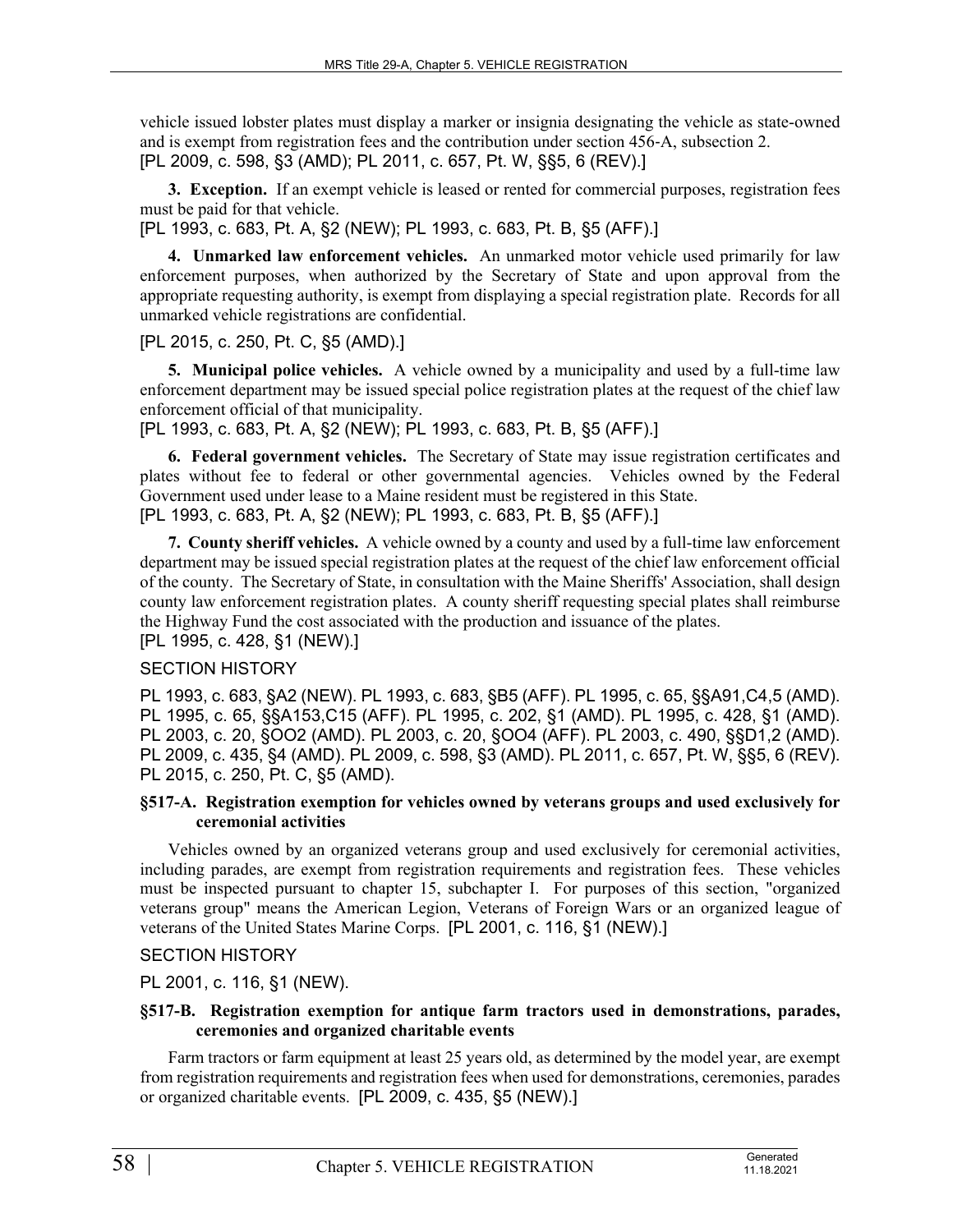### SECTION HISTORY

PL 2009, c. 435, §5 (NEW).

### **§518. Emergency vehicles**

Emergency vehicles registered in another jurisdiction and operating in this State as a result of a declared emergency are exempt from further registration requirements. [PL 1993, c. 683, Pt. A, §2 (NEW); PL 1993, c. 683, Pt. B, §5 (AFF).]

### SECTION HISTORY

PL 1993, c. 683, §A2 (NEW). PL 1993, c. 683, §B5 (AFF).

### **§519. Registration plates for firefighters**

**1. Authority to issue special registration plate.** Upon application by an active firefighter whose status is certified by the fire chief, assistant fire chief or acting fire chief appointed or elected pursuant to Title 30‑A, section 3153, the Secretary of State shall issue a special firefighter registration plate. [PL 2005, c. 80, §1 (AMD).]

**2. Registration plate design.** The Secretary of State may design a numerical registration plate. [PL 1999, c. 470, §5 (AMD).]

**3. Use of registration plate.** The registration plate may be used on only one motor vehicle with a registered gross weight of not more than 10,000 pounds. [PL 2007, c. 383, §12 (AMD).]

**4. Fee for registration plate.** An additional one-time fee of \$5 is charged for a set of firefighter registration plates.

[PL 1993, c. 683, Pt. A, §2 (NEW); PL 1993, c. 683, Pt. B, §5 (AFF).]

**5. Recall of registration plate.** Except as provided in subsection 6, when a firefighter ceases to be an active firefighter, the fire chief shall notify the Secretary of State and the Secretary of State shall recall the registration plate.

### [PL 2005, c. 80, §1 (AMD).]

**6. Retired firefighter; retention of registration plate.** Upon approval by the fire chief, assistant fire chief or acting fire chief, a retired firefighter may continue to use the registration plates issued under this section. Upon the death of the firefighter, the family of the firefighter may retain the registration plates but may not use them on a vehicle. [PL 2005, c. 80, §1 (NEW).]

**7. Firefighter vanity plates.** Effective March 1, 2006 the Secretary of State shall issue firefighter registration plates that are also vanity plates. Firefighter registration vanity plates are issued in accordance with section 453. Firefighter registration vanity plates may not duplicate vanity registration plates in any other class of plate.

[PL 2005, c. 80, §1 (NEW).]

# SECTION HISTORY

PL 1993, c. 683, §A2 (NEW). PL 1993, c. 683, §B5 (AFF). PL 1999, c. 470, §5 (AMD). PL 2005, c. 80, §1 (AMD). PL 2007, c. 383, §12 (AMD).

# **§519-A. Registration plates for emergency medical services persons**

**1. Authority to issue special registration plates.** Notwithstanding section 468‑A and upon application by an emergency medical services person licensed under Title 32, chapter 2‑B whose status is certified by the Director of Maine Emergency Medical Services within the Department of Public Safety, the Secretary of State shall issue a set of special emergency medical services registration plates to that person.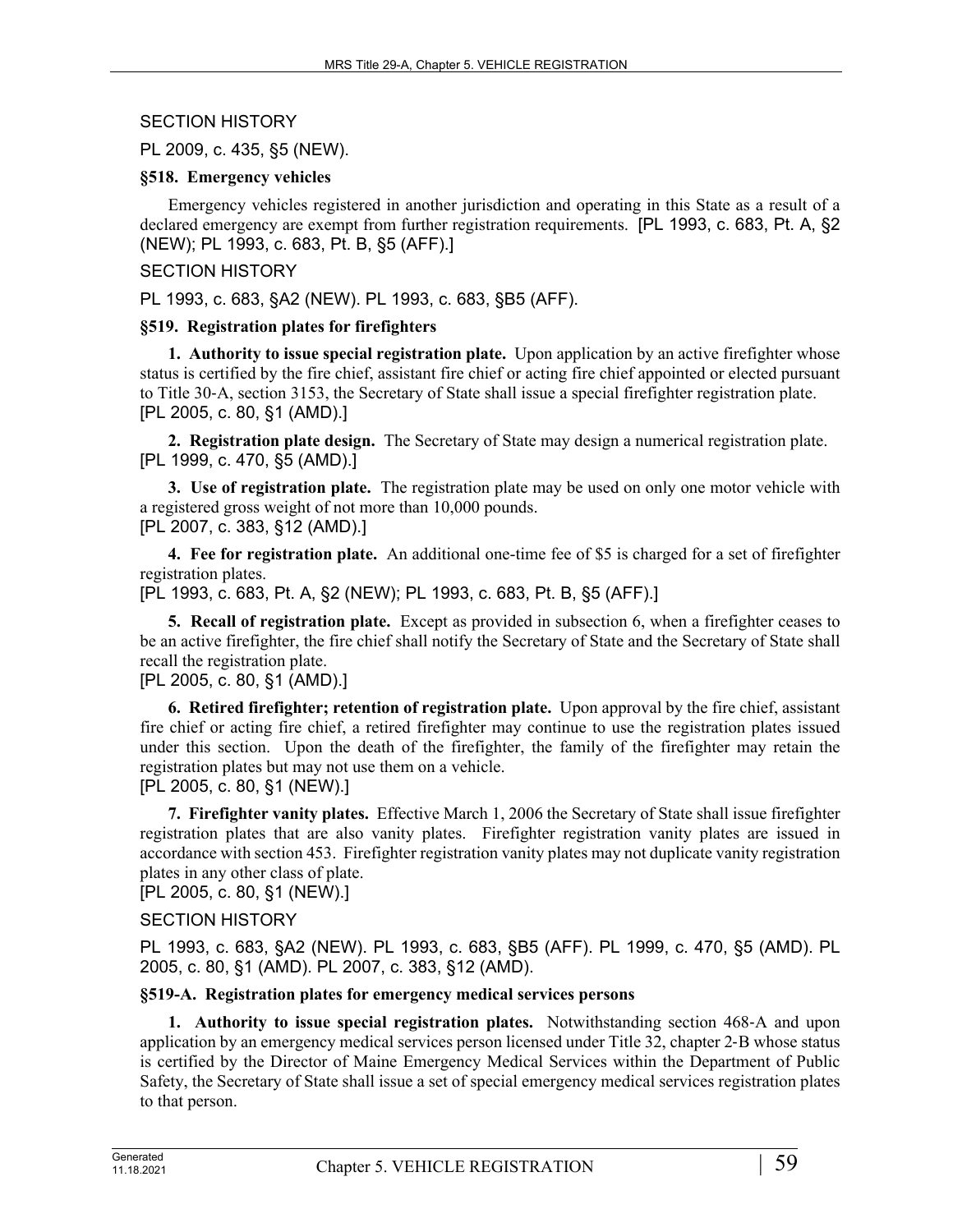[PL 2017, c. 302, §1 (NEW).]

**2. Registration plate design.** The Secretary of State may design a numerical registration plate to be issued under this section.

[PL 2017, c. 302, §1 (NEW).]

**3. Use of registration plates.** The registration plates issued under this section may be used on only one motor vehicle with a registered gross weight of not more than 10,000 pounds. [PL 2017, c. 302, §1 (NEW).]

**4. Fee for registration plates.** A one-time fee of \$5 is charged for a set of emergency medical services registration plates in addition to the annual motor vehicle registration fee required by section 501.

[PL 2017, c. 302, §1 (NEW).]

**5. Recall of registration plates.** When an emergency medical services person is no longer licensed under Title 32, chapter 2‑B, the Director of Maine Emergency Medical Services within the Department of Public Safety shall notify the Secretary of State and the Secretary of State shall recall any registration plates issued to that person under this section.

[PL 2017, c. 302, §1 (NEW).]

**6. Vanity registration plates.** The Secretary of State shall issue emergency medical services registration plates that are also vanity plates. Emergency medical services registration vanity plates are issued in accordance with section 453. Emergency medical services registration vanity plates may not duplicate vanity registration plates in any other class of plate.

[PL 2017, c. 302, §1 (NEW).]

**7. Date of first issue.** The Secretary of State shall issue emergency medical services registration plates on or after January 1, 2018.

[PL 2017, c. 302, §1 (NEW).]

SECTION HISTORY

PL 2017, c. 302, §1 (NEW).

# **§520. Special equipment**

**1. Registration fee.** The annual registration fee for special equipment, based on gross weight, is \$10 for equipment weighing one to 2,000 pounds; \$15 for 2,001 to 5,000 pounds; and \$20 for over 5,000 pounds.

Registrations under this section may be issued for 2 years for a fee twice that of the annual registration fee.

[PL 2009, c. 598, §4 (AMD).]

**2. Exception.** Registration is not required when special equipment is used solely:

A. On that part of a public way adjoining the premises of the owner; or [PL 1993, c. 683, Pt. A, §2 (NEW); PL 1993, c. 683, Pt. B, §5 (AFF).]

B. For farm purposes, and public way use is limited to travel from or to:

- (1) The premises where the equipment is kept;
- (2) A farm lot and between farm lots used for farm purposes by the owner; or
- (3) A filling station or garage for fuel or repairs. [PL 1993, c. 683, Pt. A, §2 (NEW); PL 1993, c. 683, Pt. B, §5 (AFF).]

[PL 1993, c. 683, Pt. A, §2 (NEW); PL 1993, c. 683, Pt. B, §5 (AFF).] SECTION HISTORY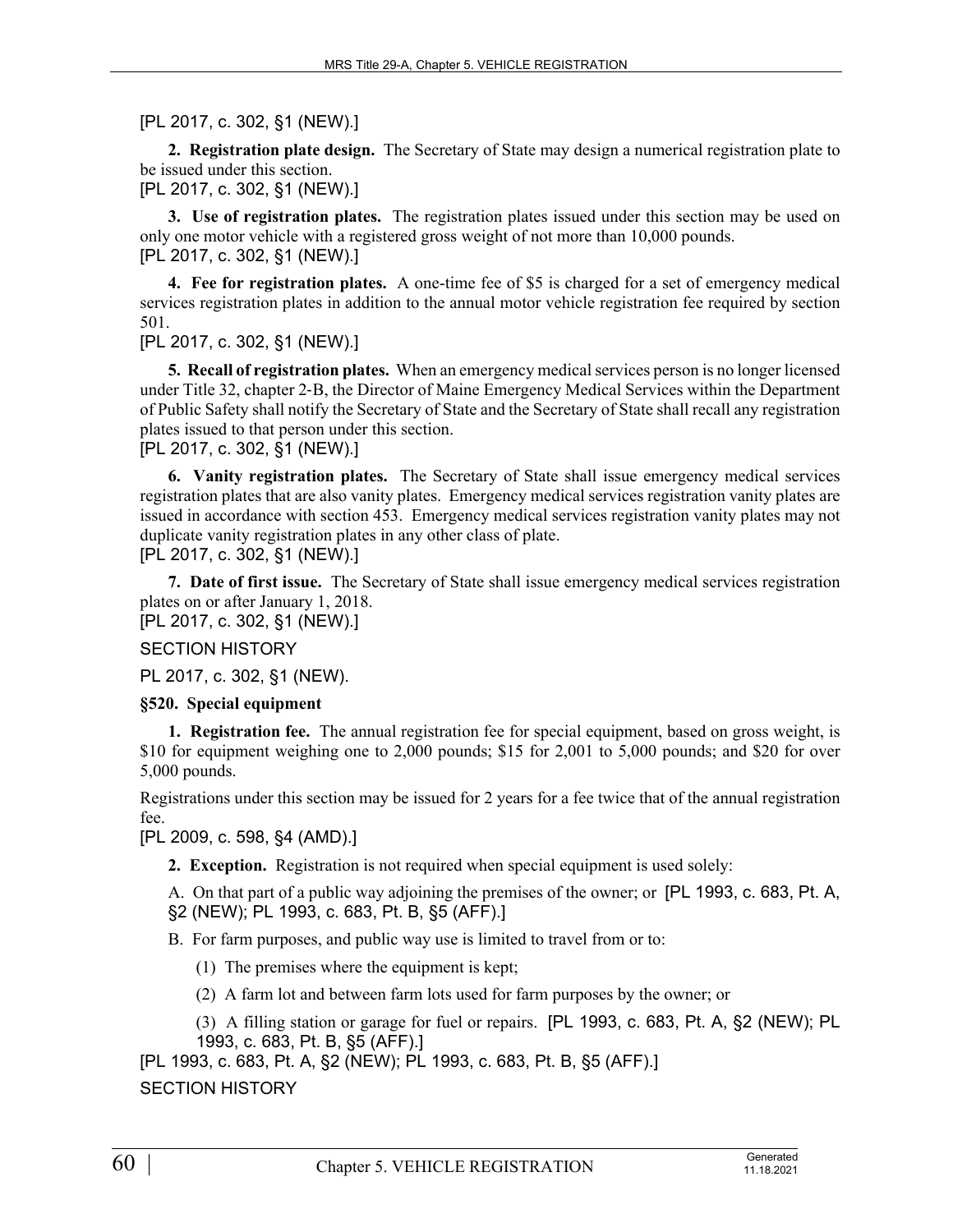PL 1993, c. 683, §A2 (NEW). PL 1993, c. 683, §B5 (AFF). PL 1995, c. 645, §C14 (AMD). PL 1995, c. 645, §C16 (AFF). PL 1999, c. 790, §C17 (AMD). PL 1999, c. 790, §C19 (AFF). PL 2009, c. 598, §4 (AMD).

### **§521. Registration; disability registration plates**

**1. Definition.** "Person with a disability" means a person whose disability limits or impairs the ability to walk, as determined and certified by a licensed physician, physician assistant, nurse practitioner or registered nurse, to the extent that the person:

A. Can not walk 200 feet without stopping to rest; [PL 1995, c. 482, Pt. A, §4 (NEW).]

B. Can not walk without assistance from another person or the use of a brace, cane, crutch, prosthetic device, wheelchair or other assistive device; [PL 1995, c. 482, Pt. A, §4 (NEW).]

C. Is restricted by lung disease to such an extent that the person's forced expiratory volume for one second when measured by spirometry is less than 1 liter or when the arterial oxygen tension is less than 60m/hg on room air at rest; [PL 1995, c. 482, Pt. A, §4 (NEW).]

D. Uses portable oxygen; [PL 1995, c. 482, Pt. A, §4 (NEW).]

E. Has a cardiac condition to the extent that the person's functional limitations are classified in severity as Class 3 or Class 4 according to standards set by the American Heart Association; [PL 2003, c. 431, §1 (AMD).]

F. Is severely limited in the ability to walk due to an arthritic, neurological or orthopedic condition; or [PL 2003, c. 431, §2 (AMD).]

G. Is recovering from childbirth. [PL 2003, c. 431, §3 (NEW).] [PL 2007, c. 703, §12 (AMD).]

**2. Disability registration plates.** Disability registration plates must bear the International Symbol of Access, which must be in a color that contrasts with the background and is the same size as the letters or numbers on the plate. The Secretary of State may issue disability registration plates to the following:

A. A person with a disability; [PL 1995, c. 482, Pt. A, §4 (NEW).]

B. A vehicle owner who is a spouse, parent or legal guardian of a person with a disability when the person with a disability is a resident of this State, a member of the relative's or guardian's household and dependent on the vehicle owner as the primary means of transportation; or [PL 1995, c. 482, Pt. A, §4 (NEW).]

C. An organization or agency in this State that transports persons with disabilities. [PL 1995, c. 482, Pt. A, §4 (NEW).]

[PL 1999, c. 544, §1 (AMD).]

**3. Removable windshield placards.** The Secretary of State may issue a removable windshield placard to a person with a disability or an organization or agency in this State that transports persons with disabilities. A removable windshield placard is a 2-sided permit designed to hang from the rearview mirror when the vehicle is not in motion. The following provisions apply to placards.

A. The placard must be displayed by hanging it from the rearview mirror so that it may be viewed from the front and rear of the vehicle when the vehicle is using a parking space for a person with a disability. If the vehicle is not equipped with a rearview mirror, the placard must be displayed on the dashboard. The windshield placard must be removed from the rearview mirror when the vehicle is in motion. [PL 1995, c. 482, Pt. A, §4 (RPR).]

B. The placard must be blue with white print and contain the International Symbol of Access, at least 3 inches high, centered on the placard. The placard must contain the permit number, the expiration date and the seal of the Secretary of State. In the case of an organization or agency, the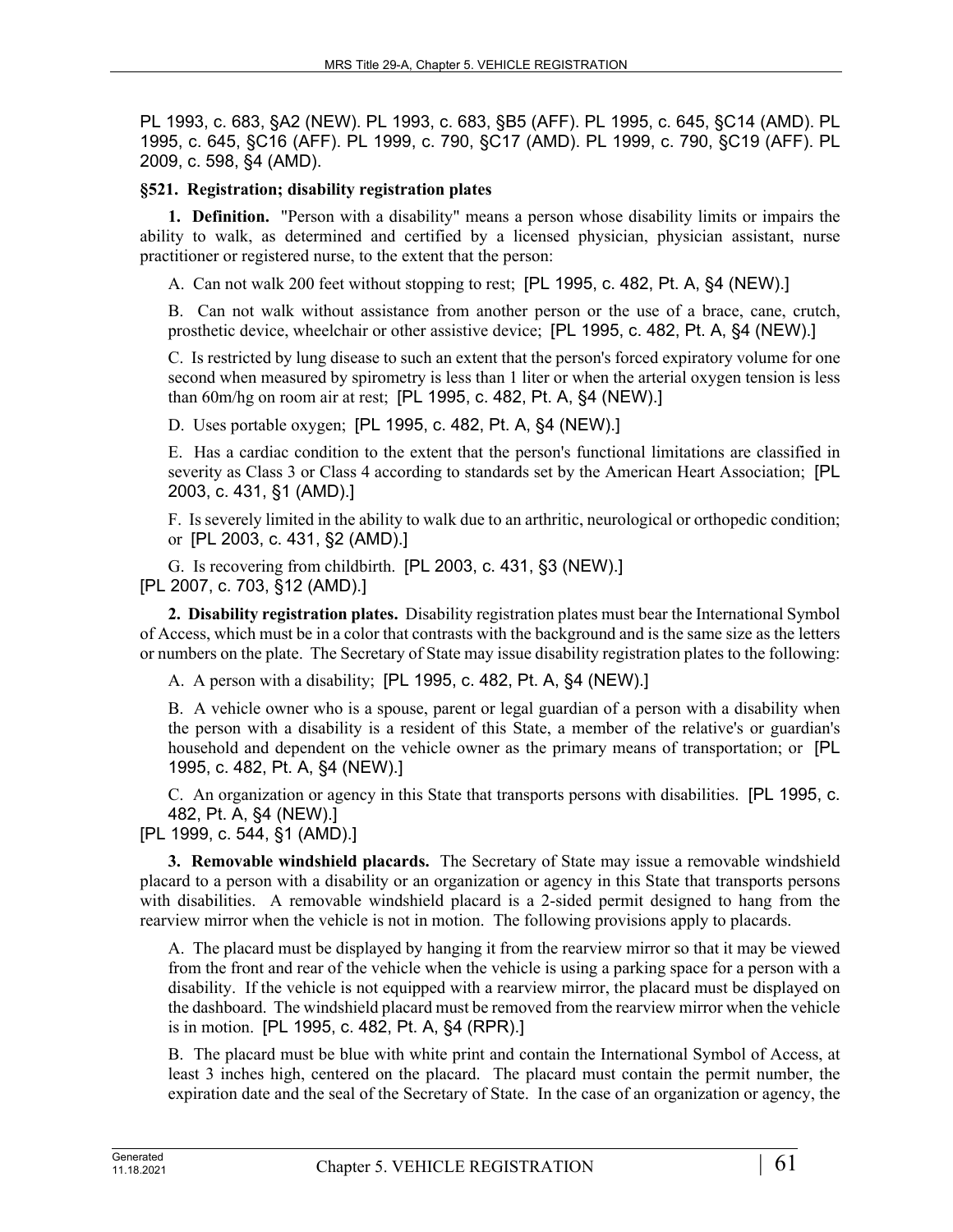placard must be green with white print and contain the same information, except that the name of the organization must appear along with the expiration date that must be determined by the Secretary of State. [PL 2015, c. 473, §10 (AMD).]

C. A windshield placard may be displayed on any properly registered motor vehicle only when the person with a disability is a passenger or the operator or when the driver of the vehicle is waiting for a service to be rendered to the person with a disability. [PL 1995, c. 482, Pt. A, §4 (RPR).] [PL 2015, c. 473, §10 (AMD).]

**4. Motorcycle.** A person with a disability who has registered a motorcycle may be issued a disability plate as a registration plate. The registration plate must bear the International Symbol of Access, which must be in a color that contrasts with the background and must be the same size as the letters or numbers on the plate.

[PL 1995, c. 482, Pt. A, §4 (RPR).]

**5. Application; issuance.** The following provisions apply to an application for and the issuance of a disability plate or placard.

A. An application for a disability plate or placard must be accompanied by the certificate of a physician, physician assistant, nurse practitioner or registered nurse attesting to the applicant's physical disability as defined in subsection 1. The physician, physician assistant, nurse practitioner or registered nurse shall designate the duration of the applicant's disability not to exceed 6 years or designate the applicant's disability as permanent. The Secretary of State shall issue to an eligible applicant disability plates and windshield placards upon request. A disability plate or placard issued to a person for whom the duration of the person's disability has been designated as not exceeding 6 years expires upon the expiration of the duration of the disability as designated by the physician, physician assistant, nurse practitioner or registered nurse. [PL 2013, c. 496, §10 (NEW).]

B. When the Secretary of State determines the disability to be permanent from the application, the disability plate or placard expires upon the expiration date of that person's driver's license or nondriver identification card issued by this State. The applicant is not required to continue to provide proof of disability upon renewal of the applicant's disability plate or placard. [PL 2013, c. 496, §10 (NEW).]

C. When the applicant's need for the disability plate or placard terminates or the applicant dies, the disability plate or placard must be returned to the Secretary of State. Notwithstanding subsection 2, paragraphs B and C, the provisions of this subsection, as regards the issuance of a disability plate or placard for a person with a permanent disability, apply only to that person. [PL 2013, c. 496, §10 (NEW).]

[PL 2013, c. 496, §10 (RPR).]

**6. Temporary placards.** The Secretary of State may issue a temporary placard to a person who is temporarily disabled. A temporary placard is a 2-sided permit designed to hang from the rearview mirror when the vehicle is not in motion. The following provisions apply to temporary placards.

A. An application for a temporary placard must be accompanied by the certificate of a physician, physician assistant, nurse practitioner or registered nurse attesting to the applicant's physical disability as defined in subsection 1 and the period of time that the physician, physician assistant, nurse practitioner or registered nurse determines the applicant will have the disability. A temporary placard is not valid for a period of more than 6 months. The Secretary of State shall give priority consideration to requests for temporary placards.

A temporary placard issued pursuant to subsection 1, paragraph G is valid, after the birth of a child, for a period of not more than:

(1) One week after cesarean section delivery; or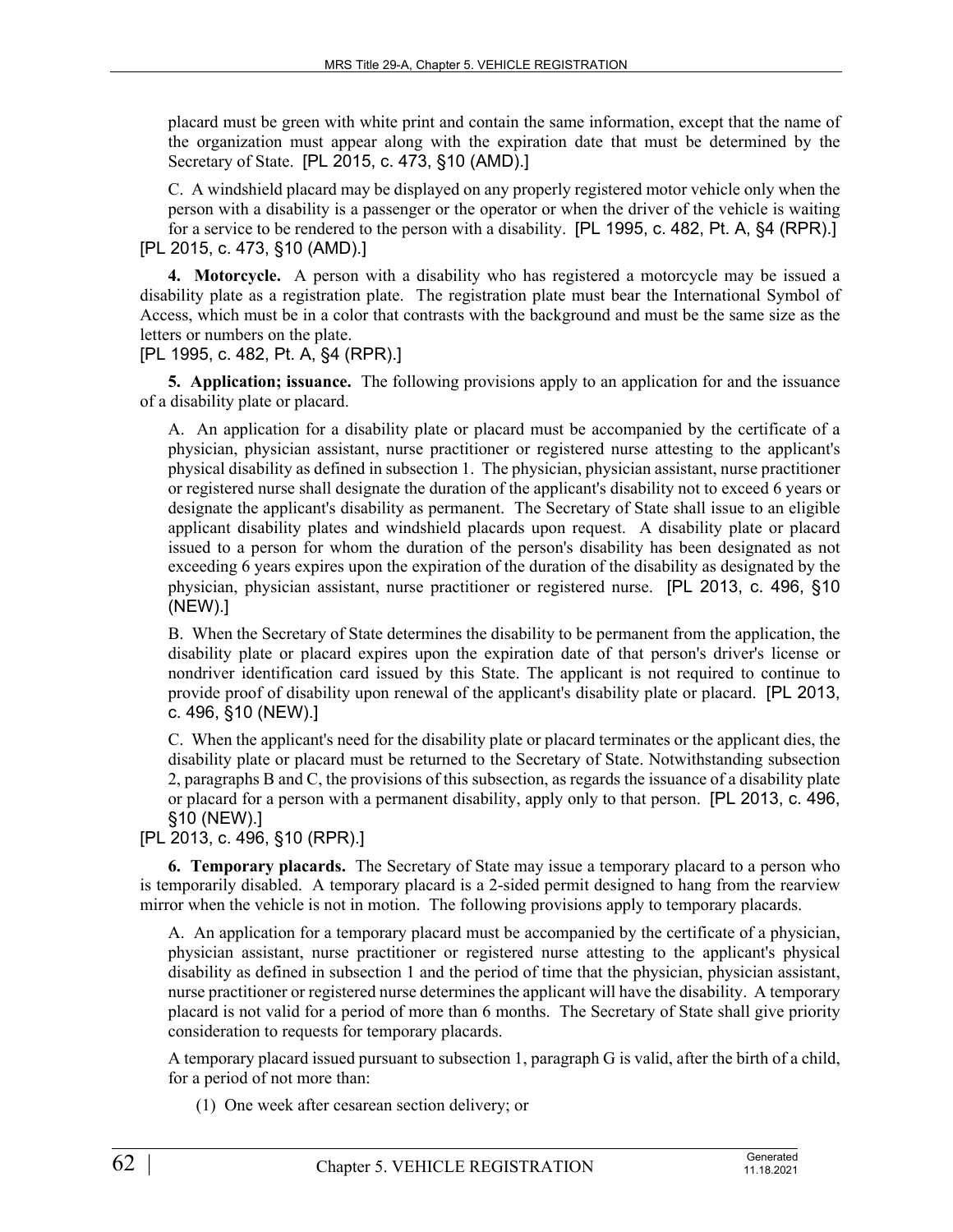(2) A time to be determined by the patient's physician after the birth of a preterm infant. [PL 2007, c. 703, §14 (AMD).]

B. The placard must be red with white print and contain the International Symbol of Access, at least 3 inches high, centered on the placard. The placard must contain the permit number, the expiration date specified by the physician and the seal of the Secretary of State. [PL 1995, c. 645, Pt. A, §5 (AMD).]

C. During the period for which it is valid, a temporary placard carries the same privileges as a disability windshield placard and has the same use restrictions specified in subsection 3. [PL 1995, c. 482, Pt. A, §4 (RPR).]

D. [PL 1995, c. 482, Pt. A, §4 (RP).] [PL 2007, c. 703, §14 (AMD).]

**6-A. Parking permit.** The Secretary of State shall create a 21-day parking permit for a person with a disability to be used while a person is waiting to receive a disability registration plate or placard and may appoint a licensed physician, physician assistant, nurse practitioner or registered nurse as an agent authorized solely to issue such a permit. The Secretary of State shall determine by rule qualifications and requirements for an agent authorized under this subsection. The 21-day parking permit must be in a form prescribed by the Secretary of State by rule and convey the privileges and restrictions authorized under this section. The 21-day parking permit must be displayed in a manner so that it may be viewed from the front of the vehicle whenever the vehicle is parked in a parking space for a person with a disability. Rules adopted pursuant to this subsection are routine technical rules as defined in Title 5, chapter 375, subchapter 2-A.

Agents appointed pursuant to this subsection may not charge a fee for issuing a 21-day parking permit for a person with a disability.

[PL 2011, c. 117, §1 (NEW).]

**7. Registration and placard fees.** There is no additional registration fee for disability plates or placards.

[PL 2001, c. 361, §11 (AMD).]

**8. Violation.** 

[PL 1997, c. 673, §1 (RP).]

**9. Compliance.** Any person or organization issued a placard or plates pursuant to former Title 29, section 252 or 252-C must reapply, according to the procedures set forth in this section, by January 1, 2001. In the case of individuals or organizations currently in possession of disability plates or a placard who successfully reapply, the placard or plates expire on the date specified by the placard or plates. [PL 1997, c. 776, §18 (AMD).]

**9-A. Enforcement of disability parking restrictions.** A law enforcement officer may enforce disability parking restrictions. The State Police shall enforce disability parking restrictions at service facilities established on the Maine Turnpike and on the interstate highway system in the State. A person commits a traffic infraction if that person parks in a parking space designated and clearly marked for persons with physical disabilities and has not been issued or is not transporting a person who has been issued a disability registration plate or a removable windshield placard pursuant to this section or section 523 or a disability registration plate or placard issued by another state. A person commits a traffic infraction if that person parks in an access aisle, regardless of whether the person has been issued a disability registration plate or removable placard. A person who violates this subsection is subject to a fine of not less than \$200 and not more than \$500. Testimony under oath with clear photographic evidence from a person with a disability or the driver of a vehicle transporting a person with a disability that a vehicle was parked in violation of this subsection is prima facie evidence of a violation of this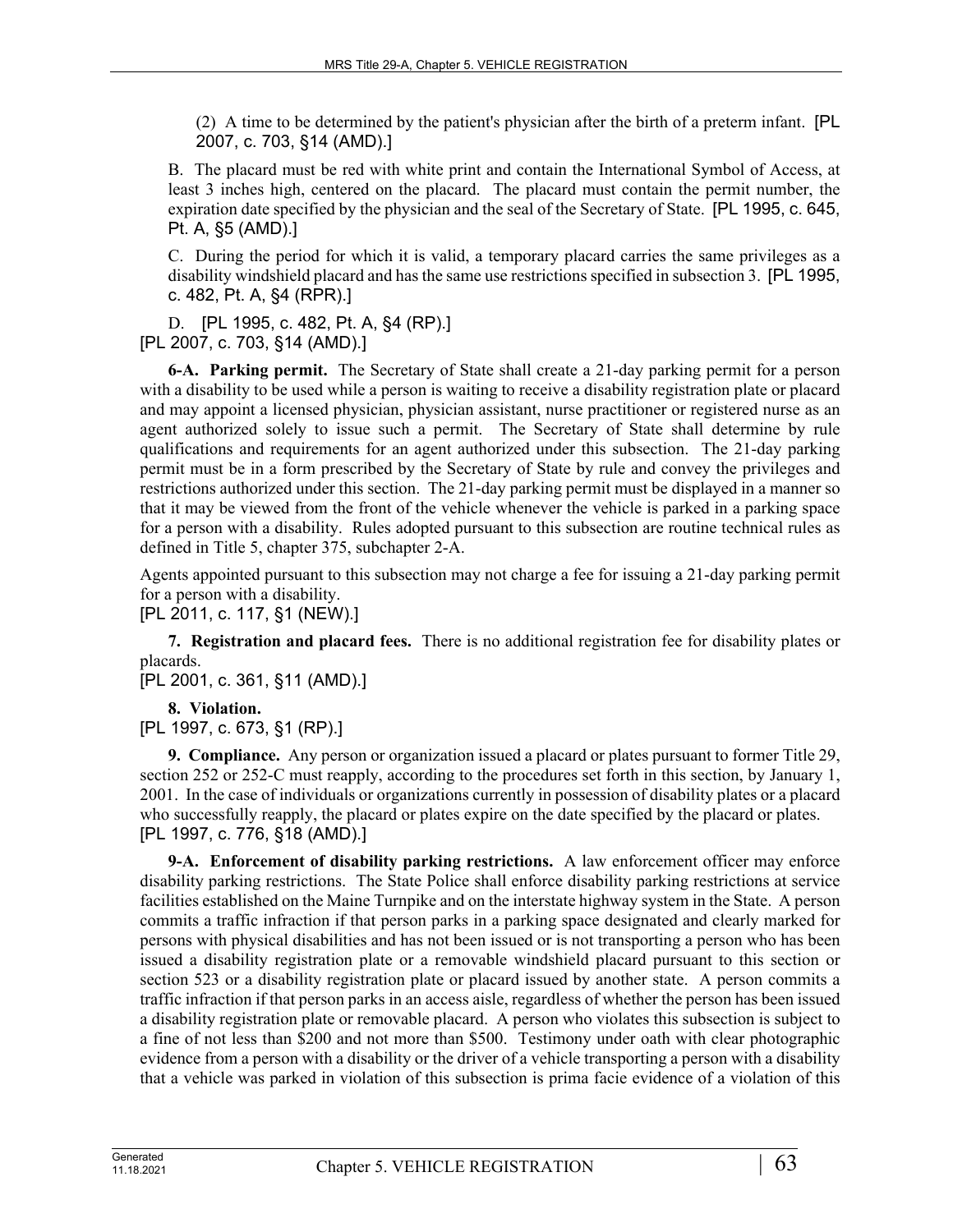subsection. For purposes of this subsection, "person with a disability" has the same meaning as in subsection 1.

[PL 2015, c. 52, §1 (AMD).]

**9-B. Registered owner's liability for vehicle illegally parked in disability parking space or access aisle.** A person who is a registered owner of a vehicle at the time that vehicle is involved in a violation of subsection 9‑A commits a traffic infraction. For purposes of this subsection, "registered owner" includes a person issued a dealer or transporter registration plate.

A. Anyone who observes a violation of subsection 9‑A may report the violation to a law enforcement officer. If a report is made, the observer shall report the time and the location of the violation and the registration plate number and a description of the vehicle involved. The officer shall initiate an investigation of the reported violation and, if possible, contact the registered owner of the motor vehicle involved and request that the registered owner supply information identifying the operator. Testimony under oath with clear photographic evidence from a person with a disability or the driver of a vehicle transporting a person with a disability that a vehicle was parked in violation of this subsection is prima facie evidence of a violation of this subsection. For purposes of this paragraph, "person with a disability" has the same meaning as in subsection 1. [PL 2015, c. 52, §2 (AMD).]

B. The investigating officer may cause the registered owner of the vehicle to be served with a summons for a violation of this subsection. [PL 2005, c. 528, §2 (NEW).]

C. Except as provided in paragraph D, it is not a defense to a violation of this subsection that a registered owner was not operating the vehicle at the time of the violation. [PL 2005, c. 528, §2 (NEW).]

D. The following are defenses to a violation of this subsection.

(1) If a person other than the owner is found to be operating the vehicle at the time of the violation and is adjudicated of violating subsection 9‑A, then the registered owner may not be found in violation of this subsection.

(2) If the registered owner is a lessor of vehicles and at the time of the violation the vehicle was in the possession of a lessee, and the lessor provides the investigating officer with a copy of the lease agreement containing the information required by section 254, then the lessee and not the lessor may be charged under this subsection.

(3) If the vehicle is operated using a dealer or transporter registration plate and at the time of the violation the vehicle was operated by any person other than the dealer or transporter, and if the dealer or transporter provides the investigating officer with the name and address of the person who had control over the vehicle at the time of the violation, then that person and not the dealer or transporter may be charged under this subsection.

(4) If a report that the vehicle was stolen is given to a law enforcement officer or agency before the violation occurs or within a reasonable time after the violation occurs, then the registered owner may not be charged under this subsection. [PL 2005, c. 528, §2 (NEW).]

E. A person who violates this subsection is subject to a fine of not less than \$200 and not more than \$500. [PL 2013, c. 381, Pt. C, §2 (AMD).]

[PL 2015, c. 52, §2 (AMD).]

# **10. Effective date.**

[PL 1997, c. 776, §19 (RP).]

**11. Violation.** A person other than a person with a disability or an organization transporting a person with a disability using a set of disability registration plates or a windshield placard commits a traffic infraction and is subject to a penalty of not less than \$100 nor more than \$500. The disability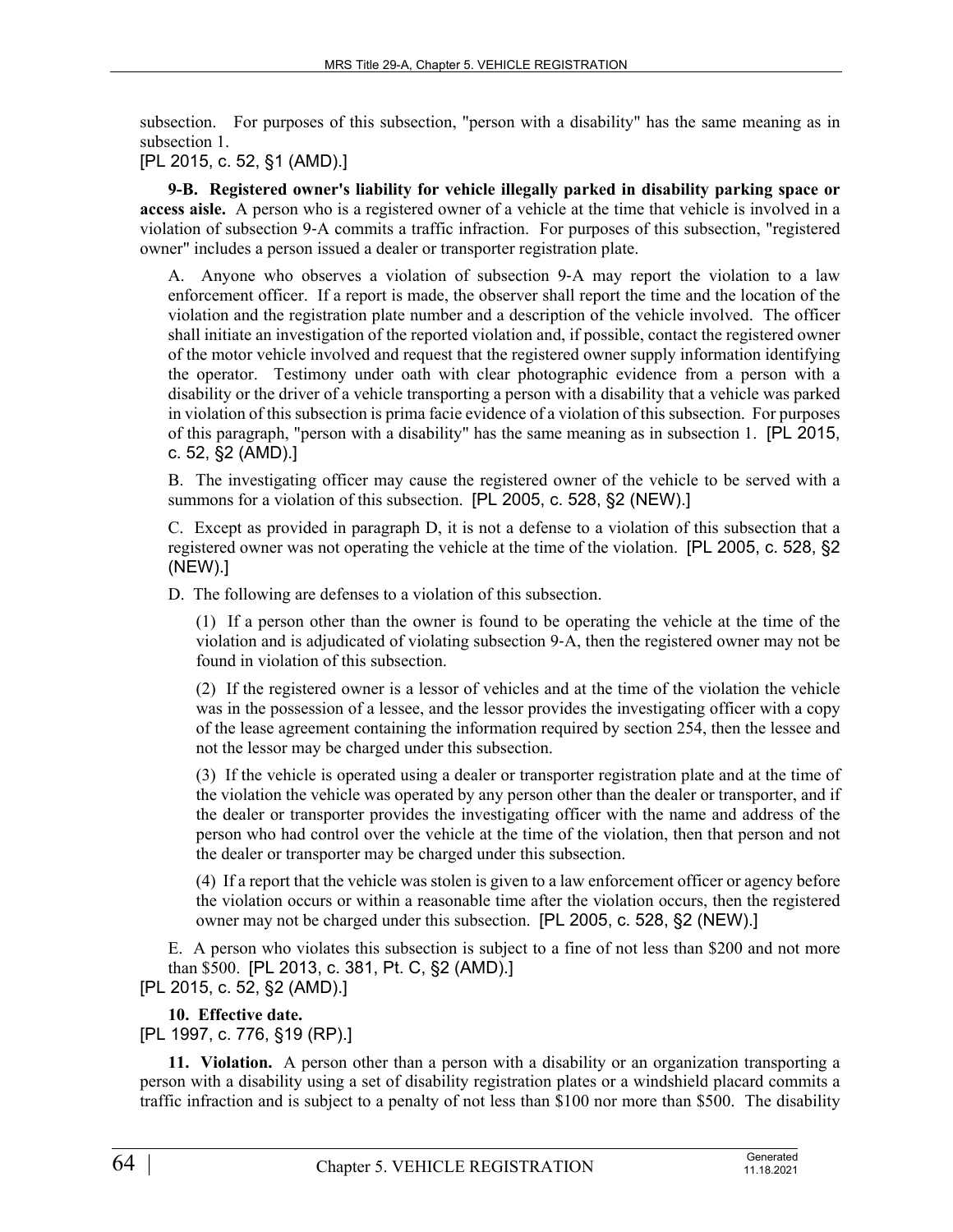registration plates or removable windshield placard may be suspended for improper use. A 2nd or subsequent violation of this subsection is a Class E crime for which the fine under this subsection may be doubled.

[PL 2009, c. 143, §2 (AMD).]

**12. Parking without charge.** A vehicle that exhibits a permanent placard, a temporary placard or a disability registration plate may park at a parking area that is not a parking facility as defined in Title 30‑A, section 5401, subsection 5 without a charge and may park a length of time that does not exceed twice the limit otherwise allowed.

[PL 2019, c. 648, §1 (AMD).]

**13. Altering placard.** A person who alters or causes to be altered the expiration date of a disability placard issued pursuant to this section commits a traffic infraction and is subject to a penalty of not less than \$100 nor more than \$500.

[PL 2007, c. 383, §13 (NEW).]

**14. Disabled veterans parking.** A person qualifying for special designation plates pursuant to section 523, subsection 1 or 2 may request disabled veterans parking registration plates.

Disabled veterans parking registration plates must bear the words "Disabled Veteran," the American flag and the International Symbol of Access in compliance with subsection 2. [PL 2009, c. 598, §5 (NEW).]

# SECTION HISTORY

PL 1993, c. 683, §A2 (NEW). PL 1993, c. 683, §B5 (AFF). PL 1995, c. 482, §A4 (RPR). PL 1995, c. 645, §§A4,5 (AMD). PL 1997, c. 673, §§1,2 (AMD). PL 1997, c. 776, §§18,19 (AMD). PL 1999, c. 470, §6 (AMD). PL 1999, c. 544, §1 (AMD). PL 2001, c. 35, §§1-3 (AMD). PL 2001, c. 77, §1 (AMD). PL 2001, c. 151, §1 (AMD). PL 2001, c. 361, §11 (AMD). PL 2003, c. 431, §§1-4 (AMD). PL 2003, c. 633, §2 (AMD). PL 2005, c. 433, §7 (AMD). PL 2005, c. 433, §28 (AFF). PL 2005, c. 528, §§1,2 (AMD). PL 2007, c. 383, §13 (AMD). PL 2007, c. 703, §§12-14 (AMD). PL 2009, c. 143, §§1, 2 (AMD). PL 2009, c. 598, §5 (AMD). PL 2011, c. 23, §1 (AMD). PL 2011, c. 117, §1 (AMD). PL 2013, c. 381, Pt. C, §§1, 2 (AMD). PL 2013, c. 496, §10 (AMD). PL 2015, c. 52, §§1, 2 (AMD). PL 2015, c. 473, §10 (AMD). PL 2019, c. 648, §1 (AMD).

# **§522. Deaf, hard-of-hearing and late-deafened persons**

# **(REPEALED)**

# SECTION HISTORY

PL 1993, c. 683, §A2 (NEW). PL 1993, c. 683, §B5 (AFF). PL 1995, c. 65, §§A92,93 (AMD). PL 1995, c. 65, §§A153,C15 (AFF). PL 2001, c. 361, §12 (AMD). PL 2009, c. 174, §22 (AMD). PL 2021, c. 216, §14 (RP).

# **§523. Certain veterans**

**1. Amputee or blind veterans.** On application to the Secretary of State for registration of any motor vehicle of any amputee or blind veteran who has received an automobile from the United States Government under authority of 38 United States Code, Sections 3901, et seq. or any amputee or blind veteran receiving compensation from the Veterans Administration or any branch of the United States Armed Forces for service-connected disability who has a specially designed motor vehicle, that veteran is entitled to have that automobile duly registered and a registration certificate delivered to the veteran without the requirement of the payment of any fee.

Any veteran who has lost both legs or the use of both legs and who has registered a motor vehicle without the payment of a fee as provided in this section upon certification by the Veterans Administration or appropriate branch of the United States Armed Forces must be issued special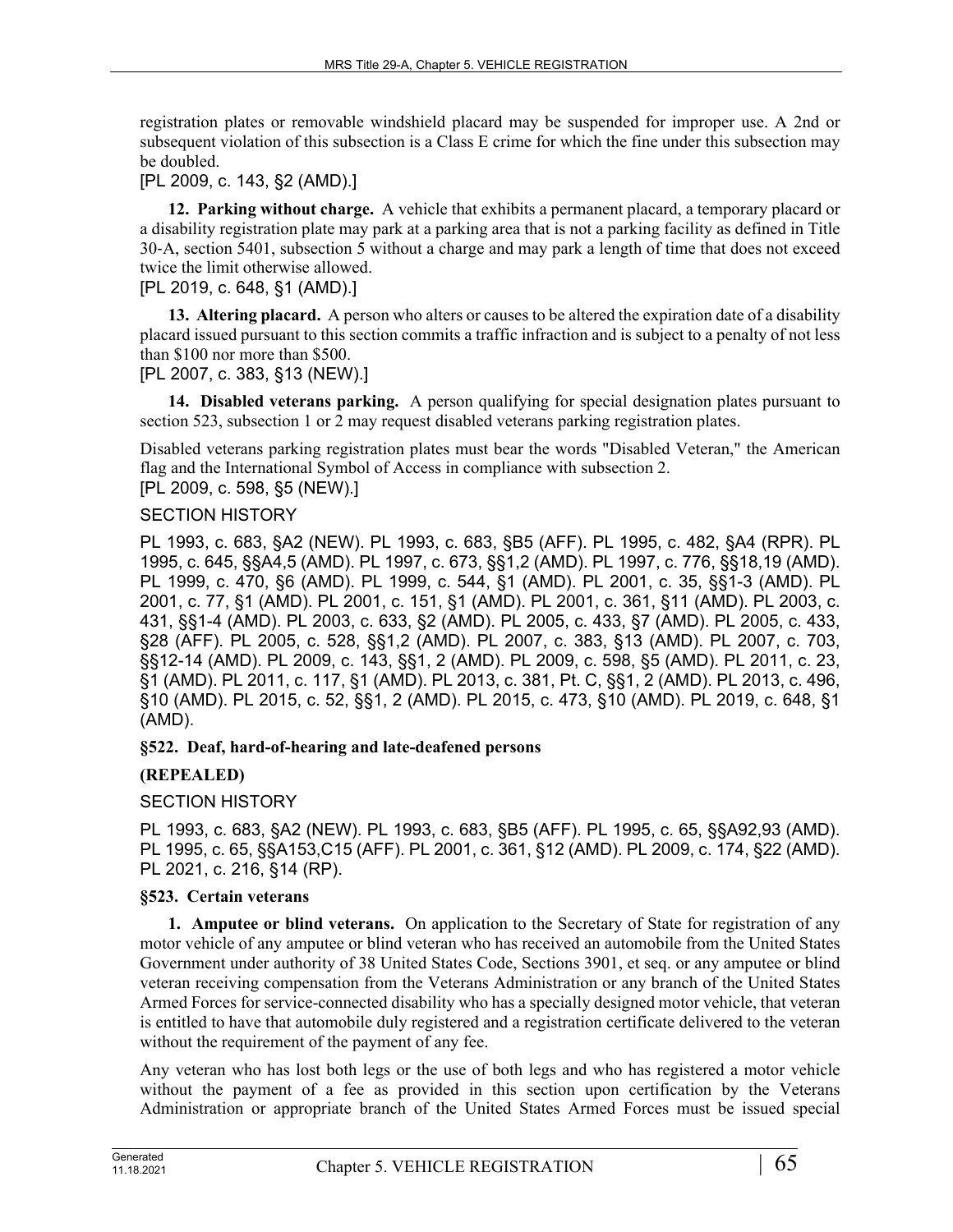designating plates. Those designating plates must be issued by the Secretary of State and must bear the words "Disabled Veteran."

[PL 1993, c. 683, Pt. A, §2 (NEW); PL 1993, c. 683, Pt. B, §5 (AFF).]

**2. Disabled veterans; special free license plates.** The Secretary of State, on application and upon evidence of payment of the excise tax required by Title 36, section 1482, shall issue a registration certificate and set of special designating plates to be used in lieu of regular registration plates for a vehicle with a registered gross weight of not more than 26,000 pounds to any 100% disabled veteran when that application is accompanied by certification from the United States Veterans Administration or any branch of the United States Armed Forces as to the veteran's permanent disability and receipt of 100% service-connected benefits. A disability placard is issued in addition to the disabled veteran registration plate at no fee.

These special designating plates must bear the words "Disabled Veteran," which indicate that the vehicle is owned by a disabled veteran.

[PL 2017, c. 43, §1 (AMD).]

**2-A. Disabled veterans motorcycle license plates.** The Secretary of State shall issue a registration certificate and special designating plate for a motorcycle to be used in lieu of a registration plate issued in subsection 2 to any 100% disabled veteran if an applicant submits the following together with an application:

A. Evidence of payment of the excise tax required by Title 36, section 1482; and [PL 1999, c. 734, §2 (NEW).]

B. Certification from the United States Veterans Administration or any branch of the United States Armed Forces as to the veteran's permanent disability and receipt of 100% service-connected benefits. [PL 1999, c. 734, §2 (NEW).]

Notwithstanding section 468, the Secretary of State may issue fewer than 2,000 of the plates authorized by this subsection, and this plate does not require a sponsor. These special designating plates must bear the word "Veteran."

[PL 1999, c. 734, §2 (NEW).]

**3. Special veterans registration plates.** The Secretary of State, on application and evidence of payment of the excise tax required by Title 36, section 1482 and the registration fee required by section 501 or by section 504, subsection 1 for a vehicle with a registered gross weight over 10,000 pounds, shall issue a registration certificate and a set of special veterans registration plates to be used in lieu of regular registration plates for a vehicle with a registered gross weight of not more than 26,000 pounds to any person who has served in the United States Armed Forces and who has been honorably discharged or to a person who has served in the United States Armed Forces for at least 3 years and continues to serve. If a person who qualifies for a special veterans registration plate under this subsection is the primary driver of 3 vehicles, the Secretary of State may issue in accordance with this section a set of special veterans registration plates for each vehicle.

Each application must be accompanied by the applicant's Armed Forces Report of Transfer or Discharge, DD Form 214, certification from the United States Veterans Administration or the appropriate branch of the United States Armed Forces verifying the applicant's military service and honorable discharge, or a letter from the Department of Defense, Veterans and Emergency Management, Maine Bureau of Veterans' Services verifying active duty military service and length of service.

The Secretary of State shall recall a special veterans registration plate of a recipient who has been less than honorably discharged from the United States Armed Forces.

All surplus revenue collected for issuance of the special registration plates is retained by the Secretary of State to maintain and support this program.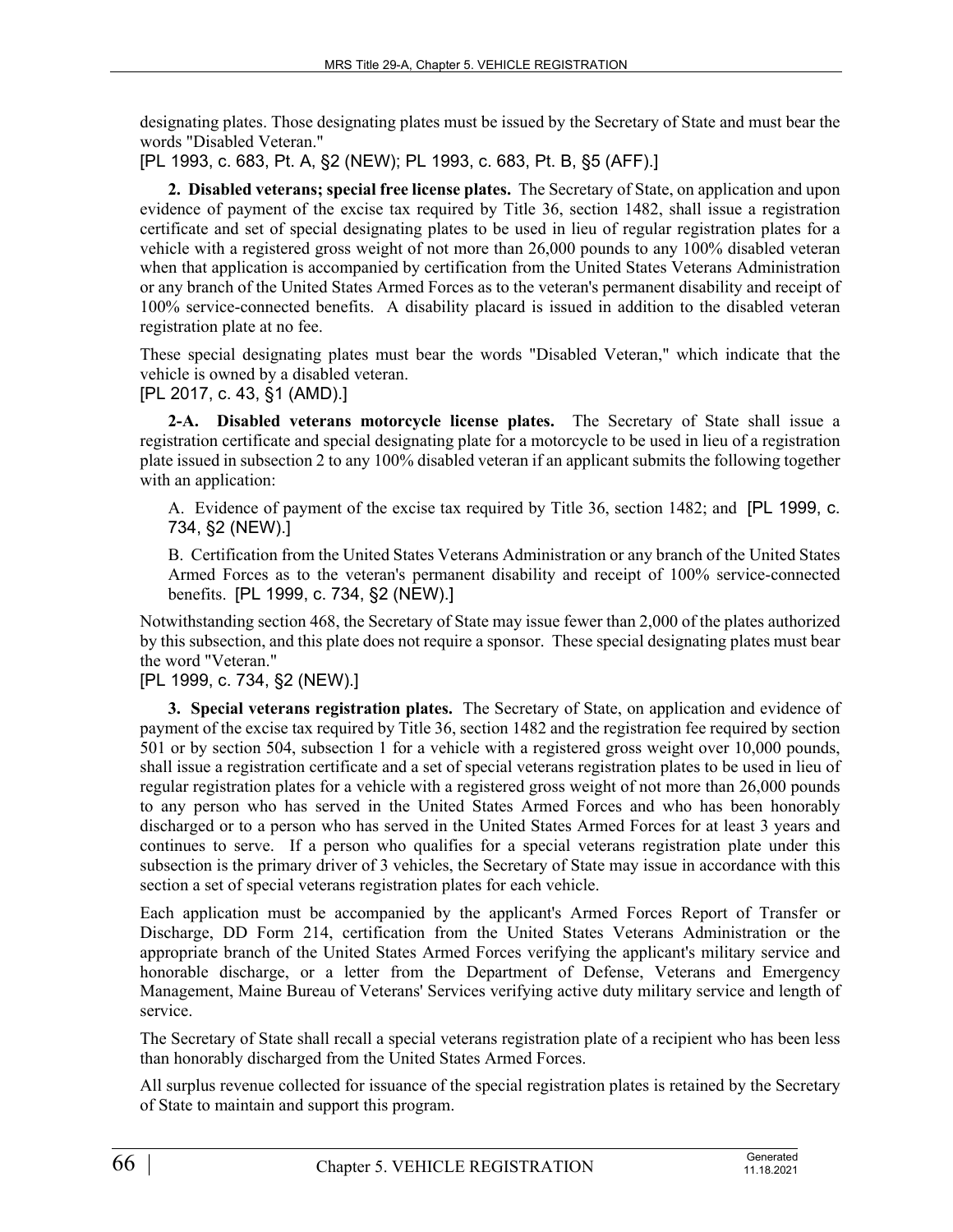The surviving spouse of a special veteran plate recipient issued plates in accordance with this subsection may retain and display the special veteran plates as long as the surviving spouse remains unmarried. Upon remarriage, the surviving spouse may not use the special veteran plates on a motor vehicle, but may retain them as a keepsake. Upon the death of the surviving spouse, the family may retain the special veteran plates, but may not use them on a motor vehicle.

The Secretary of State may issue a special disability registration plate for veterans in accordance with section 521, subsections 1, 5, 7 and 9. The special disability registration plate for veterans must bear the International Symbol of Access.

The Secretary of State may issue a set of special veterans registration plates when the qualifying veteran is the primary driver of a company-owned vehicle if:

A. The company is owned solely by a veteran who qualifies for a veteran plate under this section; [PL 2007, c. 383, §15 (NEW).]

B. The vehicle is leased by a veteran who qualifies for the veteran plate under this subsection; or [PL 2007, c. 383, §15 (NEW).]

C. The vehicle is leased by the employer of a veteran who qualifies for the veteran plate and the employer has assigned the vehicle exclusively to the veteran. The employer must attest in writing that the veteran will have exclusive use of the vehicle and agrees to the display of the special veteran plate. [PL 2007, c. 383, §15 (NEW).]

[PL 2017, c. 43, §2 (AMD); PL 2019, c. 377, §6 (REV).]

**3-A. Motorcycle plates; veterans.** In addition to any plate issued pursuant to subsection 3, the Secretary of State, on application and evidence of payment of the excise tax required by Title 36, section 1482 and the registration fee required by section 515, subsection 1, shall issue a registration certificate and a special veterans registration plate for up to 3 designated motorcycles owned or controlled by a person who has served in the United States Armed Forces and who has been honorably discharged or to a person who has served in the United States Armed Forces for at least 3 years and continues to serve.

Each application must be accompanied by the applicant's Armed Forces Report of Transfer or Discharge, DD Form 214, certification from the United States Department of Veterans Affairs or the appropriate branch of the United States Armed Forces verifying the applicant's military service and honorable discharge, or a letter from the Department of Defense, Veterans and Emergency Management, Maine Bureau of Veterans' Services verifying active duty military service and length of service.

The Secretary of State shall recall a special veterans registration plate of a recipient who has been less than honorably discharged from the United States Armed Forces.

All surplus revenue collected for issuance of the special veterans registration plates is retained by the Secretary of State to maintain and support this program.

Upon request the Secretary of State shall issue special veterans registration plates for a motorcycle that are also vanity plates. These plates are issued in accordance with this section and section 453. Vanity plates issued under this subsection may not duplicate vanity plates issued in another class of plate.

The surviving spouse of a recipient of a special veterans registration plate issued in accordance with this subsection may retain and use the plate or plates as long as the surviving spouse remains unmarried. Upon remarriage, the surviving spouse may not use the plate or plates, but may retain them. Upon the death of the surviving spouse, the family may retain the plate or plates, but may not use them.

The Secretary of State may not issue special commemorative decals under subsection 5 or 6 for use on special veterans registration plates for a motorcycle.

[PL 2011, c. 356, §12 (AMD); PL 2019, c. 377, §6 (REV).]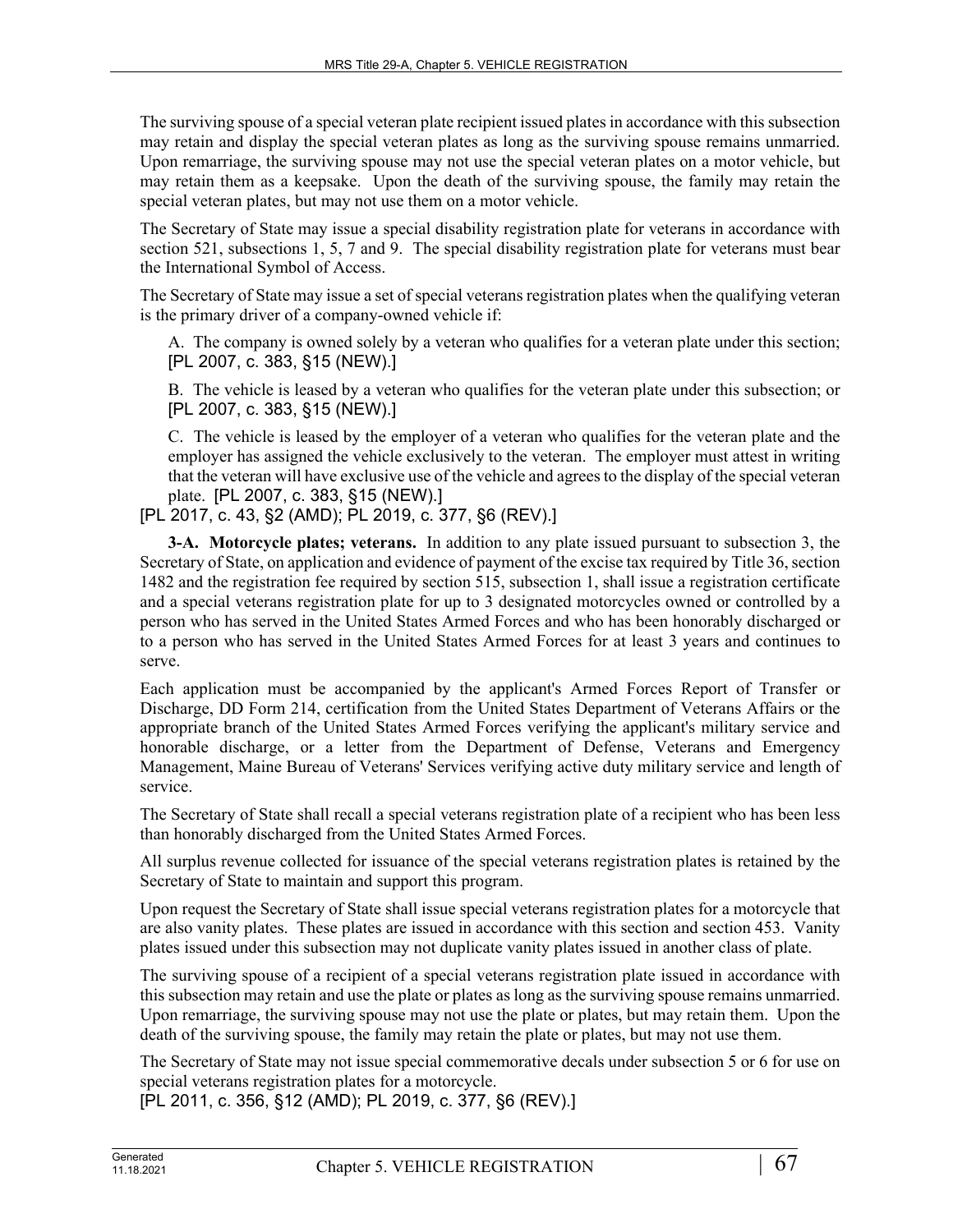**4. Veterans vanity plates.** Upon request and as provided by section 453, the Secretary of State shall issue veterans registration plates that are also vanity plates. Veterans registration vanity plates are issued in accordance with this section and section 453.

[PL 2013, c. 496, §11 (AMD).]

**5. Special commemorative decals for medals, badges or ribbons awarded.** The Secretary of State may issue special commemorative decals for use with special veterans registration plates to any person who served in the United States Armed Forces, was honorably discharged and was awarded a medal, badge or ribbon described in paragraphs A to BB when that person's application is accompanied by the appropriate military certification verifying that the medal, badge or ribbon was awarded to the applicant. One set of commemorative decals may be issued for each set of special veterans registration plates issued under this section. One set of 2 commemorative decals must be displayed on the front and back plates. The fee for a set of commemorative decals may not exceed \$5.

Special commemorative decals may be issued to applicants awarded the following medals, badges or ribbons:

- A. Distinguished Service Cross; [PL 2001, c. 453, §2 (NEW); PL 2001, c. 453, §4 (AFF).]
- B. Navy Cross; [PL 2001, c. 453, §2 (NEW); PL 2001, c. 453, §4 (AFF).]
- C. Air Force Cross; [PL 2001, c. 453, §2 (NEW); PL 2001, c. 453, §4 (AFF).]
- D. Silver Star; [PL 2001, c. 453, §2 (NEW); PL 2001, c. 453, §4 (AFF).]
- E. Distinguished Flying Cross; [PL 2001, c. 453, §2 (NEW); PL 2001, c. 453, §4 (AFF).]
- F. Bronze Star; [PL 2001, c. 453, §2 (NEW); PL 2001, c. 453, §4 (AFF).]
- G. Soldier's Medal; [PL 2001, c. 453, §2 (NEW); PL 2001, c. 453, §4 (AFF).]
- H. Navy or Marine Corps Medal; [PL 2001, c. 453, §2 (NEW); PL 2001, c. 453, §4 (AFF).]
- I. Airman's Medal; [PL 2001, c. 453, §2 (NEW); PL 2001, c. 453, §4 (AFF).]
- J. Coast Guard Medal; [PL 2001, c. 453, §2 (NEW); PL 2001, c. 453, §4 (AFF).]
- K. Asiatic-Pacific Campaign Medal; [PL 2001, c. 453, §2 (NEW); PL 2001, c. 453, §4 (AFF).]

L. European-African-Middle Eastern Campaign Medal; [PL 2001, c. 453, §2 (NEW); PL 2001, c. 453, §4 (AFF).]

- M. Korean Service Medal; [PL 2001, c. 453, §2 (NEW); PL 2001, c. 453, §4 (AFF).]
- N. Vietnam Service Medal; [PL 2001, c. 453, §2 (NEW); PL 2001, c. 453, §4 (AFF).]
- O. Southwest Asia Service Medal; [PL 2001, c. 453, §2 (NEW); PL 2001, c. 453, §4 (AFF).]

P. Armed Forces Expeditionary Medal; [PL 2005, c. 420, §1 (AMD); PL 2005, c. 433, §8 (AMD); PL 2005, c. 433, §28 (AFF).]

Q. Kosovo Service Medal; [PL 2005, c. 683, Pt. A, §47 (RPR).]

R. Korea Defense Service Medal; [PL 2005, c. 683, Pt. A, §48 (RPR).]

S. Global War on Terrorism Medal; [PL 2005, c. 433, §9 (NEW); PL 2005, c. 433, §28 (AFF).]

- T. Iraq Campaign Medal; [PL 2009, c. 437, §1 (AMD).]
- U. Afghanistan Campaign Medal; [PL 2009, c. 437, §1 (AMD).]
- V. United States Army Combat Infantry Badge; [PL 2009, c. 437, §1 (NEW).]
- W. United States Army Combat Medic Badge; [PL 2009, c. 437, §1 (NEW).]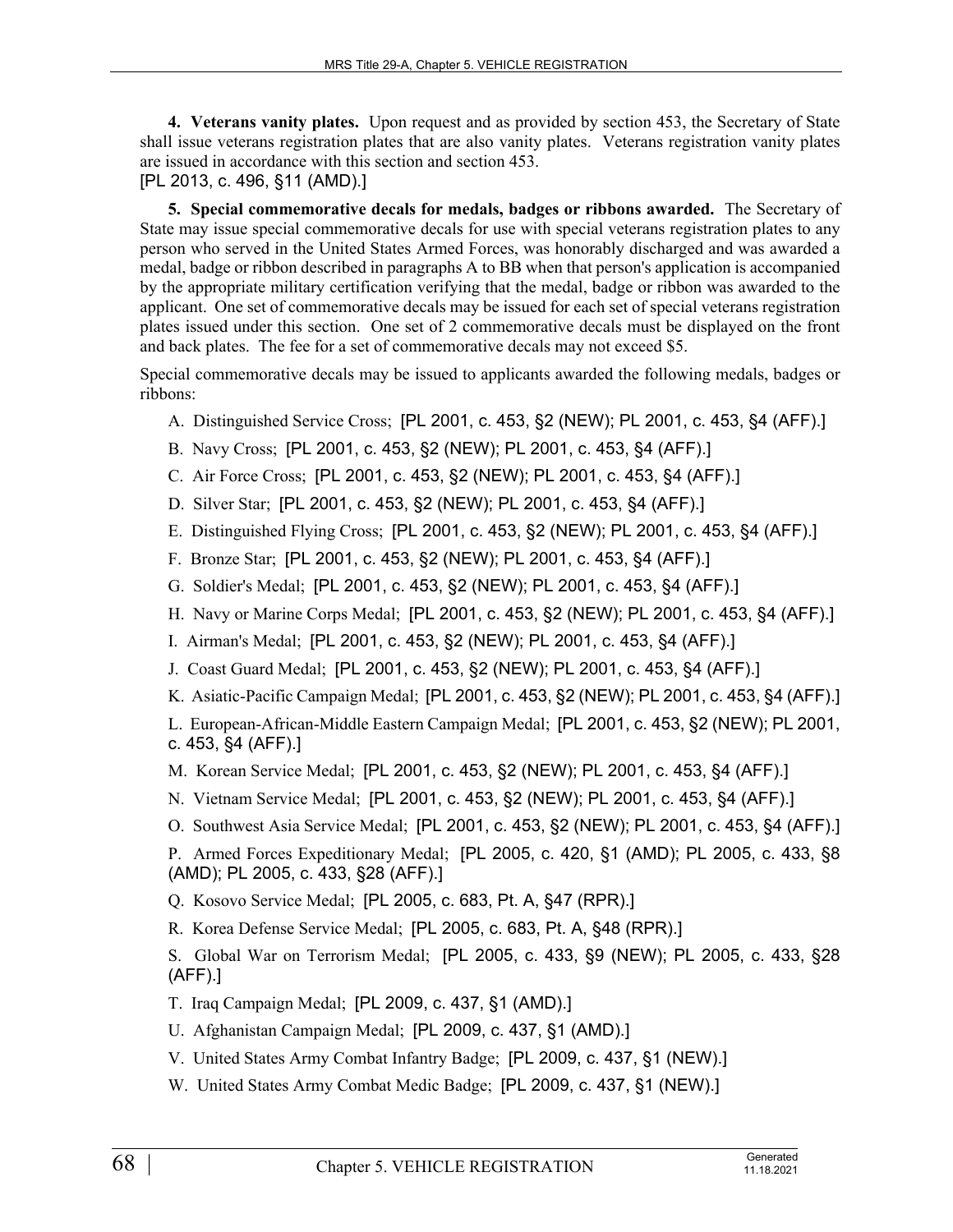X. United States Army Combat Action Badge; [PL 2009, c. 437, §1 (NEW).]

Y. United States Navy, Marine Corps or Coast Guard Combat Action Ribbon; [PL 2011, c. 22, §1 (AMD).]

Z. United States Air Force Combat Action Medal; [PL 2017, c. 8, §1 (AMD).]

AA. National Emergency Service Medal; and [PL 2017, c. 8, §1 (AMD).]

BB. Air Medal. [PL 2017, c. 8, §1 (NEW).]

[PL 2017, c. 8, §1 (AMD).]

**6. Special commemorative decals for branches of armed forces.** The Secretary of State may issue special commemorative decals for use with special veterans registration plates to any person who served in the United States Armed Forces and was honorably discharged when that person's application is accompanied by the appropriate military certification verifying the applicant's service. One set of commemorative decals may be issued for each set of special veterans registration plates issued under this section. One set of 2 commemorative decals must be displayed on the front and back plate. The fee for a set of commemorative decals may not exceed \$5.

Special commemorative decals may be issued to applicants who served in the:

- A. United States Army; [PL 2001, c. 453, §2 (NEW); PL 2001, c. 453, §4 (AFF).]
- B. United States Air Force; [PL 2001, c. 453, §2 (NEW); PL 2001, c. 453, §4 (AFF).]
- C. United States Navy; [PL 2001, c. 453, §2 (NEW); PL 2001, c. 453, §4 (AFF).]

D. United States Marine Corps; or [PL 2001, c. 453, §2 (NEW); PL 2001, c. 453, §4 (AFF).]

E. United States Coast Guard. [PL 2001, c. 453, §2 (NEW); PL 2001, c. 453, §4 (AFF).] [PL 2001, c. 453, §2 (NEW); PL 2001, c. 453, §4 (AFF).]

**7. Moratorium on decals for use with special veterans registration plates.**  [PL 2019, c. 397, §11 (RP).]

**8. Wabanaki decal.** The Secretary of State may issue a set of 2 Wabanaki decals to a person who has or receives a special veterans registration plate if the Secretary of State receives an application and a statement signed by a tribal official from a federally recognized tribe within the Wabanaki Confederacy proving the applicant's membership in the tribe. One set of 2 Wabanaki decals must be displayed on the front and back plates. The fee for a set of Wabanaki decals may not exceed \$5. [PL 2013, c. 586, Pt. I, §2 (NEW).]

# SECTION HISTORY

PL 1993, c. 683, §A2 (NEW). PL 1993, c. 683, §B5 (AFF). PL 1995, c. 645, §B10 (AMD). PL 1995, c. 645, §B24 (AFF). PL 1997, c. 69, §1 (AMD). PL 1999, c. 734, §2 (AMD). PL 1999, c. 751, §1 (AMD). PL 2001, c. 444, §1 (AMD). PL 2001, c. 453, §§1,2 (AMD). PL 2001, c. 453, §4 (AFF). PL 2001, c. 671, §10 (AMD). PL 2003, c. 652, §B4 (AMD). PL 2003, c. 652, §B8 (AFF). PL 2005, c. 420, §§1,2 (AMD). PL 2005, c. 433, §§8,9 (AMD). PL 2005, c. 433, §28 (AFF). PL 2005, c. 573, §3 (AMD). PL 2005, c. 683, §§A47,48 (AMD). PL 2007, c. 376, §1 (AMD). PL 2007, c. 383, §§14, 15 (AMD). PL 2009, c. 80, §§1, 2 (AMD). PL 2009, c. 437, §§1, 2 (AMD). PL 2011, c. 22, §§1, 2 (AMD). PL 2011, c. 356, §12 (AMD). PL 2013, c. 496, §11 (AMD). PL 2013, c. 586, Pt. I, §§1, 2 (AMD). PL 2017, c. 8, §1 (AMD). PL 2017, c. 43, §§1, 2 (AMD). PL 2019, c. 377, §6 (REV). PL 2019, c. 397, §11 (AMD).

# **§524. Other special veterans registration plates**

**1. United States Medal of Honor recipients; special license plates.** The Secretary of State, on application and upon evidence of payment of the excise tax required by Title 36, section 1482, shall issue, at no fee, a registration certificate and set of special designating plates, to be used in lieu of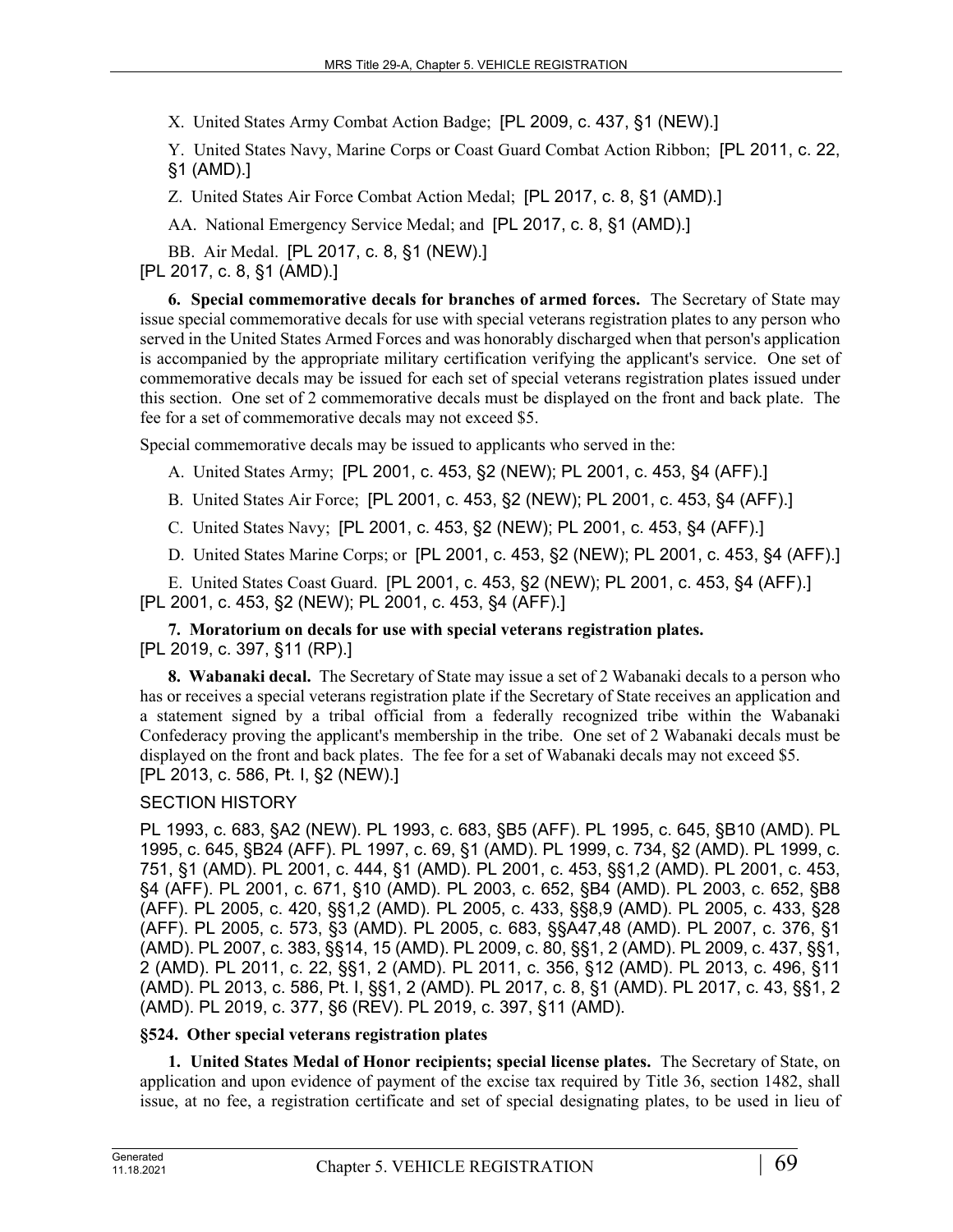regular registration plates, to any Maine resident who has been awarded the Medal of Honor by the Congress of the United States when the application is accompanied by a copy of the military orders awarding the Medal of Honor.

These special designating plates must be of a design as determined by the Secretary of State.

The Secretary of State may issue Medal of Honor plates for display only on an automobile or truck registered for not more than 10,000 pounds.

# [PL 2011, c. 356, §13 (AMD).]

**2. Former prisoners of war; special license plates.** The Secretary of State, on application and upon evidence of payment of the excise tax required by Title 36, section 1482, shall issue, at no fee, a registration certificate and set of special designating plates to be used in lieu of regular registration plates to any civilian citizen of the United States who was interned as a prisoner of war and to any person who served in the United States Armed Forces and who was a prisoner of war at any time during tenure of service, or the surviving spouse of a former prisoner of war who is deceased, when that application is accompanied by a copy of the appropriate military form or other official form issued by the Federal Government certifying that the person is a former prisoner of war. This special license plate is issued specifically to former prisoners of war and their spouses and the privilege of using the special plate is transferable only on the death of the former prisoner of war to the former prisoner's spouse. Upon the death of the former prisoner of war, the surviving spouse may retain and display the special license plate. Upon remarriage, the surviving spouse may not use the special license plate on a motor vehicle, but may retain it. Upon the death of the surviving spouse, the family may retain the special license plate, but not use it on a motor vehicle.

These special designating plates must be of a design as determined by the Secretary of State that is unique and not duplicated by any other design.

The Secretary of State may issue prisoner of war plates for display only on an automobile or truck registered for not more than 10,000 pounds.

# [PL 2011, c. 356, §13 (AMD).]

**3. Pearl Harbor survivors; special license plates.** The Secretary of State, on application and upon evidence of payment of the excise tax required by Title 36, section 1482, shall issue, at no fee, a registration certificate and set of special designating plates to be used in lieu of regular registration plates to any person who served in the United States Armed Forces and who was stationed at Pearl Harbor, Oahu, Hawaii during the attack by Japanese forces on December 7, 1941, when that application is accompanied by appropriate military certification verifying the applicant's service at Pearl Harbor during the attack. This special license plate is issued specifically to Pearl Harbor survivors and the privilege of using the special plate is not transferable.

These special designating plates must be of a design as determined by the Secretary of State.

The Secretary of State may issue Pearl Harbor survivor plates for display only on an automobile or truck registered for not more than 10,000 pounds.

# [PL 2011, c. 356, §13 (AMD).]

**4. Purple Heart medal recipients; special license plates.** The Secretary of State, on application and upon evidence of payment of the excise tax required by Title 36, section 1482, shall issue, at no fee, a registration certificate and a set of Purple Heart registration plates, to be used in lieu of regular registration plates, to a person who is a Purple Heart medal recipient.

An application for Purple Heart plates must be accompanied by proof that the applicant has been awarded the Purple Heart medal. The Secretary of State shall verify the documentation presented by the applicant. Misrepresentation of documents is in violation of section 2103, subsection 5.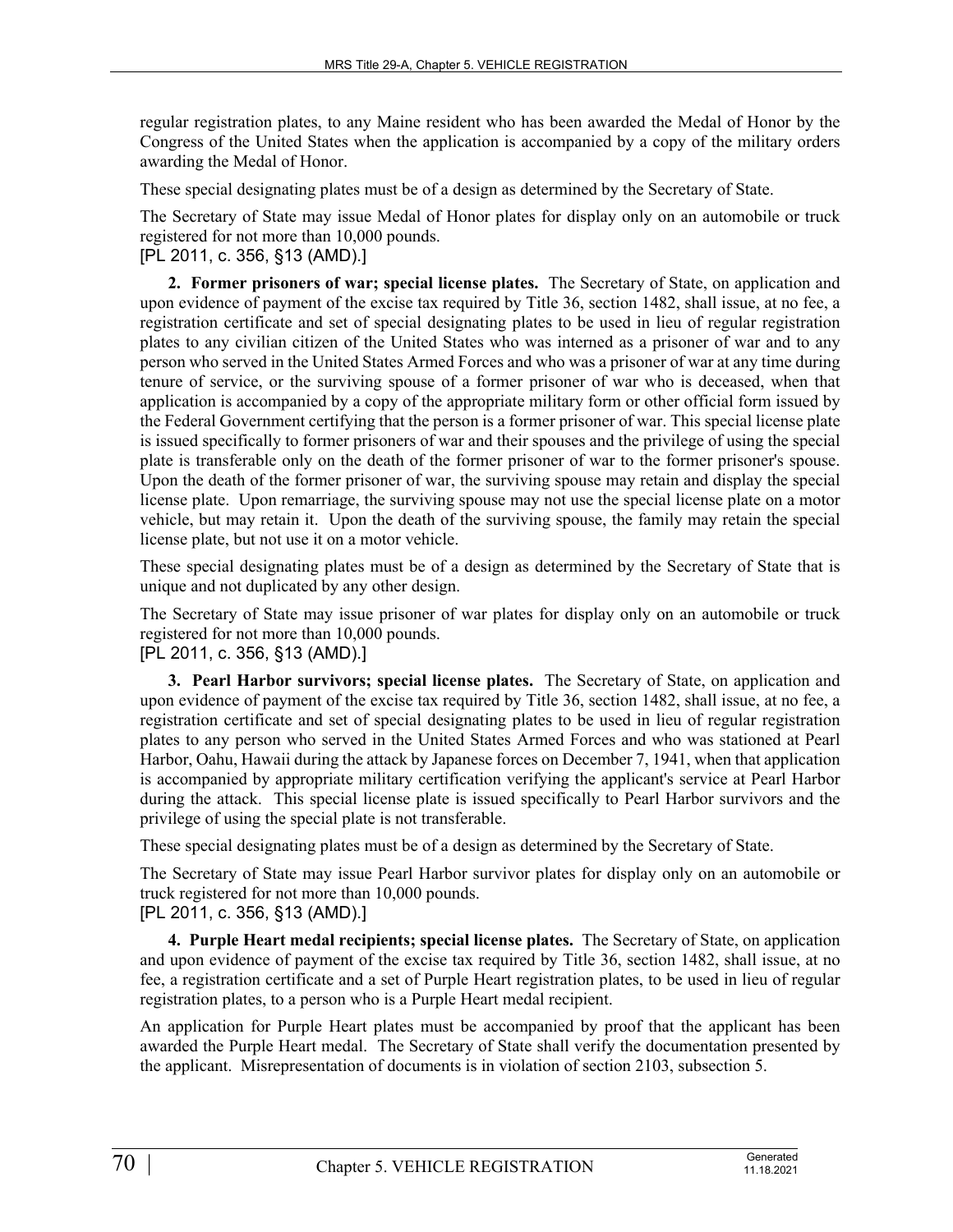The Secretary of State may issue Purple Heart plates for display only on an automobile or truck registered for not more than 10,000 pounds. A Purple Heart recipient may be issued Purple Heart plates for no more than 2 vehicles.

The surviving spouse of a Purple Heart recipient issued plates in accordance with this subsection may retain and use the Purple Heart plates as long as the surviving spouse remains unmarried. Upon remarriage, the surviving spouse may not use the Purple Heart plates on a motor vehicle, but may retain them. Upon the death of the surviving spouse, the family may retain the Purple Heart plates, but may not use them on a motor vehicle.

The Secretary of State shall determine the design of the Purple Heart plate. Upon request and as provided by section 453, the Secretary of State shall issue Purple Heart plates that are also vanity plates. Purple Heart vanity plates are issued in accordance with this section and section 453. The annual administrative fee for vanity plates required in section 453 is credited to the Highway Fund.

A Purple Heart recipient or the surviving spouse of a Purple Heart recipient who does not operate a motor vehicle or register a motor vehicle and who otherwise qualifies for the issuance of special Purple Heart registration plates may apply to the Secretary of State for a special single plate recognizing that award.

The Secretary of State shall design and identify these single plates for recognition purposes only. Single Purple Heart plates may not be attached to a motor vehicle. Only one plate may be issued to each recipient.

[PL 2021, c. 216, §15 (AMD).]

### SECTION HISTORY

PL 1993, c. 683, §A2 (NEW). PL 1993, c. 683, §B5 (AFF). PL 1995, c. 190, §1 (AMD). PL 1995, c. 645, §B11 (AMD). PL 1997, c. 31, §1 (AMD). PL 2001, c. 155, §2 (AMD). PL 2003, c. 67, §2 (AMD). PL 2007, c. 383, §16 (AMD). PL 2011, c. 356, §13 (AMD). PL 2021, c. 216, §15 (AMD).

# **§524-A. Wabanaki registration plates**

No later than November 1, 2005, the Secretary of State shall issue Wabanaki registration plates to members of federally recognized tribes in the State pursuant to this section. [PL 2003, c. 683, §1 (NEW).]

**1. Wabanaki registration plates.** The Secretary of State, upon receiving an application and evidence of payment of the registration fee required by section 501, the excise tax required by Title 36, section 1482 and a statement signed by a tribal official from a federally recognized tribe within the Wabanaki Confederacy proving the applicant's membership in the tribe, shall issue a registration certificate and a set of Wabanaki registration plates to be used in lieu of regular registration plates. These plates must bear identification numbers and letters and the word "Wabanaki." [PL 2003, c. 683, §1 (NEW).]

**2. Reimbursement for production and issuance costs for plates.** The Wabanaki Confederacy shall pay all costs associated with the initial production and issuance of the plates and shall provide payment to the Secretary of State for the costs to replenish the Wabanaki plate inventory. [PL 2003, c. 683, §1 (NEW).]

**3. Design.** The Secretary of State, in consultation with the Wabanaki Confederacy, shall determine a design for the Wabanaki registration plates. The joint standing committee of the Legislature having jurisdiction over transportation matters shall review the final design prior to manufacture of the plates. Upon request, the Secretary of State shall issue Wabanaki plates that are also vanity plates. Wabanaki plates are issued in accordance with the provisions of this section and section 453. [PL 2003, c. 683, §1 (NEW).]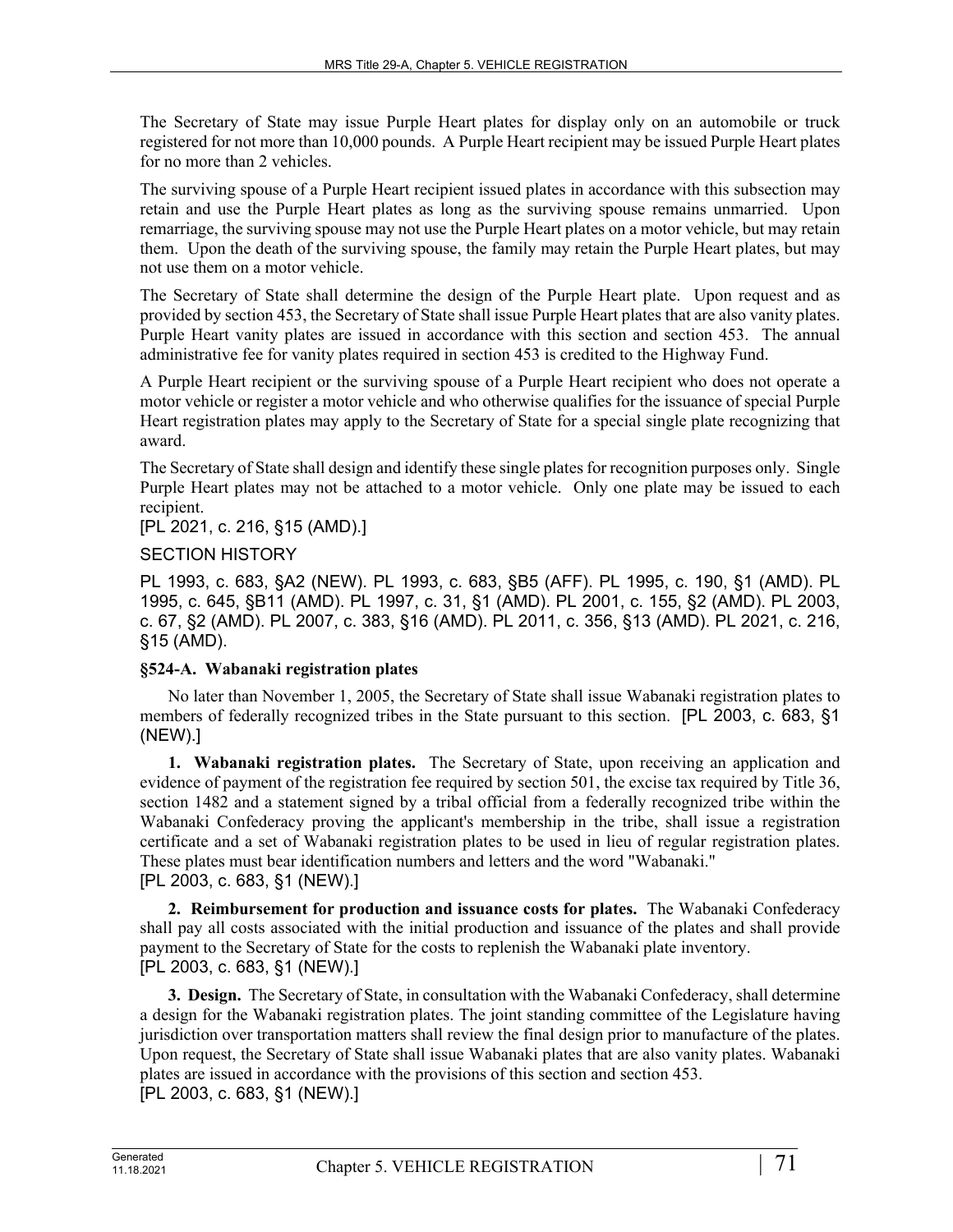**4. Renewal fee.** The renewal fee for the Wabanaki plate is the regular motor vehicle registration fee required by section 501.

[PL 2003, c. 683, §1 (NEW).]

**5. Duplicate plates.** The Secretary of State shall issue Wabanaki plates in a 3-number and 3-letter combination sequence. Vanity plates may not duplicate vanity plates issued in another class of plate. [PL 2003, c. 683, §1 (NEW).]

**6. Weight limit.** A Wabanaki plate may be issued for a motor vehicle that does not exceed 10,000 pounds. A motor vehicle that exceeds 6,000 pounds is subject to the fees in section 504. [PL 2007, c. 383, §17 (AMD).]

### SECTION HISTORY

PL 2003, c. 683, §1 (NEW). PL 2007, c. 383, §17 (AMD).

### **§524-B. Gold star family registration plates**

**1. Eligibility.** Notwithstanding the requirements in section 468‑A, the Secretary of State, upon application and upon evidence of payment of the excise tax required by Title 36, section 1482, shall issue a registration certificate and a set of gold star family registration plates, to be used in lieu of regular registration plates, to:

A. A person who is eligible to receive a gold star lapel button under 10 United States Code, Section 1126 (2010); [PL 2015, c. 17, §1 (AMD); PL 2015, c. 17, §3 (AFF).]

B. A grandparent of a member of the United States Armed Forces, if that member dies after March 28, 1973 as a result of:

(1) An international terrorist attack against the United States or a foreign nation friendly to the United States, recognized as such an attack by the United States Secretary of Defense; or

(2) Military operations while serving outside the United States, including the commonwealths, territories and possessions of the United States, as a part of a peacekeeping force; [PL 2015, c. 17, §1 (AMD); PL 2015, c. 17, §3 (AFF).]

C. A person who is not eligible to receive a gold star lapel button under 10 United States Code, Section 1126 (2010) but who is eligible for a lapel button for next of kin of deceased personnel under 32 Code of Federal Regulations, Section 578.63 (2006); and [PL 2015, c. 17, §1 (NEW); PL 2015, c. 17, §3 (AFF).]

D. A grandparent of a member of the United States Armed Forces, if that member dies while serving on active duty or while assigned in the reserve components of the United States Armed Forces or Army National Guard unit in a drill status. [PL 2015, c. 17, §1 (NEW); PL 2015, c. 17, §3 (AFF).]

[PL 2019, c. 390, §2 (AMD).]

**2. Application.** An application for gold star family registration plates must be accompanied by proof that the applicant is eligible. The Secretary of State, in consultation with the Department of Defense, Veterans and Emergency Management, shall verify the documentation presented by the applicant. Misrepresentation of documents is in violation of section 2103, subsection 5.

The Secretary of State may issue gold star family registration plates for display only on an automobile or pickup truck. An applicant may be issued gold star family registration plates for no more than one vehicle.

[PL 2015, c. 17, §1 (AMD); PL 2015, c. 17, §3 (AFF).]

**3. Design.** The Secretary of State shall determine the design of the gold star family registration plate.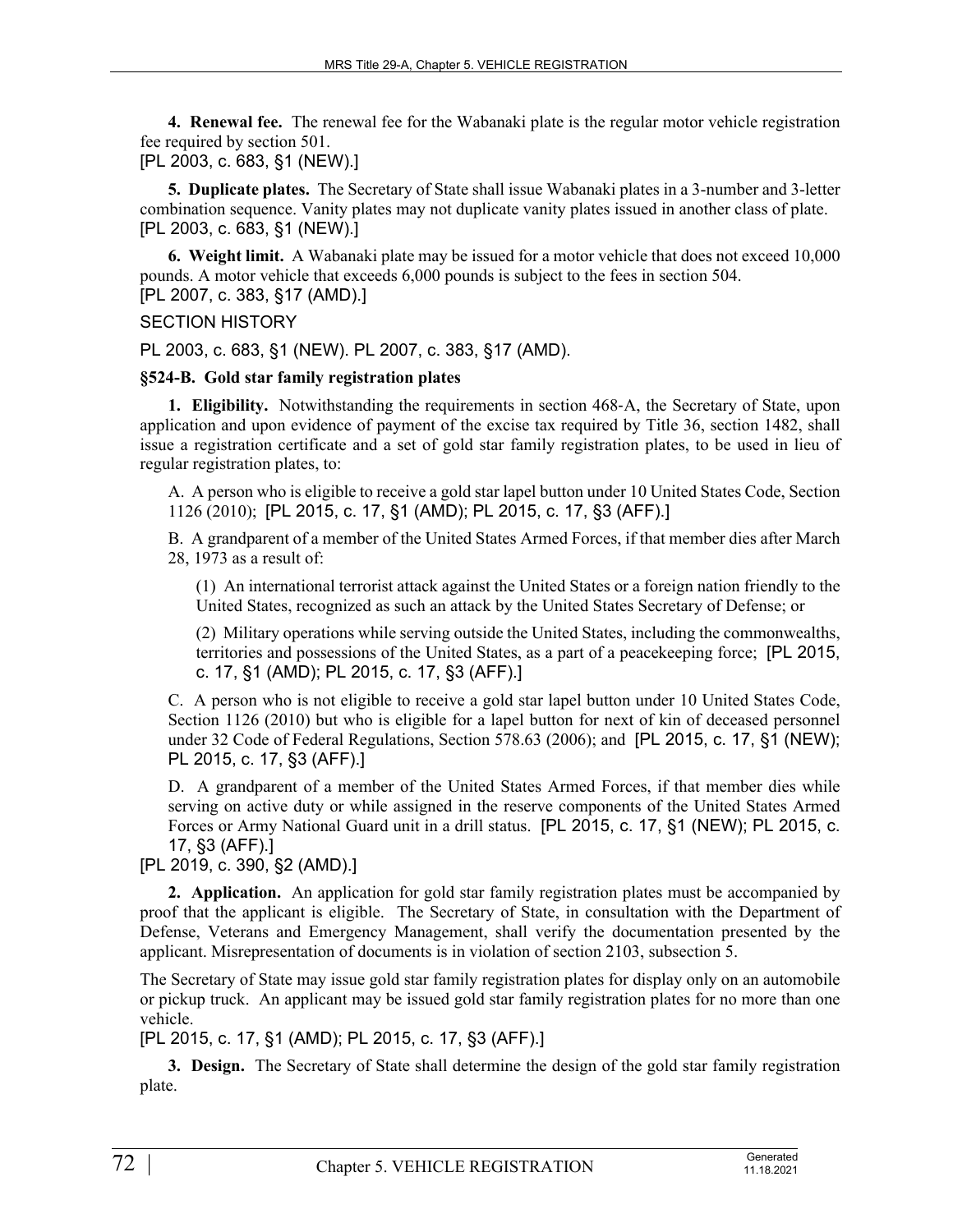A person who does not operate a motor vehicle or register a motor vehicle and who otherwise qualifies for the issuance of gold star family registration plates may apply to the Secretary of State for a special single plate recognizing that award. The Secretary of State shall design and identify these special single plates for recognition purposes only. Special single plates may not be attached to a motor vehicle. Only one special single plate may be issued to each recipient at no fee.

[PL 2011, c. 246, §1 (NEW).]

**4. Gold star family vanity plates.** Upon request and as provided by section 453, the Secretary of State shall issue gold star family registration plates that are also vanity plates. Gold star family vanity registration plates are issued in accordance with this section and section 453.

# [PL 2015, c. 17, §2 (NEW).]

The Secretary of State shall begin issuing gold star family registration plates in accordance with this section no later than October 1, 2011. [PL 2011, c. 246, §1 (NEW).]

# SECTION HISTORY

PL 2011, c. 246, §1 (NEW). PL 2015, c. 17, §§1, 2 (AMD). PL 2015, c. 17, §3 (AFF). PL 2019, c. 390, §2 (AMD).

### **§525. Fuel tax licensing and reporting**

**1. Fuel use reporting account.** A person operating a vehicle using fuel other than gasoline must establish an account for fuel use reporting if that vehicle:

A. Is registered for a gross vehicle weight in excess of 26,000 pounds; [PL 1995, c. 482, Pt. B, §8 (AMD); PL 1995, c. 482, Pt. B, §22 (AFF).]

B. Is designed to carry 20 or more passengers; [PL 1995, c. 482, Pt. B, §8 (AMD); PL 1995, c. 482, Pt. B, §22 (AFF).]

C. Is used in combination with another vehicle or vehicles and the combined gross weight is in excess of 26,000 pounds; or [PL 1995, c. 482, Pt. B, §9 (NEW); PL 1995, c. 482, Pt. B, §22 (AFF).]

D. Has 3 or more axles on the power unit regardless of gross weight. [PL 1995, c. 482, Pt. B, §9 (NEW); PL 1995, c. 482, Pt. B, §22 (AFF).]

[PL 1995, c. 482, Pt. B, §§8, 9 (AMD); PL 1995, c. 482, Pt. B, §22 (AFF).]

**2. Exceptions.** A person operating a vehicle on a public way, subject to Title 36, chapter 459 shall obtain a fuel use identification decal for that vehicle, except for:

A. A vehicle owned and operated by government agencies; [PL 1993, c. 683, Pt. A, §2 (NEW); PL 1993, c. 683, Pt. B, §5 (AFF).]

B. A vehicle legally operating with dealer registration plates; [PL 1995, c. 482, Pt. B, §10 (AMD); PL 1995, c. 482, Pt. B, §22 (AFF).]

C. A recreational vehicle; [PL 1995, c. 482, Pt. B, §10 (AMD); PL 1995, c. 482, Pt. B, §22 (AFF).]

D. An authorized emergency vehicle registered in another jurisdiction and operating in response to a declared emergency; or [PL 1995, c. 482, Pt. B, §10 (AMD); PL 1995, c. 482, Pt. B, §22 (AFF).]

E. A vehicle legally licensed for fuel use reporting under the International Fuel Tax Agreement. [PL 1995, c. 482, Pt. B, §11 (NEW); PL 1995, c. 482, Pt. B, §22 (AFF).] [PL 2007, c. 438, §1 (AMD).]

# **3. Interstate fleets.**

[PL 1995, c. 482, Pt. B, §12 (RP); PL 1995, c. 482, Pt. B, §22 (AFF).]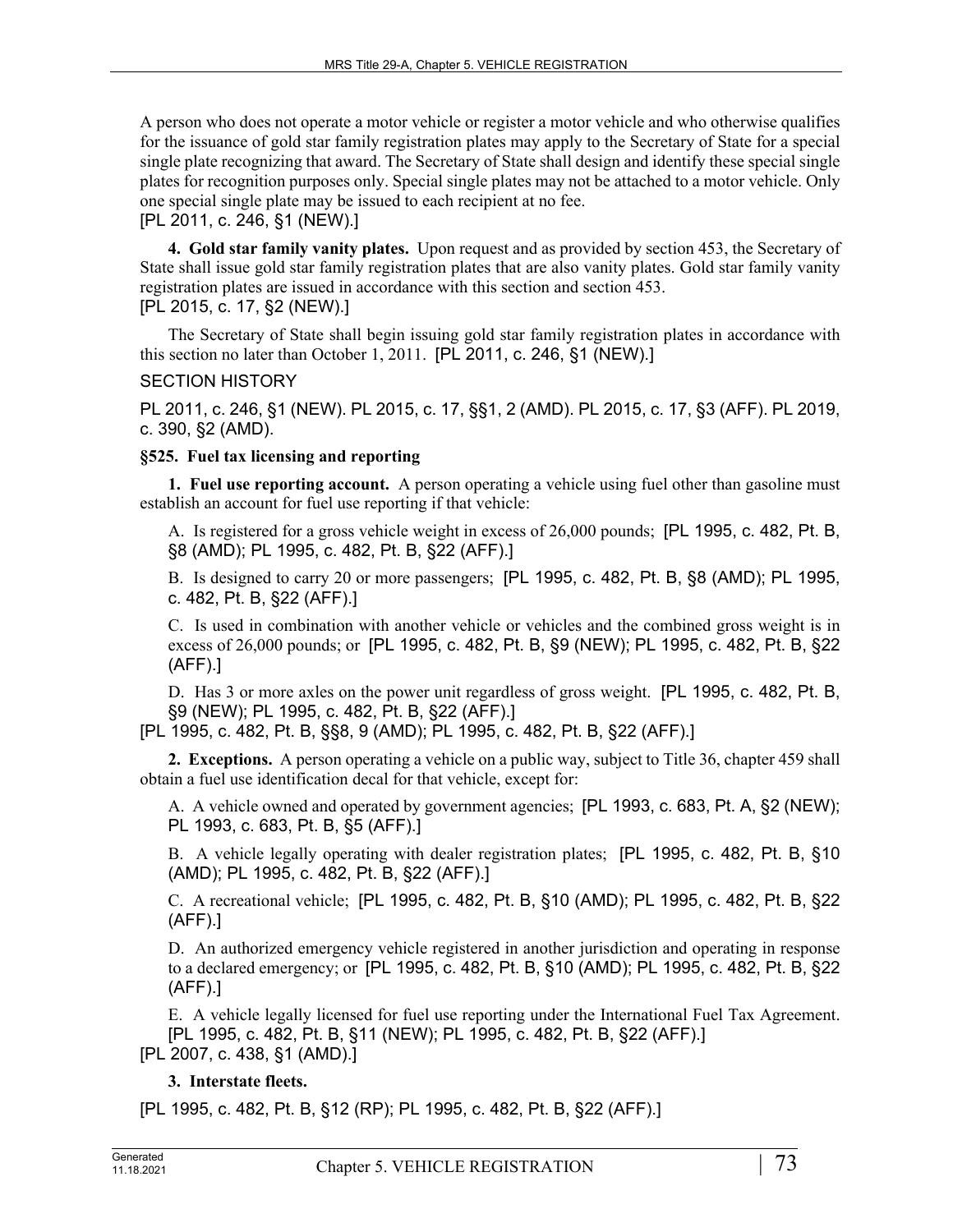**4. Exception.** A farm vehicle or farm truck subject to limited inspection under section 1752, subsections 2 and 4 is not required to have a fuel use identification decal. [PL 1993, c. 683, Pt. A, §2 (NEW); PL 1993, c. 683, Pt. B, §5 (AFF).]

**5. Fee.** The decal fee for each vehicle is \$5. [PL 1993, c. 683, Pt. A, §2 (NEW); PL 1993, c. 683, Pt. B, §5 (AFF).]

**6. Issuance; display; expiration.** The Secretary of State shall issue interstate and intrastate fuel use identification decals and shall specify the location on the exterior of a vehicle to which a decal must be affixed permanently. A decal must be visible and legible.

A. A fuel use identification decal issued pursuant to the International Fuel Tax Agreement expires on December 31st. A fuel use identification decal issued for intrastate operation expires on June 30th. [PL 1997, c. 776, §20 (AMD).]

B. A cab card must be carried in the vehicle at all times. For the purposes of this paragraph, "cab card" means identification issued or approved by the Secretary of State that contains the legal name and address of the person who has established a fuel use reporting account for the vehicle. With the approval of the Secretary of State, the cab card may be carried and presented in an electronic format. [PL 2017, c. 229, §12 (AMD).]

C. A person transferring ownership of a vehicle bearing a valid fuel use identification decal must disfigure the decal. [PL 1993, c. 683, Pt. A, §2 (NEW); PL 1993, c. 683, Pt. B, §5 (AFF).]

D. A person acquiring a vehicle with an unexpired fuel use identification decal may not operate that vehicle without a valid trip permit or a fuel use identification decal issued to that person. [PL 1993, c. 683, Pt. A, §2 (NEW); PL 1993, c. 683, Pt. B, §5 (AFF).]

[PL 2017, c. 229, §12 (AMD).]

**7. Trip permits.** In lieu of fuel tax licensing and reporting, the Secretary of State may issue a trip permit that authorizes for a period not to exceed 3 consecutive days a specific vehicle to be operated without a fuel use identification decal. The permit must accompany the vehicle at all times. The fee for a permit is \$50.

[PL 1993, c. 683, Pt. A, §2 (NEW); PL 1993, c. 683, Pt. B, §5 (AFF).]

**8. Enforcement.** A state police officer or any member of the Department of Public Safety designated by the Commissioner of Public Safety may enforce this section.

A person in violation of the requirements for reporting fuel use taxes under Title 36 may be required to fully comply before being allowed to proceed.

[PL 1993, c. 683, Pt. A, §2 (NEW); PL 1993, c. 683, Pt. B, §5 (AFF).]

# **9. Violation.**

[PL 2003, c. 688, Pt. A, §31 (RP); PL 2003, c. 688, Pt. A, §33 (AFF).]

**9-A. Violation.** The following penalties apply to violations of this section.

A. Except as provided in paragraph B, a person who violates this section commits a traffic infraction for which a fine of no more than \$250 may be imposed for the first offense and a fine of no more than \$500 may be imposed for each subsequent offense. [PL 2017, c. 165, §3 (AMD).]

B. A person who displays or causes or permits to be displayed a false decal or permit or a decal or permit issued to another person commits a Class D crime. Violation of this paragraph is a strict liability crime as defined in Title 17‑A, section 34, subsection 4-A for which the court shall impose a fine of at least \$250, which may not be suspended. [PL 2017, c. 165, §3 (AMD).]

An owner or operator stopped for violating this section and against whom enforcement action has been taken does not commit a subsequent violation of this section involving the same vehicle until after the close of business on the next business day following the date of the violation.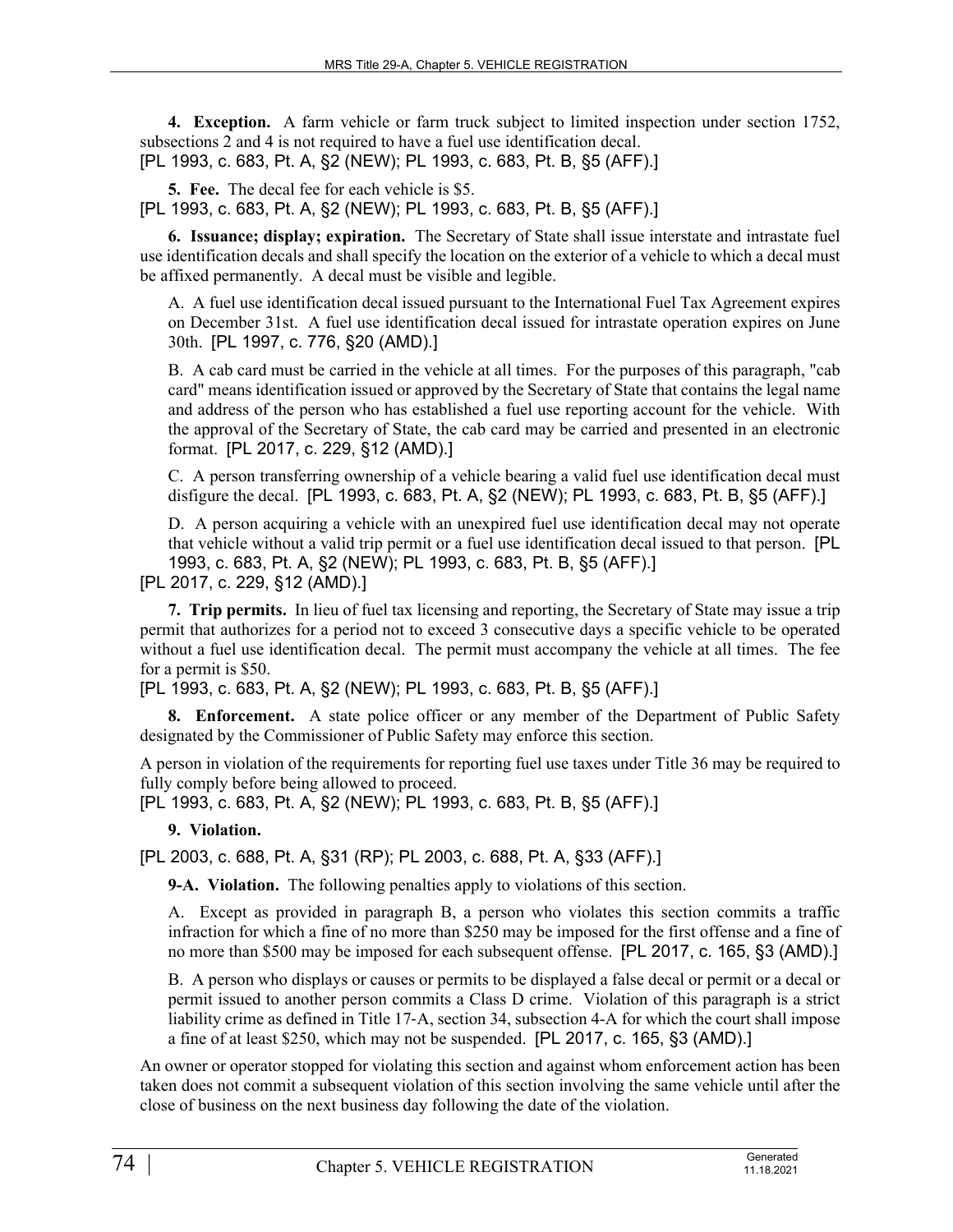# [PL 2017, c. 165, §3 (AMD).]

**10. Suspension.** If a person fails to file a fuel tax report or to pay any taxes, interest, penalties or audit assessment as required pursuant to Title 36, chapter 459 or any rule adopted pursuant to this section, the Secretary of State shall suspend the person's fuel tax license, all fuel decals issued to the person and that person's privilege to operate as a motor carrier. The operation of a vehicle after suspension under this section is a traffic infraction. A suspension or revocation issued by another jurisdiction pursuant to the International Fuel Tax Agreement is a suspension in this State. In order to be reinstated, the person must file all delinquent tax returns and pay all assessments, interest and penalties. In addition, the person must pay a \$50 reinstatement fee pursuant to section 2486, subsection 1.

# [PL 2017, c. 229, §13 (AMD).]

**11. Cooperation.** The State Tax Assessor, the Department of Public Safety and the Secretary of State shall cooperate in the issuance of decals, licenses and permits, the processing of tax returns, enforcement of this section and to ensure that timely information is readily available to all enforcement personnel of the status of those in noncompliance with the fuel use tax laws and motor vehicle registration laws.

Subject to the provisions of Title 36, the State Tax Assessor may by mutual agreement with the Secretary of State delegate to the Secretary of State responsibility for the audit and processing of motor carrier fuel tax returns, motor carrier fuel tax assessment and collection and compliance with the administrative requirements of the International Fuel Tax Agreement.

[PL 2011, c. 644, §1 (AMD).]

**12. Funds.** All fees, fines, fuel tax revenue and forfeitures accrue to the Highway Fund. [PL 1995, c. 645, Pt. B, §12 (AMD); PL 1995, c. 645, Pt. B, §24 (AFF).]

**13. Rules.** The Secretary of State in consultation with the State Tax Assessor and the Commissioner of Public Safety may adopt rules to implement this section and to provide for participation in the International Fuel Tax Agreement.

[PL 1995, c. 482, Pt. B, §14 (NEW); PL 1995, c. 482, Pt. B, §22 (AFF).]

**14. Venue.** A violation of this section is deemed to have been committed in part at the principal office of the Secretary of State. Prosecution under this section may be in the county where the act to which the proceeding relates occurred or in Kennebec County. [PL 2005, c. 622, §1 (NEW).]

**15. Pilot projects.** Notwithstanding any provision of this section, the Secretary of State, in consultation with the State Tax Assessor and the Commissioner of Public Safety, may participate in a pilot project relative to the distribution and display of International Fuel Tax Agreement credentials and may modify or waive requirements for the display of fuel decals for approved licensees. [PL 2017, c. 229, §14 (NEW).]

# SECTION HISTORY

PL 1993, c. 683, §A2 (NEW). PL 1993, c. 683, §B5 (AFF). PL 1995, c. 482, §§B8-14 (AMD). PL 1995, c. 482, §B22 (AFF). PL 1995, c. 645, §B12 (AMD). PL 1995, c. 645, §B24 (AFF). PL 1997, c. 776, §§20,21 (AMD). PL 1999, c. 414, §§1,2 (AMD). PL 2001, c. 361, §13 (AMD). PL 2001, c. 463, §1 (AMD). PL 2001, c. 463, §7 (AFF). PL 2003, c. 434, §10 (AMD). PL 2003, c. 434, §37 (AFF). PL 2003, c. 452, §Q7 (AMD). PL 2003, c. 452, §X2 (AFF). PL 2003, c. 688, §§A31,32 (AMD). PL 2003, c. 688, §A33 (AFF). PL 2005, c. 622, §1 (AMD). PL 2007, c. 438, §§1,2 (AMD). PL 2009, c. 213, Pt. YYYY, §1 (AMD). PL 2009, c. 598, §6 (AMD). PL 2011, c. 644, §1 (AMD). PL 2017, c. 165, §3 (AMD). PL 2017, c. 229, §§12-14 (AMD).

#### **§526. Surcharge on certain registrations**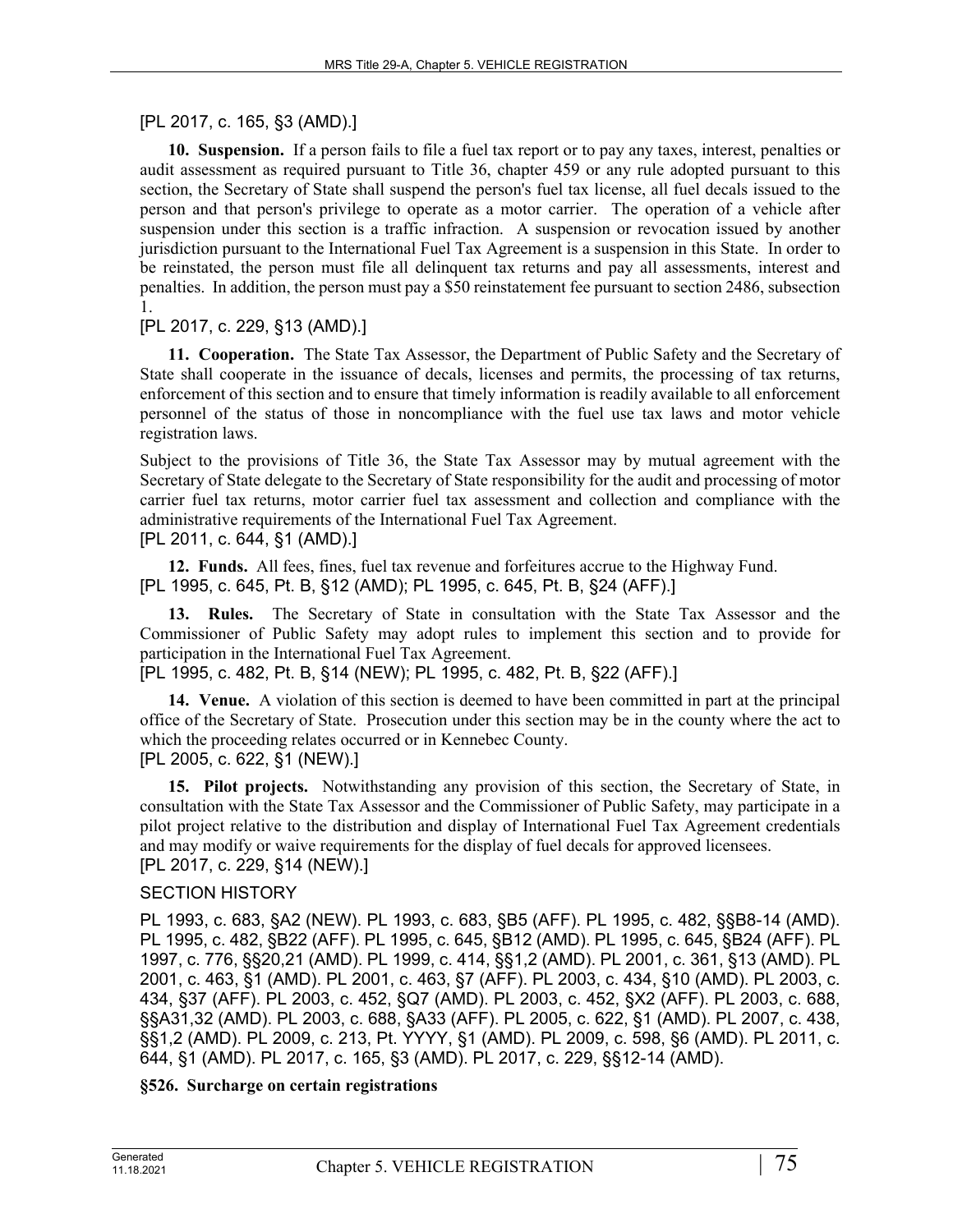# **(REPEALED)**

SECTION HISTORY

PL 1999, c. 473, §J1 (NEW). PL 1999, c. 790, §C18 (RP). PL 1999, c. 790, §C19 (AFF).

#### **ARTICLE 5**

#### **INTERNATIONAL REGISTRATION PLAN**

#### **§531. Application of the International Registration Plan; apportioned registrations**

The Secretary of State shall implement the International Registration Plan, referred to in this article as the "plan," in accordance with this section. [PL 1993, c. 683, Pt. A, §2 (NEW); PL 1993, c. 683, Pt. B, §5 (AFF).]

**1. Registration year.** Fleets must be apportioned under the plan on a staggered basis. The registrant shall elect a common registration expiration date for all apportioned vehicles in the fleet. For purposes of this section, "fleet" means one or more vehicles registered to the same person and sharing a common registration expiration date and a common mileage report. [PL 2001, c. 361, §14 (AMD); PL 2001, c. 361, §38 (AFF).]

**2. Application of plan.** The plan agreement prevails if in conflict with other laws or rules regarding registration of vehicles.

[PL 1993, c. 683, Pt. A, §2 (NEW); PL 1993, c. 683, Pt. B, §5 (AFF).]

**3. Rulemaking.** The Secretary of State shall adopt rules to carry out provisions of the plan. [PL 1993, c. 683, Pt. A, §2 (NEW); PL 1993, c. 683, Pt. B, §5 (AFF).]

**4. Registration transition.** The registration of motor vehicles that are to be registered under the plan may be prorated on a monthly basis. Prorated registrations may be issued for any number of months necessary to provide for the consolidation of fleets of vehicles under a single expiration date. [PL 1993, c. 683, Pt. A, §2 (NEW); PL 1993, c. 683, Pt. B, §5 (AFF).]

**5. Registration of fleet operated by nonresident owner.** The Secretary of State may provide for the registration of a fleet of vehicles operated by a nonresident owner on an apportionment or allocation basis when those vehicles are regularly operated between points outside the State to points in the State. [PL 1993, c. 683, Pt. A, §2 (NEW); PL 1993, c. 683, Pt. B, §5 (AFF).]

**6. Excise tax on commercial vehicles operated by nonresident owners.** Nonresident owners of motor vehicles paying an apportioned registration fee to the State through the International Registration Plan shall pay to the Secretary of State an apportioned excise tax determined by multiplying the apportioned mileage percentage by the purchase price of the vehicle and by the appropriate mill rate for the model year as determined in Title 36, section 1482, subsection 1, paragraph C.

[PL 1995, c. 440, §1 (NEW); PL 1995, c. 440, §5 (AFF).]

SECTION HISTORY

PL 1993, c. 683, §A2 (NEW). PL 1993, c. 683, §B5 (AFF). PL 1995, c. 440, §1 (AMD). PL 1995, c. 440, §5 (AFF). PL 2001, c. 361, §14 (AMD). PL 2001, c. 361, §38 (AFF).

#### **§532. Vehicles registered pursuant to the plan**

Notwithstanding any other provision of this Title, the following provisions apply to vehicles required to be registered pursuant to the plan. [PL 1993, c. 683, Pt. A, §2 (NEW); PL 1993, c. 683, Pt. B, §5 (AFF).]

**1. Cab cards.** For each vehicle base registered in this State under the plan, there is a fee of \$5 for each original cab card or replacement cab card.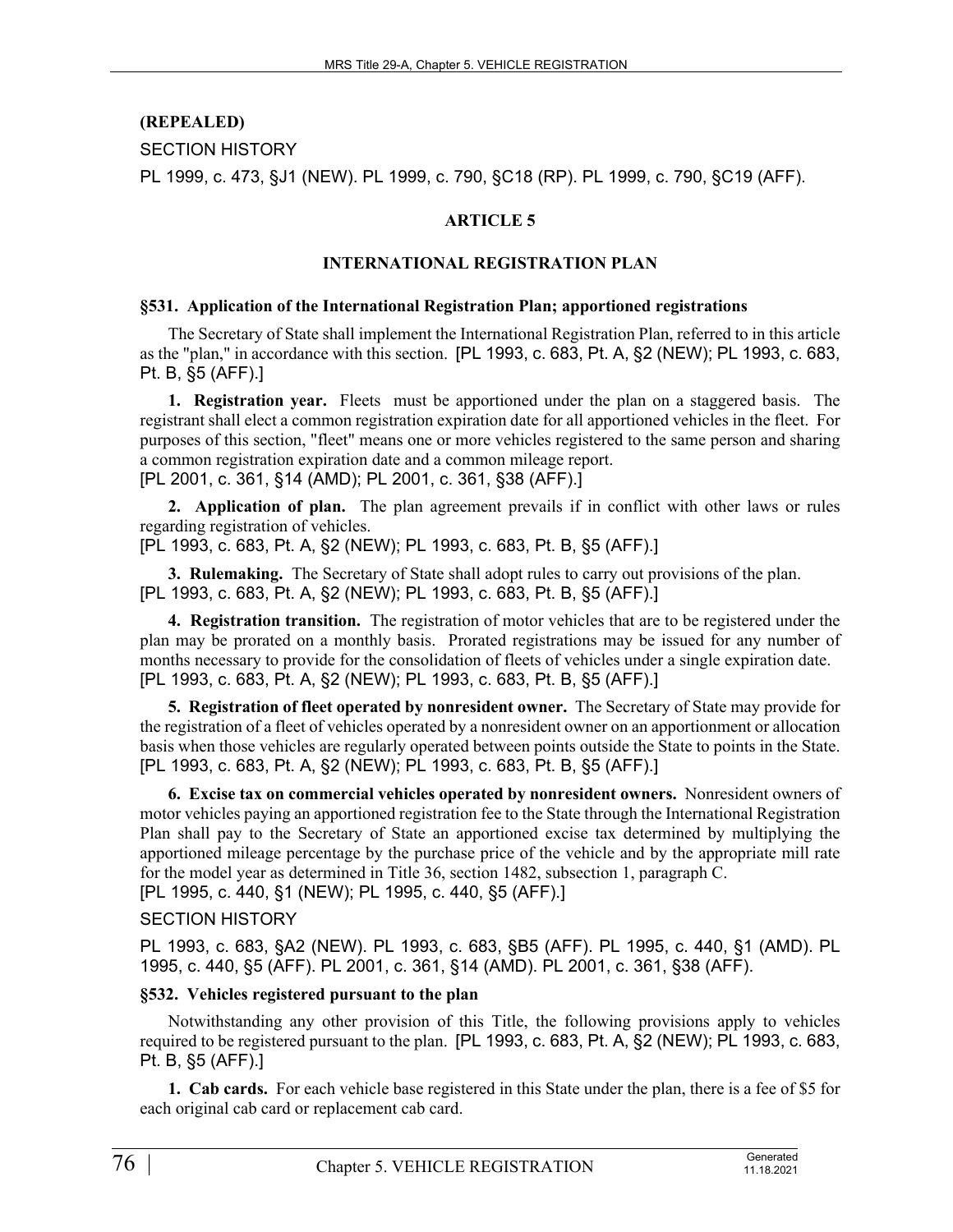[PL 1993, c. 683, Pt. A, §2 (NEW); PL 1993, c. 683, Pt. B, §5 (AFF).]

**2. Temporary registration.** The Secretary of State may issue a temporary registration certificate for a vehicle for which an application for registration has been made. Temporary registrations may be issued for periods not to exceed 45 days. Only one temporary registration may be issued per vehicle per year.

[PL 1993, c. 683, Pt. A, §2 (NEW); PL 1993, c. 683, Pt. B, §5 (AFF).]

**3. Trip permits.** The Secretary of State may issue 72-hour trip permits for vehicles required to be registered in the plan that have not been apportioned with this State. The fee for each trip permit is \$25 per vehicle. Trip permits provide all the privileges of the plan.

[PL 1993, c. 683, Pt. A, §2 (NEW); PL 1993, c. 683, Pt. B, §5 (AFF).]

**4. Display of registration plate.** Vehicles registered in the plan for the first time may be operated without displaying a registration plate if the vehicle has been issued a valid temporary registration by the base jurisdiction.

[PL 1993, c. 683, Pt. A, §2 (NEW); PL 1993, c. 683, Pt. B, §5 (AFF).]

**5. Facsimile credentials.** The Secretary of State may issue facsimile credentials identifying specific vehicles for registration purposes. Temporary facsimile credentials issued by another jurisdiction pursuant to the plan may be accepted as proof that a vehicle is legally registered. [PL 1993, c. 683, Pt. A, §2 (NEW); PL 1993, c. 683, Pt. B, §5 (AFF).]

**6. Unladen weight permits.** The Secretary of State may issue unladen weight permits for motor vehicles based in this State or last registered in this State and otherwise required to be registered in the plan. An unladen weight permit allows a motor vehicle to be operated without a load in a plan jurisdiction without an apportioned registration. The fee for an unladen weight permit is \$25. The permit is valid for 30 days. The Secretary of State may require any information that the Secretary of State considers necessary.

[PL 1993, c. 683, Pt. A, §2 (NEW); PL 1993, c. 683, Pt. B, §5 (AFF).]

**7. Refunds.** The Secretary of State may issue a refund of registration fees paid for operating in this State when the Secretary of State determines that a registrant was assessed too great a registration fee. The Secretary of State may not refund a registration fee collected for another jurisdiction, but may assist a motor carrier based in this State in obtaining refunds from other member jurisdictions. The Secretary of State is not required to refund an amount of less than \$5.

[PL 1993, c. 683, Pt. A, §2 (NEW); PL 1993, c. 683, Pt. B, §5 (AFF).]

**8. Presentation of credentials.** Upon request of any law enforcement officer, an operator of a motor vehicle registered pursuant to the plan must present temporary or permanent credentials for inspection. The credentials must be a legible original, legible copy or legible electronic image in compliance with the provisions of the plan governing credentials for apportioned registrations under the plan.

[PL 2019, c. 397, §12 (AMD).]

**9. Penalty.** The following penalties apply to violations of this section.

A. Notwithstanding any other provisions of this Title, a person who fails to comply with the registration requirements of the plan commits a traffic infraction. The minimum fine for this violation is \$500. The Secretary of State shall notify the registrant's base jurisdiction of the violation. [PL 2003, c. 452, Pt. Q, §8 (NEW); PL 2003, c. 452, Pt. X, §2 (AFF).]

B. A person who presents altered credentials commits a Class E crime. Violation of this paragraph is a strict liability crime as defined in Title 17‑A, section 34, subsection 4‑A. [PL 2003, c. 452, Pt. Q, §8 (NEW); PL 2003, c. 452, Pt. X, §2 (AFF).]

[PL 2003, c. 452, Pt. Q, §8 (RPR); PL 2003, c. 452, Pt. X, §2 (AFF).]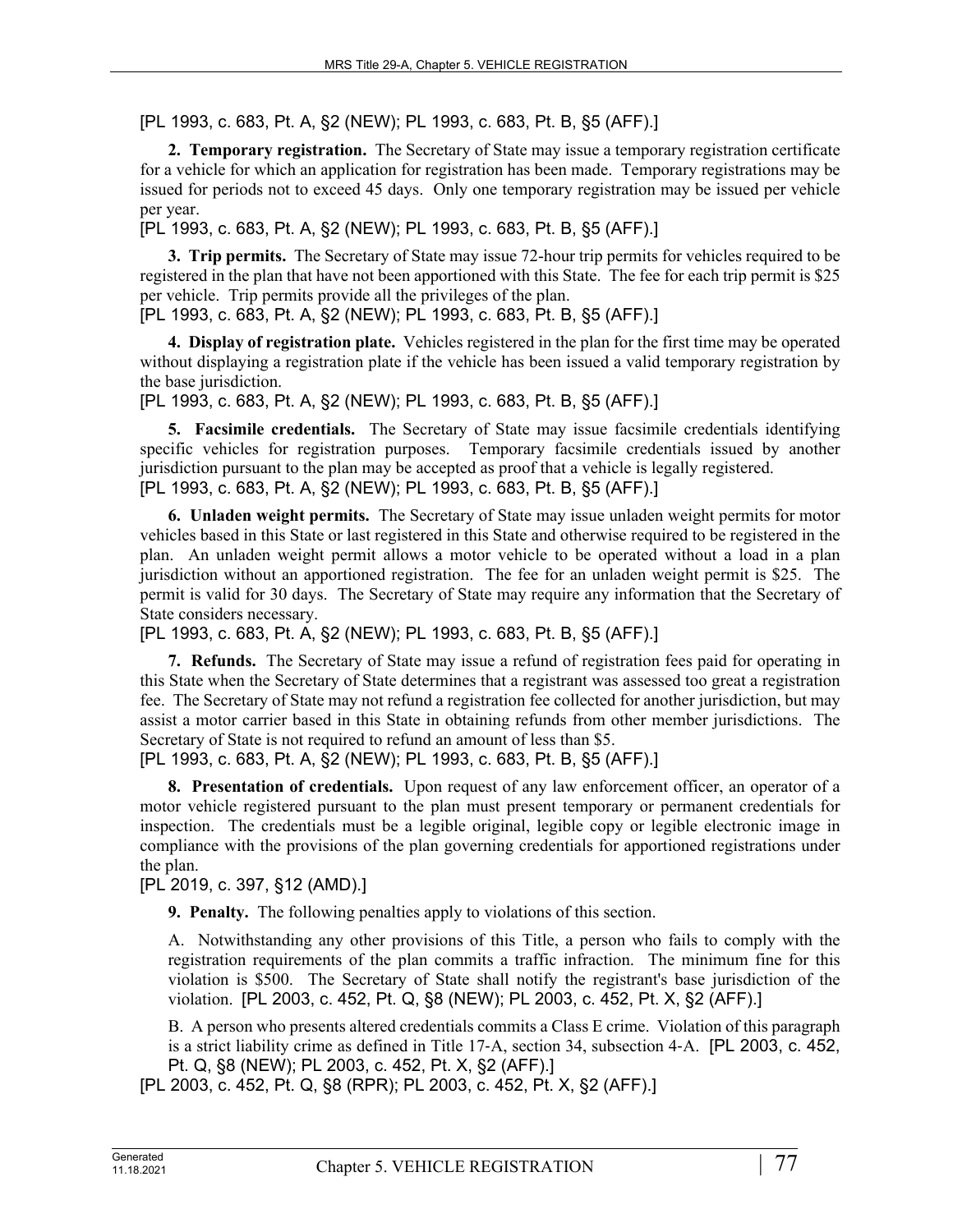# SECTION HISTORY

PL 1993, c. 683, §A2 (NEW). PL 1993, c. 683, §B5 (AFF). PL 2003, c. 452, §Q8 (AMD). PL 2003, c. 452, §X2 (AFF). PL 2019, c. 397, §12 (AMD).

**§533. Use of apportioned excise tax**

### **(REPEALED)**

SECTION HISTORY

PL 1995, c. 440, §2 (NEW). PL 1995, c. 440, §5 (AFF). PL 1997, c. 505, §1 (RP).

### **§533-A. Municipal Excise Tax Reimbursement Fund**

**1. Fund established.** The Municipal Excise Tax Reimbursement Fund, referred to in this section as the "fund," is established as a dedicated, nonlapsing fund. [PL 1997, c. 505, §2 (NEW).]

**2. Deposits.** The Secretary of State shall deposit into the fund all revenue derived pursuant to section 531, subsection 6.

[PL 1997, c. 505, §2 (NEW).]

**3. Use of the fund.** The fund must be used as follows.

A. Between July 1st and October 31st, the Secretary of State shall disburse to a participating municipality a sum equal to the difference in the amount of excise tax that would have been collected by that municipality in the prior fiscal year on each commercial motor vehicle or bus under Title 36, section 1482, subsection 1, paragraph C, subparagraph (3) or (4) using the manufacturer's suggested retail price from the amount of that excise tax actually collected by that municipality in the prior fiscal year based on the actual purchase price. The Secretary of State shall provide supporting documentation to a municipality regarding the disbursement that municipality receives under this section. [PL 2011, c. 646, §1 (AMD).]

B. By December 1st of the fiscal year in which disbursements are made under paragraph A, the Secretary of State shall transfer from the fund to the Highway Fund a sum equal to the difference in the total revenues derived pursuant to section 531, subsection 6 in the prior fiscal year from the total disbursements made under paragraph A in the current fiscal year. [PL 2001, c. 361, §15 (AMD).]

[PL 2011, c. 646, §1 (AMD).]

**4. Municipal participation optional.** Municipal participation in the reimbursement program under this section is optional. A participating municipality must collect and provide to the Secretary of State any information the Secretary of State requires to calculate reimbursement. [PL 1997, c. 505, §2 (NEW).]

SECTION HISTORY

PL 1997, c. 505, §2 (NEW). PL 2001, c. 361, §15 (AMD). PL 2011, c. 646, §1 (AMD).

# **SUBCHAPTER 2**

# **MOTOR CARRIER REGISTRATION**

#### **§551. Multistate agreement and federal programs**

**1. Authorization.** The Secretary of State, acting with the concurrence of the Commissioner of Transportation and the Commissioner of Public Safety, may enter into a multistate agreement or federal program for the administration of this subchapter. The Secretary of State may participate in the Unified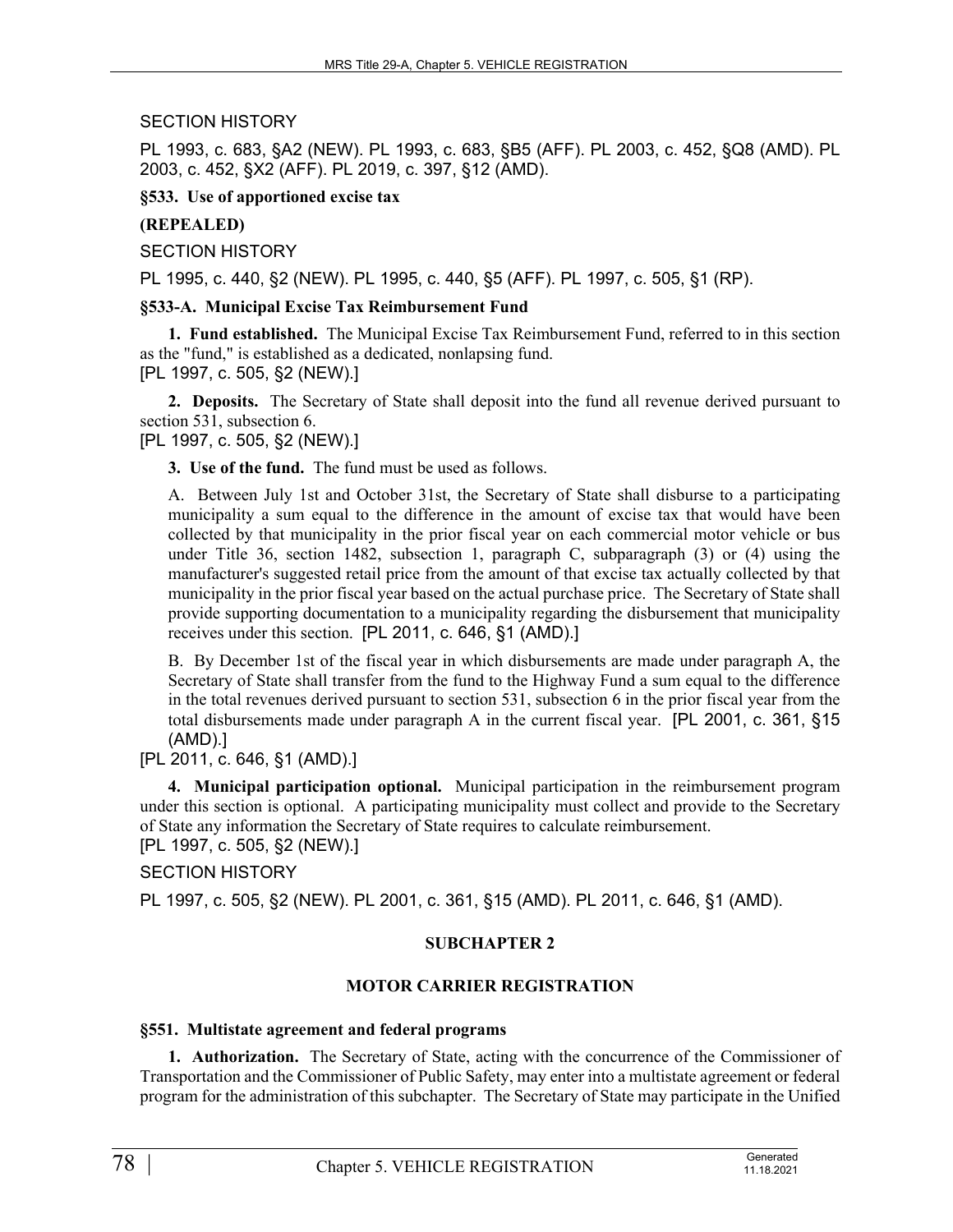Carrier Registration System created under the federal Unified Carrier Registration Act of 2005 authorized in PL 109-59.

[PL 2005, c. 649, §1 (AMD).]

**2. Purpose.** It is the purpose of this section to:

A. Promote and encourage the fullest and most efficient use of the highway system by providing for a single point of contact for the administration of multistate and federal programs; [PL 2005, c. 649, §1 (AMD).]

B. Provide for a uniform set of rules among participating states; [PL 1993, c. 683, Pt. A, §2 (NEW); PL 1993, c. 683, Pt. B, §5 (AFF).]

C. Enable participating states to act cooperatively in the collection of fees; and [PL 2009, c. 598, §7 (AMD).]

D. Establish and maintain the concept of one administrating state for each motor carrier based on the rules established under a multistate agreement or federal program. [PL 2005, c. 649, §1 (AMD).]

[PL 2009, c. 598, §7 (AMD).]

**3. Principle.** The Legislature, in authorizing the Secretary of State to enter into a multistate agreement or federal program, recognizes that the concept of one administrating state should promote the more efficient use of the highway system while protecting the travelling public. The Legislature further recognizes that a multistate agreement or federal program should reduce the administrative burden for the motor carrier industry by limiting the number of contacts necessary when a motor carrier operates in interstate commerce.

[PL 2005, c. 649, §1 (AMD).]

**4. Authorization.** The Secretary of State may enter into a multistate agreement or federal program for the administration of this subchapter consistent with the purposes and principles of this section. The Secretary of State may collect and distribute fees for other participating jurisdictions and receive fees from those jurisdictions collected on behalf of this State. The Secretary of State may collect, distribute and receive fees pursuant to the requirements of the federal Unified Carrier Registration Act of 2005 authorized by PL 109-59.

[PL 2005, c. 649, §1 (AMD).]

**5. Rules.** The Secretary of State, with the concurrence of the Commissioner of Transportation and the Commissioner of Public Safety, may make rules to implement a multistate agreement or federal program entered into under this section.

[PL 2005, c. 649, §1 (AMD).]

**6. Penalty.**  [PL 2013, c. 530, §1 (RP).]

SECTION HISTORY

PL 1993, c. 683, §A2 (NEW). PL 1993, c. 683, §B5 (AFF). PL 2005, c. 649, §1 (AMD). PL 2009, c. 598, §§7, 8 (AMD). PL 2013, c. 530, §1 (AMD).

**§552. Operating authority license required**

**(REPEALED)**

SECTION HISTORY

PL 1993, c. 683, §A2 (NEW). PL 1993, c. 683, §B5 (AFF). PL 1995, c. 65, §§A153,C15 (AFF). PL 1995, c. 65, §B6 (AMD). PL 2009, c. 435, §6 (AMD). PL 2009, c. 598, §9 (RP).

**§553. Identification device**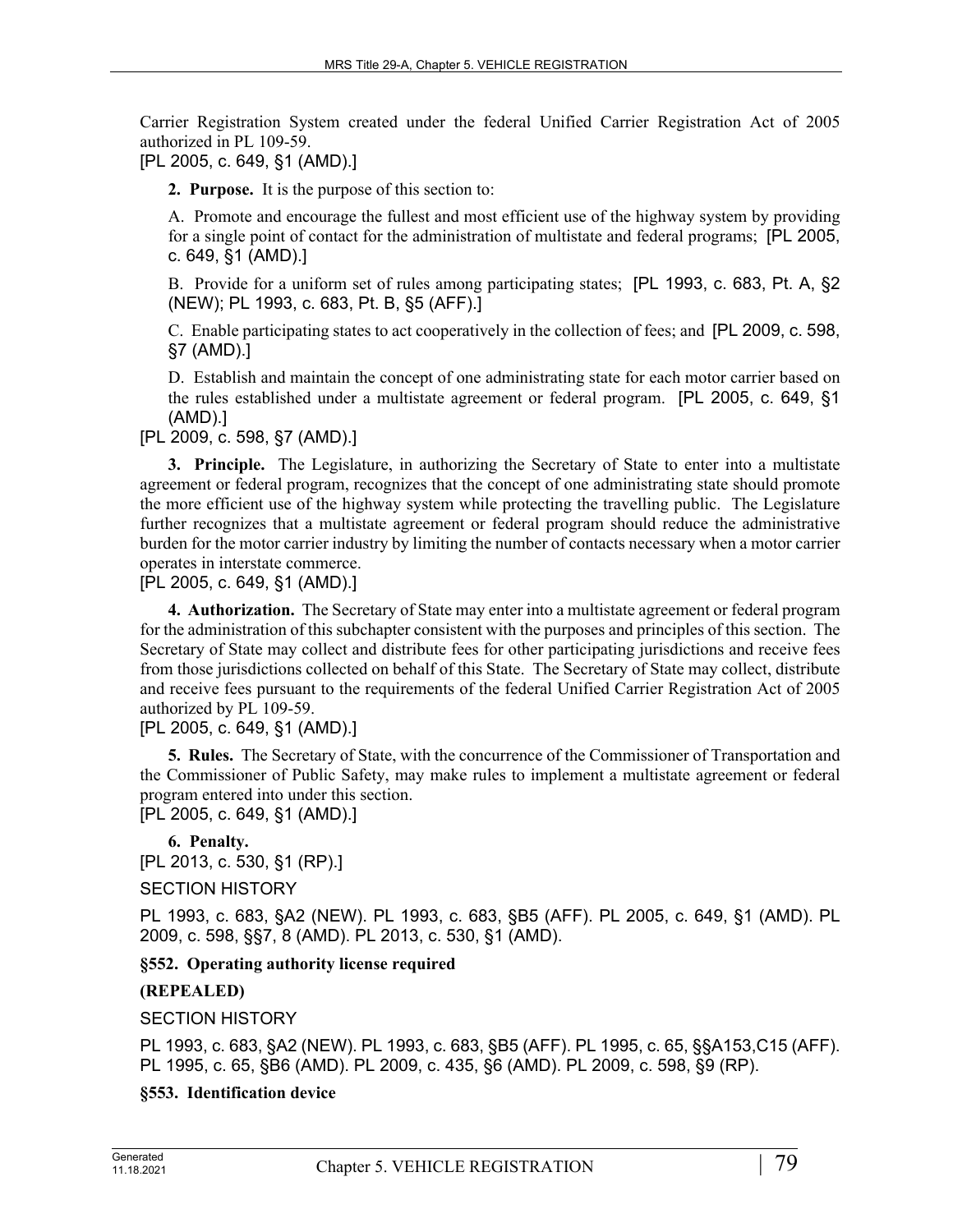# **(REPEALED)**

#### SECTION HISTORY

PL 1993, c. 683, §A2 (NEW). PL 1993, c. 683, §B5 (AFF). PL 1995, c. 65, §A94 (AMD). PL 1995, c. 65, §§A153,C15 (AFF). PL 2009, c. 435, §7 (RP).

#### **§554. Lapse of license**

#### **(REPEALED)**

SECTION HISTORY

PL 1993, c. 683, §A2 (NEW). PL 1993, c. 683, §B5 (AFF). PL 1995, c. 65, §§A153,C15 (AFF). PL 1995, c. 65, §B7 (AMD). PL 2009, c. 435, §8 (RP).

#### **§555. Bureau of State Police; enforcement**

**1. Rulemaking authority.** The Bureau of State Police, in this section referred to as "the bureau," may, in accordance with the Maine Administrative Procedure Act, modify or decline to adopt any of the federal regulations or amendments referenced in this section, adopt rules to ensure proper enforcement of this subchapter and to promote the safety of the operation of motor carriers over the highways. This authority includes the right to make rules related to the length of duty of drivers. [PL 1993, c. 683, Pt. A, §2 (NEW); PL 1993, c. 683, Pt. B, §5 (AFF).]

**2. Adoption of federal regulations.** The bureau may adopt a rule to incorporate by reference federal regulations in 49 Code of Federal Regulations, Parts 40, 382, 383, 385, 390, 391, 392, 393, 395 and 396, and appendices, as amended, and may adopt amendments to those federal regulations. The following provisions apply to the adoption of federal regulations under this section.

A. Except as provided in paragraph A‑1, the Maine Administrative Procedure Act does not apply to the adoption by reference of federal regulations under this subsection. [PL 2007, c. 505, §1 (AMD).]

A-1. The rule adopted by the bureau under this subsection is a major substantive rule as defined in Title 5, chapter 375, subchapter 2‑A if it:

(1) Adopts by reference any provision of the federal regulations described under this subsection that would substantively change any amendment to the federal regulations adopted by the bureau; or

(2) Adopts an amendment to any federal regulation described under this subsection. [PL 2013, c. 50, §1 (AMD).]

A-2. The bureau may not adopt any rule that exempts motor carriers, vehicles or drivers transporting hazardous materials of a type or quantity that requires the vehicle to be marked or placarded in accordance with 49 Code of Federal Regulations, Part 172 from any federal regulation adopted and incorporated by reference into any rule adopted by the bureau pursuant to this subsection. Notwithstanding paragraph A–1, the Maine Administrative Procedure Act does not apply to the amendment of any rule consistent with the prohibition set forth in this paragraph. [PL 2009, c. 251, §1 (NEW).]

#### B. [PL 1999, c. 183, §2 (RP).]

C. For the rule adopted under this subsection:

- (1) The bureau shall file with the Secretary of State:
	- (a) A certified copy of the rule;

(b) A published copy of the federal regulation or amendment as printed in the Federal Register; and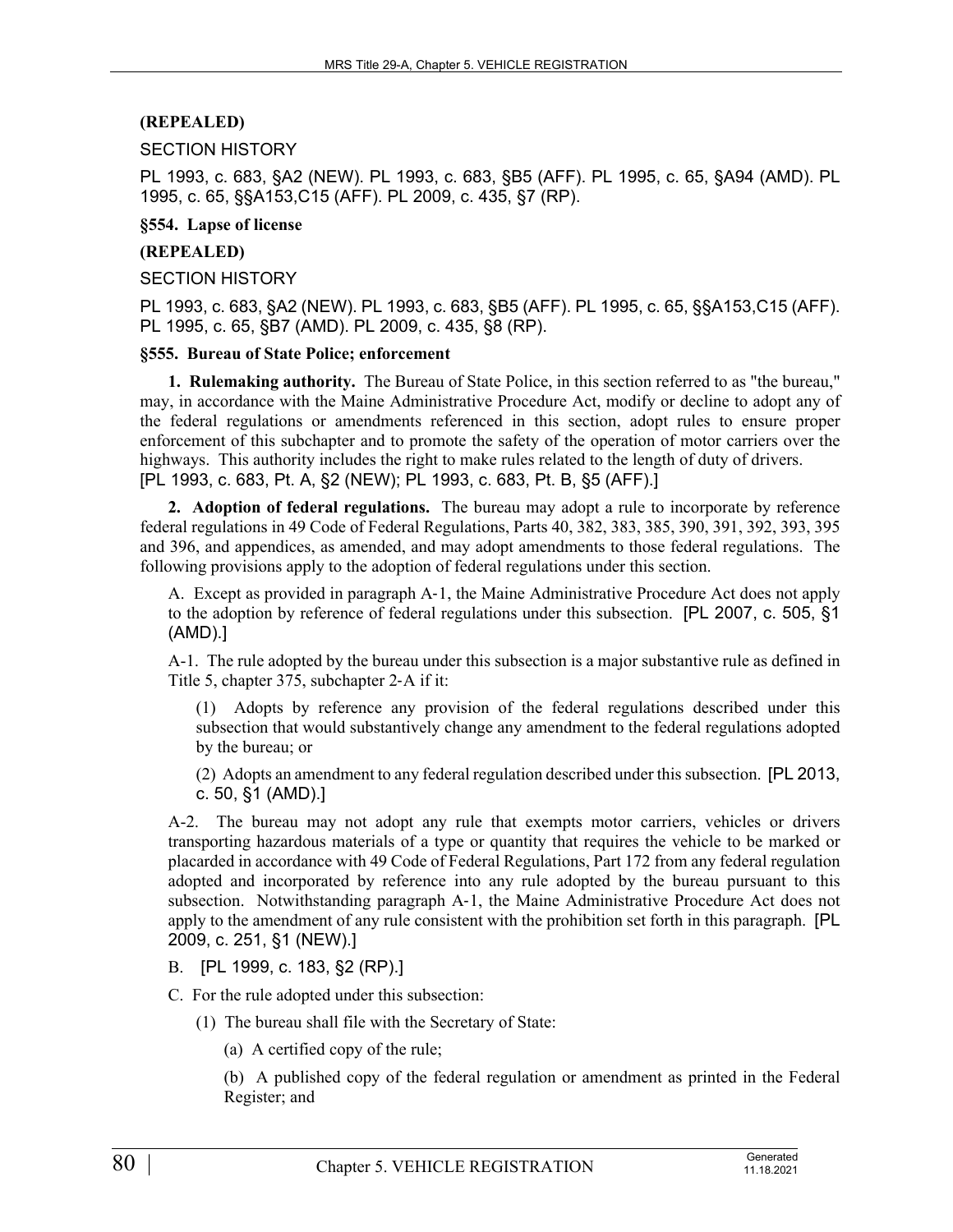(c) Annually, a published copy of the updated volume of the Code of Federal Regulations containing the federal regulation.

The bureau shall make available for inspection at no charge, and for copying at actual cost, a current published copy of the referenced federal regulations. [PL 2013, c. 50, §1 (AMD).]

D. The Secretary of State shall publish, pursuant to Title 5, section 8053, subsection 5, a notice containing the following information:

(1) A statement that the rule has been adopted and its effective date;

(2) A brief description of the substance of the rule and the referenced federal regulation or amendment; and

(3) The addresses at which copies of the rule and the federal regulation or amendment may be obtained. [PL 2005, c. 679, §1 (AMD).]

E. The Secretary of State shall maintain and make available at the Secretary of State's office for inspection at no charge, and for copying or purchase at actual cost, current copies of the rule and include it within the compilations subject to Title 5, section 8056, subsection 3, paragraphs A-1 and B. The Secretary of State shall also make available for inspection at no charge and for copying at actual cost a current published copy of the referenced federal regulations and amendments. [PL 2013, c. 50, §1 (AMD).]

F. A rule adopted under this section may not take effect until at least 5 days after filing with the Secretary of State, except that, if the bureau finds that immediate adoption of the rule is necessary to avoid an immediate threat to public health, safety or general welfare, the bureau may adopt the rule as an emergency rule in accordance with Title 5, section 8054, and that rule takes effect immediately. [PL 1993, c. 683, Pt. A, §2 (NEW); PL 1993, c. 683, Pt. B, §5 (AFF).] [PL 2013, c. 50, §1 (AMD).]

**2-A. Agreement.** The bureau may make cooperative agreements with the Interstate Commerce Commission and the United States Department of Transportation to enforce the laws and regulations of the United States and this State concerning highway transportation. [RR 1993, c. 2, §17 (RNU).]

**2-B. Participation in federal pilot program; temporary exemptions from hours-of-service regulations.** The bureau may grant temporary exemptions from the weekly restrictions in the intrastate hours-of-service regulations for the transportation of home heating oil during the winter months for the purpose of enabling intrastate motor carriers conducting such operations to do so under terms and conditions identical to those used in the Pilot Program for Drivers Delivering Home Heating Oil published in the Federal Register Vol. 66, No. 135. Rules adopted pursuant to this subsection are routine technical rules as defined in Title 5, chapter 375, subchapter 2‑A. [PL 2003, c. 340, §1 (AMD).]

**3. Precedence of rules.** For vehicles to which this chapter applies, if a conflict exists between these safety rules adopted pursuant to this section and other laws requiring safety equipment, rules adopted pursuant to this section control.

[PL 1993, c. 683, Pt. A, §2 (NEW); PL 1993, c. 683, Pt. B, §5 (AFF).]

**4. Enforcement.** Enforcement is as follows.

- A. [PL 2009, c. 598, §10 (RP).]
- B. [PL 2009, c. 598, §10 (RP).]

C. A law enforcement officer must investigate an alleged violation of this subchapter or a rule adopted by the bureau or by the United States Department of Transportation, prosecute violators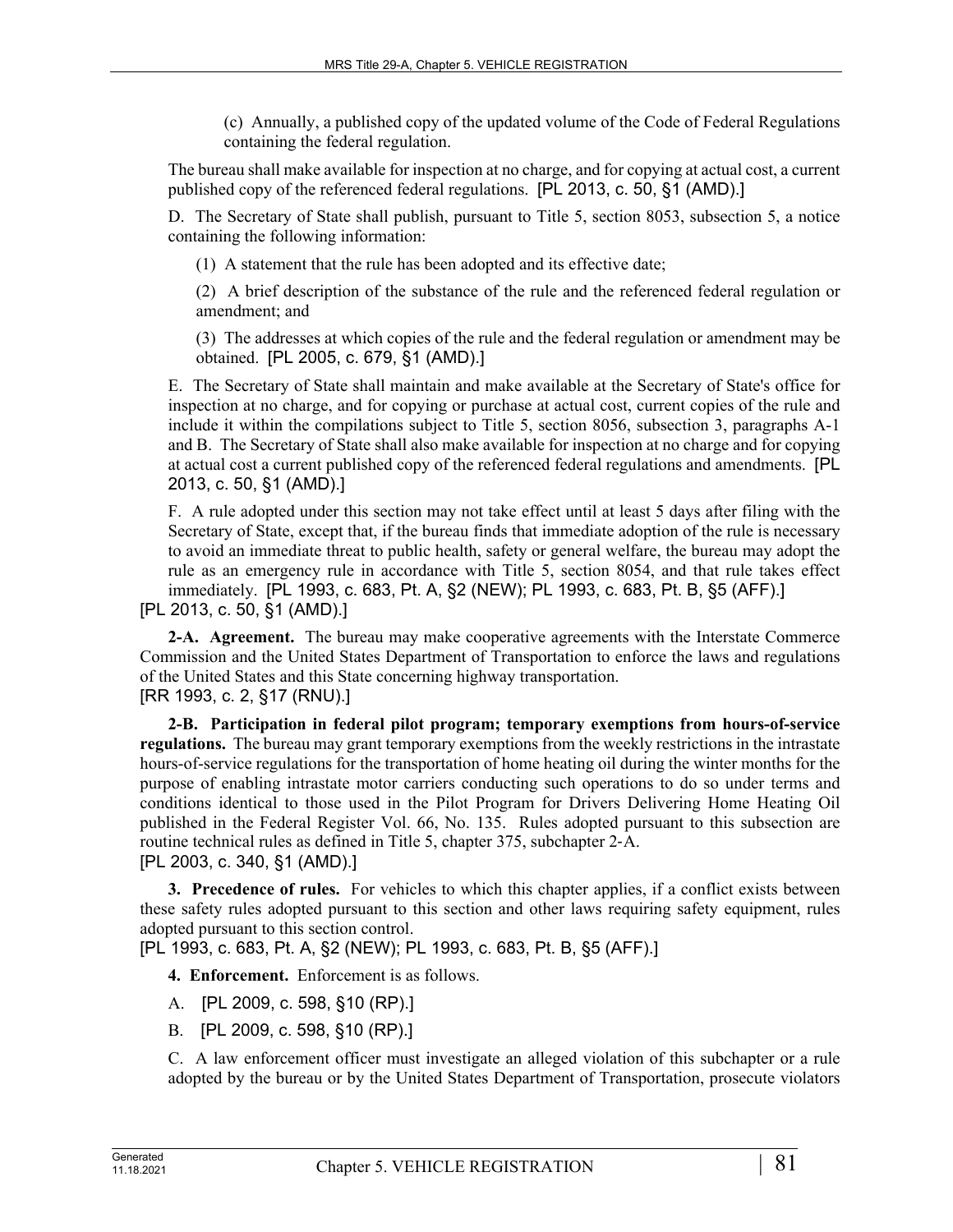and aid in the enforcement of the provisions of this subchapter. [PL 1993, c. 683, Pt. A, §2 (NEW); PL 1993, c. 683, Pt. B, §5 (AFF).]

D. A state police officer or motor carrier inspector designated by the Chief of the State Police who has satisfactorily completed a prescribed course of instruction established by the Federal Motor Carrier Safety Administration and the bureau with respect to the Federal Motor Carrier Safety Administration regulations adopted pursuant to this section must investigate an alleged violation of this subchapter or a rule adopted by the bureau or by the United States Department of Transportation, prosecute violators and aid in the enforcement of the provisions of this subchapter. [PL 2011, c. 164, §2 (NEW).]

E. A state police officer or motor carrier inspector designated in paragraph D is authorized:

(1) To stop, enter upon and inspect all commercial motor vehicles using the interstate highway system or public ways; and

(2) To inspect and copy records and inspect and examine lands, buildings and equipment of motor carriers for the purposes of verifying compliance with the Federal Motor Carrier Safety Administration regulations adopted pursuant to this section. [PL 2011, c. 164, §3 (NEW).]

[PL 2011, c. 164, §§2, 3 (AMD).]

#### SECTION HISTORY

RR 1993, c. 2, §17 (COR). PL 1993, c. 683, §A2 (NEW). PL 1993, c. 683, §B5 (AFF). PL 1997, c. 653, §6 (AMD). PL 1999, c. 183, §§2,3 (AMD). PL 1999, c. 547, §B78 (AMD). PL 1999, c. 547, §B80 (AFF). PL 2001, c. 507, §1 (AMD). PL 2003, c. 340, §1 (AMD). PL 2005, c. 679, §1 (AMD). PL 2007, c. 505, §§1, 2 (AMD). PL 2009, c. 251, §1 (AMD). PL 2009, c. 598, §10 (AMD). PL 2011, c. 164, §§1-3 (AMD). PL 2013, c. 50, §1 (AMD).

#### **§555-A. United States Department of Transportation census number**

The bureau may require a motor carrier to have and display a United States Department of Transportation census number. The bureau may adopt rules to administer this section. Rules adopted pursuant to this section are routine technical rules pursuant to Title 5, chapter 375, subchapter II-A. [PL 1997, c. 437, §13 (NEW).]

#### SECTION HISTORY

PL 1997, c. 437, §13 (NEW).

#### **§556. Exemptions**

A motor vehicle is exempt from this subchapter, except sections 555, 555-A, 558-A and 560, as follows: [PL 2019, c. 634, §3 (AMD).]

**1. Exclusive use.** 

[PL 2009, c. 598, §11 (RP).]

**2. Single municipality.**  [PL 2009, c. 598, §12 (RP).]

**3. Government.** A vehicle engaged, directly or through a contractor, exclusively in construction or maintenance work for the Federal Government, the State, a county, a municipality or an Indian tribe; and

[PL 2009, c. 598, §13 (AMD).]

**4. Agricultural cooperatives.**  [PL 2009, c. 598, §14 (RP).]

**5. Farm.**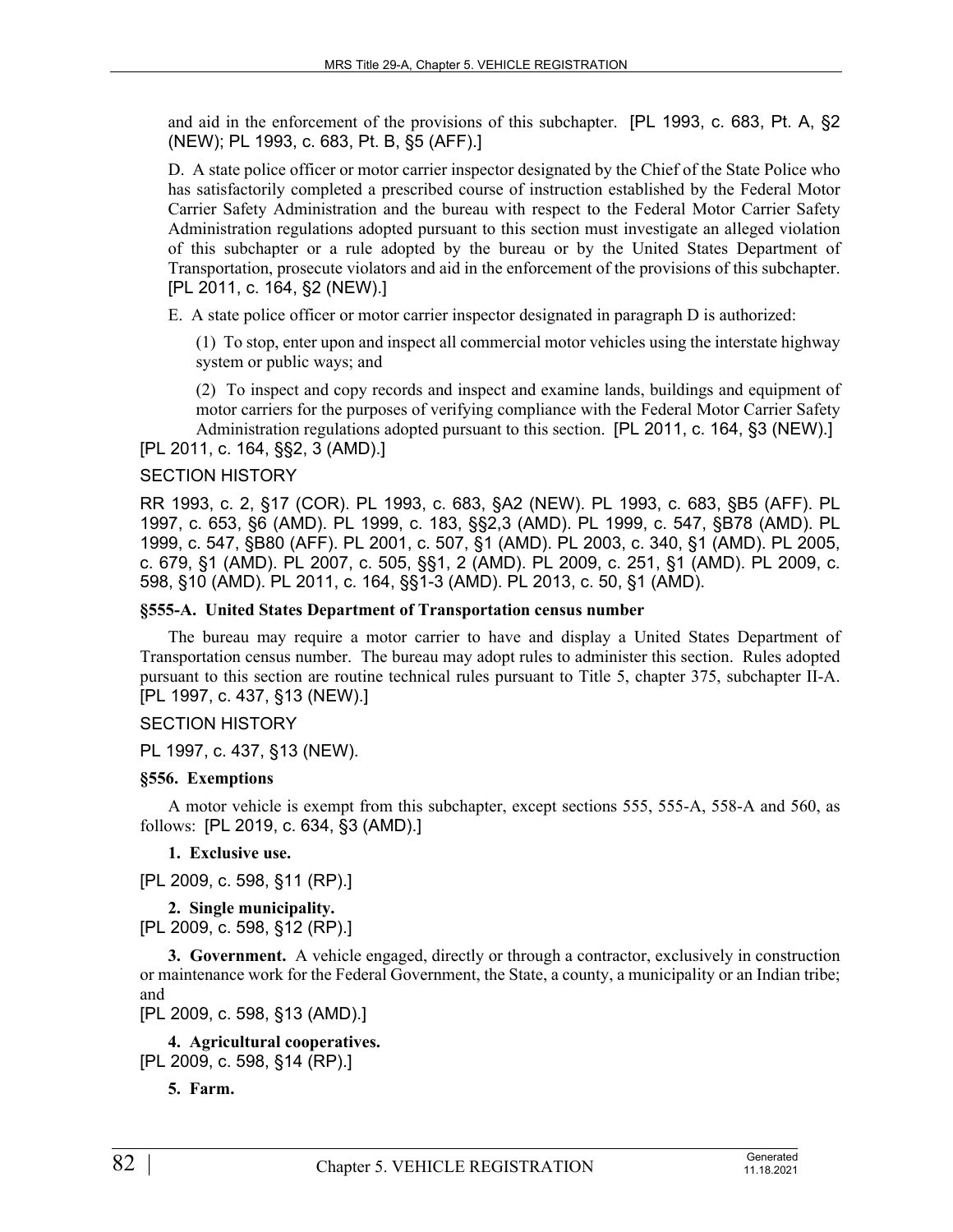[PL 2009, c. 598, §15 (RP).]

**6. Passenger vehicles.** While transporting passengers as follows:

- A. [PL 2009, c. 598, §16 (RP).]
- B. [PL 2009, c. 598, §16 (RP).]
- C. [PL 2009, c. 598, §16 (RP).]
- D. [PL 2009, c. 598, §16 (RP).]

E. A passenger motor carrier receiving state, municipal or federal subsidies is required to submit the passenger motor carrier operating name and list of equipment to the department and is subject to the rules of the Bureau of State Police pertaining to safety adopted under section 555. For the purpose of this section, the term "subsidies" includes assistance that is provided by the State Government, municipal government or Federal Government to offset operating losses or to acquire capital equipment. [PL 2011, c. 356, §14 (AMD).]

[PL 2011, c. 356, §14 (AMD).]

### SECTION HISTORY

PL 1993, c. 683, §A2 (NEW). PL 1993, c. 683, §B5 (AFF). PL 1995, c. 65, §§A153,C15 (AFF). PL 1995, c. 65, §B8 (AMD). PL 1995, c. 482, §B15 (AMD). PL 1995, c. 482, §B22 (AFF). PL 1997, c. 437, §14 (AMD). PL 1997, c. 776, §22 (AMD). PL 2009, c. 598, §§11-19 (AMD). PL 2011, c. 356, §14 (AMD). PL 2013, c. 530, §2 (AMD). PL 2019, c. 634, §3 (AMD).

### **§557. Municipal authority**

This subchapter does not restrict the authority of a municipality to enact ordinances to regulate and control the routing, parking, speed or safety of operation of motor vehicles; to exercise general police power over its public ways; or to require compliance with certain conditions before a motor vehicle is operated within that municipality. [PL 1993, c. 683, Pt. A, §2 (NEW); PL 1993, c. 683, Pt. B, §5 (AFF).]

# SECTION HISTORY

PL 1993, c. 683, §A2 (NEW). PL 1993, c. 683, §B5 (AFF).

# **§558. Violation of provisions of this subchapter**

# **(REPEALED)**

#### SECTION HISTORY

PL 1993, c. 683, §A2 (NEW). PL 1993, c. 683, §B5 (AFF). PL 1995, c. 376, §2 (AMD). PL 1995, c. 401, §1 (AMD). PL 1995, c. 482, §A5 (AMD). PL 1995, c. 625, §§A32,33 (AMD). PL 2003, c. 452, §§Q9,10 (AMD). PL 2003, c. 452, §X2 (AFF). PL 2007, c. 703, §15 (AMD). PL 2009, c. 251, §§2-4 (AMD). PL 2009, c. 598, §§20-22 (AMD). PL 2011, c. 219, §1 (AMD). PL 2011, c. 455, §1 (AMD). PL 2011, c. 455, §4 (AFF). PL 2013, c. 530, §3 (RP).

#### **§558-A. Violation of provisions of subchapter**

**1. Crimes; penalties.** Except as provided in subsections 2 to 4, a person commits a crime if that person:

A. In fact violates this subchapter or a rule adopted pursuant to this subchapter. Violation of this paragraph is a Class E crime that is a strict liability crime as defined in Title 17-A, section 34, subsection 4-A; [PL 2013, c. 530, §4 (NEW).]

B. Intentionally or knowingly permits a violation of this subchapter or a rule adopted pursuant to this subchapter. Violation of this paragraph is a Class E crime; [PL 2013, c. 530, §4 (NEW).]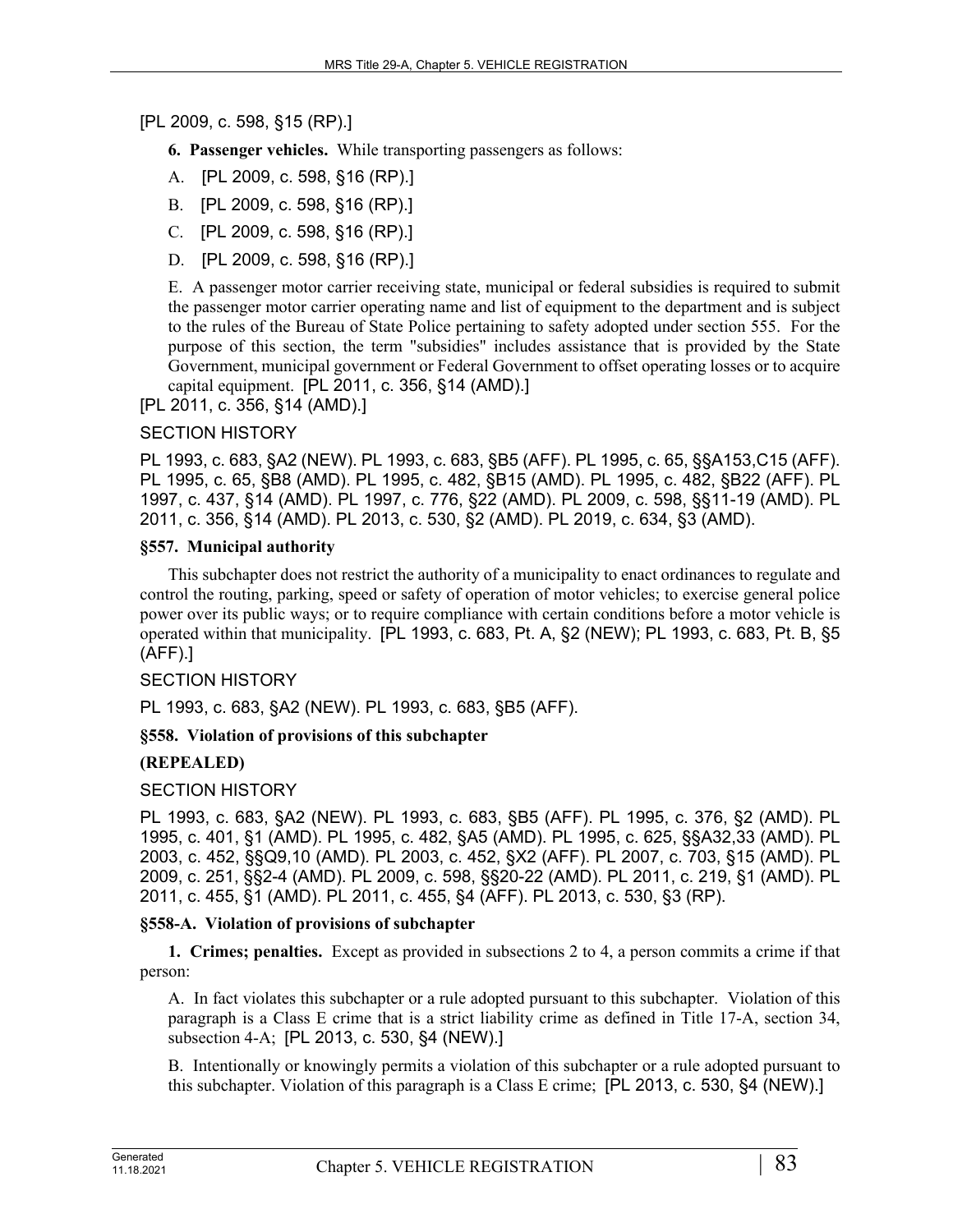C. In fact violates any provision of the rules of the Department of Public Safety, Bureau of State Police adopted under section 555 that incorporates by reference 49 Code of Federal Regulations, Section 391.41 (2007), or as amended, and that violation occurs as a result of the operation of a commercial motor vehicle by a person who has methadone or its metabolite in that person's body. Violation of this paragraph is a Class E crime; or [PL 2013, c. 530, §4 (NEW).]

D. Intentionally or knowingly violates this subchapter or a rule adopted pursuant to this subchapter and the violation in fact causes either death or serious bodily injury to a person whose health or safety is protected by the provision violated and the death or serious bodily injury is a reasonably foreseeable consequence of the violation. Violation of this paragraph is a Class C crime. [PL 2013, c. 530, §4 (NEW).]

The maximum fine for a violation of a state rule that adopts by reference the federal regulations found in 49 Code of Federal Regulations and that is not an out-of-service order is \$250, and the maximum fine for a violation of a state rule that adopts by reference the federal regulations found in 49 Code of Federal Regulations and that meets the definition of an out-of-service order as defined in 49 Code of Federal Regulations is \$500. For purposes of this subsection, "out-of-service order" means a declaration by a law enforcement officer authorized to enforce the provisions of this subchapter that a driver, a commercial motor vehicle or a motor carrier operation is out of service pursuant to 49 Code of Federal Regulations, Sections 386.72, 392.5, 392.9a, 395.13 or 396.9, or compatible laws, or the North American Standard Out-of-Service Criteria.

[PL 2013, c. 530, §4 (NEW).]

**2. Traffic infractions involving federal regulations; violations.** The following provisions govern traffic infractions.

A. A person may not violate any provision of the rules of the Department of Public Safety, Bureau of State Police adopted under section 555 that incorporates by reference any of the following federal regulations or that is an amended version of any of the following federal regulations:

(1) 49 Code of Federal Regulations, Section 390.21;

(2) Except as otherwise provided in subsection 1, paragraph C, 49 Code of Federal Regulations, Section 391.41;

(3) 49 Code of Federal Regulations, Sections 392.7, 392.8, 392.9(a), 392.9(b), 392.16, 392.22, 392.24, 392.25, 392.33, 392.71, 392.80 and 392.82;

(4) Any section of 49 Code of Federal Regulations, Part 393;

 $(4-A)$  49 Code of Federal Regulations, Sections 395.3(a)(3)(ii), 395.8(a)(2)(ii), 395.8(d) and  $395.8(i)$ ; or

(5) 49 Code of Federal Regulations, Part 396, except Sections 396.7 and 396.9. [PL 2017, c. 165, §4 (AMD).]

B. The following provisions govern penalties for violations of this subsection.

(1) A person who violates this subsection commits a traffic infraction for which a fine of \$250 must be adjudged.

(2) A person who violates this subsection after having previously violated this subsection commits a traffic infraction for which a fine of \$500 must be adjudged. [PL 2013, c. 530, §4 (NEW).]

[PL 2017, c. 165, §4 (AMD).]

**3. Traffic infractions not involving federal regulations; violations.** A person may not violate any provision of the Secretary of State's rules adopted pursuant to section 551. The following penalties apply to violations of this subsection.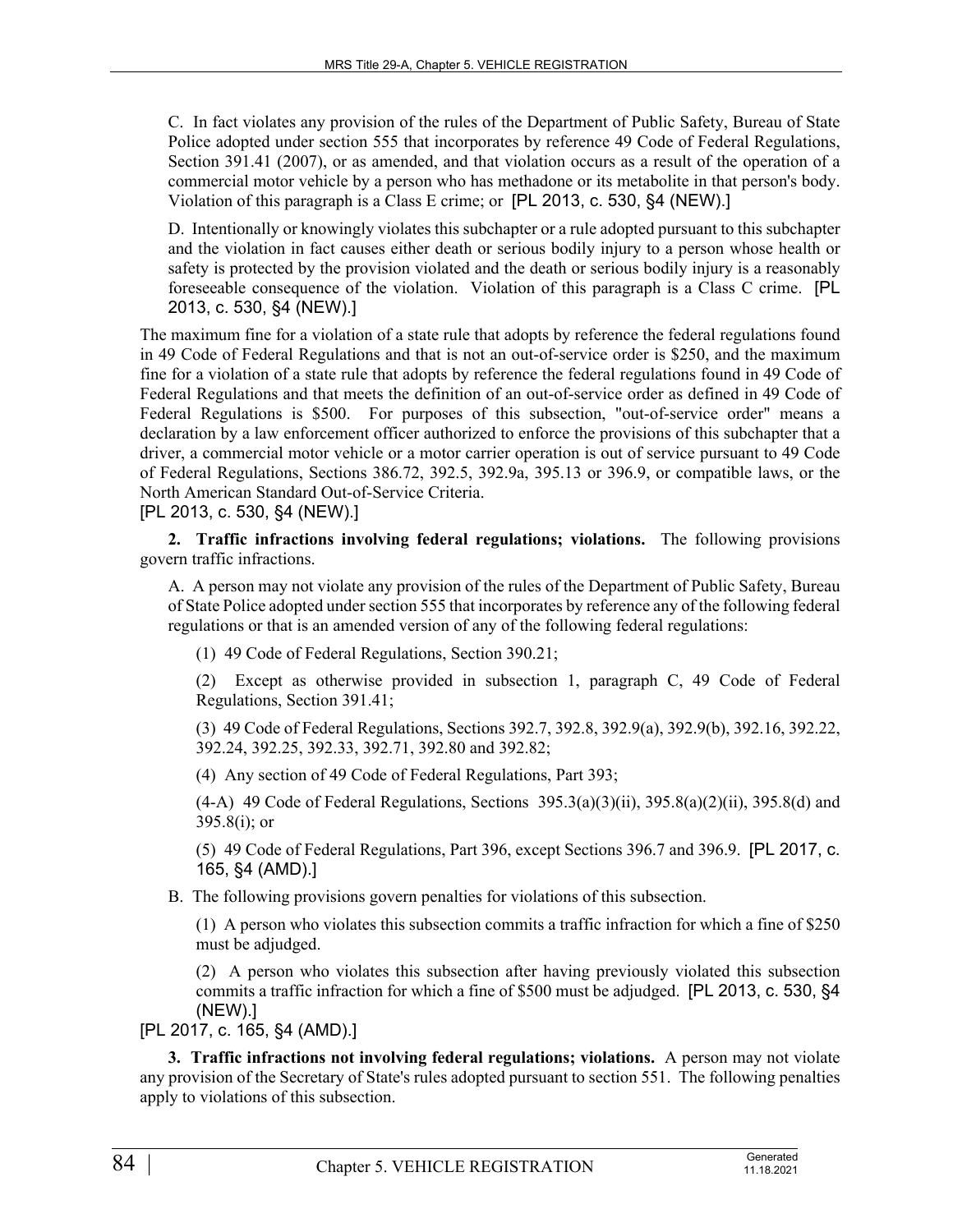A. A person who violates this subsection commits a traffic infraction for which a fine of \$250 must be adjudged. [PL 2013, c. 530, §4 (NEW).]

B. A person who violates this subsection after having previously violated this subsection commits a traffic infraction for which a fine of \$500 must be adjudged. [PL 2013, c. 530, §4 (NEW).] [PL 2013, c. 530, §4 (NEW).]

**4. Civil violations.** A person commits a civil violation if that person violates this subchapter or a rule adopted pursuant to this subchapter and the violation is discovered during a compliance review as that term is defined in 49 Code of Federal Regulations, Section 385.3, unless the compliance review occurs during the course of or as a result of a criminal investigation. A person who violates this subsection is subject to a fine that must be determined with due consideration of the Federal Motor Carrier Safety Administration's uniform fine assessment program. A fine imposed may not be greater than the fine amount provided in the Federal Motor Carrier Safety Administration's uniform fine assessment program.

[PL 2013, c. 530, §4 (NEW).]

### SECTION HISTORY

PL 2013, c. 530, §4 (NEW). PL 2015, c. 176, §1 (AMD). PL 2017, c. 165, §4 (AMD).

### **§558-B. Notification by court to Secretary of State of a failure to appear or noncompliance with court order; resulting suspension**

**1. Notification by court.** If a person after being ordered to appear to answer a violation fails to appear or after appearing fails to comply with an order issued pursuant to this subchapter, the court shall notify the Secretary of State.

[PL 2013, c. 530, §4 (NEW).]

**2. Suspension of registration.** After receiving notice pursuant to subsection 1, the Secretary of State shall suspend the person's commercial registration certificates and plates and the privilege to operate a commercial motor vehicle in this State. The suspension must remain in effect until the person appears in court and complies with a court order.

[PL 2013, c. 530, §4 (NEW).]

# SECTION HISTORY

PL 2013, c. 530, §4 (NEW).

#### **§559. Agents for service of process**

#### **(REPEALED)**

SECTION HISTORY

PL 1993, c. 683, §A2 (NEW). PL 1993, c. 683, §B5 (AFF). PL 1995, c. 65, §A95 (AMD). PL 1995, c. 65, §§A153,C15 (AFF). PL 2009, c. 598, §23 (RP).

#### **§560. Certificate of Chief of State Police; Secretary of State**

The certificate of the Chief of the State Police must be received in any court of law in this State as prima facie evidence of the making or issuing by the Bureau of State Police of any rule authorized by this chapter. The certificate of the Secretary of State or the Secretary of State's deputy, under seal of the State, must be received in any court of law in this State or in any proceeding pursuant to this chapter as prima facie evidence of the issuance, suspension, revocation or restoration of any driver's license, or the issuance, suspension, annulment or restoration of any motor vehicle. [PL 1993, c. 683, Pt. A, §2 (NEW); PL 1993, c. 683, Pt. B, §5 (AFF).]

#### SECTION HISTORY

PL 1993, c. 683, §A2 (NEW). PL 1993, c. 683, §B5 (AFF).